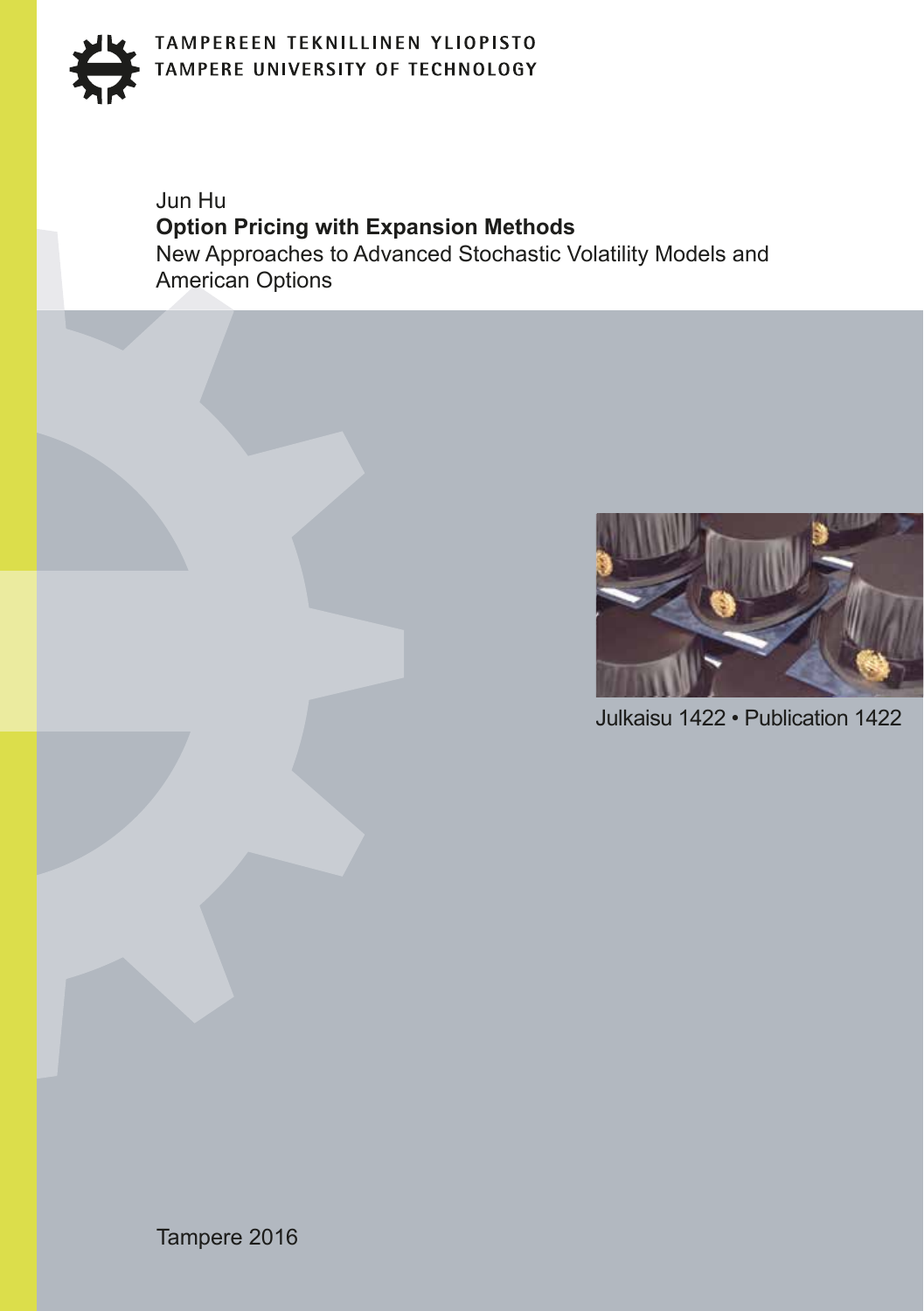Tampereen teknillinen yliopisto. Julkaisu 1422 Tampere University of Technology. Publication 1422

Jun Hu

## **Option Pricing with Expansion Methods**

New Approaches to Advanced Stochastic Volatility Models and American Options

Thesis for the degree of Doctor of Philosophy to be presented with due permission for public examination and criticism in Festia Building, Auditorium Pieni Sali 1, at Tampere University of Technology, on the 21<sup>st</sup> of October 2016, at 12 noon.

Tampereen teknillinen yliopisto - Tampere University of Technology Tampere 2016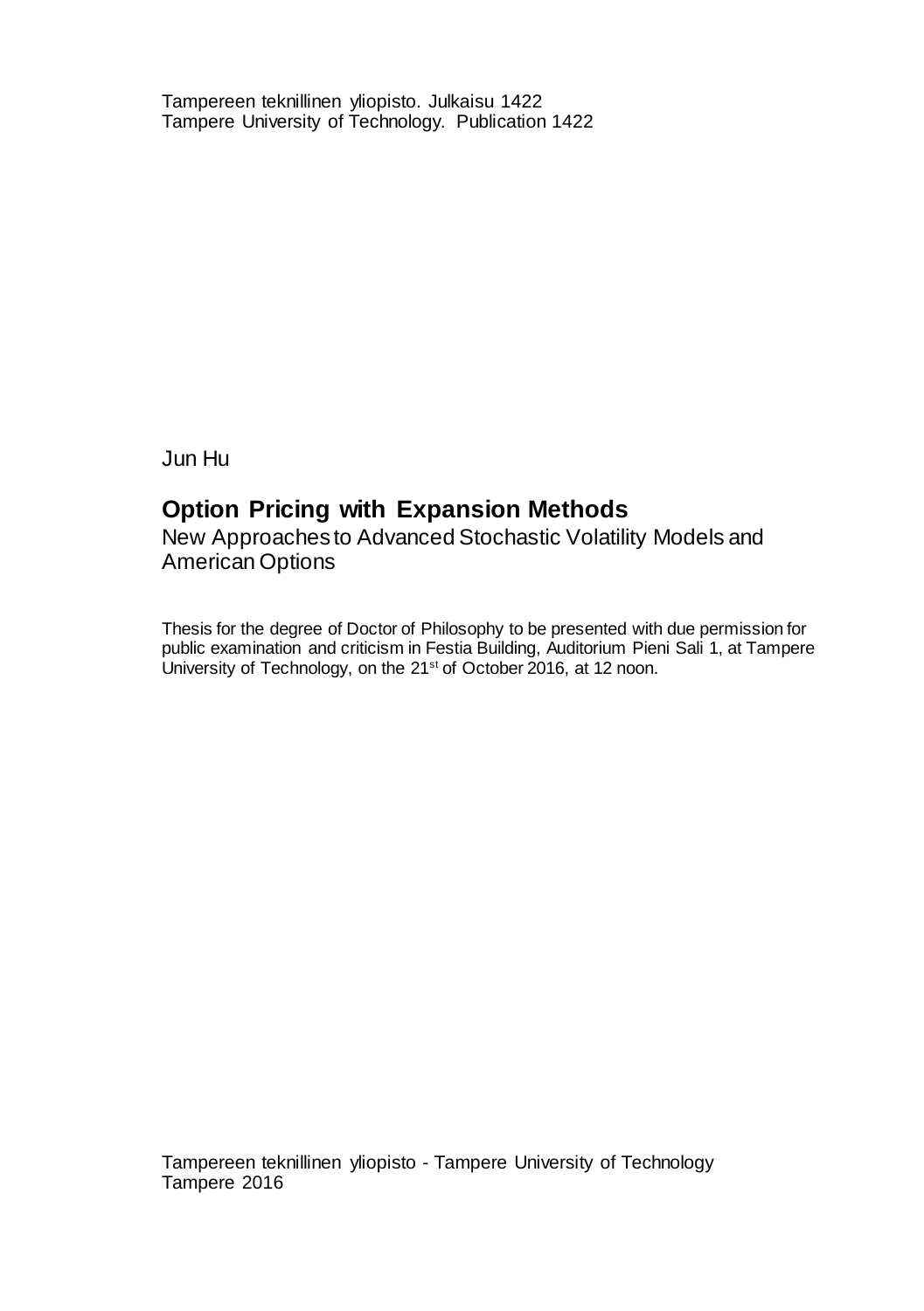ISBN 978-952-15-3827-8 (printed) ISBN 978-952-15-3844-5 (PDF) ISSN 1459-2045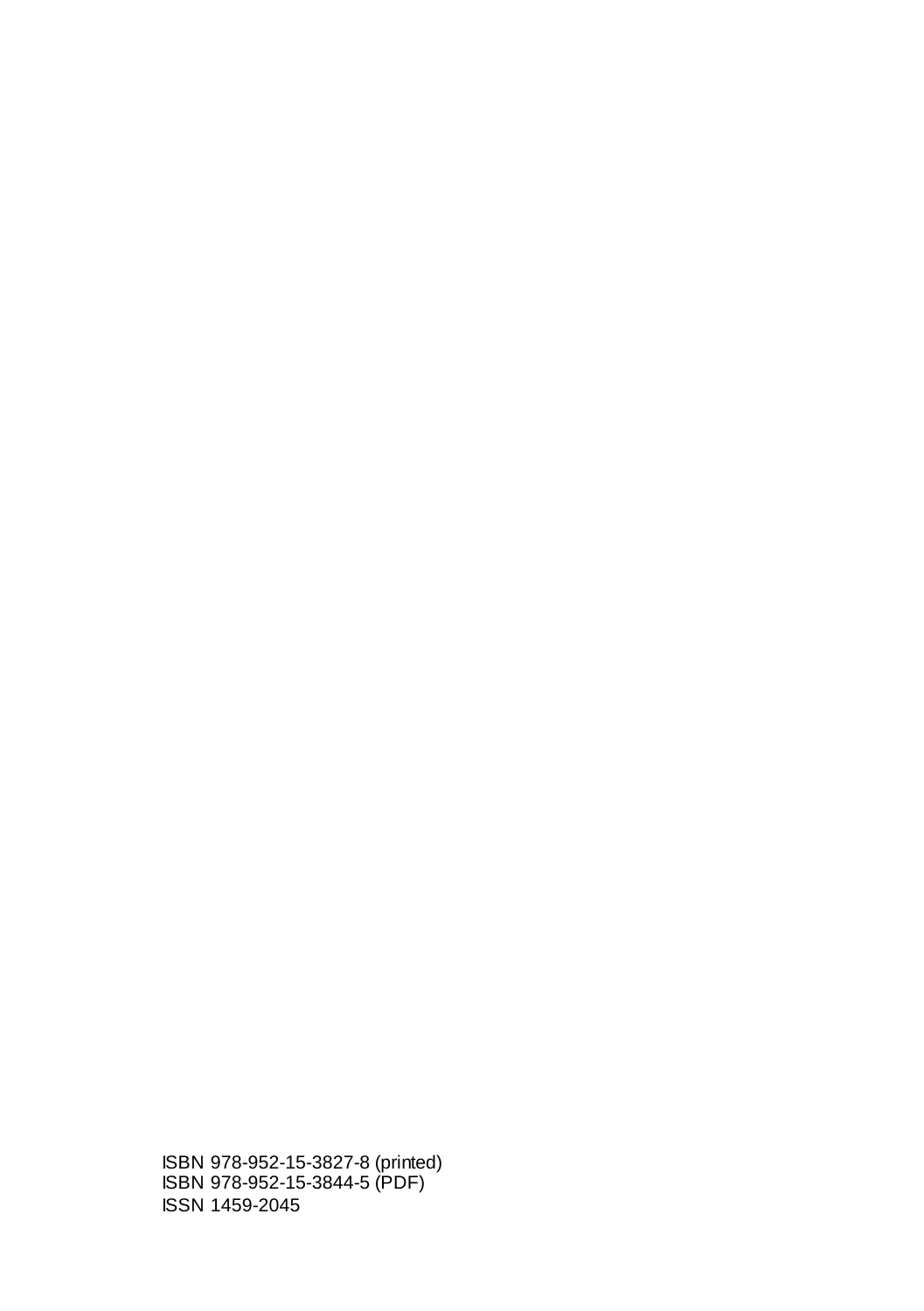## <span id="page-3-0"></span>**Abstract**

In the thesis, we aim to develop a new framework for pricing advanced options quickly and accurately. Specifically, we price European options under stochastic volatility models and American options under the Black – Scholes model using expansion methods, which are widely used in physical sciences.

Efficient and accurate pricing of option contracts has long been the central problem of mathematical finance. Apart from the classic Black – Scholes model, which has a closedform solution, there is no universally accepted method for pricing of options. The Monte Carlo simulation is general but slow, while finite-difference and numerical integration (Fourier transform) methods are comparably accurate but are not always applicable to exotic options and non-affine models. Furthermore, although those popular numerical methods can provide decent estimates of option prices, their discrete nature makes it difficult for them to achieve efficiency and accuracy simultaneously. While considerable amount of research has been devoted to these methods, we believe that the potential of expansion methods are underestimated.

The expansion methodology, which is widely used in mathematics and physics, divides an unknown quantity into an infinite and converging series whose neighbouring terms are related by algebraic or differential equations. Therefore, starting from the known leading terms, we can work out the iteration equations and obtain any number of terms in the series, as long as the iteration equations are exact and explicitly solvable. In the context of finance, the option price can be expanded as an infinite series of analytical functions, which are related by the pricing partial differential equation (PDE). Besides the flexibility to deal with different models and options, the biggest advantage of expansion methods is that, users can evaluate the formulae derived by the author by plugging in parameter values, which greatly reduces computational intensity.

First, we show that European options under stochastic volatility models can be expanded with various pairs of parameters in the volatility process, such as initial volatility, speed of mean-reversion, volatility of volatility and long-term volatility. The methods use powers of parameters as basis functions, and work with small parameter values. To achieve better performance, a modified version of expansion with initial volatility and volatility of volatility is proposed to reduce the pricing error when the parameters are large. The new method uses bounded basis functions, rather than the unbounded power series, and the numerical results confirm that the promotion from unbounded to bounded greatly improves the ability of expansion methods to approximate option prices. Moreover, symmetry considerations are also helpful for expansion methods. When the scale invariance is broken, we are equipped with one more degree of freedom to fine-tune the convergence, which is not proven or guaranteed.

Then, we show that the non-linear problem of American options under the Black – Scholes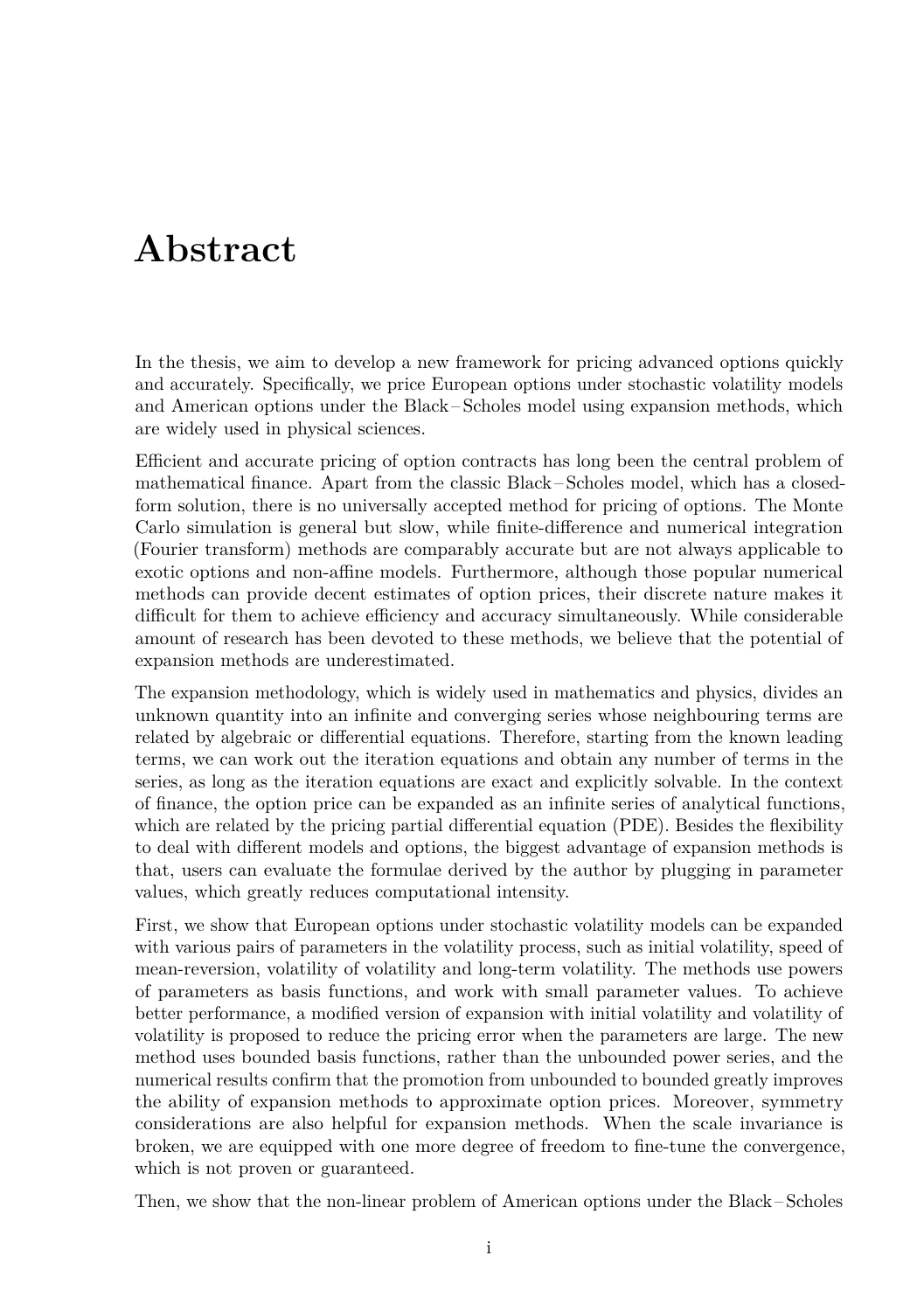model can be solved as a series of special functions that we defined earlier. Such special functions remain in the same family under many operations, making explicit expression of the option prices possible. We formally demonstrate two of the many ways of expansion, which work numerically except in the case of low volatility and high interest rate. Thus, an improved version, is proposed. It treats the Black – Scholes model as an advanced model with an additional operator. The improved method is able to deal with reasonable values of volatility, interest rate, moneyness and maturity. Finally, we outline the possibility of combining advanced models with advanced option types. American options can be treated similarly under many popular models, as long as the extra operators preserve the closedness of the special functions.

The main contribution of the thesis is the demonstration that expansion methods can be used efficiently with non-affine stochastic volatility models and American options, which have no closed-form solutions. Additionally, explicit formulae, instead of formal relations in terms of integrals, are derived and available for reproduction.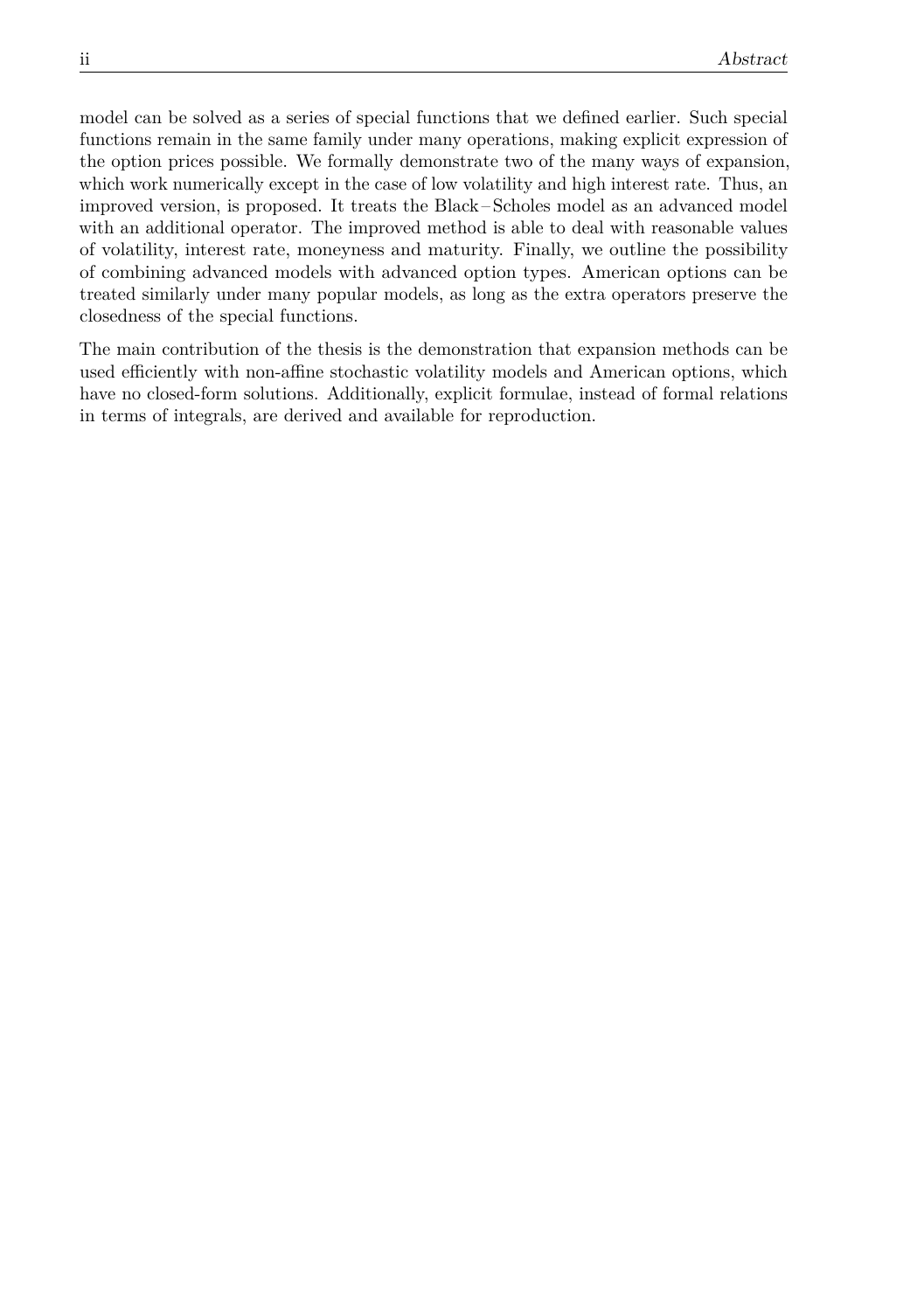## <span id="page-5-0"></span>**Acknowledgements**

The research leading to the thesis has received funding from the European Union Seventh Framework Programme (FP7/2007 – 2013) under Grant Agreement No. 289032 (HPCFinance).

First, I would like to express my sincere gratitude to Prof. Juho Kanniainen for giving me valuable suggestions and support throughout my research. Every time he heard my new ideas, he always encouraged me to pursue them. Even though some of those ideas later turned out to be dead ends, I learned a great deal from the mistakes. Prof. Kanniainen also reminded me not to simply accept the established conclusions. This thesis is a result of this philosophy. When I first became interested in expansion methods, they were not popular in the finance community. The topic seemed quite risky, as there is little previous research and everything has to be done from scratch. Along the way, many ideas were tried, and failed. Without his support, I could not have gone this far.

Second, I would like to thank:

- office mates Hanxue Yang and Ye Yue, for all the moments we shared in the office, which made the Finnish winter delightful;
- fellow members of the TUT Finance group, Binghuan Lin, Milla Siikanen, Sindhuja Ranganathan, Jaakko Valli, Kestutis Baltakys and Martin Magris, for the helpful discussions and the fun trips we had together;
- project managers Santiago Velasquez, Hanna-Riikka Sundberg and Maria Salomaa for organising the network and all the wonderful events;
- department manager Jukka Annala and secretary Heli Kiviranta for taking good care of everything we needed.

Last but not least, I thank my family and friends for their support and understanding.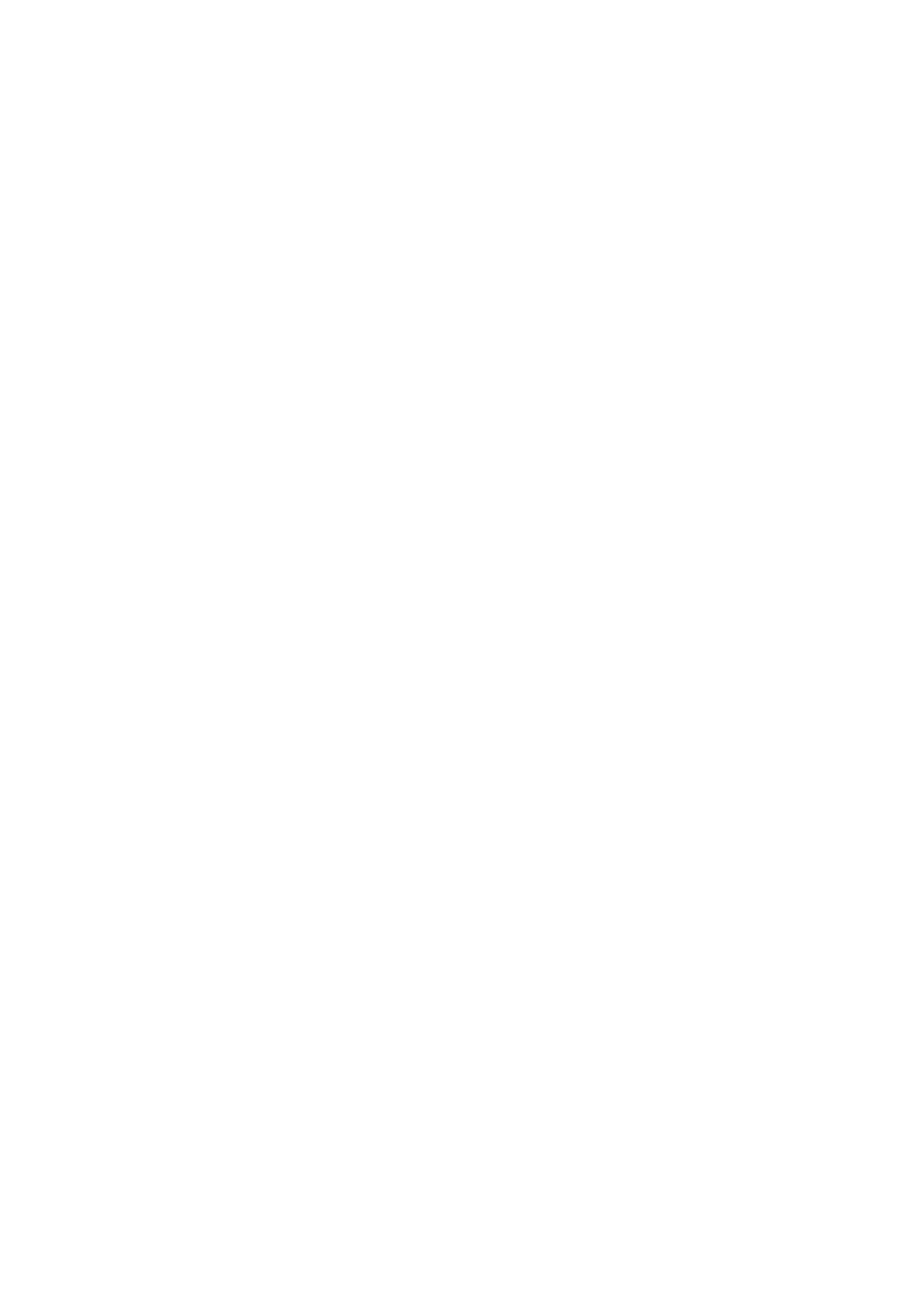# **Contents**

|                     | Abstract<br>i                                                                                                                                                                                                                           |                                                          |  |  |  |
|---------------------|-----------------------------------------------------------------------------------------------------------------------------------------------------------------------------------------------------------------------------------------|----------------------------------------------------------|--|--|--|
|                     | Acknowledgements                                                                                                                                                                                                                        | iii                                                      |  |  |  |
| 1                   | Introduction<br>1.1<br>1.2<br>1.3<br>Outline<br>1.4                                                                                                                                                                                     | $\mathbf{1}$<br>$\mathbf{1}$<br>$\overline{4}$<br>6<br>9 |  |  |  |
| $\bf{2}$            | Mathematical preliminaries<br>Solutions to the Black-Scholes equation $\ldots \ldots \ldots \ldots \ldots \ldots$<br>2.1<br>2.2<br>2.3                                                                                                  | 11<br>11<br>15<br>24                                     |  |  |  |
| 3                   | European options under stochastic volatility models<br>3.1<br>3.2<br>3.3<br>3.4<br>3.5<br>Numerical performance<br>3.6                                                                                                                  | 29<br>29<br>30<br>49<br>61<br>65<br>72                   |  |  |  |
| 4                   | American options under the Black-Scholes model<br>4.1<br>Series expansion $\ldots \ldots \ldots \ldots \ldots \ldots \ldots \ldots \ldots \ldots \ldots$<br>4.2<br>4.3<br>American options beyond the Black-Scholes model<br>4.4<br>4.5 | 73<br>73<br>75<br>84<br>85<br>91                         |  |  |  |
| 5                   | <b>Discussion</b>                                                                                                                                                                                                                       | 93                                                       |  |  |  |
| 6                   | Conclusion                                                                                                                                                                                                                              |                                                          |  |  |  |
| <b>Bibliography</b> |                                                                                                                                                                                                                                         |                                                          |  |  |  |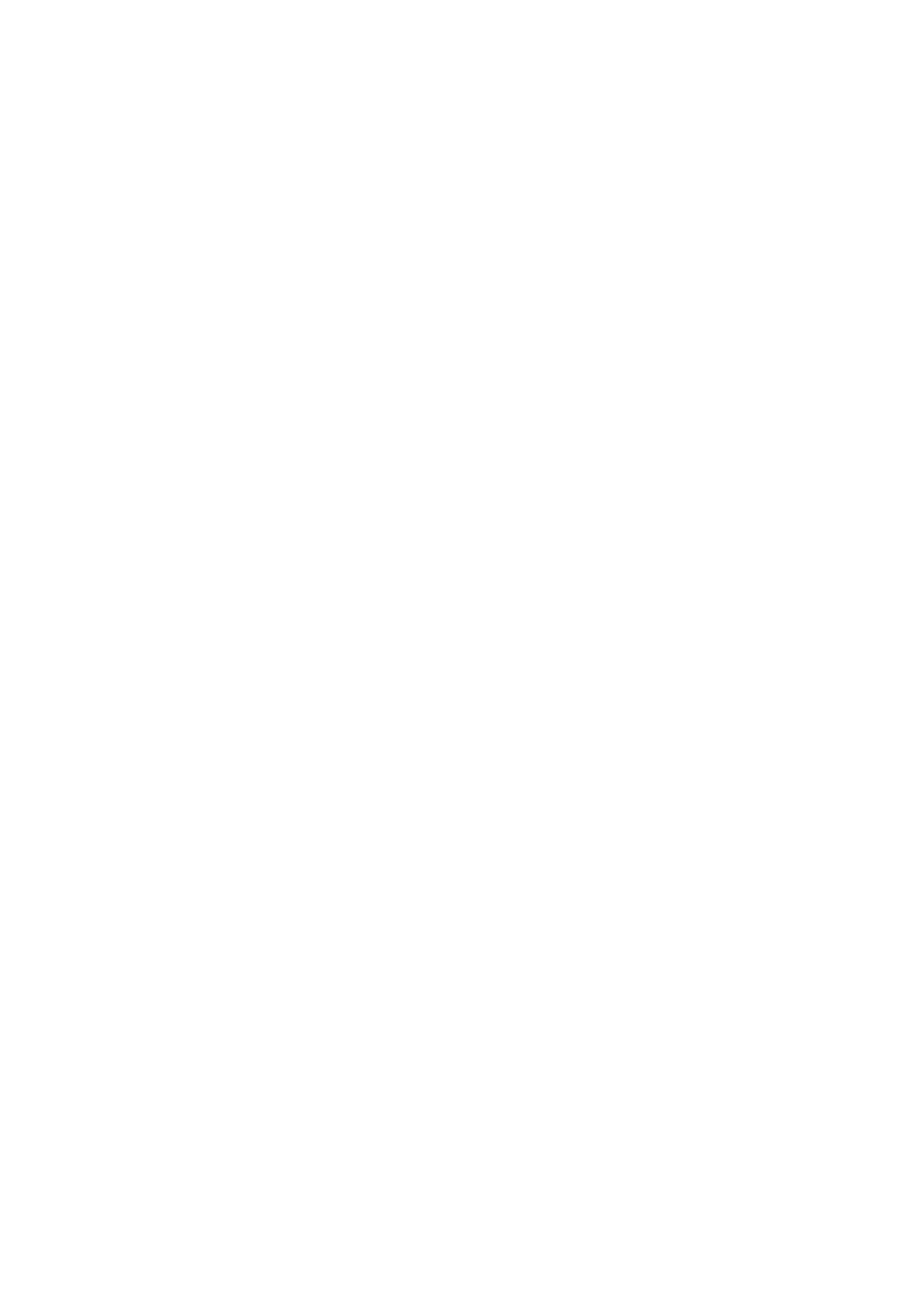## <span id="page-9-0"></span>**1 Introduction**

### <span id="page-9-1"></span>**1.1 Background and motivation**

An option is a financial instrument, that gives its holder the opportunity to trade something in the future. With a European option, the holder can buy or sell an asset in the future at a predefined price. It is like an insurance contract against market risk, as it protects the holders (i.e. financial institutions or retail investors) from big losses when the market moves against their prediction.

Like any insurance, protection comes with a price. Although millions of option contracts are traded around the world everyday, the way in which they are priced is far from unanimous or easy.

Even though the price of an option is agreed upon by the buyers and sellers, either in the exchange or over the counter, the payoff of the option solely depends on the future price movement of the underlying asset. Therefore, we can obtain a rough estimate of the option price by assuming the future evolution of the underlying asset. Such an assumption is called an option pricing model, the most famous of which is the Black – Scholes model [\[1\]](#page-107-1). This Nobel prize-winning model is surprisingly simple, yet it explains most market dynamics. It serves as a role model and benchmark for the more complicated models that follow. However, there are some market characteristics that the Black – Scholes model is unable to account for, such as the smile and time inhomogeneity of volatility. Advanced models are thus needed to bridge the gap between theory and reality. Unfortunately, closed-form solutions, such as in the European Black – Scholes case, are not common among advanced models. Rather, numerical methods are usually required for option pricing in most cases.

From both industrial and academic perspectives, there is great interest in a unified framework for pricing different types of options under different types of models. This thesis attempts to provide a new perspective, in which different option types and different models are treated equally with expansion methods.

#### **1.1.1 Stochastic volatility models**

In the classical Black – Scholes model [\[1\]](#page-107-1), the underlying asset is assumed to have a constant volatility, which controls the amplitude of the geometric Brownian motion

<span id="page-9-2"></span>
$$
dS_t = S_t(\mu dt + \sqrt{v_t} dW_t), \qquad (1.1)
$$

where  $\mu$  is a constant drift,  $\sqrt{v_t}$  is usually denoted by a constant  $\sigma$  and  $W_t$  is a Wiener process. However, what we observed in the real market is that volatility is far from constant. Sometimes the market moves much more dramatically than normal, such as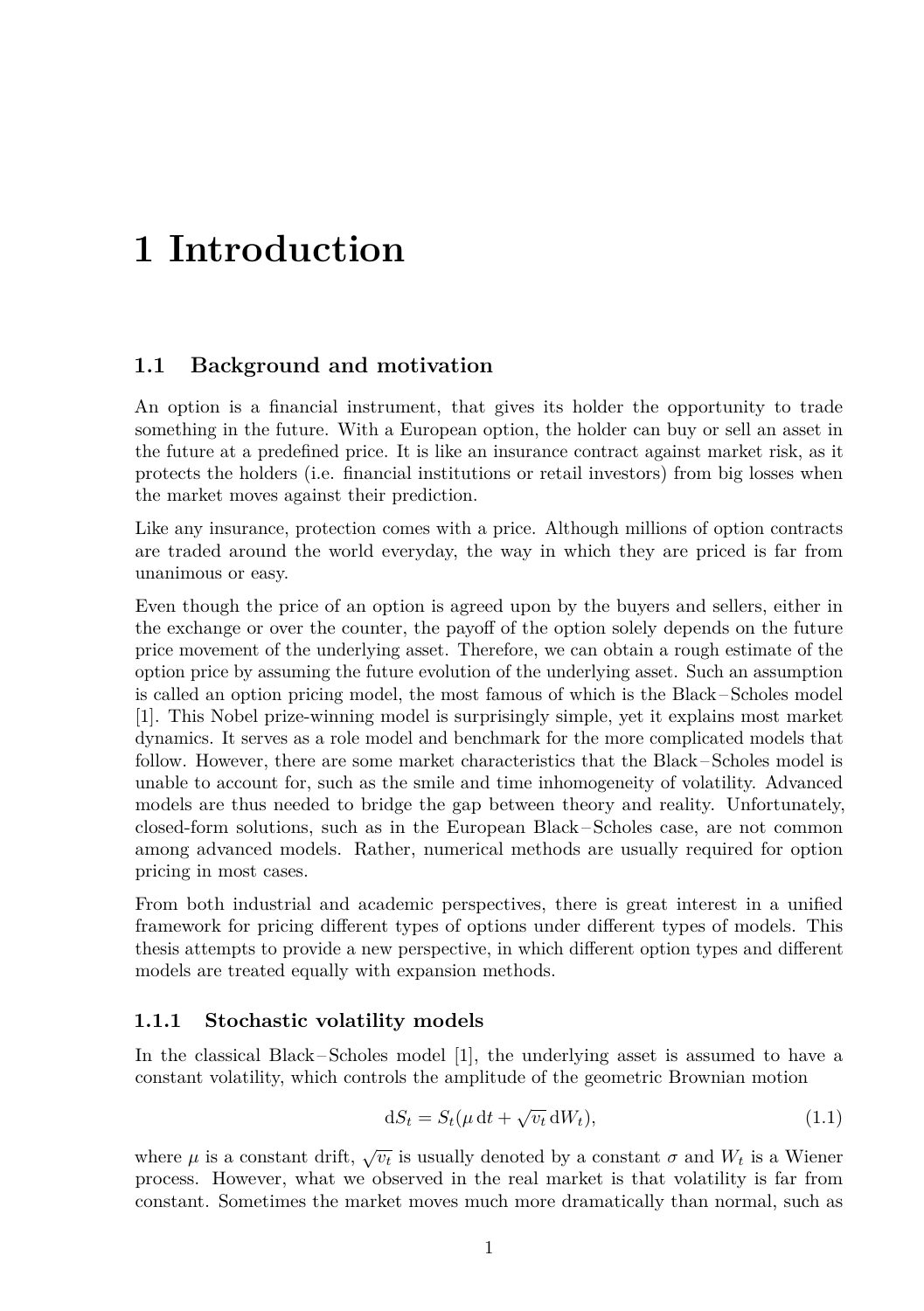during the financial crisis in 2008 [\[2\]](#page-107-2). One way of dealing with this problem is through the introduction of stochastic volatility.

In a continuous-time setting, the variance (square of volatility) process of stochastic volatility models is governed by an independent SDE, usually written in the following form

<span id="page-10-0"></span>
$$
dv_t = f(v_t) dt + g(v_t) dW_t,
$$
\n(1.2)

where  $W_t$  is a Wiener process and  $g(v_t)$  is a non-negative function. With extra terms, this representation can be extended to include jumps [\[3,](#page-107-3) [4\]](#page-107-4) and several coupled Wiener processes [\[3,](#page-107-3) [5\]](#page-107-5).

Another phenomenon observed in the market is that, although volatility is not constant microscopically (in days), it does move around a certain level within a macroscopic time frame (in years). Therefore,  $f(v_t)$  in [\(1.2\)](#page-10-0) is often proposed to be of the form

$$
f(v_t) = \kappa(\theta - v_t)v_t^{\alpha}, \qquad (1.3)
$$

where  $\kappa > 0$ . In such a setting,  $f(v_t)$  is positive when  $v_t < \theta$  and negative when  $v_t > \theta$ . In other words, there is a stochastic 'force' pulling the volatility back to its long-term mean  $\theta$  when  $v_t$  moves away from  $\theta$  due to the contribution  $g(v_t) dW_t$ , which usually takes the form

$$
g(v_t) = \eta v_t^{\beta},\tag{1.4}
$$

where  $n > 0$ . With the introduction of this process, the mean-reverting stochastic volatility models [\(1.1\)](#page-9-2) and [\(1.2\)](#page-10-0) greatly improve option pricing performance, with respect to the real market  $[6-10]$  $[6-10]$  $[6-10]$ .

While [\(1.1\)](#page-9-2) and [\(1.2\)](#page-10-0) cover a family of models, the Heston model [\[11\]](#page-108-0)  $(\alpha = 0 \text{ and } \beta = \frac{1}{2})$ is particularly interesting due to the positivity of *v<sup>t</sup>* (under Feller's condition) and the tractability of the model. The option price can be written as an inverse Fourier transform, and the fast Fourier transform  $(FFT)$  technique can be applied  $[12-14]$  $[12-14]$  $[12-14]$ . Unfortunately, the FFT only applies to the Heston and 3/2 models, while other cases still rely on Monte Carlo simulation.

At the same time, considerable research, with strong empirical evidence, suggests that non-affine volatility models, for example, the continuous-time GARCH model ( $\alpha = 0$  and  $\beta = 1$ ) and the 3/2 model ( $\alpha = 1$  and  $\beta = 3/2$ ), outperform the affine Heston volatility specification with time-series and option price data in continuous time  $[15-18]$  $[15-18]$  $[15-18]$  and in discrete time [\[19,](#page-108-5) [20\]](#page-108-6). In fact, according to [\[17\]](#page-108-7), the simple continuous-time GARCH diffusion model performs even better than the affine jump-diffusion model. Unfortunately, due to the lack of known characteristic function of the GARCH model, the efficient FFT methods cannot be applied. Therefore, in Chapter [3,](#page-37-0) prices produced using Monte Carlo methods for all models and FFT for the Heston and 3/2 models are provided as a reference for the methods developed in this thesis.

#### **1.1.2 American options**

The American option differs from the European option in one additional feature, an American option can be exercised at any time before maturity. It is this simple addition that makes the American option significantly more difficult to price than the European version.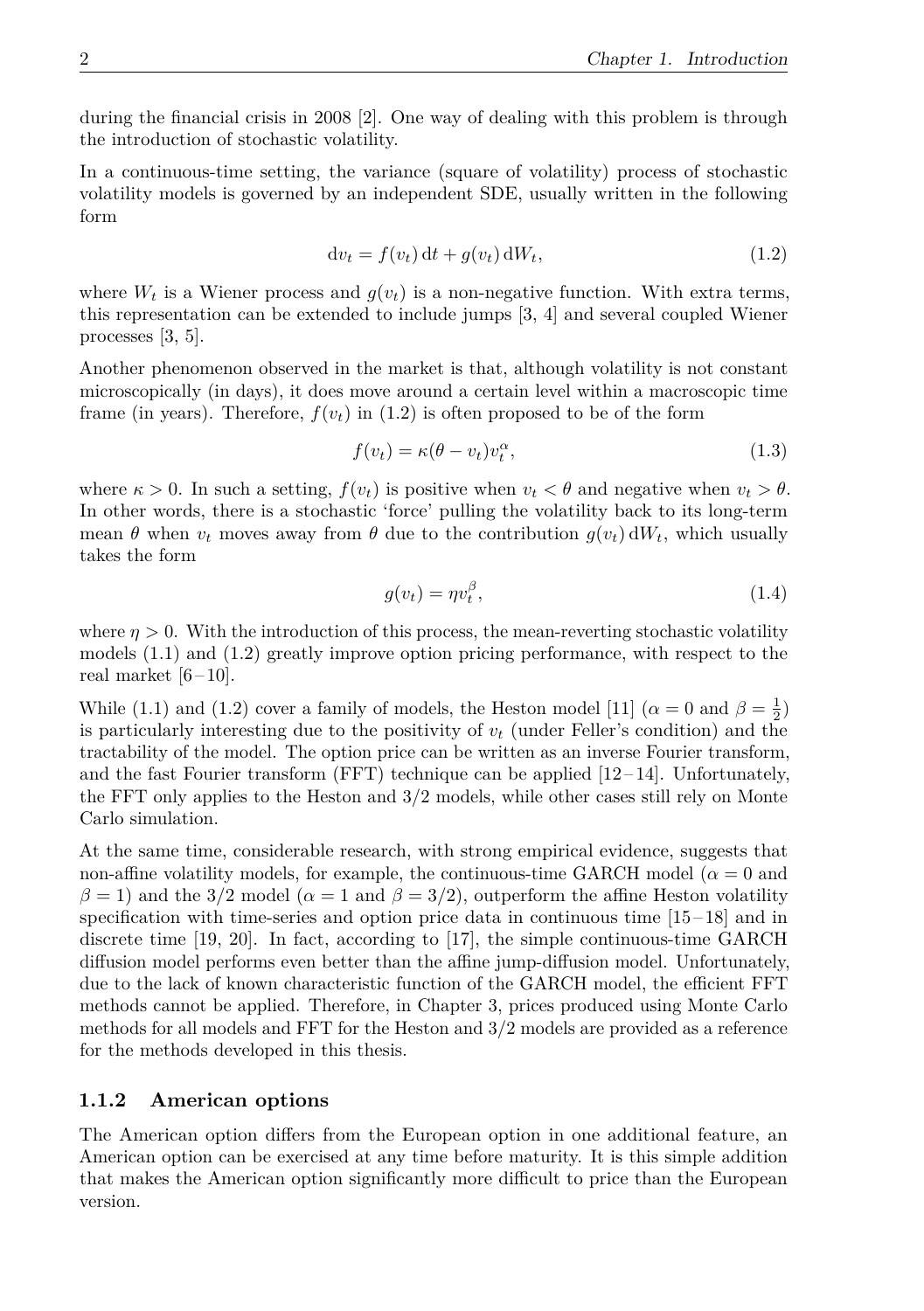The valuation of American options has long been a problem in financial research. The first and most intuitive attempt to price American option was (binomial) tree methods [\[21\]](#page-108-8). By going backwards in time, at every node of the tree, the expected value of holding and the payoff of immediate exercise can be easily compared. If volatility is constant, the number of nodes at each point in time grows as  $n + 1$ , instead of  $2<sup>n</sup>$  otherwise. When the time step goes to zero, the discrete-time approximation converges to the continuous-time value. The biggest drawback of this type of methods is that, although they produce the finest result for the Black – Scholes model, they cannot be applied to advanced models.

From a PDE point of view, there are two representations of American option pricing. The first corresponds to a linear complementary problem

$$
BV[V - g(x)] = 0, \quad \text{with} \quad BV \ge 0, \quad V - g(x) \ge 0,
$$
\n
$$
(1.5a)
$$

<span id="page-11-0"></span>
$$
V(0, x) = g(x), \quad g(x) = (e^x - K)^+.
$$
\n(1.5b)

In this representation, the equation in [\(1.5a\)](#page-11-0) governs the domain  $(t, x) \in [0, \infty) \times$ (−∞*,* ∞), and therefore there is no need to explicitly calculate the moving boundary. This representation is widely used in finite-difference methods  $[22-26]$  $[22-26]$  $[22-26]$ .

The second representation bridges the 'hold' and 'exercise' regions with the 'smoothpasting' condition on the moving boundary.

$$
BV = 0, \quad \text{with} \quad V(0, x) = 0, \quad B(0) = 0,
$$
\n(1.6a)

$$
V(t, B(t)) = 1 - e^x, \quad \partial_x V(t, B(t)) = -e^x.
$$
 (1.6b)

The equations above only govern the 'hold' region  $x > B(t)$ . The coupled option price  $V(t, x)$  and the moving boundary  $B(t)$  should be solved simultaneously. The expansion methods developed in the thesis are based on this representation.

The Monte Carlo simulation is widely used to price European options, but much research was required to determine how it could be implemented for American options [\[27\]](#page-109-1). By regressing the expected payoff of the next time step on the current stock price, we can calculate the average 'expected payoff' of all the paths in the money rather than that of a single path. The method works for most models; however, like most Monte Carlo methods, a large number of paths must be generated to yield acceptable results. In addition, the least-squares regressions at every time step are very computationally intensive.

American option pricing can also be treated as an optimal stopping problem of a stochastic process [\[28,](#page-109-2) [29\]](#page-109-3). For an American put option, when the price is above the moving exercise boundary, it is optimal to hold the option. When the price is below the moving boundary, the put option should be exercised. However, although the stopping time approach is conceptually important, it is not very helpful in terms of numerical computation. Early exercise premium (EEP) [\[30](#page-109-4)-[32\]](#page-109-5) is another way to present the problem. American option prices can be written as the sum of the corresponding European option and a premium, which accounts for the early exercise feature. From a mathematical point of view, EEP is a financial realisation of the Riesz decomposition of a supermartingale. With the possibility of exercising at any time, the expected value of an American option is no longer a martingale, as in the European case, but rather a supermartingale, which is the Snell envelope of the payoff. This relationship was established [\[33\]](#page-109-6) and applied [\[34\]](#page-109-7) to the American option under the Black – Scholes model. In order to calculate option prices, we must solve the recursive integral equation for the unknown moving boundary and then substitute the boundary to the formula for the EEP.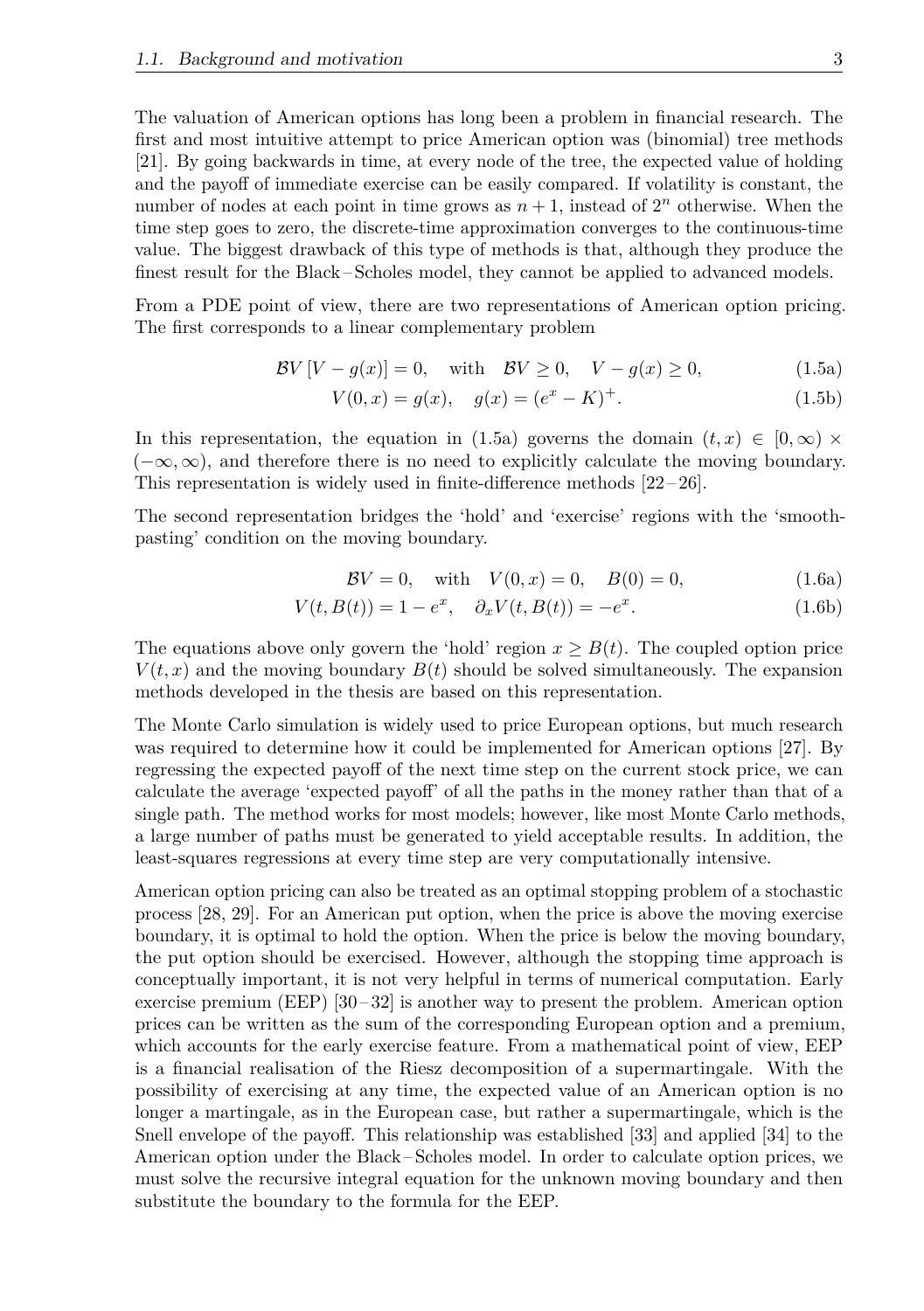There are many techniques for improving the performance of the basic ideas discussed above. [\[35](#page-109-8) – [38\]](#page-110-0) provide a comprehensive representation of the methods.

### **1.1.3 Numerical methods**

The most popular and widely used numerical method is the Monte Carlo simulation [\[39\]](#page-110-1). The idea is to first generate paths, according to the model's dynamical stochastic differential equations (SDEs), for price and other variables in small time steps, until maturity. Then, the discounted average payoff provides a good estimate of the option price. Due to their intuitiveness, Monte Carlo methods are usually the first tool we use to tackle a new problem when we know little about it. However, these methods are often not optimal when we know enough about the problem, as they are inaccurate and slow due to discretisation errors and the need for a large number of paths.

Finite-difference methods  $[40-42]$  $[40-42]$  $[40-42]$  solve the option pricing problem from the PDE perspective. Differentiation in the PDE is replaced with the difference of a few adjacent points on a grid in variable space:

$$
\partial_x V(x) = \lim_{\delta x \to 0} \frac{V(x + \delta x) - V(x)}{\delta x} \approx \frac{V(x + \Delta x) - V(x)}{\Delta x},\tag{1.7}
$$

where  $\Delta x$  takes a small value, and higher order differentials can be constructed similarly. The pricing PDE is then transformed to an algebraic equation relating to values in a small neighbourhood. The price at any time point can be obtained by solving the grid backwards in time. The methods work well for low dimensional problems, because the number of nodes in the mesh grows exponentially with the dimensionality.

The price of a European options can be written as an inverse Fourier transform:

$$
V(k) \propto \int_{-\infty}^{\infty} e^{iku} g(u) \, \mathrm{d}u,\tag{1.8}
$$

where  $q(u)$  involves the model characteristic function. The integral can be evaluated numerically by carefully choosing the step of *u*-discretization, so that  $e^{iku}$  is periodic therefore computation is reduced [\[11,](#page-108-0) [12\]](#page-108-1). Such (semi)-analytical solutions are often regarded as closed-form in finance community. In fact, they are not so different than other numerical methods, in terms of discretization error. Furthermore, processes that have an explicit characteristic function only cover a small part of models that we are interested in.

## <span id="page-12-0"></span>**1.2 Research questions and methodology**

The idea of parameter expansion is heavily used in the physical sciences [\[43,](#page-110-4) [44\]](#page-110-5), where the solution to a problem can be written as an infinite power series of some model parameters. Although, in many cases, the solution is wrapped up as a simple special function, credit for solving the problem should be given to expansion methods, as special functions often have an infinite series representation.

Option pricing problems share one important feature of a physical problem. The value of many options is determined by a PDE with boundary conditions at maturity and elsewhere. Therefore, it is natural to assume that the expansion methods, which have been proven to be highly successful in physical sciences, can be used similarly in a finance context.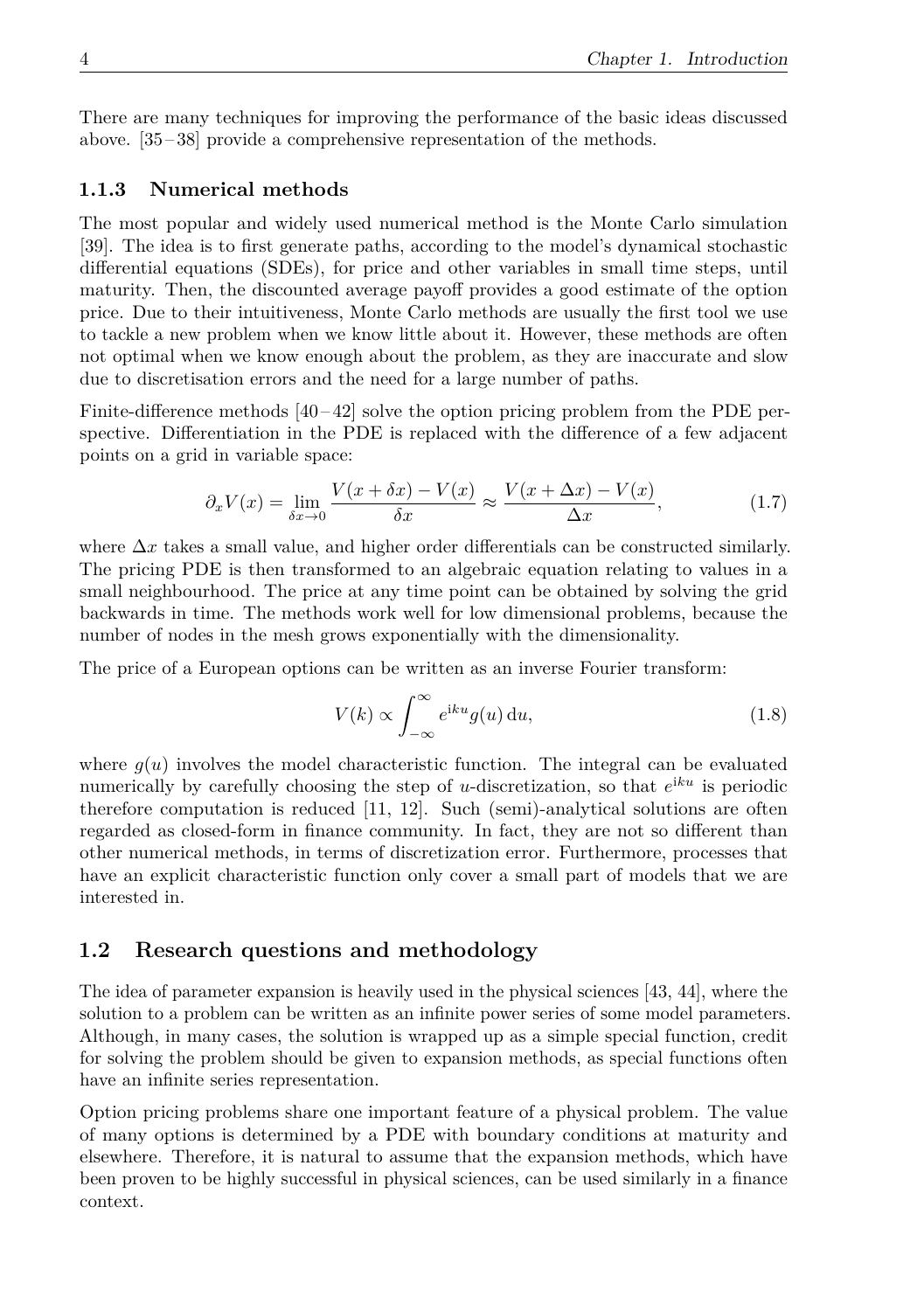In this thesis, we attempt to answer the following questions:

- How well can expansion methods be applied to option pricing problems beyond the European option under the Black – Scholes model?
- Expansion methods usually work well as expansion parameters go to zero. However, do the methods work for reasonably large parameters that are realistic in the actual market?
- Are the series solutions convergent? If not, how efficient and accurate are the finite-term approximations?

The general methodology used in the research can be described as follows. For the sake of simplicity, we take a model with one more parameter than the Black – Scholes model as an example.

• Propose an expansion form. Assume we can choose a physical or dummy variable *p*, such that the pricing PDE can be written as

<span id="page-13-1"></span>
$$
BV = p\mathcal{L}V,\tag{1.9}
$$

where B is the Black-Scholes operator and  $\mathcal L$  is the operator associated with p. The solution can therefore be written as

<span id="page-13-0"></span>
$$
V = \sum_{i=0}^{\infty} V_i p^i.
$$
\n(1.10)

• Derive the iteration formula for  $V_i$ . After bringing the ansatz  $(1.10)$  back to  $(1.9)$ and equating the coefficients of  $p^i$ , we arrive at the relation of the form

$$
V_i = \mathcal{B}^{-1} \mathcal{L} V_{i-1}.
$$
\n
$$
(1.11)
$$

• Calculate the *explicit* form of *Vi*-terms in the above equation, up to a predefined order *N*

<span id="page-13-2"></span>
$$
V \approx \sum_{i=0}^{N} V_i p^i.
$$
 (1.12)

- Calculate the option prices using [\(1.12\)](#page-13-2) with specific parameter values and compare the results with those produced by reference methods (Monte Carlo methods and/or FFT). Determine whether the formula works in all reasonable scenarios.
- If the results are not satisfying, we repeat the above steps attempting to find a new expansion form with better numerical properties.

The real problems we solve in later chapters follow the same methodology, though the technicalities involved are much more complicated.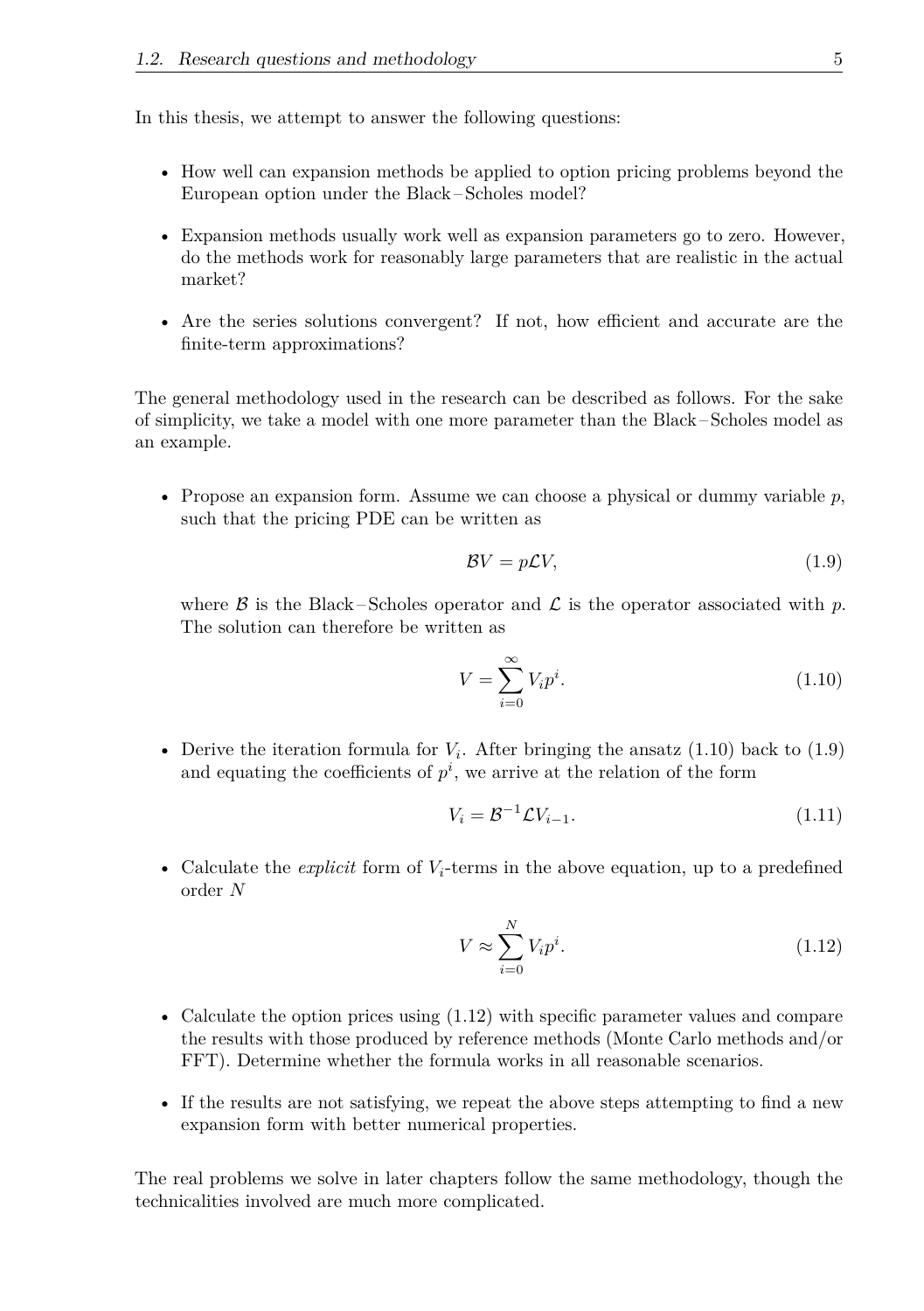## <span id="page-14-0"></span>**1.3 Related literature and contribution of the thesis**

Previous papers have explored the possibility of applying the expansion idea to particular models with some success. Hagan et al. [\[45\]](#page-110-6) obtained option price asymptotics for the SABR model. Lewis [\[46\]](#page-110-7) derived the two series expansion for the Heston and 3/2 models. Pagliarani and Pascucci [\[47\]](#page-110-8) and Lorig et al. [\[48\]](#page-110-9) introduced heat kernel expansion to local volatility models. Papanicolaou et al. [\[49\]](#page-110-10) and Chiu et al. [\[50\]](#page-110-11) applied singular perturbation methods to the family of Ornstein – Uhlenbeck driven stochastic volatility models. Park and Kim  $[51 - 53]$  $[51 - 53]$  $[51 - 53]$  and Leung  $[54]$  solved the constant elasticity of variance model (CEV) and Heston models using the homotopy analysis method (HAM), which was originally developed by Liao [\[55,](#page-111-2) [56\]](#page-111-3). Zhu [\[57\]](#page-111-4) solved American options under the Black – Scholes model with the HAM. The HAM is an elegant and powerful framework for solving complicated PDE problems. However, we find the homotopy concept is unnecessary in some cases. The homotopy parameter *p* serves as an indicator for differentiating orders of expansion, and such a role can also be played by model parameters.

The expansion methods described in Chapters [3](#page-37-0) and [4](#page-81-0) are the main contribution of the thesis.

#### **1.3.1 European options under stochastic volatility models**

First, we consider mean-reverting stochastic volatility models, which are governed by SDEs:

$$
dS_t = rS_t dt + \sqrt{v_t} S_t dW_t,
$$
\n(1.13a)

$$
dv_t = \kappa(\theta - v_t)v_t^{\alpha} dt + \eta v_t^{\beta} dZ_t, \qquad (1.13b)
$$

$$
d[W, Z]_t = \rho dt, \qquad (1.13c)
$$

where r is the risk-free interest rate,  $\kappa$  is the mean-reverting rate and  $\eta$  is the volatility of volatility. The option prices under such models are solutions to the PDE:

$$
\partial_t u - \frac{v}{2} \partial_x^2 u + \left(\frac{v}{2} - r\right) \partial_x u + ru
$$
  
-  $\rho \eta v^{\beta + \frac{1}{2}} \partial_x \partial_v u - \frac{1}{2} \eta^2 v^{\beta} \partial_v^2 u - \kappa (\theta - v) v^{\alpha} \partial_v u = 0,$  (1.14)

where  $x = \ln S$  is the log-price and t denotes the time to maturity. In the current literature, several papers have explored the possibility of writing the solution as an infinite series, from the PDE point of view. Park and Kim [\[51\]](#page-110-12) derived expansion series for European, barrier and lookback options under the CEV model. In [\[52\]](#page-111-5), Park and Kim derived European and barrier options under stochastic volatility models. Leung [\[54\]](#page-111-1) solved lookback options under the Heston model.

Their methods can be summarised as follows. With the pricing PDE generally written as

<span id="page-14-1"></span>
$$
BV + pOV = 0,\t(1.15)
$$

where  $\beta$  is the Black-Scholes operator and  $\mathcal O$  denotes the remaining operators

$$
\mathcal{B} = \partial_t - \frac{v}{2}\partial_x^2 + \left(\frac{v}{2} - r\right)\partial_x + r,\tag{1.16}
$$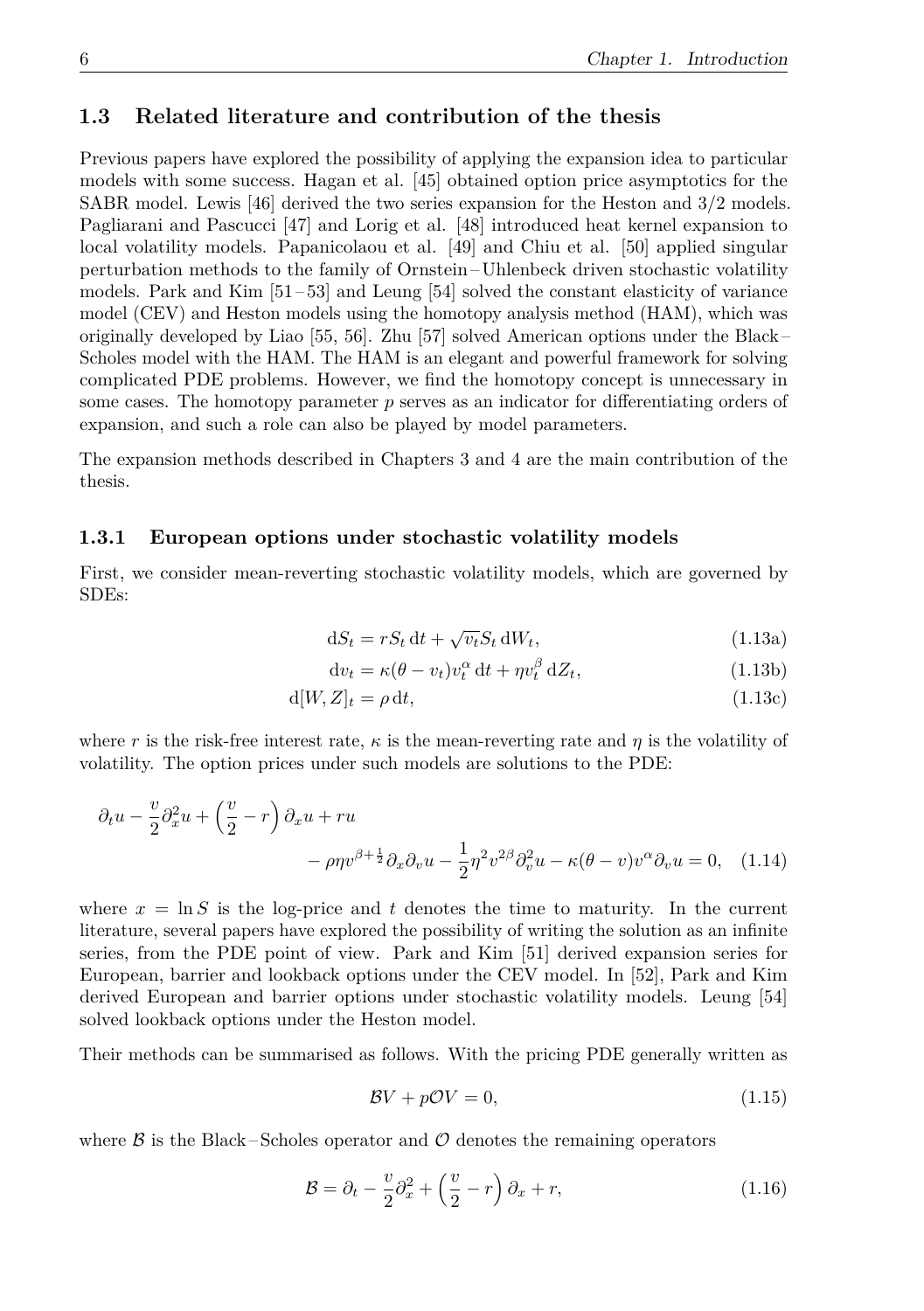they propose that the option price can be written as

<span id="page-15-1"></span><span id="page-15-0"></span>
$$
V = \sum_{i=0}^{\infty} V_i p^i,\tag{1.17}
$$

where  $p$  is a homotopy parameter. When  $p$  varies continuously from 0 to 1, the solution *V* varies accordingly from the Black – Scholes solution to the advanced model solution, which in this case is the Heston model. Substituting the ansatz  $(1.17)$  into the PDE [\(1.15\)](#page-14-1), they manage to derive iterative relations between  $V_i$  and  $V_{i-1}$  in integral form

$$
V_i(s, y) = \mathcal{B}^{-1} \mathcal{O} V_{i-1}(t, x)
$$
\n
$$
= e^{ay + bs} \int_0^t \frac{dt}{\sqrt{2\pi v(s - t)}} \int_{-\infty}^\infty \exp\left(-\frac{(x - y)^2}{2v(s - t)} - ax - bt\right) \mathcal{O} V_{i-1}(t, x) dx,
$$
\n(1.18)

where  $\mathcal{B}^{-1}$  involves the double integral of *x* and *t*. However, the expansion terms  $V_i$  are not given explicitly, nor is it proven that the integral [\(1.18\)](#page-15-1) can always be analytically evaluated. Since numerical analysis is given very briefly in those papers, we assume that the integrals are evaluated numerically. However, numerical integration, which introduces an additional discretisation error, can greatly undermine the accuracy and efficiency of the methods.

In Chapter [3,](#page-37-0) we show that the option price of a stochastic volatility model can be expanded in four different ways. More importantly, we contribute to the current literature by proving that the iteration relations of the form [\(1.18\)](#page-15-1) can be analytically evaluated (i.e. an explicit formula, rather then a number, can be obtained as a result of the double integral).

| Expansion        | Form                                                                      |
|------------------|---------------------------------------------------------------------------|
| $(\kappa, \eta)$ | $\infty$<br>$V = \sum u_{ij} \kappa^i \eta^j$<br>$i, j = 0$               |
| $(\eta, v)$      | $V = \sum u_{ij} \eta^i (v - \theta)^j$<br>$i, j = 0$                     |
| $(\eta, \theta)$ | $V = \sum u_{ij} \eta^i (\theta - v)^j$<br>$i,j=0$                        |
| $(\kappa, v)$    | $u_{ij}\left(\frac{1}{\kappa}\right)^i(v-\theta)^j$<br>$\overline{i,j=0}$ |

**Table 1.1:** Four ways of decomposing option price of stochastic volatility models.

It can be shown that the  $(\kappa, \eta)$ -expansion is equivalent to the results obtained by the HAM [\[52\]](#page-111-5) because the terms derived from both methods match when the sum is taken to infinity and  $p$  is set to 1. By abandoning the HAM framework, which is widely used in the literature, we are able to find three new methods  $((\eta, v), (\eta, \theta)$  and  $(\kappa, v))$ , which are not equivalent to the HAM and, according to numerical analysis, outperform it for long-term options. The results up to now have been published in our paper [\[58\]](#page-111-6), for which I took primary responsibility for the concept, computation and presentation.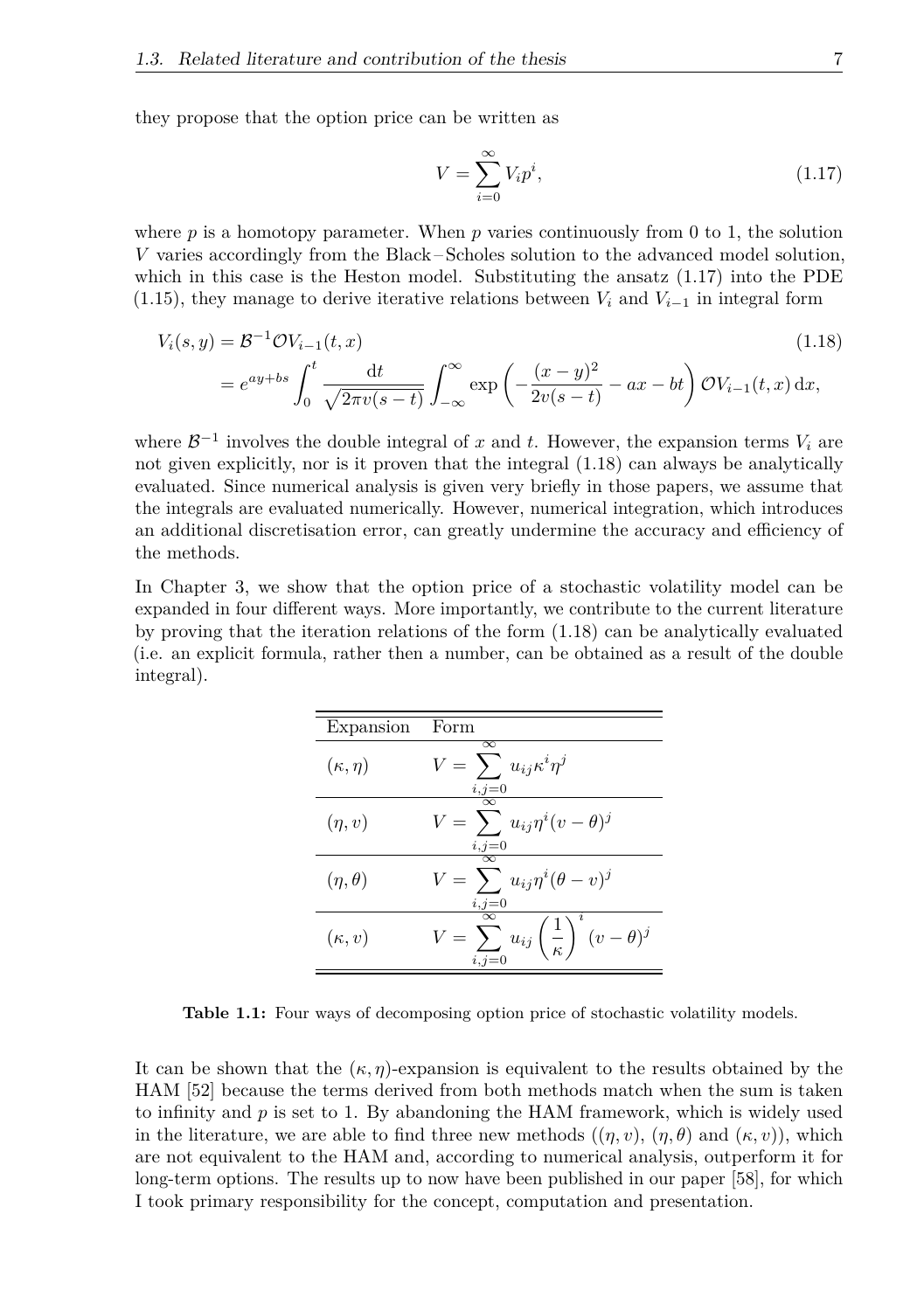Apart from the unbounded power series (e.g.  $\eta^i$ ) used in previous methods, we find that the bounded power series (e.g.  $\eta^{i}/(1 + \eta)^{i}$ ) can greatly reduce pricing errors when the expansion parameters go to infinity. This is due to the fact that, with respect to model parameters, option prices are also bounded. Therefore, they can be approximated better with bounded power series, which have similar asymptotic properties. All the power series in the four methods above can be promoted to the corresponding bounded version

$$
\sum_{i,j=0}^{\infty} u_{ij} P^i Q^j \to \sum_{i,j=0}^{\infty} \bar{u}_{ij} \left(\frac{P}{1+P}\right)^i \left(\frac{Q}{1+Q}\right)^j, \tag{1.19}
$$

where *P* and *Q* can be any expansion parameter  $\kappa$ ,  $\eta$  or  $v - \theta$ . Without loss of generality, we only show the results for  $(\eta + 1, v + 1)$ -expansion

$$
V = \sum_{i,j=0}^{\infty} u_{ij} \left(\frac{\eta}{1+\eta}\right)^i \left(\frac{v-\theta}{1+v-\theta}\right)^j, \qquad (1.20)
$$

which is modified from  $(\eta, v)$ -expansion. Although convergence is not guaranteed, the error is bounded when  $\eta \to \infty$  and  $v \to \infty$ . These are the best results we have obtained so far, and the formula is available at [\[59\]](#page-111-7).

#### **1.3.2 American options under the Black–Scholes model**

In Chapter [4,](#page-81-0) we consider American put options under the Black – Scholes model. The renowned result for American option expansion was proposed by Zhu [\[57\]](#page-111-4), who used the HAM idea to construct the American option PDE:

$$
(1-p)B[V(t, x, p) - V_0(t, x)] = -p\mathcal{A}[V(t, x, p), B(t, p)],
$$
\n(1.21a)

$$
V(0, x, p) = (1 - p)V_0(0, x),
$$
\n(1.21b)

$$
V(t,0,p) + B(t,p) = 1,
$$
\n(1.21c)

$$
\partial_x V(t,0,p) + B(t,p) = (1-p) [1 + \partial_x V_0(t,0) - V_0(t,0)], \qquad (1.21d)
$$

where  $\beta$  is the Black-Scholes operator,

$$
\mathcal{A}[V(t,x,p),B(t,p)] = \mathcal{B}V(t,x,p) - \frac{B'(t,p)}{B(t,p)}\partial_x V(t,x,p) \tag{1.22}
$$

and  $B(t)$  denotes the moving boundary. The solution can also be expanded as

$$
V(t, x, p) = \sum_{i=0}^{\infty} V_i(t, x) p^i, \quad B(t, p) = \sum_{i=0}^{\infty} B_i(t) p^i,
$$
 (1.23)

with the European Black-Scholes formula being the leading term  $V_0$  and the American option price being the sum of the infinite series  $\sum_{i=0}^{\infty} V_i$ . Similarly to the case in the previous subsection, the expansion terms  $V_i$  are also expressed in integral form (Equation (23) in [\[57\]](#page-111-4)). The option prices were obtained by numerical integration. Without the explicit formula for  $V_i$ , the method is hard to implement in practice.

In Chapter [4,](#page-81-0) we will show that, with additional structures, the iteration relation (similar to Equation (23) in [\[57\]](#page-111-4)) can be evaluated analytically, and therefore explicit formulae can be obtained.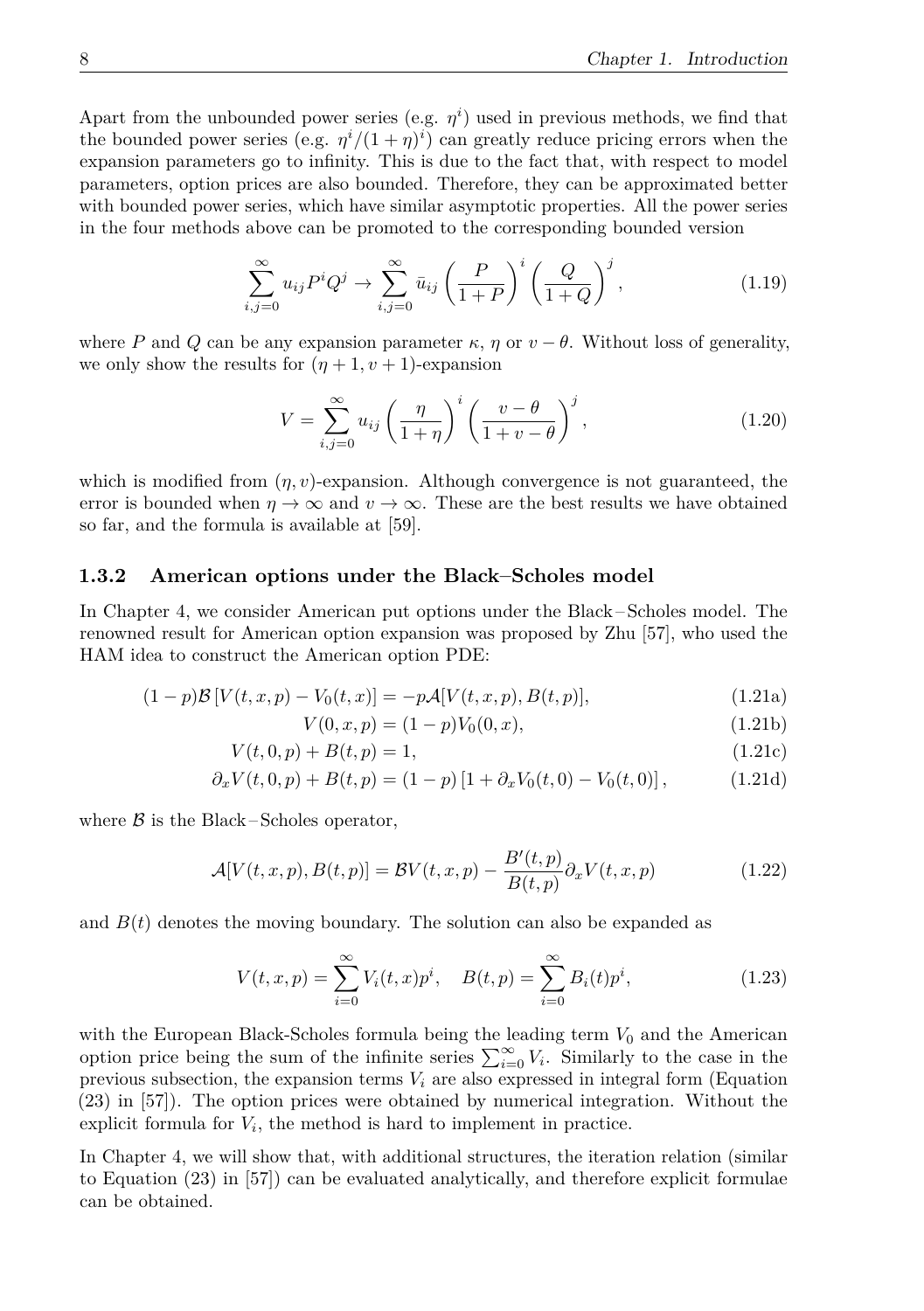In order to prove the computability of integrals involved in later derivations, we introduce new types of special functions that are closed under many operations including the inverse Black – Scholes double integral. We also show that by carefully dealing with the boundary conditions, the expansion terms can be written as special functions that we defined. Therefore, when evaluating option prices, we only need to plug in values for the parameters, which greatly improves computational efficiency.

For American options, because the option price is expanded as a power series of 'dummy' parameters, which serves as a formal indication of expansion order, there are many ways to expand an option price. In Chapter [4,](#page-81-0) two expansion methods (ABS-I and II) are proposed to show that boundary conditions can be dealt with in various ways. However, numerical analysis shows that neither of them works in cases with low volatility and a high interest rate. Therefore a modified method (ABS-III) is proposed to deal with this particular occasion. This method also shows that American options under advanced models can be expanded in the same framework, with minor modifications. Because this method works in most cases, it is recommended for practical use [\[59\]](#page-111-7).

In summary, our primary contribution in the thesis is that we showed that expansion methods not only make formal sense, but are also practically usable. The proofs and derivations of the explicit formulae for expansion terms of various options are given, and their numerical validity is demonstrated.

## <span id="page-17-0"></span>**1.4 Outline**

The thesis is composed of six chapters. Chapter [1](#page-9-0) briefly reviews the background of stochastic volatility models, American options and expansion methods in finance, as well as the motivation and contribution of the thesis. Chapter [2](#page-19-0) defines a number of mathematical notions that will be used in later chapters and generally compares the procedure of series expansion to ODE and PDE. Chapter [3](#page-37-0) applies the series expansion methods to European options under stochastic volatility models. Chapter [4](#page-81-0) applies the series expansion methods to American options under the Black – Scholes model. Chapter [5](#page-101-0) discusses a few validity issues and Chapter [6](#page-105-0) concludes the thesis.

I hereby declare that I am the sole author of this thesis.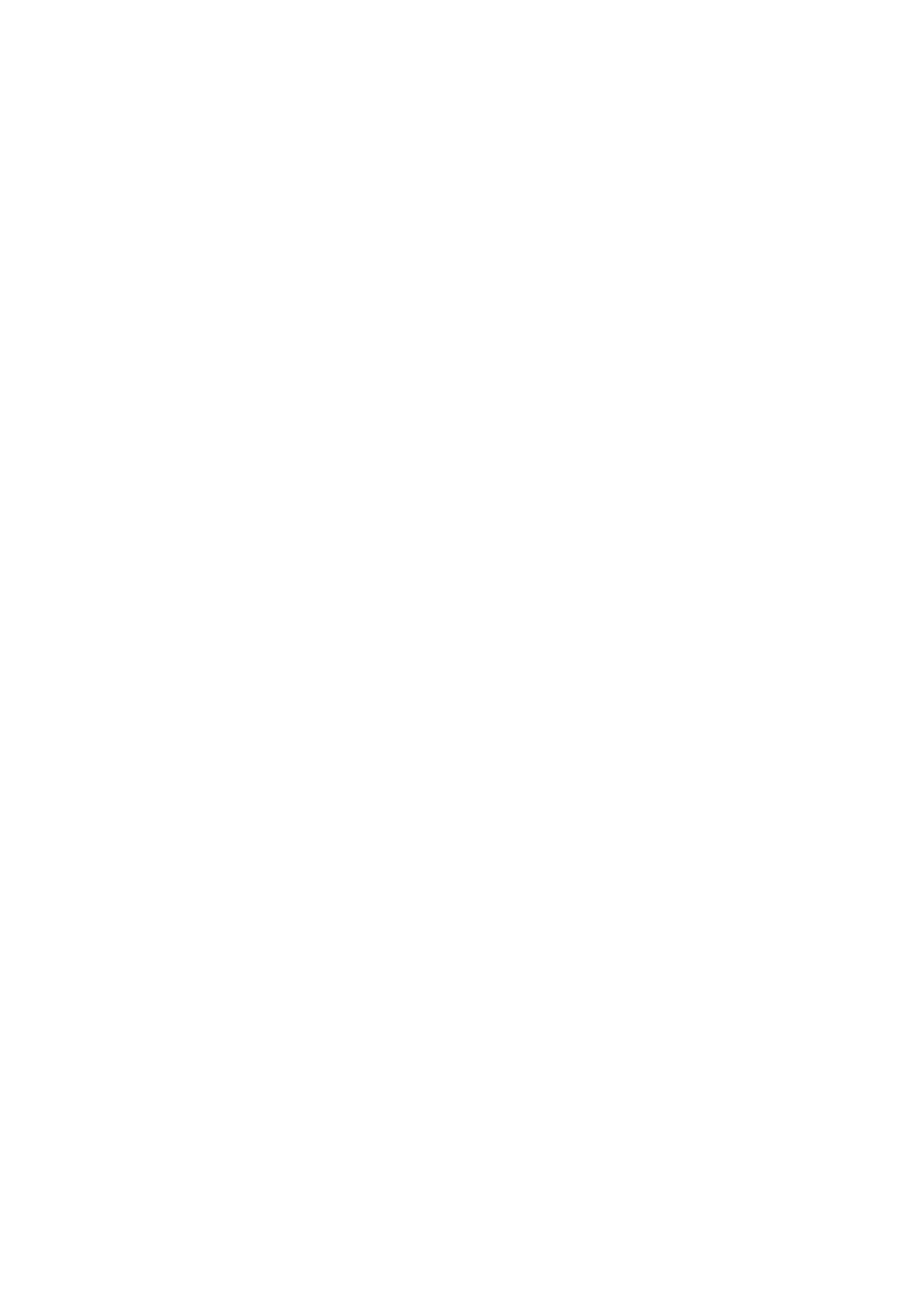## <span id="page-19-0"></span>**2 Mathematical preliminaries**

Several mathematical results defined in this chapter will be used repeatedly in later chapters. While the idea of series expansion has been applied to various option pricing problems in the past [\[51,](#page-110-12) [52,](#page-111-5) [56,](#page-111-3) [57\]](#page-111-4), the existing literature seems to ignore one crucial aspect: computability. The main focus of this thesis and its main contribution is, the procedure for obtaining expansion terms. The analytical form of expansion terms are rigorously derived and expressed in the special functions defined in this chapter.

### <span id="page-19-1"></span>**2.1 Solutions to the Black–Scholes equation**

According to the Black – Scholes model, the price of the underlying asset is assumed to follow the SDE, under the risk-neutral measure,

<span id="page-19-2"></span>
$$
dS_t = S_t \left( r \, dt + \sqrt{v} \, dW_t \right),\tag{2.1}
$$

where  $W_t$  is a Wiener process,  $v$  is the constant variance, and  $r$  is the risk-free interest rate. The SDE [\(2.1\)](#page-19-2) describes the simplest and most widely used diffusion process, and thus it is of fundamental importance in mathematical finance. Many advanced models, such as the stochastic volatility models used in Chapter [3,](#page-37-0) are extensions of the Black – Scholes model, in the sense that one or more constants in [\(2.1\)](#page-19-2) are assumed to have their own dynamics.

In order to obtain pricing PDE for the European option price  $V(S, t)$ , the time evolution (derivative) of the option should be determined. With chain rule and Itô's Lemma,

$$
dV(S,t) = \partial_t V dt + \partial_S V dS_t + \frac{1}{2} \partial_S^2 V d[S, S]_t
$$
  
=  $\partial_t V dt + \partial_S V S (r dt + \sqrt{v} dW_t) + \frac{1}{2} v S^2 \partial_S^2 V dt.$  (2.2)

Given the fact that  $W_t$  is a martingale

$$
\mathbb{E}\left[\frac{\mathrm{d}W_t}{\mathrm{d}t}\right] = 0\tag{2.3}
$$

and the assumption of no arbitrage, the expected value of an option grows at the risk-free interest rate *r*

$$
\mathbb{E}\left[\frac{\mathrm{d}V(S,t)}{\mathrm{d}t}\right] = rV(S,t),\tag{2.4}
$$

for any realized stock price *S* at time *t*. Therefore, the celebrated Black – Scholes equation is obtained:

$$
\partial_t V + \frac{v}{2} S^2 \partial_S^2 V + r S \partial_S V - r V = 0. \tag{2.5}
$$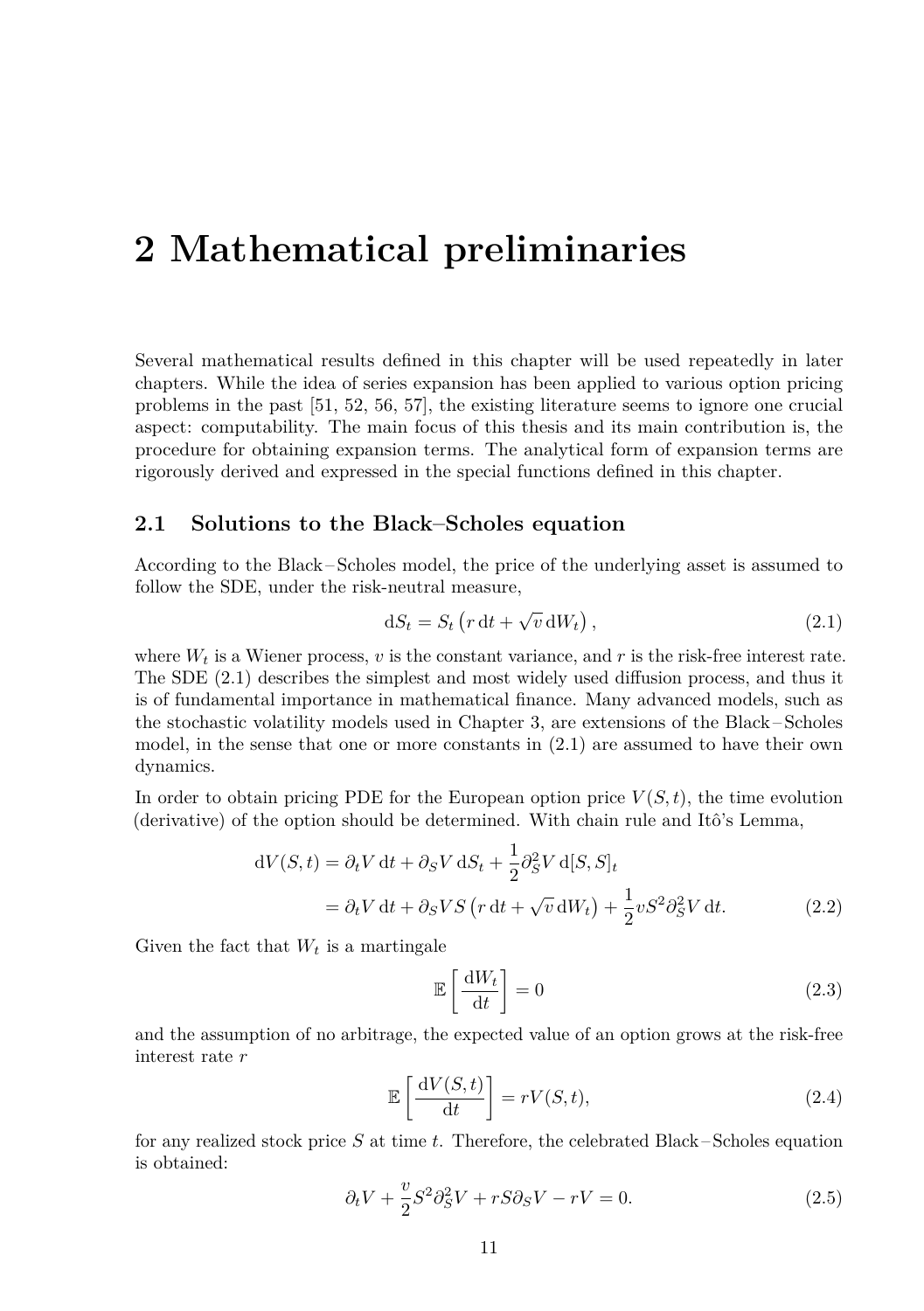When the equation is being solved, the option price  $V(t, x)$  is often expressed as a function of time to maturity *t* and log-price  $x = \ln S$ . As a result, the Black-Scholes equation becomes

$$
\partial_t V - \frac{v}{2} \partial_x^2 V + \left(\frac{v}{2} - r\right) \partial_x V + rV = 0.
$$
\n(2.6)

For the sake of argument, we might denote the Black – Scholes operator as follows.

#### **Notation 2.1.1.**

<span id="page-20-0"></span>
$$
\mathcal{B}_v = \partial_t - \frac{v}{2}\partial_x^2 + \left(\frac{v}{2} - r\right)\partial_x + r.
$$
 (2.7)

With this notation, [\(2.6\)](#page-20-0) can be abbreviated as  $\mathcal{B}_v V = 0$ . To simplify, we make the following ansatz

$$
V(t,x) = e^{ax + bt}u(t,x), \quad a = \frac{1}{2} - \frac{r}{v}, \quad b = -\frac{v}{2}\left(\frac{1}{2} + \frac{r}{v}\right)^2, \tag{2.8}
$$

and the Black – Scholes equation [\(2.6\)](#page-20-0) becomes the heat equation

<span id="page-20-2"></span><span id="page-20-1"></span>
$$
\partial_t u - \frac{v}{2} \partial_x^2 u = 0. \tag{2.9}
$$

Since the heat equation can be solved on various boundary (initial) conditions and is related to the Black – Scholes equation as in [\(2.8\)](#page-20-1), corresponding solutions can be obtained for the Black – Scholes equation.

For European options, the underlying price moves on  $(0, \infty)$ . In log-price, the options are defined on the half-plane  $(t, x) \in [0, \infty) \times (-\infty, \infty)$ .

<span id="page-20-4"></span>**Lemma 2.1.2.** *For the homogeneous Black – Scholes equation*

$$
\left[\frac{\partial}{\partial t} - \frac{v}{2} \frac{\partial^2}{\partial x^2} + \left(\frac{v}{2} - r\right) \frac{\partial}{\partial x} + r\right] g(t, x) = 0,
$$
\n(2.10)

*with initial condition*

<span id="page-20-3"></span>
$$
g(0,x) = h(x), \quad -\infty < x < \infty,\tag{2.11}
$$

*the solution is*

$$
g(t,x) = e^{ax+bt} \int_{-\infty}^{\infty} \frac{1}{\sqrt{2\pi vt}} e^{-\frac{(x-y)^2}{2vt}} e^{-ay} h(y) dy,
$$
 (2.12)

*where*

$$
a = \frac{1}{2} - \frac{r}{v},
$$
  $b = -\frac{v}{2} \left( \frac{1}{2} + \frac{r}{v} \right)^2.$ 

*Proof.* Define

$$
g(t,x) = e^{ax + bt}u(t,x), \quad a = \frac{1}{2} - \frac{r}{v}, \qquad b = -\frac{v}{2}\left(\frac{1}{2} + \frac{r}{v}\right)^2.
$$
 (2.13)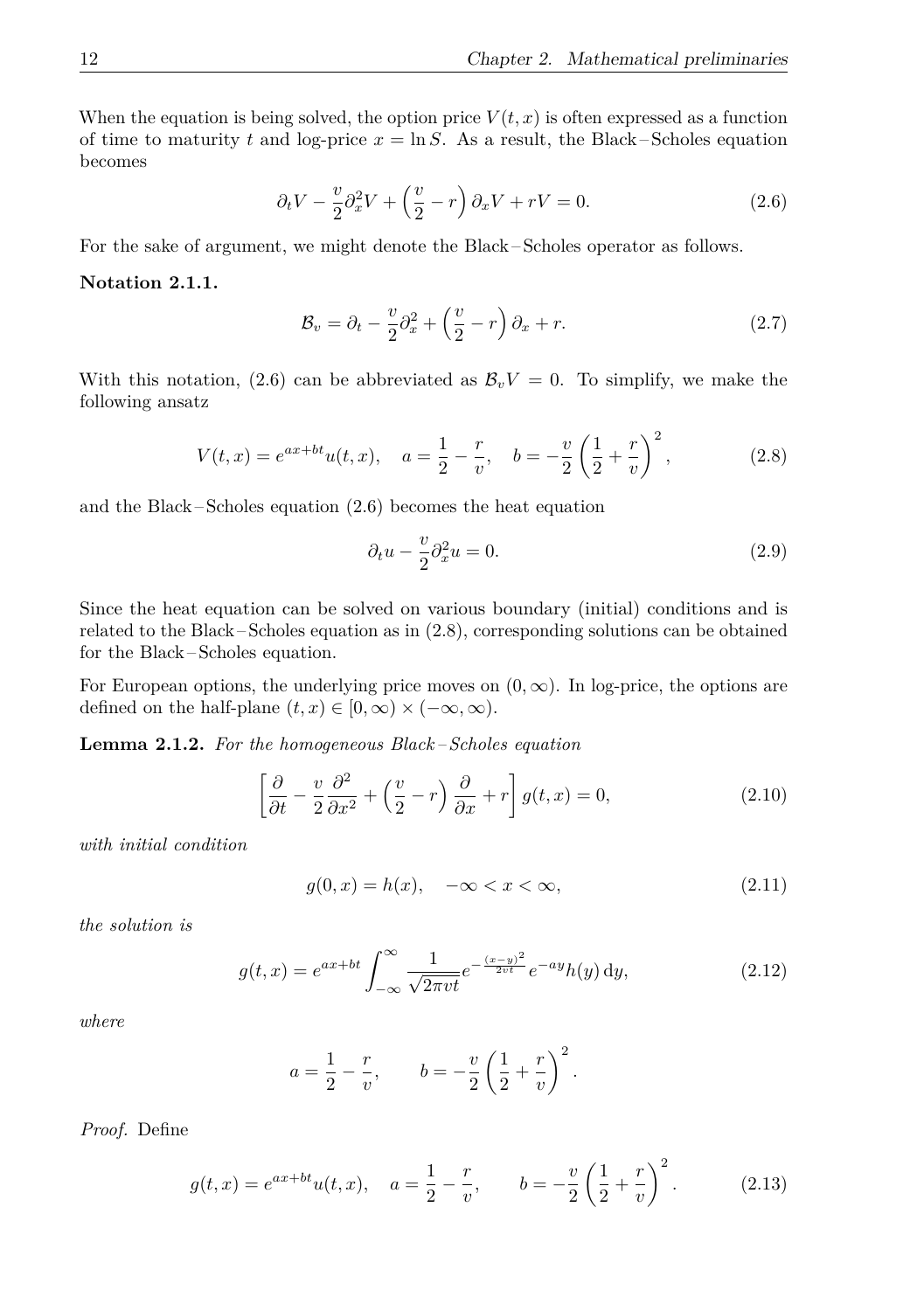Then [\(2.10\)](#page-20-2) with [\(2.11\)](#page-20-3) becomes the homogeneous heat equation

$$
\left(\partial_t - \frac{v}{2}\partial_x^2\right)u(t, x) = 0,\tag{2.14}
$$

with

$$
u(0, x) = e^{-ax}h(x), \quad -\infty < x < \infty. \tag{2.15}
$$

The solution for the heat equation above is [\[60\]](#page-111-8)

$$
u(t,x) = \int_{-\infty}^{\infty} \frac{1}{\sqrt{2\pi vt}} e^{-\frac{(x-y)^2}{2vt}} e^{-ay} h(y) \, dy,\tag{2.16}
$$

and therefore

$$
g(t,x) = e^{ax + bt}u(t,x) = e^{ax + bt} \int_{-\infty}^{\infty} \frac{1}{\sqrt{2\pi vt}} e^{-\frac{(x-y)^2}{2vt}} e^{-ay}h(y) dy.
$$
 (2.17)

<span id="page-21-0"></span>**Lemma 2.1.3.** *For the inhomogeneous Black – Scholes equation*

$$
\left[\frac{\partial}{\partial t} - \frac{v}{2} \frac{\partial^2}{\partial x^2} + \left(\frac{v}{2} - r\right) \frac{\partial}{\partial x} + r + \kappa\right] g(t, x) = f(t, x),\tag{2.18}
$$

*with initial condition*

$$
g(0,x) = 0, \quad -\infty < x < \infty,\tag{2.19}
$$

*the solution is*

$$
g(t,x) = e^{ax + bt - \kappa t} \int_0^t \int_{-\infty}^{\infty} \frac{1}{\sqrt{2\pi v(t-s)}} e^{-\frac{(x-y)^2}{2v(t-s)}} e^{-ay - bs + \kappa s} f(s, y) \, dy \, ds. \tag{2.20}
$$

*Proof.* Define

$$
g(t,x) = e^{ax + bt - \kappa t} u(t,x), \quad a = \frac{1}{2} - \frac{r}{v}, \qquad b = -\frac{v}{2} \left(\frac{1}{2} + \frac{r}{v}\right)^2.
$$
 (2.21)

Then, [\(2.10\)](#page-20-2) with [\(2.11\)](#page-20-3) becomes the inhomogeneous heat equation

$$
\left(\partial_t - \frac{v}{2}\partial_x^2\right)u(t, x) = e^{-ax - bt + \kappa t}f(t, x),\tag{2.22}
$$

with

$$
u(0,x) = 0, \quad -\infty < x < \infty. \tag{2.23}
$$

The solution for the inhomogeneous heat equation above is [\[60\]](#page-111-8)

$$
u(t,x) = \int_0^t \int_{-\infty}^{\infty} \frac{1}{\sqrt{2\pi v(t-s)}} e^{-\frac{(x-y)^2}{2v(t-s)}} e^{-ay - bs + \kappa s} f(s,y) \, dy \, ds \tag{2.24}
$$

and therefore

$$
g(t,x) = e^{ax + bt - kt} u(t,x)
$$
  
=  $e^{ax + bt - \kappa t} \int_0^t \int_{-\infty}^{\infty} \frac{1}{\sqrt{2\pi v(t-s)}} e^{-\frac{(x-y)^2}{2v(t-s)}} e^{-ay - bs + \kappa s} f(s, y) dy ds.$  (2.25)

 $\Box$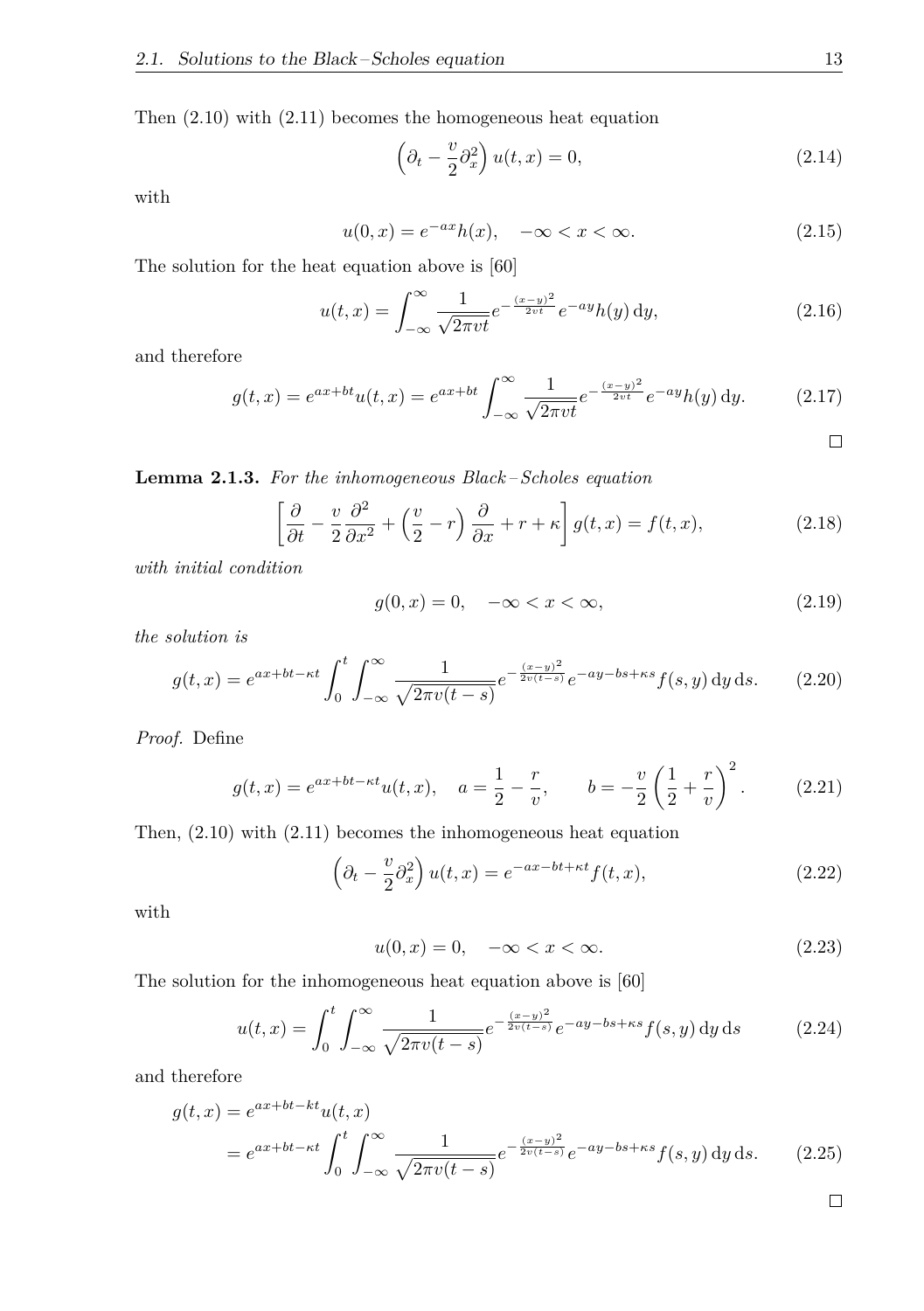The above two lemmas will be used extensively in Chapter [3](#page-37-0) for European options under stochastic volatility models. In order to compute the first term of the series, the payoff often serves as the initial condition, taking the role of  $h(x)$  in Lemma [2.1.2.](#page-20-4) Higher order terms are then calculated by Lemma [2.1.3](#page-21-0) after the iteration relation is obtained by breaking up the pricing PDE.

For American options, the price domain is different than for European options. In the case of an American put option without dividends, the pricing PDE only governs the price region above the undetermined exercise boundary  $x \in [B(t), \infty)$ . Fortunately, with the front-fixing technique [\[61\]](#page-111-9), the unknown boundary can be reduced to a straight line  $x = 0$ . Written in log-price, the option price is defined on the quarter-plane  $(t, x) \in [0, \infty) \times [0, \infty)$ . The following lemma deals with the additional boundary conditions on  $x = 0$ .

**Lemma 2.1.4.** *The solution of*

$$
\left[\frac{\partial}{\partial t} - \frac{v}{2} \frac{\partial^2}{\partial x^2} + \left(\frac{v}{2} - r\right) \frac{\partial}{\partial x} + r\right] g(t, x) = 0, \tag{2.26a}
$$

$$
g(0, x) = 0,\t(2.26b)
$$

<span id="page-22-0"></span>
$$
g(t,0) = h(t),
$$
 (2.26c)

*is*

$$
g(t,x) = e^{ax+bt} \int_0^t \frac{x}{\sqrt{2\pi v(t-s)^3}} \exp\left[-\frac{x^2}{2v(t-s)} - bs\right] h(s) \,ds. \tag{2.27}
$$

*Proof.* According to ansatz  $(2.8)$ , the heat equation for  $u(t, x)$  is

$$
\left(\partial_t - \frac{v}{2}\partial_x^2\right)u(t, x) = 0,
$$
\n(2.28a)

$$
u(0, x) = 0,\t(2.28b)
$$

$$
u(t,0) = e^{-bt}h(t).
$$
 (2.28c)

The boundary conditions in [\(2.28\)](#page-22-0) can be dealt with using the Laplace transform. Suppose the solution is transformed as

$$
\bar{u}(p,x) = \mathcal{L}[u(t,x)] = \int_0^\infty e^{-pt} u(t,x) \, \mathrm{d}t. \tag{2.29}
$$

Then, heat equation [\(2.28\)](#page-22-0) is transformed to

$$
p\bar{u} - \frac{v}{2}\partial_x^2 \bar{u} = 0,\tag{2.30a}
$$

<span id="page-22-1"></span>
$$
\bar{u}(p,0) = \mathcal{L}[e^{-bt}h(t)].
$$
\n(2.30b)

The general solution to the ODE [\(2.30a\)](#page-22-1) is

$$
\bar{u} = Ae^{\sqrt{\frac{2p}{v}}x} + Be^{-\sqrt{\frac{2p}{v}}x},\tag{2.31}
$$

where *A* and *B* are constants to be determined. Because  $u(t, \infty) = 0$ , the first term in the above solution vanishes  $A = 0$ . By setting  $x = 0$ , *B* can be determined

$$
\bar{u}(p,x) = \mathcal{L}[e^{-bt}h(t)]e^{-\sqrt{\frac{2p}{v}}x}.
$$
\n(2.32)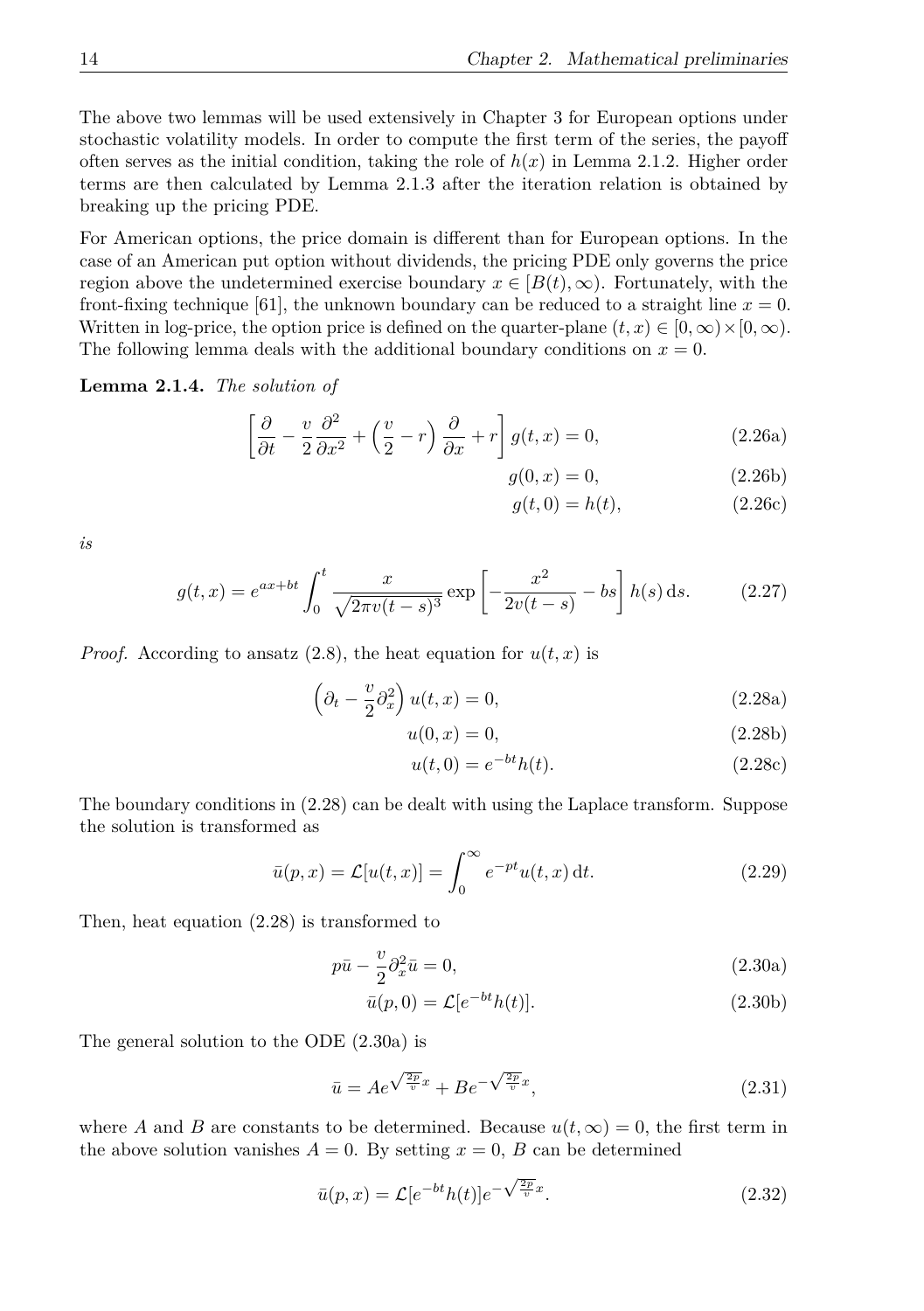According to the convolution theorem, the Laplace inverse *u* can be expressed as

$$
u = \mathcal{L}^{-1}[\bar{u}] = \mathcal{L}^{-1}\left[\mathcal{L}[e^{-bt}h(t)]e^{-\sqrt{\frac{2p}{v}}x}\right] = \mathcal{L}^{-1}\left[\mathcal{L}[e^{-bt}h(t)]\mathcal{L}\left[\mathcal{L}^{-1}\left[e^{-\sqrt{\frac{2p}{v}}x}\right]\right]\right]
$$

$$
= e^{-bt}h(t) * \mathcal{L}^{-1}\left[e^{-\sqrt{\frac{2p}{v}}x}\right] = e^{-bt}h(t) * \frac{x}{\sqrt{2\pi vt^3}}e^{-\frac{x^2}{2vt}},\tag{2.33}
$$

where ∗ indicates convolution

$$
[f(t) * g(t)](s) = \int_0^s f(s-t)g(t) dt.
$$
 (2.34)

Therefore the solution to heat equation [\(2.28\)](#page-22-0) is

$$
u(s,y) = \int_0^s \frac{y}{\sqrt{2\pi v(s-t)^3}} \exp\left(-\frac{y^2}{2v(s-t)} - bt\right) h(t) dt.
$$
 (2.35)

Then, the Black – Scholes version is

$$
g(s, y) = e^{ay + bs} u(s, y).
$$
 (2.36)

 $\Box$ 

The following result is also important for manipulating the boundary conditions at *x* = 0. We state the lemma without proof because it can be checked by direct computation.

**Lemma 2.1.5.** *The solution of*

$$
g(t,x) - \partial_x g(t,x) = h(t,x),\tag{2.37a}
$$

$$
g(t, \infty) = 0,\t(2.37b)
$$

*is*

$$
g(t,x) = e^x \int_x^{\infty} e^{-y} h(t,y) dy.
$$
 (2.38)

## <span id="page-23-0"></span>**2.2 Black–Scholes special functions**

The key to ensuring the computability of the expansion terms is to find a family of functions that are closed under the operations involved in the computation. In other words, we should not only write down the iteration relations for the expansion terms but also ensure that they are integrable and expressible in terms of analytical functions.

In the series expansion context, the solution of a PDE (e.g. in a one-dimensional case) is written generally as

$$
V = \sum_{i=0}^{\infty} p^i V_i,
$$
\n(2.39)

with the iteration relation

$$
V_i = \mathcal{B}^{-1} f(V_{i-1}, \dots, V_0). \tag{2.40}
$$

The operator  $\mathcal{B}^{-1}$  denotes the inverse Black–Scholes operator with various boundary conditions, the expressions of which are given in the previous section. The following special functions are defined with respect to the Black – Scholes equation [\(2.10\)](#page-20-2).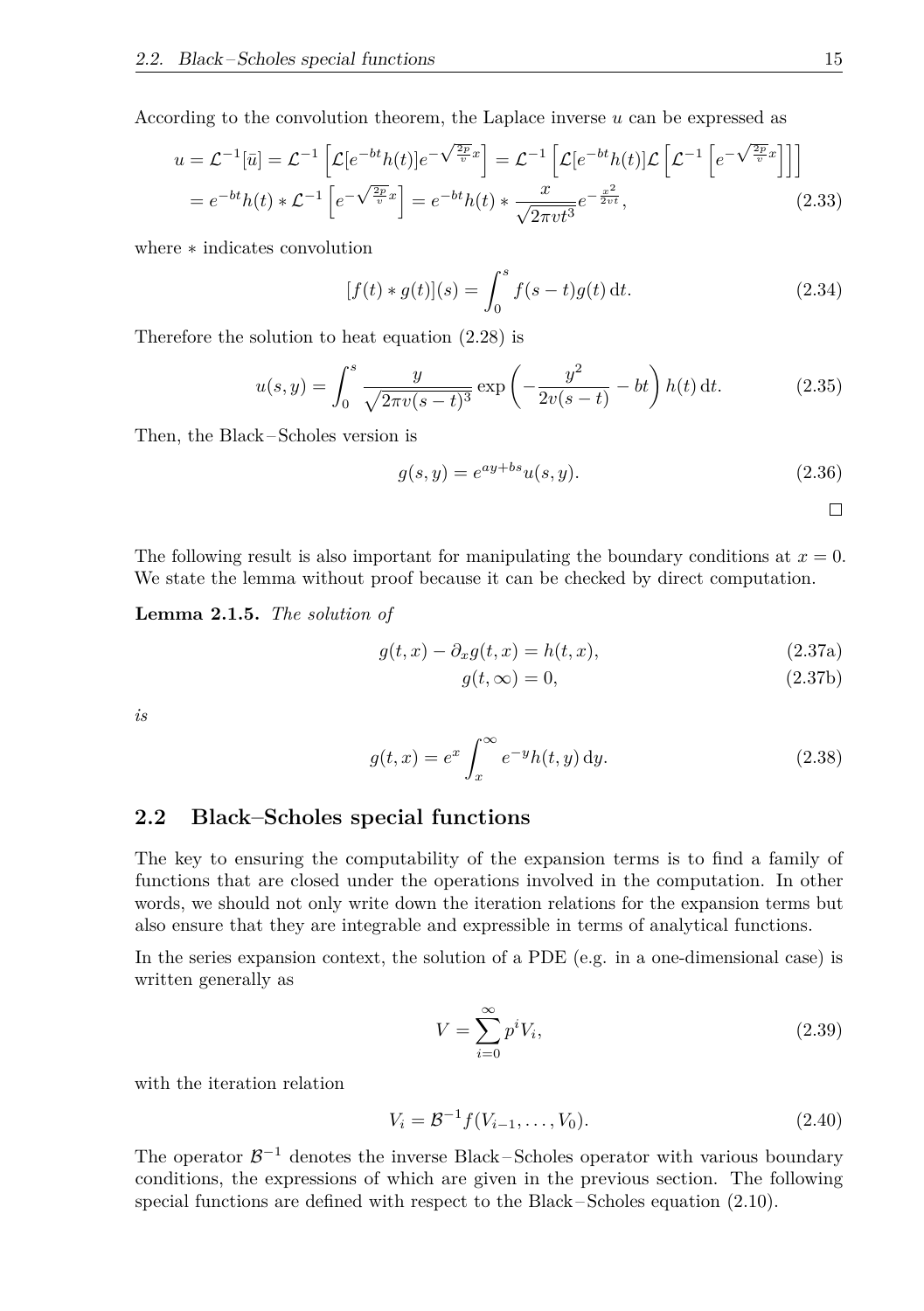**Definition 2.2.1.** *A Black – Scholes exponential (BSE) function is a function of the form*

$$
\exp\left(-\frac{x^2}{2vt} + ax + bt\right) \sum_{i,j} A_{ij} x^i t^{j - \frac{1}{2}},\tag{2.41}
$$

*where*  $A_{ij}$  *are constants,*  $i, j \in \mathbb{N}$  *and* 

$$
a = \frac{1}{2} - \frac{r}{v}, \quad b = -\frac{v}{2} \left(\frac{1}{2} + \frac{r}{v}\right)^2.
$$
 (2.42)

*The set of all such functions is denoted as*  $\Sigma_1$ *.* 

**Definition 2.2.2.** *A Black – Scholes damped exponential (BSDE) function is a function of the form*

$$
\exp\left(-\frac{x^2}{2vt} + ax + bt\right) \sum_{i,j,k} A_{ijk} x^i t^{j-\frac{1}{2}} e^{-k\kappa t},\tag{2.43}
$$

*where*  $A_{ijk}$  *are constants,*  $i, j, k \in \mathbb{N}$  *and* 

$$
a = \frac{1}{2} - \frac{r}{v}, \quad b = -\frac{v}{2} \left(\frac{1}{2} + \frac{r}{v}\right)^2.
$$
 (2.44)

*The set of all such functions is denoted as*  $\Sigma'_1$ *.* 

As defined above, a BSE function is also a BSDE function with  $\kappa = 0$ :

$$
\Sigma_1 \subset \Sigma_1'.\tag{2.45}
$$

BSDE functions will be used for the pricing of European options under stochastic volatility models.

**Definition 2.2.3.** *A Black – Scholes complementary error (BSCE) function is a function of the form*

$$
\exp\left(-\frac{x^2}{2vt} + ax + bt\right) \sum_{i,j} A_{ij} x^i t^{\frac{j}{2}} + e^{ax + bt} \operatorname{erfc}\left(\frac{x}{\sqrt{2vt}}\right) \sum_{k,l} B_{kl} x^k t^{\frac{l}{2}},\tag{2.46}
$$

*where*  $A_{ij}$  *and*  $B_{ij}$  *are constants,*  $i, j, k, l \in \mathbb{N}$  *and* 

$$
a = \frac{1}{2} - \frac{r}{v}, \quad b = -\frac{v}{2} \left(\frac{1}{2} + \frac{r}{v}\right)^2.
$$
 (2.47)

*The set of all such functions is denoted as*  $\Sigma_2$ *.* 

Obviously, a BSE function is also a BSCE function with  $B_{kl} = 0$ :

$$
\Sigma_1 \subset \Sigma_2. \tag{2.48}
$$

BSCE functions will be used to construct solutions to American options.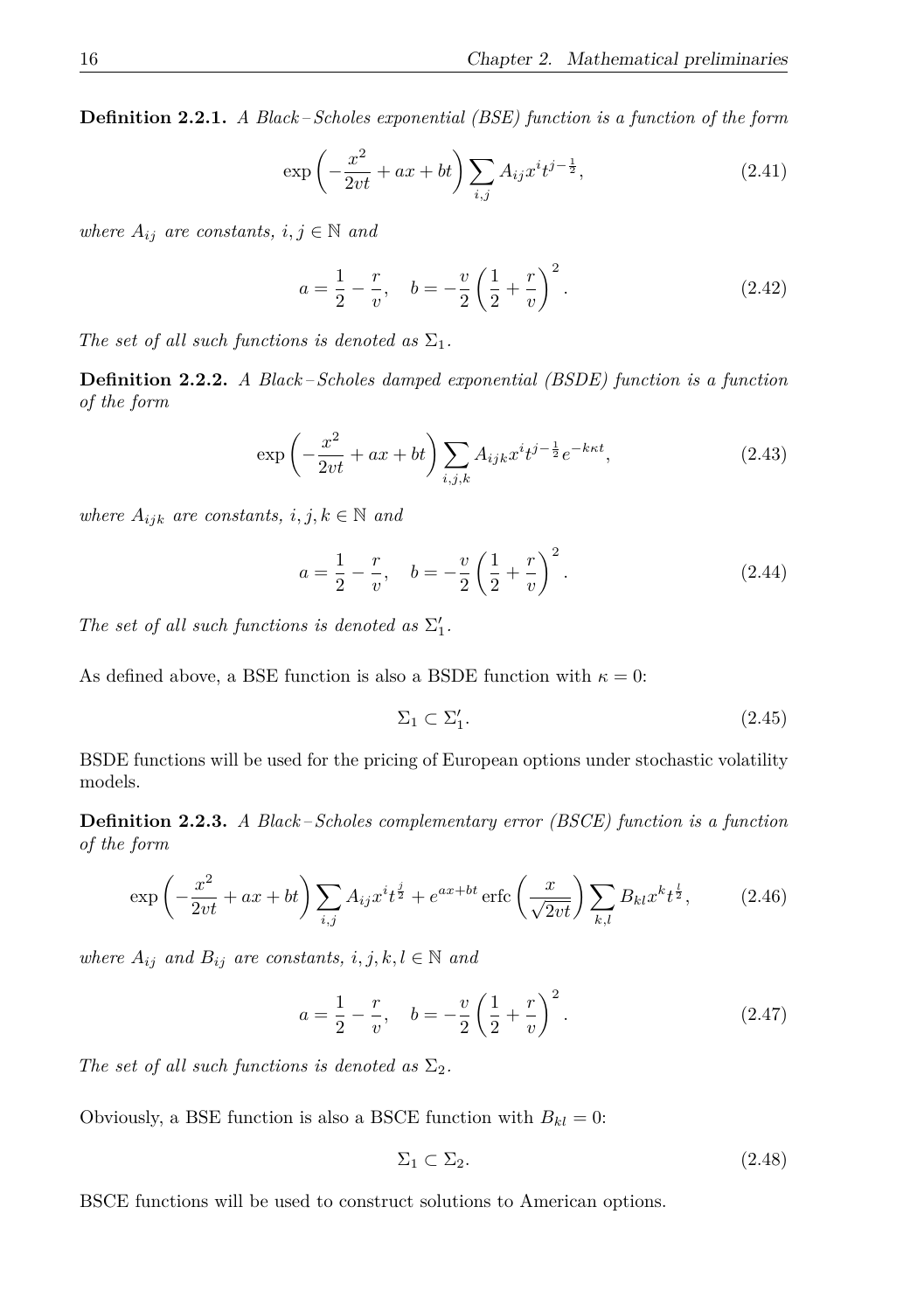**Definition 2.2.4.** *A Black – Scholes time (BST) function is a function of the form*

$$
\sum_{i} C_i t^{\frac{i}{2}},\tag{2.49}
$$

*where*  $C_i$  *are constants,*  $i \in \mathbb{N}$  *and the set of all such functions is denoted as*  $\Sigma_3$ *.* 

BST functions are useful for describing the moving boundary of American options.

The Black – Scholes special functions have some asymptotic properties that make them suitable for series expansion. For European calls under advanced models (extensions of the Black – Scholes model), the Black – Scholes formula

$$
C(t,x) = e^x N(d_+) - Ke^{-rt} N(d_-), \quad d_{\pm} = \frac{x - \ln K + (r \pm \frac{v}{2}) t}{\sqrt{vt}}
$$
(2.50)

serves as the leading term  $V_0$ . Asymptotically, European call option price  $C(t, x)$  under any model should satisfy the same conditions

$$
C(0, x) = (e^x - K)^+, \quad C(t, \infty) = e^x - Ke^{-rt}, \quad C(t, -\infty) = 0.
$$
 (2.51)

Therefore, the higher order terms  $V_i$ ,  $i > 0$  should vanish in the above cases. It is possible to verify that the BSDE functions indeed satisfy those conditions.

**Lemma 2.2.5.** *If*  $g(t, x) \in \Sigma'_1$ ,

$$
g(0, x) = 0, \quad g(t, -\infty) = 0, \quad g(t, \infty) = 0.
$$
\n(2.52)

For an American put option under any model, the Black – Scholes formula for put options

$$
P(t,x) = Ke^{-rt} \mathcal{N}(-d_-) - e^x \mathcal{N}(-d_+), \quad d_{\pm} = \frac{x - \ln K + (r \pm \frac{v}{2})t}{\sqrt{vt}}
$$
(2.53)

may seem like a good candidate for the leading term  $V_0$ . However,  $(2.53)$  is not closed under the double integral in the inverse Black – Scholes operator. Therefore, a new function form is needed for *V*<sup>0</sup> due to this difficulty. Details will be covered in Chapter [4.](#page-81-0) Regardless of  $V_0$ , the higher order terms  $V_i$ ,  $i > 0$  should satisfy the asymptotic properties:

<span id="page-25-0"></span>
$$
V_i(0, x) = 0, \quad V_i(t, \infty) = 0.
$$
\n(2.54)

Simple calculation confirms that the above properties are satisfied by BSCE function.

**Lemma 2.2.6.** *If*  $g(t, x) \in \Sigma_2$  *and*  $x > 0$ *,* 

$$
g(0, x) = 0, \quad g(t, \infty) = 0.
$$
\n(2.55)

Furthermore, BSCE functions reduce to BST functions at  $x = 0$ .

**Lemma 2.2.7.** *If*  $g(t, x) \in \Sigma_2$ , then  $e^{-bt}g(t, 0) \in \Sigma_3$ .

<span id="page-25-1"></span>This lemma relates the bulk and boundary of the 'hold' region of American put options. The most desirable feature of BSDE and BSCE functions is that they are closed under many operations.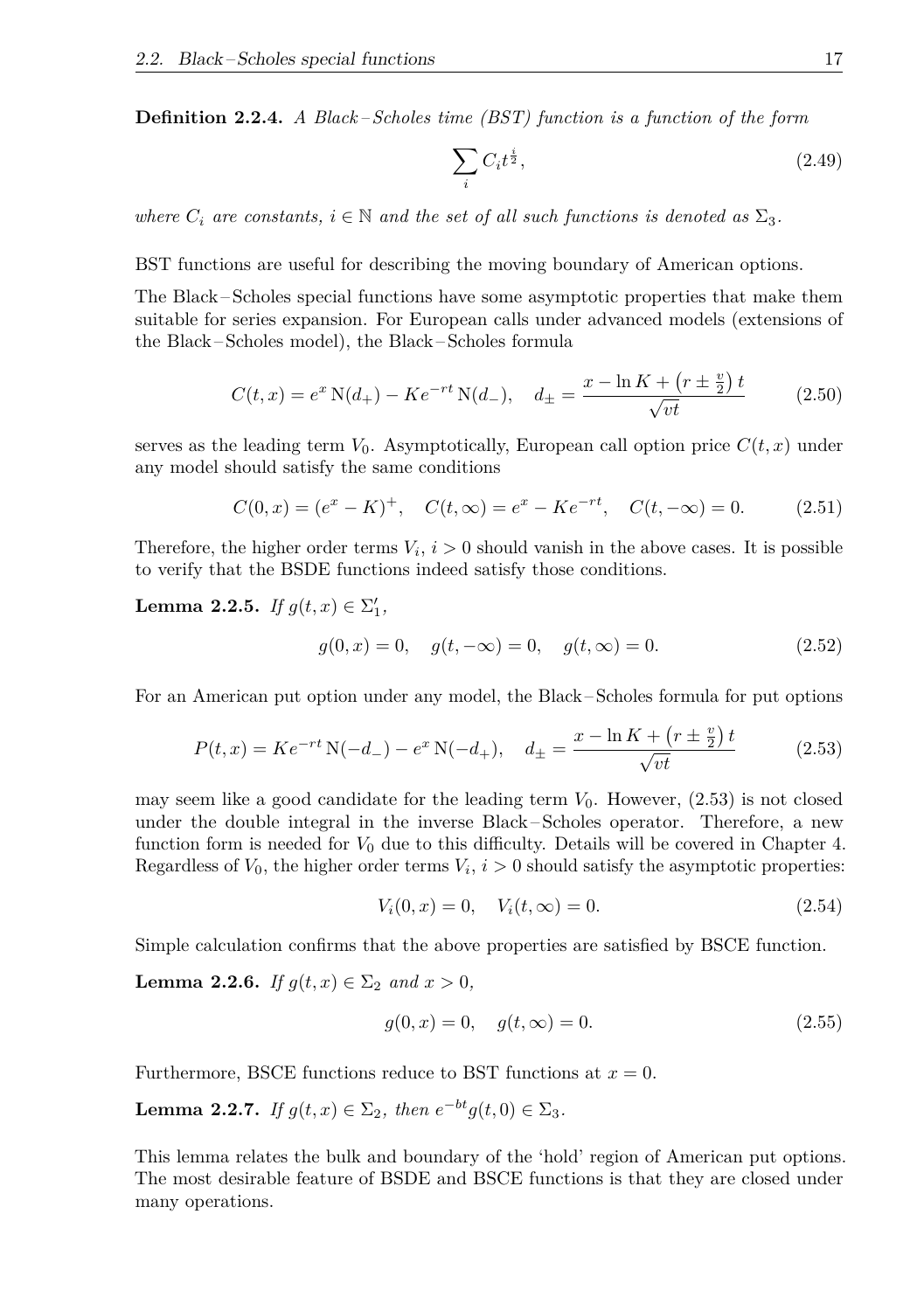<span id="page-26-1"></span>**Lemma 2.2.8.** *If*  $g(t, x) \in \Sigma'_1$ , then  $\partial_t g$ ,  $\partial_x g$ ,  $\mathcal{B}g$ ,  $x^n t^{\frac{m}{2}} g \in \Sigma'_1$ . **Lemma 2.2.9.** *If*  $g(t, x) \in \Sigma_2$ , then  $\partial_t g$ ,  $\partial_x g$ ,  $\mathcal{B}g$ ,  $x^n t^{\frac{m}{2}} g \in \Sigma_2$ .

For differential operations in the above lemmas, the proof of closeness is trivial. However, the closeness under integration due to the inverse Black – Scholes operator is not so obvious.

<span id="page-26-2"></span>**Lemma 2.2.10.** *For inhomogeneous Black – Scholes equation*

$$
\left[\frac{\partial}{\partial t} - \frac{v}{2} \frac{\partial^2}{\partial x^2} + \left(\frac{v}{2} - r\right) \frac{\partial}{\partial x} + r + \kappa\right] f(t, x) = g(t, x),\tag{2.56}
$$

*with initial condition*

<span id="page-26-0"></span>
$$
f(0, x) = 0.\t(2.57)
$$

*If*  $g(t, x) \in \Sigma'_1$ , then  $f(t, x) \in \Sigma'_1$ .

*Proof.* Without loss of generality, we define

$$
g(t,x) = x^{n}t^{m-\frac{1}{2}}e^{-p\kappa t} \exp\left(-\frac{x^{2}}{2vt} + ax + bt\right)
$$
 (2.58)

and

$$
G(n) = \int_{-\infty}^{\infty} \exp\left[ -\frac{(x-y)^2}{2v(s-t)} - \frac{x^2}{2vt} \right] x^n \, \mathrm{d}x. \tag{2.59}
$$

Because

$$
\partial_y \exp\left[-\frac{(x-y)^2}{2v(s-t)}\right] = \frac{x-y}{v(s-t)} \exp\left[-\frac{(x-y)^2}{2v(s-t)}\right],\tag{2.60}
$$

it is easy to show that

$$
G(n + 1) = v(s - t)\partial_y G(n) + yG(n).
$$
 (2.61)

For  $n = 0$ , the integral  $(2.59)$  can be computed explicitly:

$$
G(0) = \sqrt{\frac{2\pi vt(s-t)}{s}} \exp\left(-\frac{y^2}{2vs}\right). \tag{2.62}
$$

If we assume

$$
G(n) = \sqrt{\frac{2\pi vt(s-t)}{s}} \exp\left(-\frac{y^2}{2vs}\right) \sum_{i,j,k} A_{ijk} y^i t^j s^k,
$$
\n(2.63)

then by Lemma [2.2.8,](#page-25-1)  $G(n+1)$  admits the same form as  $G(n)$ . By induction,  $G(n)$  can be written in the general form for arbitrary *n*:

$$
G(n) = \sqrt{\frac{2\pi vt(s-t)}{s}} \exp\left(-\frac{y^2}{2vs}\right) \sum_{i,j,k} A_{ijk} y^i t^j s^k.
$$
 (2.64)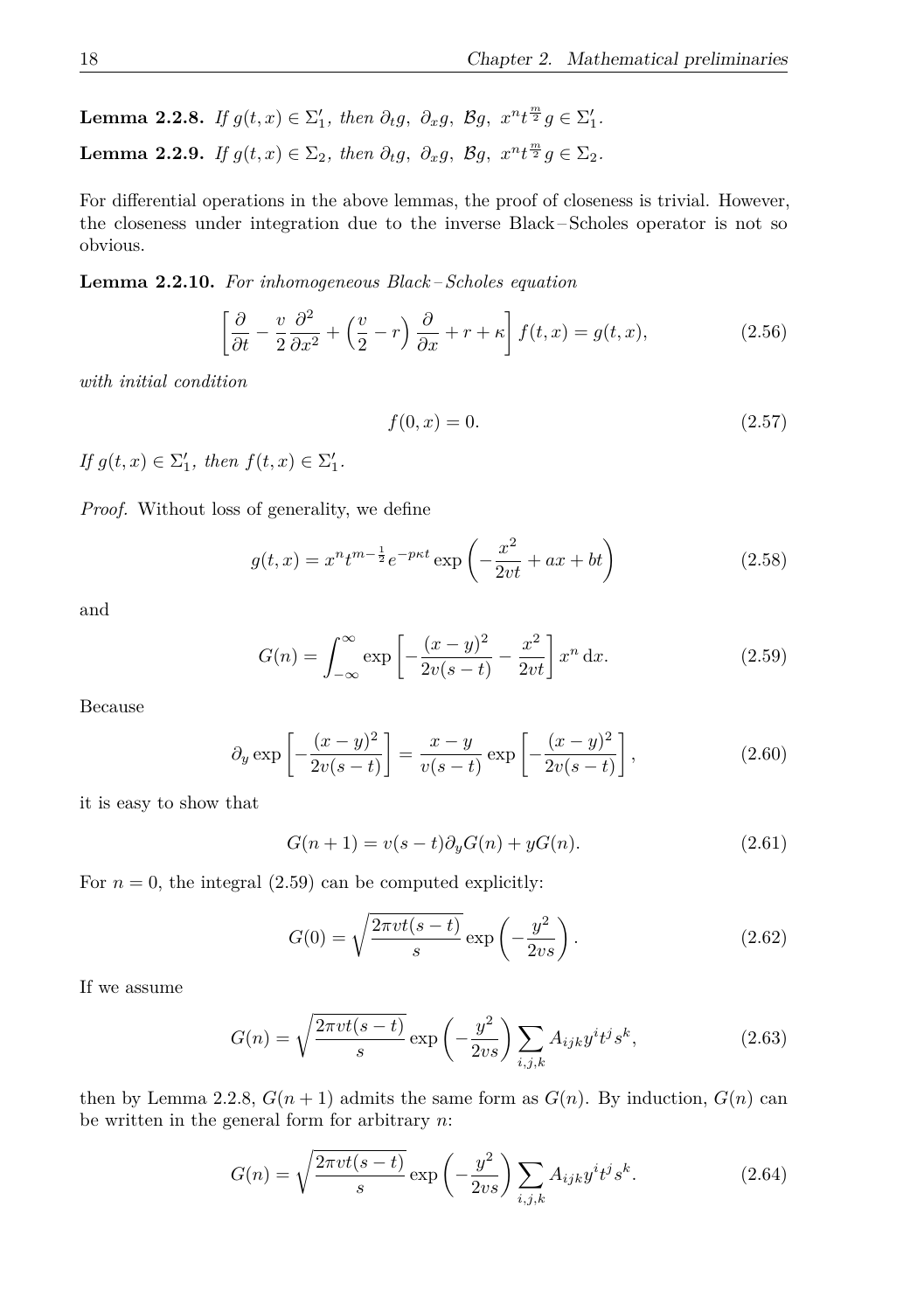Therefore,

$$
f(s,y) = e^{ay + bs - \kappa s} \int_0^s \frac{1}{\sqrt{2\pi v(s-t)}} G(n) t^m e^{-p\kappa t} dt
$$
  
=  $\exp\left(-\frac{y^2}{2vs} + ay + bs - \kappa s\right) \sum_{i,j,k} A_{ijk} y^i s^{k-\frac{1}{2}} \int_0^s t^{m+j} e^{(1-p)\kappa t} dt.$  (2.65)

According to Lemma [2.2.13,](#page-28-0) the integral in the above equation can be written as

$$
\int_0^s t^{m+j} e^{(1-p)\kappa t} dt = \frac{1}{[(p-1)\kappa]^{m+j+1}} \left\{ (m+j)! - (m+j)! e^{(1-p)\kappa s} \sum_{i=0}^{m+j} \frac{[(p-i)\kappa s]^i}{i!} \right\}.
$$
\n(2.66)

Combing [\(2.65\)](#page-27-0) and [\(2.66\)](#page-27-1), the solution can be expressed as

$$
f(s,y) = \exp\left(-\frac{y^2}{2vs} + ay + bs\right) \left(\sum_{i,j} A_{ij} y^i s^{j-\frac{1}{2}} e^{-p\kappa s} + \sum_{k,l} B_{kl} y^k s^{l-\frac{1}{2}} e^{-\kappa s}\right), \tag{2.67}
$$

where  $i, j, k, l \in \mathbb{N}$ . Therefore,

$$
f(t,x) \in \Sigma_1'.\tag{2.68}
$$

<span id="page-27-1"></span><span id="page-27-0"></span> $\Box$ 

**Lemma 2.2.11.** *For inhomogeneous Black – Scholes equation*

$$
\left[\frac{\partial}{\partial t} - \frac{v}{2} \frac{\partial^2}{\partial x^2} + \left(\frac{v}{2} - r\right) \frac{\partial}{\partial x} + r\right] f(t, x) = g(t, x),\tag{2.69}
$$

*with initial condition*

$$
f(0, x) = 0.\t(2.70)
$$

*If*  $g(t, x) \in \Sigma_2$ , then  $f(t, x) \in \Sigma_2$ .

*Proof.* Without loss of generality, we define

$$
g_1(t,x) = x^n t^{\frac{m}{2}} \exp\left(ax + bt\right) \text{erfc}\left(\frac{x}{\sqrt{2vt}}\right),\tag{2.71a}
$$

$$
g_2(t,x) = x^p t^{\frac{q}{2}} \exp\left(-\frac{x^2}{2vt} + ax + bt\right),
$$
 (2.71b)

<span id="page-27-2"></span>and

$$
G_1(n) = \int_{-\infty}^{\infty} \exp\left[-\frac{(x-y)^2}{2v(s-t)}\right] \operatorname{erfc}\left(\frac{x}{\sqrt{2vt}}\right) x^n \, \mathrm{d}x,\tag{2.72a}
$$

$$
G_2(n) = \int_{-\infty}^{\infty} \exp\left[-\frac{(x-y)^2}{2v(s-t)}\right] \exp\left(-\frac{x^2}{2vt}\right) x^n dx.
$$
 (2.72b)

Since

$$
\partial_y \exp\left[-\frac{(x-y)^2}{2v(s-t)}\right] = \frac{x-y}{v(s-t)} \exp\left[-\frac{(x-y)^2}{2v(s-t)}\right],\tag{2.73}
$$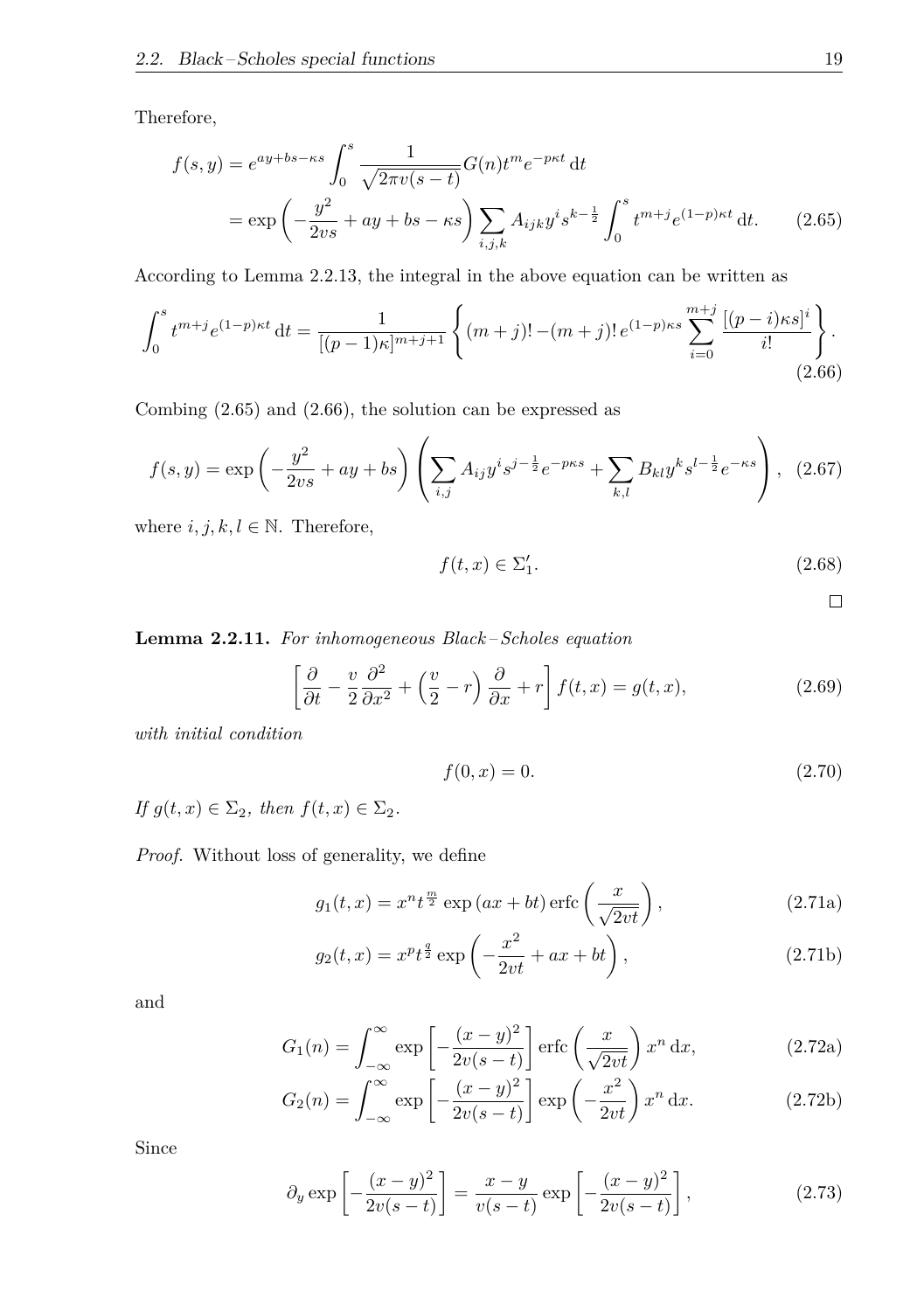it is easy to show that

$$
G_i(n+1) = v(s-t)\partial_y G_i(n) + yG_i(n), \quad i = 1, 2.
$$
 (2.74)

For  $n = 0$ , the integral  $(2.72)$  can be computed explicitly

<span id="page-28-1"></span>
$$
G_1(0) = \sqrt{2\pi v(s-t)} \operatorname{erfc}\left(\frac{y}{\sqrt{2vs}}\right), \quad G_2(0) = \sqrt{\frac{2\pi vt(s-t)}{s}} \exp\left(-\frac{y^2}{2vs}\right). \tag{2.75}
$$

If we assume

$$
G_1(n) = \sqrt{2\pi v(s-t)} \left[ \exp\left(-\frac{y^2}{2vs}\right) \sum_{i,j,k} A_{ijk} y^i t^{\frac{j}{2}} s^{\frac{k}{2}} + \text{erfc}\left(\frac{y}{\sqrt{2vs}}\right) \sum_{i,j,k} B_{ijk} y^i t^{\frac{j}{2}} s^{\frac{k}{2}} \right],\tag{2.76a}
$$

$$
G_2(n) = \sqrt{\frac{2\pi vt(s-t)}{s}} \exp\left(-\frac{y^2}{2vs}\right) \sum_{i,j,k} C_{ijk} y^i t^{\frac{j}{2}} s^{\frac{k}{2}},\tag{2.76b}
$$

then by Lemma [2.2.9,](#page-26-1)  $G_i(n+1)$  admits the same form as  $G_i(n)$ ,  $i = 1, 2$ . Using induction, [\(2.76\)](#page-28-1) is the general form for arbitrary *n*.

Therefore,

$$
f(s,y) = e^{ay+bs} \int_0^s \frac{1}{\sqrt{2\pi v(s-t)}} \left[ G_1(n)t^{\frac{m}{2}} + G_2(p)t^{\frac{q}{2}} \right] dt
$$
  
=  $\exp\left(-\frac{y^2}{2vs} + ay + bs\right) \left( \sum_{i,j,k} \frac{2A_{ijk}y^is^{\frac{j+k+m+2}{2}}}{j+m+2} + \sum_{i,j,k} \frac{2C_{ijk}y^is^{\frac{j+k+q+2}{2}}}{j+q+3} \right)$   
+  $e^{ay+bs} \operatorname{erfc}\left(\frac{y}{\sqrt{2vs}}\right) \sum_{i,j,k} \frac{2}{j+m+2} B_{ijk}y^is^{\frac{j+k+m+2}{2}},$  (2.77)

and

$$
f(t, x) \in \Sigma_2. \tag{2.78}
$$

 $\Box$ 

The above two lemmas not only guarantee the closeness of  $\Sigma'_1$  and  $\Sigma_2$  under operation  $\mathcal{B}^{-1}$ but also show how to calculate the integral in  $G(n)$  from 0 to *n* by induction. However, in some cases, the following general form is more convenient than the induction form.

#### **Lemma 2.2.12.**

$$
G(n) = \int_{-\infty}^{\infty} \exp\left[-\frac{(sx - ty)^2}{2vst(s - t)}\right] x^n dx
$$
  
= 
$$
\sqrt{\frac{2\pi vt(s - t)}{s}} \sum_{i=0}^{\lfloor \frac{n}{2} \rfloor} \frac{n!}{i!(n - 2i)!} \left(\frac{vt(s - t)}{2s}\right)^i \left(\frac{ty}{s}\right)^{n - 2i}.
$$
 (2.79)

<span id="page-28-0"></span>The following result can be used to calculate BSDE functions. The time integration preserves the form  $e^{kt}t^n$  and, consequently, the form of the BSDE functions.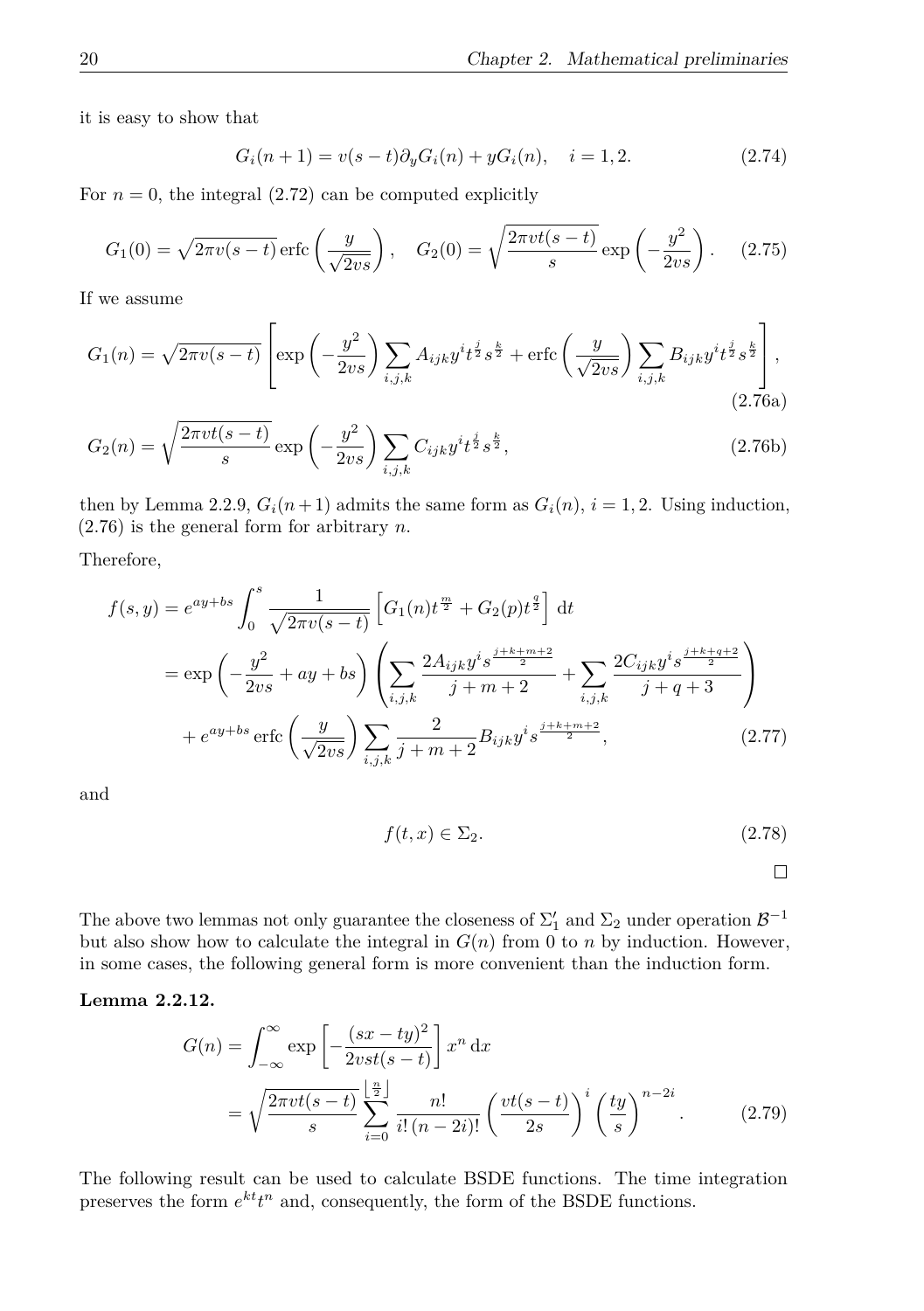### **Lemma 2.2.13.**

$$
\int_0^s \exp(kt)t^n dt = (-k)^{-n-1} \left[ n! - n! \exp(ks) \sum_{i=0}^n \frac{(-ks)^i}{i!} \right], \qquad k \neq 0.
$$
 (2.80)

The following theorem is the most important tool to obtain the series solution of American put options.

### **Theorem 2.2.14.** *For*

$$
\left[\frac{\partial}{\partial t} - \frac{v}{2} \frac{\partial^2}{\partial x^2} + \left(\frac{v}{2} - r\right) \frac{\partial}{\partial x} + r\right] V(t, x) = 0,
$$
\n(2.81a)

$$
V(0, x) = 0,\t(2.81b)
$$

$$
V(t,0) - \partial_x V(t,0) = e^{bt} \sum_i \lambda_i t^{\frac{i}{2}}, \qquad (2.81c)
$$

*where*

$$
a = \frac{1}{2} - \frac{r}{v}, \quad b = -\frac{v}{2} \left(\frac{1}{2} + \frac{r}{v}\right)^2, \tag{2.82}
$$

 $V \in \Sigma_2$  *if* 

$$
\sum_{i} \left(\frac{2}{v}\right)^{\frac{i}{2}} \frac{\lambda_i \Gamma\left(1 + \frac{i}{2}\right)}{(a-1)^i} = 0.
$$
\n(2.83)

*Proof.* Denote  $h = V - \partial_x V$ . For

$$
\mathcal{B}h(t,x) = 0,\tag{2.84a}
$$

$$
h(t,0) = e^{bt} \sum_{i} \lambda_i t^{\frac{i}{2}}, \qquad (2.84b)
$$

the solution is

$$
h(s,x) = e^{ax+bs} \int_0^s \frac{x}{\sqrt{2\pi v(s-t)^3}} \exp\left(-\frac{x^2}{2v(s-t)} - bt\right) e^{bt} \sum_i \lambda_i t^{\frac{i}{2}} dt
$$
  

$$
= \sum_i \lambda_i e^{ax+bs} \frac{x}{\sqrt{2\pi v}} \int_0^s \frac{t^{\frac{i}{2}}}{(s-t)^{\frac{3}{2}}} \exp\left(-\frac{x^2}{2v(s-t)}\right) dt
$$
  

$$
= \sum_i \lambda_i e^{ax+bs} \frac{x}{\sqrt{2\pi v}} \mathcal{L}^{-1} \left\{ \mathcal{L} \left\{ \exp\left(-\frac{x^2}{2vt}\right) t^{-\frac{3}{2}} \right\} \mathcal{L} \left\{ t^{\frac{i}{2}} \right\} \right\}
$$
  

$$
= \sum_i \lambda_i \Gamma\left(1 + \frac{i}{2}\right) e^{ax+bs} \mathcal{L}^{-1} \left\{ \exp\left(-\sqrt{\frac{2p}{v}}x\right) p^{-\left(1 + \frac{i}{2}\right)} \right\}, \tag{2.85}
$$

where  $\mathcal L$  is short for Laplace transformation operator  $\mathcal L{\{\cdot\}}(p)$  and  $\mathcal L^{-1}$  for  $\mathcal L^{-1}{\{\cdot\}}(t)$ . Denote

$$
H_i = e^{y + bs} \int_y^{\infty} e^{(a-1)x} \mathcal{L}^{-1} \left\{ \exp\left(-\sqrt{\frac{2p}{v}}x\right) p^{-\left(1+\frac{i}{2}\right)} \right\} dx.
$$
 (2.86)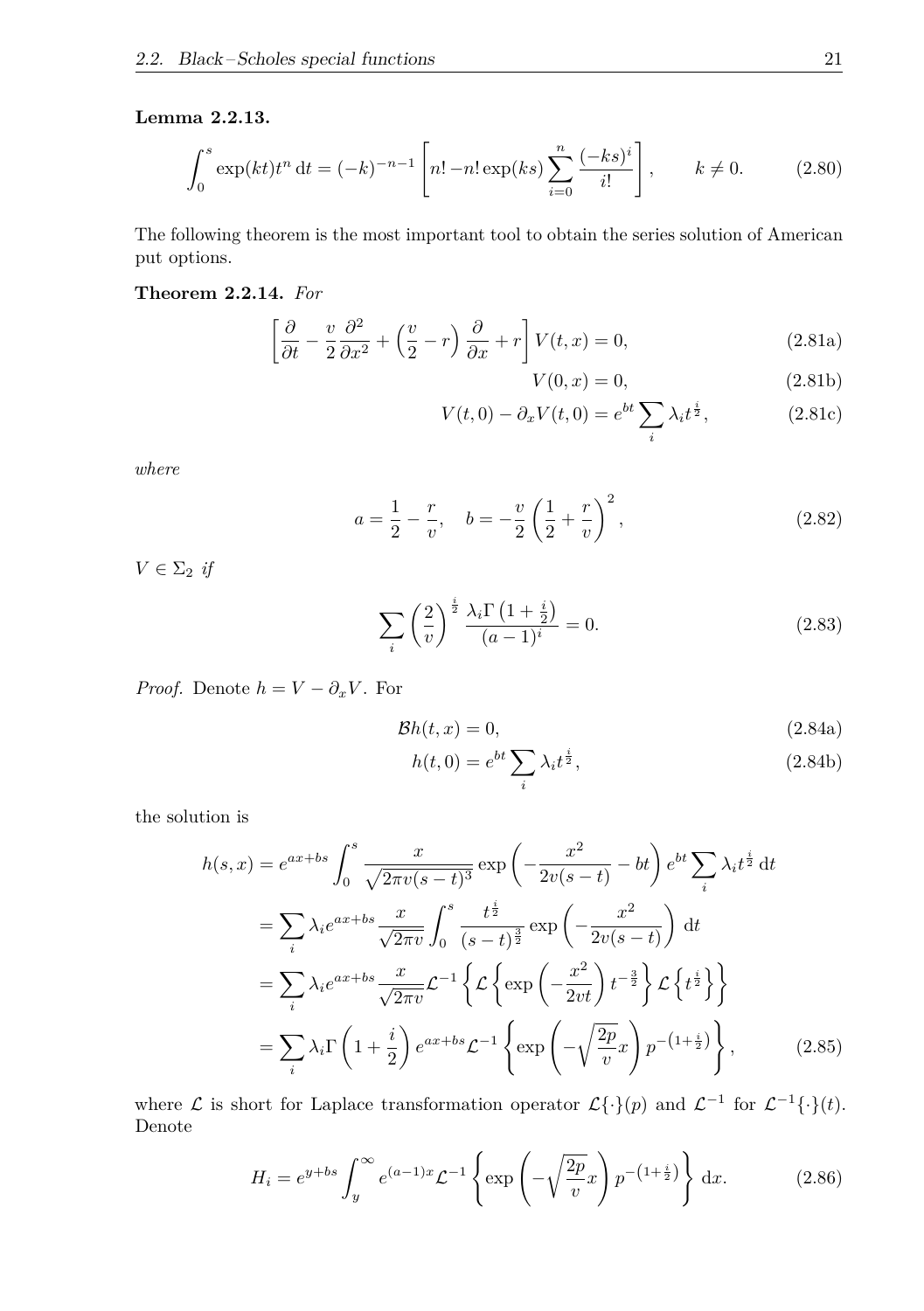The above equation can be evaluated using integration by parts,

$$
H_{i} = -\sqrt{\frac{v}{2}} e^{y+bs} \int_{y}^{\infty} e^{(a-1)x} \mathcal{L}^{-1} \left\{ \exp\left(-\sqrt{\frac{2p}{v}}x\right) p^{-\left(1+\frac{i+1}{2}\right)} \left(-\sqrt{\frac{2p}{v}}\right) \right\} dx
$$
  
\n
$$
= -\sqrt{\frac{v}{2}} e^{y+bs} \int_{y}^{\infty} e^{(a-1)x} \partial_{x} \mathcal{L}^{-1} \left\{ \exp\left(-\sqrt{\frac{2p}{v}}x\right) p^{-\left(1+\frac{i+1}{2}\right)} \right\} dx
$$
  
\n
$$
= -\sqrt{\frac{v}{2}} e^{y+bs+(a-1)x} \mathcal{L}^{-1} \left\{ \exp\left(-\sqrt{\frac{2p}{v}}x\right) p^{-\left(1+\frac{i+1}{2}\right)} \right\} \Big|_{y}^{\infty}
$$
  
\n
$$
+ \sqrt{\frac{v}{2}} e^{y+bs} \int_{y}^{\infty} \left[ \partial_{x} e^{(a-1)x} \right] \mathcal{L}^{-1} \left\{ \exp\left(-\sqrt{\frac{2p}{v}}x\right) p^{-\left(1+\frac{i+1}{2}\right)} \right\} dx
$$
  
\n
$$
= \sqrt{\frac{v}{2}} e^{ay+bs} \mathcal{L}^{-1} \left\{ \exp\left(-\sqrt{\frac{2p}{v}}y\right) p^{-\left(1+\frac{i+1}{2}\right)} \right\} + (a-1)\sqrt{\frac{v}{2}} H_{i+1}.
$$
 (2.87)

The inverse Laplace transform in the last equality can be calculated for  $i\in\mathbb{N}$  as

$$
\mathcal{L}^{-1}\left\{\exp\left(-\sqrt{\frac{2p}{v}}y\right)p^{-\left(1+\frac{i+1}{2}\right)}\right\} = \frac{t^{\frac{i+1}{2}}}{\Gamma\left(\frac{i+3}{2}\right)}{}_1F_1\left[-\frac{i+1}{2};\frac{1}{2};-\frac{y^2}{2vs}\right] \\
-\sqrt{\frac{2}{v}}\frac{t^{\frac{i}{2}}y}{\Gamma\left(\frac{i}{2}+1\right)}{}_1F_1\left[-\frac{i}{2};\frac{3}{2};-\frac{y^2}{2vs}\right] \in \Sigma_2,\tag{2.88}
$$

where  $_1F_1[a; b; x]$  denotes confluent hypergeometric function, and therefore

$$
H_{i+1} - \sqrt{\frac{2}{v}} \frac{H_i}{a-1} \in \Sigma_2,
$$
\n(2.89)

By induction,

$$
H_i - \left(\frac{2}{v}\right)^{\frac{i}{2}} \frac{H_0}{(a-1)^i} \in \Sigma_2.
$$
 (2.90)

Since for  $V - \partial_x V = h$  and  $V(t, \infty) = 0$ , the difference

$$
V(s,y) - \sum_{i} \lambda_i \Gamma\left(1 + \frac{i}{2}\right) \left(\frac{2}{v}\right)^{\frac{i}{2}} \frac{H_0}{(a-1)^i}
$$
  
=  $e^y \int_y^\infty e^{-x} h(s,x) dx - \sum_i \lambda_i \Gamma\left(1 + \frac{i}{2}\right) \left(\frac{2}{v}\right)^{\frac{i}{2}} \frac{H_0}{(a-1)^i}$   
=  $\sum_i \lambda_i \Gamma\left(1 + \frac{i}{2}\right) \left[H_i - \left(\frac{2}{v}\right)^{\frac{i}{2}} \frac{H_0}{(a-1)^i}\right] \in \Sigma_2,$  (2.91)

and  $H_0 \notin \Sigma_2$ , therefore,  $V \in \Sigma_2$  if

$$
\sum_{i} \left(\frac{2}{v}\right)^{\frac{i}{2}} \frac{\lambda_i \Gamma\left(1 + \frac{i}{2}\right)}{(a-1)^i} = 0.
$$
\n(2.92)

 $\Box$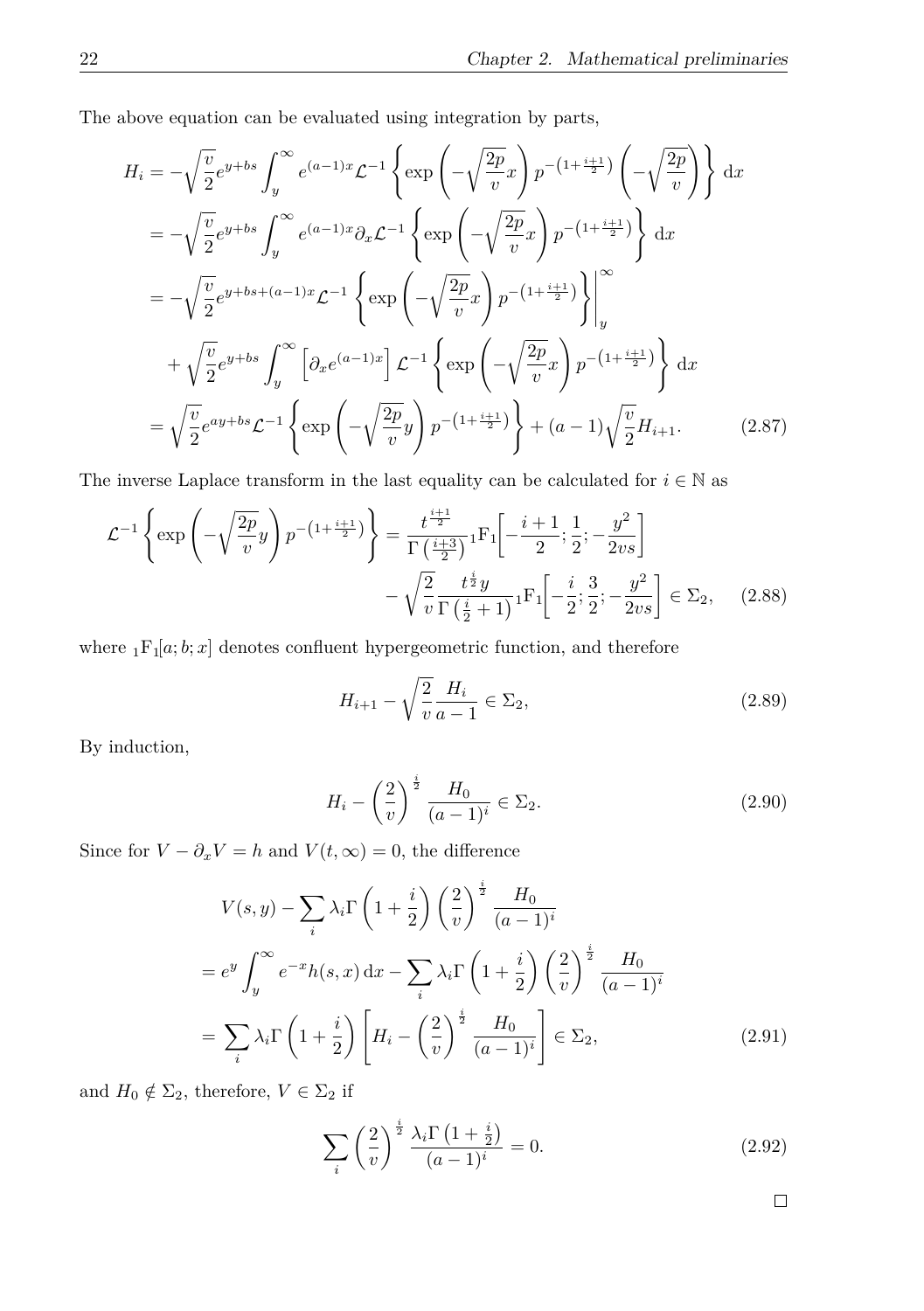The following notation and lemmas are used for deriving American option expansions. To differentiate from  $\mathcal{B}^{-1}g := V$ , which is the solution of the inhomogeneous Black-Scholes equation

$$
BV = g, \quad V(0, x) = 0,\tag{2.93}
$$

we introduce a different notation.

### **Notation 2.2.15.**

$$
\mathcal{I}^{-1}g := V(t, x),\tag{2.94}
$$

*where*

$$
\left[\frac{\partial}{\partial t} - \frac{v}{2}\frac{\partial^2}{\partial x^2} + \left(\frac{v}{2} - r\right)\frac{\partial}{\partial x} + r\right]V(t, x) = 0,
$$
\n(2.95a)

 $V(0, x) = 0,$  (2.95b)

$$
V(t,0) - \partial_x V(t,0) = g,\tag{2.95c}
$$

**Notation 2.2.16.**

$$
L_j\left(\sum_{i=0}^N \lambda_i t^{\frac{i}{2}}\right) := \lambda t^j,\tag{2.96}
$$

*such that*

$$
\sum_{i=0}^{N} \left(\frac{2}{v}\right)^{\frac{i}{2}} \frac{\lambda_i \Gamma\left(1 + \frac{i}{2}\right)}{(a-1)^i} + \left(\frac{2}{v}\right)^j \frac{\lambda \Gamma\left(1 + j\right)}{(a-1)^{2j}} = 0.
$$
 (2.97)

In other words,  $L_i(g)$  denotes the  $t^j$ -term needed to make

$$
\mathcal{I}^{-1}\left[e^{bt}(g+L_i(g))\right] \in \Sigma_2, \quad \text{where } g \in \Sigma_3.
$$
 (2.98)

**Notation 2.2.17.**

$$
\mathcal{D}_p^n f(p) = \left. \frac{1}{n!} \frac{\partial^n}{\partial p^n} f(p) \right|_{p=0} \tag{2.99}
$$

 $\mathcal{D}_p^n$  picks out the coefficient of *n*-th power of the *p*-polynomial:

$$
a_n = \mathcal{D}_p^n \left( \sum_{i=0}^\infty a_i p^i \right). \tag{2.100}
$$

If  $f(p)$  is regular at  $p = 0$ , the sum of operators can be written as: **Lemma 2.2.18.**

$$
\sum_{i=0}^{\infty} p^i \mathcal{D}_p^i f(p) = f(p). \tag{2.101}
$$

Likewise, a similar relation can be proven for exponential functions.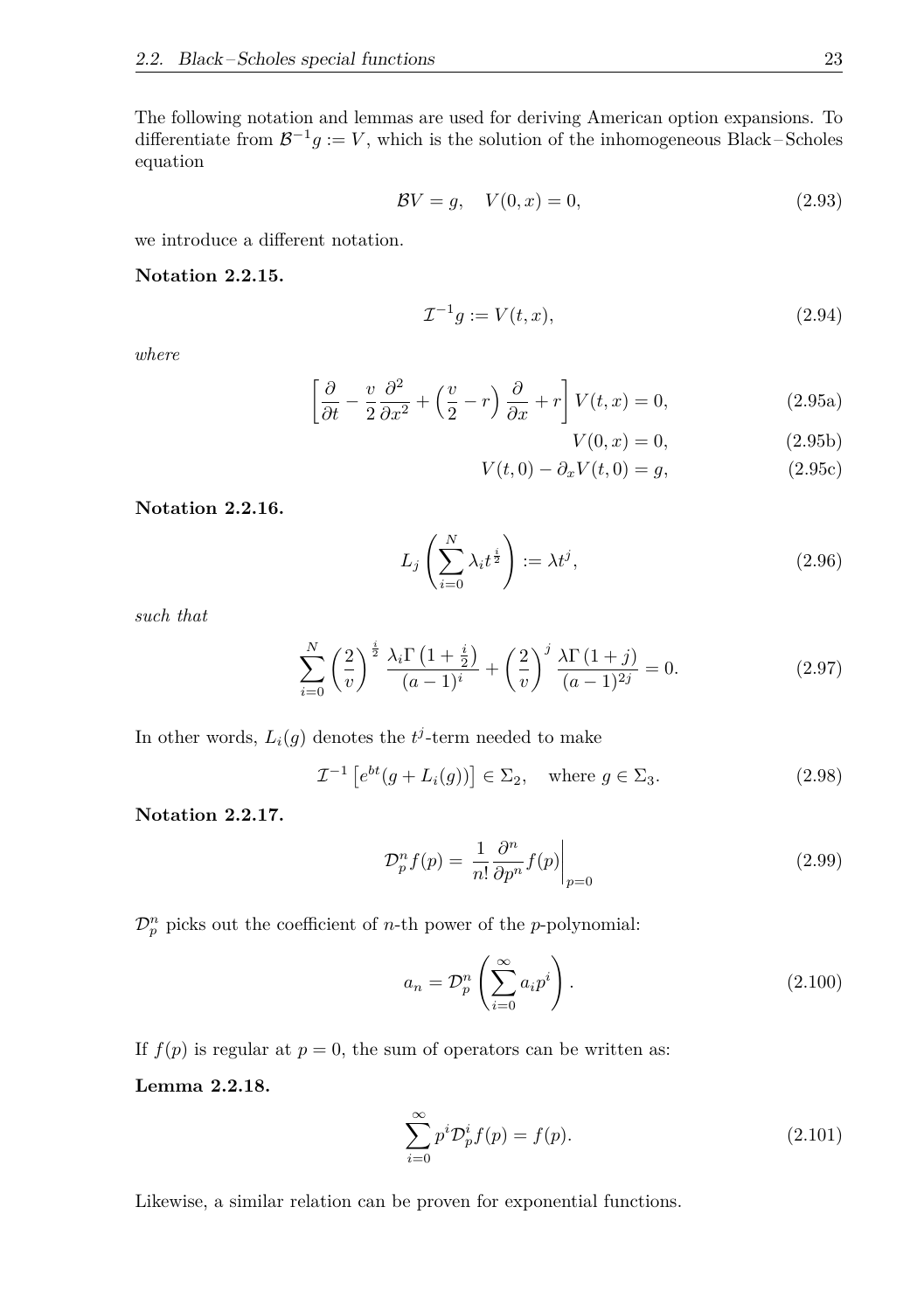#### **Lemma 2.2.19.**

$$
d_i + \mathcal{D}_p^i \exp\left(\sum_{j=1}^{i-1} p^j d_j\right) = \mathcal{D}_p^i \exp\left(\sum_{j=1}^{\infty} p^j d_j\right). \tag{2.102}
$$

*Proof.* Because when  $\mathcal{D}_p^i$  is applied to

$$
\exp\left(\sum_{j=1}^{\infty} p^j d_j\right) = \exp\left(\sum_{j=1}^{i-1} p^j d_j\right) \exp\left(\sum_{j=i}^{\infty} p^j d_j\right)
$$

$$
= \exp\left(\sum_{j=1}^{i-1} p^j d_j\right) \left[1 + \sum_{j=i}^{\infty} p^j d_j + \frac{1}{2} \left(\sum_{j=i}^{\infty} p^j d_j\right)^2 + \cdots\right], \quad (2.103)
$$

it picks out the coefficient of  $p^i$ , and those terms that are higher order than *i* provide no contribution. Therefore,

$$
\mathcal{D}_p^i \exp\left(\sum_{j=1}^{\infty} p^j d_j\right) = \mathcal{D}_p^i \exp\left(\sum_{j=1}^{i-1} p^j d_j\right) \left(1 + \sum_{j=i}^{\infty} p^j d_j\right)
$$

$$
= \mathcal{D}_p^i \exp\left(\sum_{j=1}^{i-1} p^j d_j\right) + \mathcal{D}_p^i \exp\left(\sum_{j=1}^{i-1} p^j d_j\right) \sum_{j=i}^{\infty} p^j d_j
$$

$$
= \mathcal{D}_p^i \exp\left(\sum_{j=1}^{i-1} p^j d_j\right) + d_i.
$$
(2.104)

The last equality holds because  $d_i p^i$  is the lowest order *p*-power term.

## <span id="page-32-0"></span>**2.3 Series solutions to ODE and PDE revisited**

<span id="page-32-1"></span>Series solution is a general method for solving differential equations. Most differential equations do not have a closed-form solution, whereas within a particular parameter set, a series solution yields highly accurate numerical values. In fact, many special functions, which are solutions to a differential equation, are defined as an infinite sum of elementary functions:

$$
V(x, y, \ldots) = \sum_{i=0}^{\infty} V_i(x, y, \ldots),
$$
 (2.105a)

 $\Box$ 

$$
V_i(x, y, \ldots) = f(i, x, y, \ldots). \tag{2.105b}
$$

Solution [\(2.105\)](#page-32-1) is often considered closed-form, although it is expressed as an infinite sum.

However, in most cases, it is only possible to obtain  $V_i$  in terms of an iterative relation regarding lower order terms:

<span id="page-32-2"></span>
$$
V(x, y, \ldots) = \sum_{i=0}^{\infty} V_i(x, y, \ldots),
$$
 (2.106a)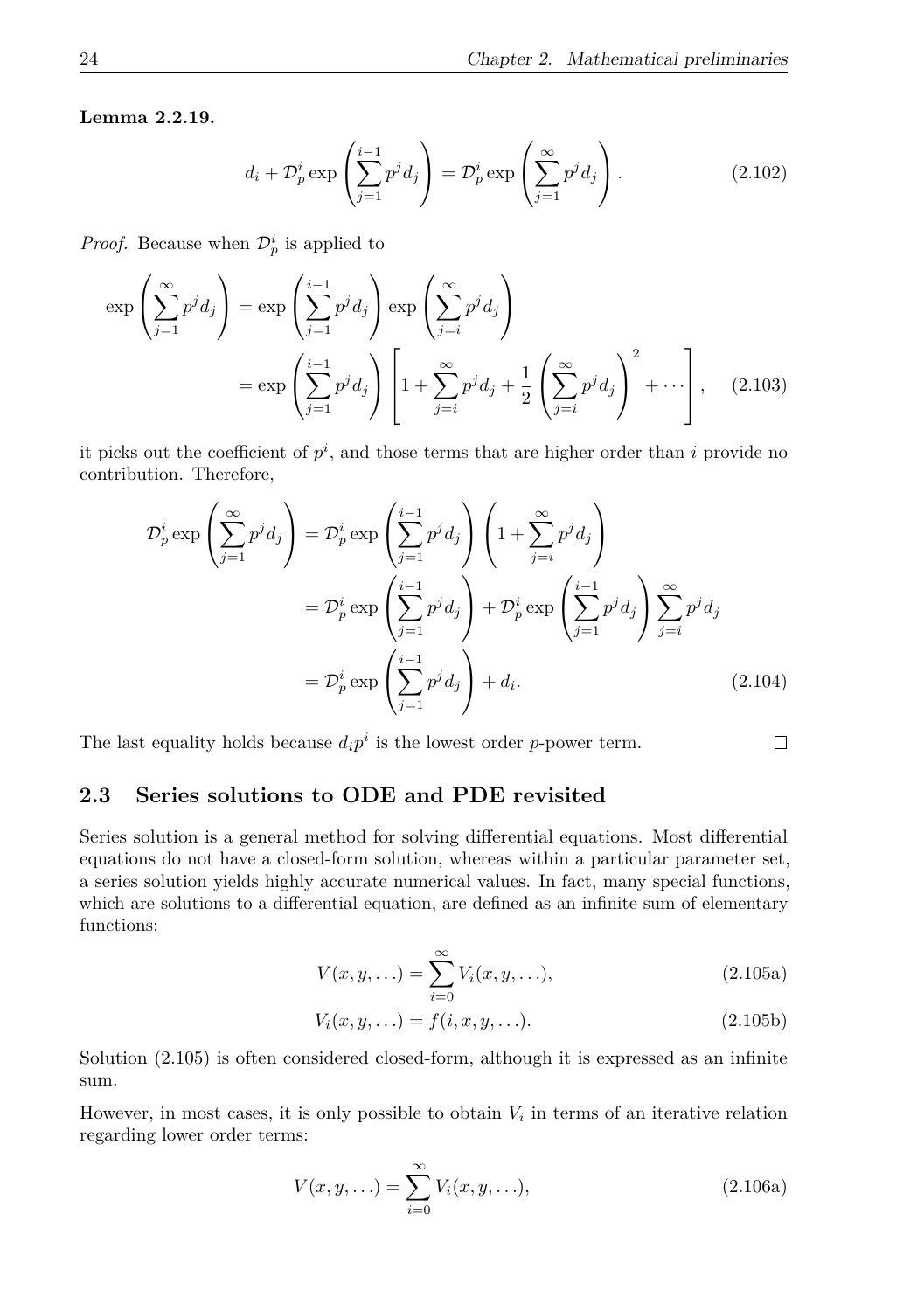$$
V_i(x, y, \ldots) = f(V_{i-1}, V_{i-2}, \ldots, V_0). \tag{2.106b}
$$

Solution  $(2.106)$  is not as good as  $(2.105)$  because:

- the convergence of  $V_i$  in  $(2.105)$  is much easier to prove;
- the expression of  $V_i$  in [\(2.106\)](#page-32-2) is usually complicated when  $i$  gets bigger;
- when the iterative relation in [\(2.106\)](#page-32-2) is written as an integral, the integrability is not ensured.

However, iterative relation [\(2.106\)](#page-32-2) is often the first step towards the explicit expression [\(2.105\)](#page-32-1). In practice, [\(2.106\)](#page-32-2) is often good enough for calculation, when the expansion form is carefully chosen and the parameter values are modestly large.

The following simple example demonstrates the logic and general steps of series solution methods. Consider the ODE

<span id="page-33-0"></span>
$$
\partial_x V(x) - V(x) = 0,\tag{2.107a}
$$

$$
V(0) = 1.\t(2.107b)
$$

The solution is  $V(x) = e^x$ . However, suppose we do not know the answer and try to obtain the series solution. First, a leading term must be chosen because it serves as the starting point  $V_0$  of the expansion. The simplest candidate could be a constant, which satisfies the following ODE:

<span id="page-33-5"></span>
$$
\partial_x V(x) = 0,\tag{2.108a}
$$

$$
V(0) = 1.\t(2.108b)
$$

The solution is easily obtainable:

$$
V(y) = \int_0^y \partial_x V(x) dx + V(0) = \int_0^y 0 dx + 1 = 1.
$$
 (2.109)

Then, the solution of [\(2.107\)](#page-33-0) can be regarded as the solution of

$$
\partial_x V(x) - pV(x) = 0,\tag{2.110a}
$$

<span id="page-33-4"></span><span id="page-33-3"></span><span id="page-33-2"></span><span id="page-33-1"></span>
$$
V(0) = 1,\t(2.110b)
$$

if  $p = 1$ . The solution is written as a power series of  $p$ .

$$
V(x) = \sum_{i=0}^{\infty} V_i(x) p^i.
$$
 (2.111)

Now, substitute [\(2.111\)](#page-33-1) back into [\(2.110\)](#page-33-2), and we have

$$
\sum_{i=0}^{\infty} \partial_x V_i(x) p^i - p \sum_{i=0}^{\infty} V_i(x) p^i = \sum_{i=0}^{\infty} \partial_x V_i(x) p^i - \sum_{i=1}^{\infty} V_{i-1}(x) p^i = 0,
$$
 (2.112a)

$$
\sum_{i=0}^{\infty} V_i(0) p^i = 1.
$$
\n(2.112b)

Because  $p$  is defined continuously on  $[0,1]$ , the coefficients of  $p^i$  terms should equal. The ODE [\(2.112\)](#page-33-3) can be decomposed into two cases: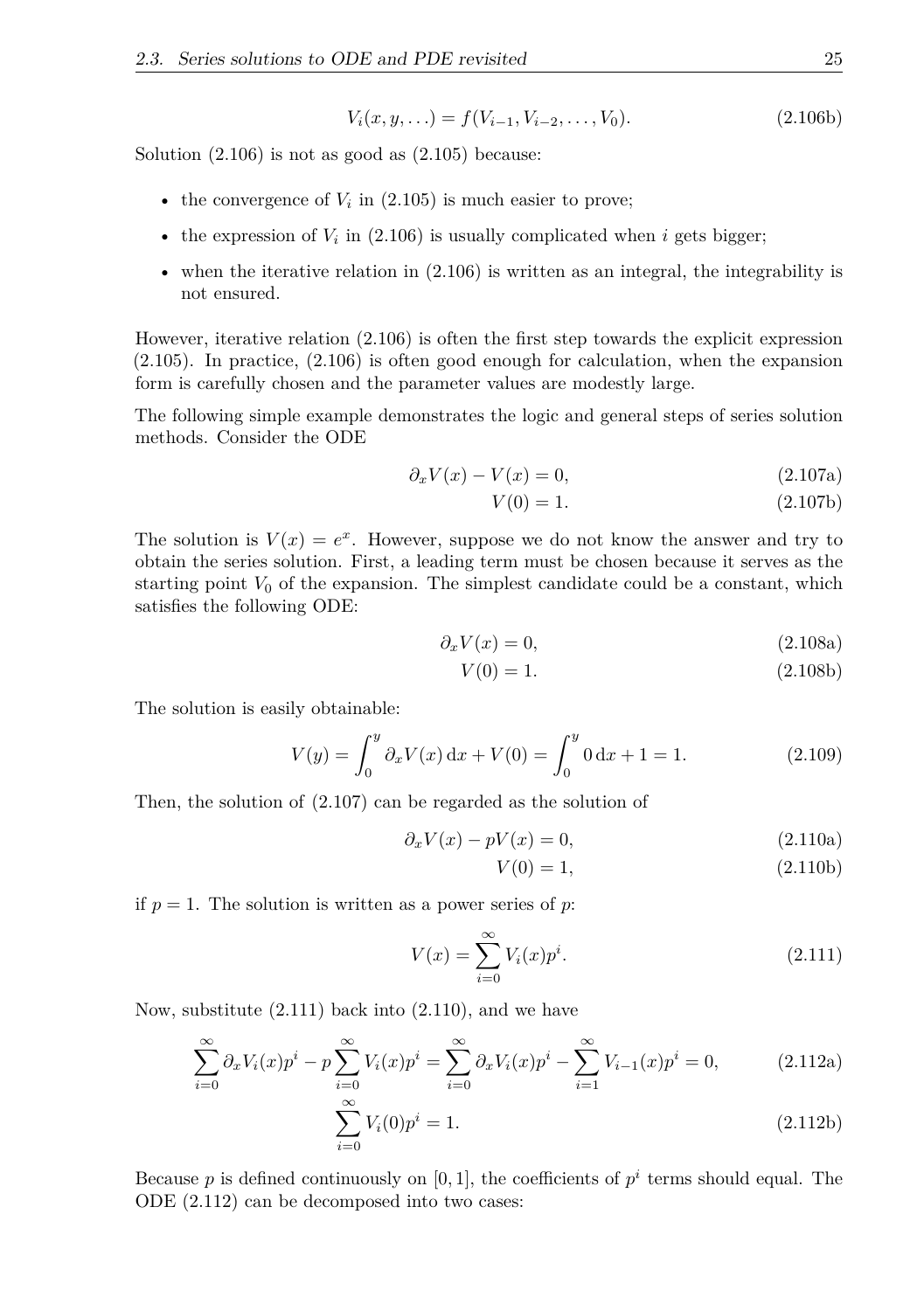• When  $i = 0$ 

$$
\partial_x V_0(x) = 0,\tag{2.113a}
$$

$$
V_0(0) = 1.\t(2.113b)
$$

• When  $i > 0$ 

$$
\partial_x V_i(x) - V_{i-1}(x) = 0,\t\t(2.114a)
$$

<span id="page-34-0"></span>
$$
V_i(0) = 0.\t(2.114b)
$$

In [\(2.109\)](#page-33-4), we have chosen the leading term  $V_0(x) = 1$ . Higher order terms can be obtained by integrating the previous term

<span id="page-34-2"></span>
$$
V_i(y) = \int_0^y V_{i-1}(x) dx + V_i(0) = \int_0^y V_{i-1}(x) dx.
$$
 (2.115)

The leading higher order terms are

$$
V_1(y) = \int_0^y 1 \, dx = y, \qquad V_2(y) = \int_0^y x \, dx = \frac{y^2}{2}, \qquad (2.116a)
$$

$$
V_3(y) = \int_0^y \frac{x^2}{2} dx = \frac{y^3}{3}, \qquad V_4(y) = \int_0^y \frac{x^3}{3} dx = \frac{y^4}{4}.
$$
 (2.116b)

Because we know that the set of power terms is closed under integration, the result of integration [\(2.115\)](#page-34-0) is always a power term, if we start the iteration with a power term  $V_0(x) = 1$ . In this case, it is easy to guess the general form for  $V_i$ :

<span id="page-34-1"></span>
$$
V_i(x) = \frac{1}{i!}x^i.
$$
\n(2.117)

Therefore, the solution of [\(2.110\)](#page-33-2) can be written as

$$
V(x) = \sum_{i=0}^{\infty} V_i(x) p^i = \sum_{i=0}^{\infty} \frac{1}{i!} (xp)^i = e^{xp}.
$$
 (2.118)

Finally, if we set  $p = 1$ , the same solution  $V(x) = e^x$  we obtained earlier by guessing is recovered. When  $p = 0$ ,  $V(x) = 1$ , as we proposed in [\(2.108\)](#page-33-5). Even if we cannot obtain the general expression [\(2.118\)](#page-34-1), leading terms [\(2.116\)](#page-34-2) are good enough when we calculate  $V(x)$  in the proximity of  $x = 0$ .

The convergence of [\(2.118\)](#page-34-1) can be checked,

$$
\lim_{i \to \infty} \frac{V_{i+1}}{V_i} = \lim_{i \to \infty} \frac{x}{i+1} = 0,
$$
\n(2.119)

with  $x < \infty$ . Therefore, the series is convergent for any *x*.

PDEs are expanded in the same way as in the above example, with more complicated inverse operations. Suppose we want to solve the simplest advanced model beyond the Black – Scholes with just one additional parameter *p*:

$$
\mathcal{B}_v V + p \partial_v V = 0,\tag{2.120a}
$$

<span id="page-34-3"></span>
$$
V(0, x) = (e^x - 1)^+, \tag{2.120b}
$$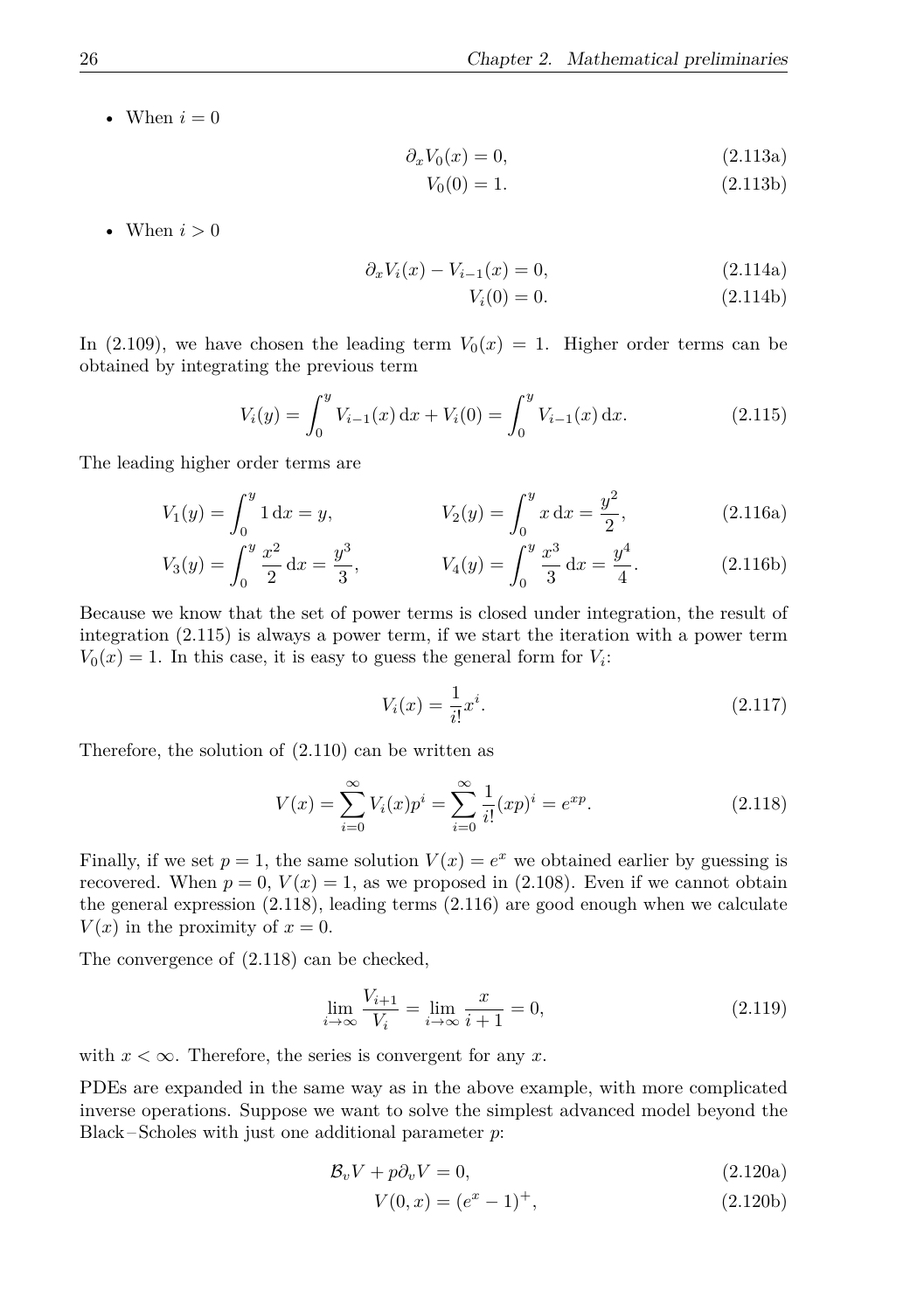where  $\mathcal{B}_v$  is the Black-Scholes operator. When  $p = 0$ , the solution reduces to the Black – Scholes formula. Therefore, the series solution is expanded as

$$
V = \sum_{i=0}^{\infty} V_i p^i,\tag{2.121a}
$$

$$
V_0 = e^x N(d_+) - Ke^{-rt} N(d_-), \quad d_{\pm} = \frac{x - \ln K + (r \pm \frac{v}{2})t}{\sqrt{vt}}.
$$
 (2.121b)

After substituting  $(2.121)$  into  $(2.120)$  and equating the corresponding coefficients of  $p^i$ , we have

<span id="page-35-1"></span><span id="page-35-0"></span>
$$
\mathcal{B}_v V_i = -\partial_v V_{i-1}.\tag{2.122}
$$

Higher order terms can be calculated iteratively. Direct calculation yields

$$
V_1 = \mathcal{B}_v^{-1} \partial_v V_0 = \frac{1}{4} \sqrt{\frac{t^3}{2\pi v}} \exp\left(-\frac{x^2}{2vt} + ax + bt\right) \in \Sigma_1.
$$
 (2.123)

As we have shown in Lemma [2.2.8](#page-25-1) and Lemma [2.2.10,](#page-26-2) BSE functions are closed under *∂<sup>v</sup>* and  $\mathcal{B}_v^{-1}$ , and therefore higher order terms are also BSE functions:

$$
V_i \in \Sigma_1, \quad i > 1. \tag{2.124}
$$

For the simple example, higher order terms are not only calculable; they are proven to be certain types of functions (i.e. BSE functions). However, because the operation  $\mathcal{B}_v^{-1}$ is far more complicated than the simple integration in the ODE case, we are not able to derive the general form of the expansion terms. Convergence is hard to prove with iteration relation [\(2.122\)](#page-35-1).

The example above summarises the methods in the current literature  $[50 - 52, 54]$  $[50 - 52, 54]$  $[50 - 52, 54]$  $[50 - 52, 54]$  $[50 - 52, 54]$ , which replace the  $\partial_\nu$  operator with additional operators other than  $\mathcal{B}_\nu$ . In the case of the Heston model,

$$
\partial_v \to -\rho \eta v \partial_x \partial_v - \frac{1}{2} \eta^2 v \partial_v^2 - \kappa (\theta - v) \partial_v.
$$
 (2.125)

The method is valid in some cases, especially for small parameter values, as demonstrated by numerical examples. However, there are more ways to expand the solution, which have better numerical accuracy and we will present them in the next chapter.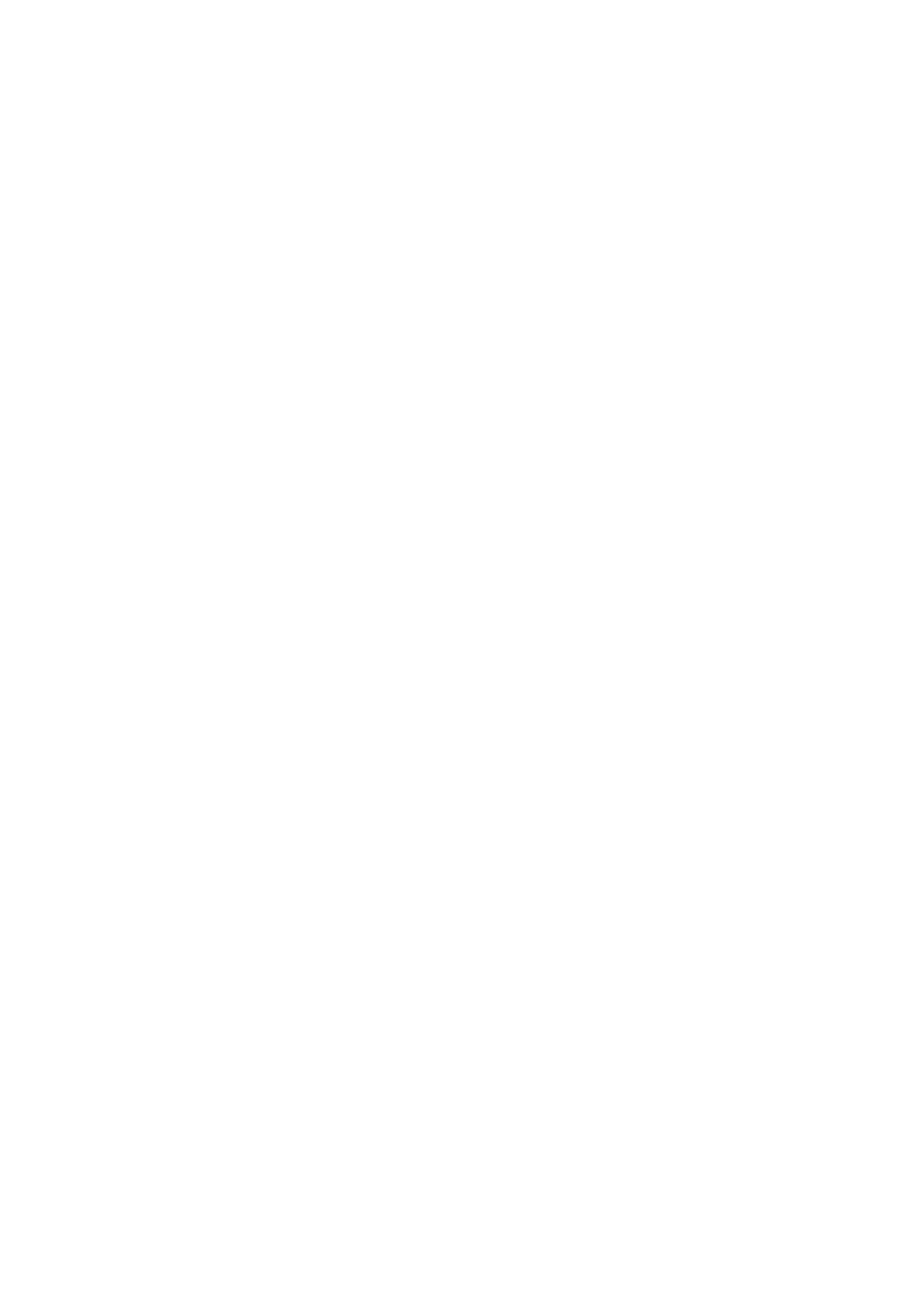# **3 European options under stochastic volatility models**

## **3.1 Stochastic volatility models**

Empirical evidence shows that equity volatility is far from constant, while the classical Black – Scholes model assumes universal volatility. Stochastic volatility is an attempt to account for this phenomenon by allowing the volatility to vary over time. Among these models, mean-reversion is another desirable feature since it keeps the volatility around a certain level, as it is observed in the market. In this chapter, the following setting is employed. The stock price  $S_t$  and the variance process  $v_t$  satisfy the following set of SDEs, under a risk-neutral measure:

<span id="page-37-0"></span>
$$
dS_t = rS_t dt + \sqrt{v_t} S_t dW_t,
$$
\n(3.1a)

$$
dv_t = \kappa(\theta - v_t)v_t^{\alpha} dt + \eta v_t^{\beta} dZ_t,
$$
\n(3.1b)

$$
d[W, Z]_t = \rho dt, \qquad (3.1c)
$$

where r is the risk-free interest rate,  $\kappa$  is the mean-reverting rate and  $\eta$  is the volatility of volatility. The setting  $(3.1)$  covers several popular models with different choices of  $\alpha$ and  $\beta$ , as demonstrated in Table [3.1.](#page-37-1) More information on these models can be found in [\[16,](#page-108-0) [62,](#page-111-0) [63\]](#page-111-1).

<span id="page-37-2"></span>

|              | $\alpha$     |     |
|--------------|--------------|-----|
| Heston model |              | 1/2 |
| GARCH model  | $\mathbf{I}$ |     |
| $3/2$ model  |              | 3/2 |

<span id="page-37-1"></span>**Table 3.1:** Stochastic volatility model specifications.

According to standard hedging arguments [\[63\]](#page-111-1), the pricing PDE for vanilla options under the model [\(3.1\)](#page-37-0) is

$$
\partial_t u - \frac{v}{2} \partial_x^2 u + \left(\frac{v}{2} - r\right) \partial_x u + ru
$$
  
-  $\rho \eta v^{\beta + \frac{1}{2}} \partial_x \partial_v u - \frac{1}{2} \eta^2 v^{\beta} \partial_v^2 u - \kappa (\theta - v) v^{\alpha} \partial_v u = 0, \quad (3.2)$ 

where  $x = \ln S$  is the log-price and t denotes the time to maturity. The PDE [\(3.2\)](#page-37-2) is tractable in the case of European options under the Heston and 3/2 models, by inverse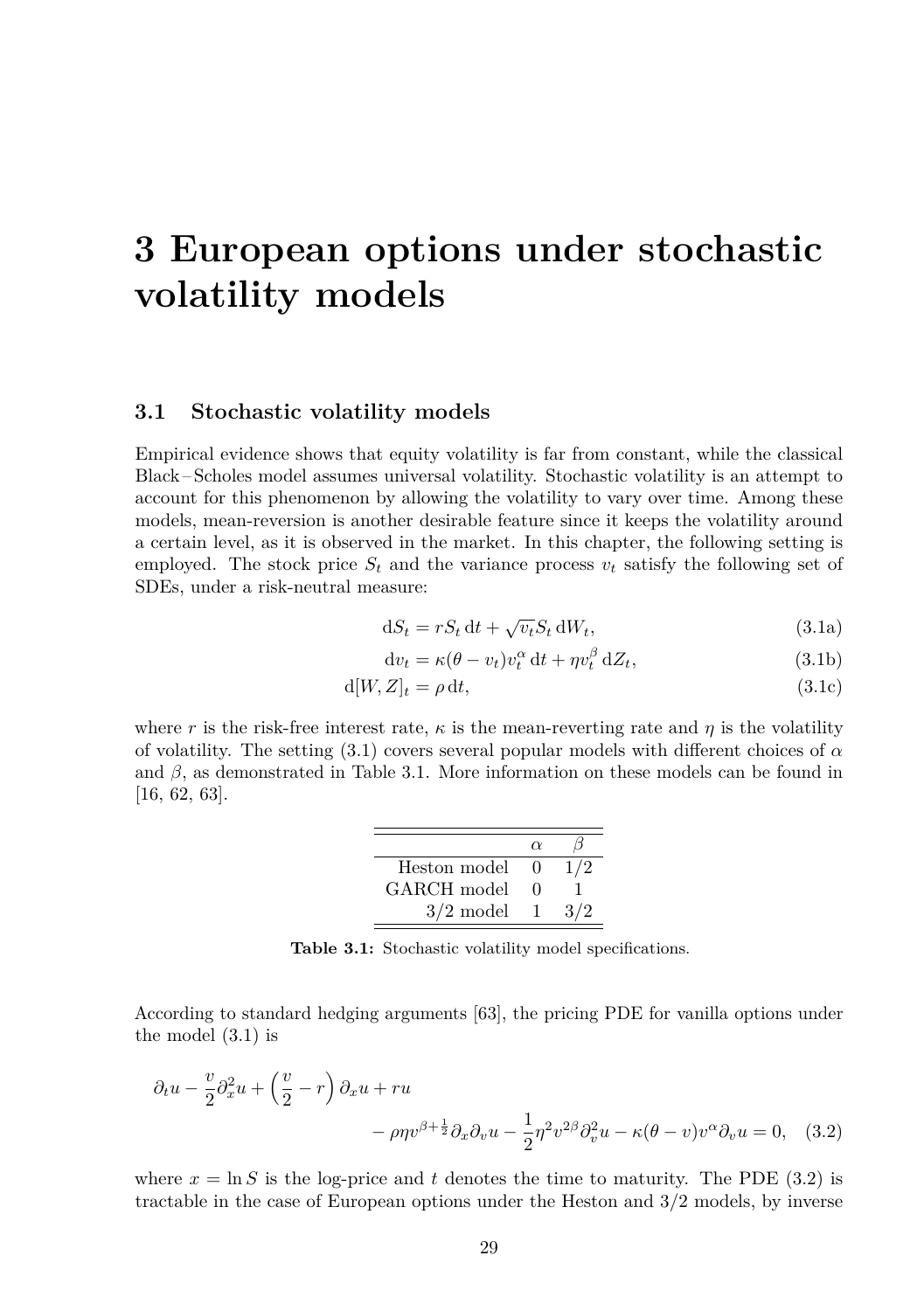Fourier transform [\[11,](#page-108-1) [12\]](#page-108-2). For the GARCH model, because of its lack of characteristic function, Monte Carlo methods are heavily relied on to produce option prices.

In order to solve the PDE [\(3.2\)](#page-37-2), an initial condition should be imposed. The form of this initial condition corresponds to the type of option. In this chapter, only European call options are considered. Therefore,

$$
u(0, x) = (e^x - 1)^+, \quad x \in (-\infty, \infty). \tag{3.3}
$$

A put option can be solved using put-call parity. The strike is set to 1 for simplicity. Given the option price  $u_1$  for strike 1, the option price  $u_K$  for strike K can be obtained by

<span id="page-38-0"></span>
$$
u_K(t, x) = Ku_1(t, x - \ln K). \tag{3.4}
$$

#### <span id="page-38-4"></span>**3.2 Power series expansions**

After deriving the pricing PDE [\(3.2\)](#page-37-2) from the model SDEs [\(3.1\)](#page-37-0) and imposing the boundary condition [\(3.3\)](#page-38-0) for the option, we can start to write down the expansion form, as we did in the previous chapter. First, we need to find a set of parameters (variables)  $p_i$ , such that when they are set to specific values  $p_i = c_i$ , the Black–Scholes model is recovered. In the case of model [\(3.1\)](#page-37-0), there are several ways to recover the Black – Scholes model. The variance process  $v_t$  is constant in the following cases.

1.  $\kappa = 0$  and  $\eta = 0$ . In this case, the stochastic part  $\eta v_t^{\beta}$  and the mean-reverting part  $\kappa(\theta - v_t)v_t^{\alpha}$  of the variance process vanish  $dv_t = 0$ . This means that the variance process remains at its initial value  $v_t = v$ . The Black-Scholes model with volatility  $\sqrt{v}$  is recovered. Therefore, model [\(3.1\)](#page-37-0) admits  $(\kappa, \eta)$ -expansion

<span id="page-38-1"></span>
$$
u(t,x) = \sum_{\substack{i=0 \ j=0}}^{\infty} u_{ij} \kappa^i \eta^j.
$$
 (3.5)

2.  $\eta = 0$  and  $v = \theta$ . Since the stochastic part  $\eta v_t^{\beta} = 0$ , there is nothing that deviates the variance process from long-term variance *θ* once the initial variance starts from the long-term mean  $v_0 = v = \theta$ . From the PDE perspective, initial variance v and long-term variance  $\theta$  are both variables. Likewise,  $(\eta, v)$ -expansion

<span id="page-38-2"></span>
$$
u(t,x) = \sum_{\substack{i=0 \ j=0}}^{\infty} u_{ij}(t,x;\theta)\eta^i(v-\theta)^j
$$
 (3.6)

and  $(\eta, \theta)$ -expansion

<span id="page-38-3"></span>
$$
u(t,x) = \sum_{\substack{i=0 \ j=0}}^{\infty} u_{ij}(t,x;v)\eta^{i}(\theta - v)^{j}
$$
 (3.7)

are equally valid. The two expansion methods seem the same, however, the difference of them will be explained in detail later in the chapter.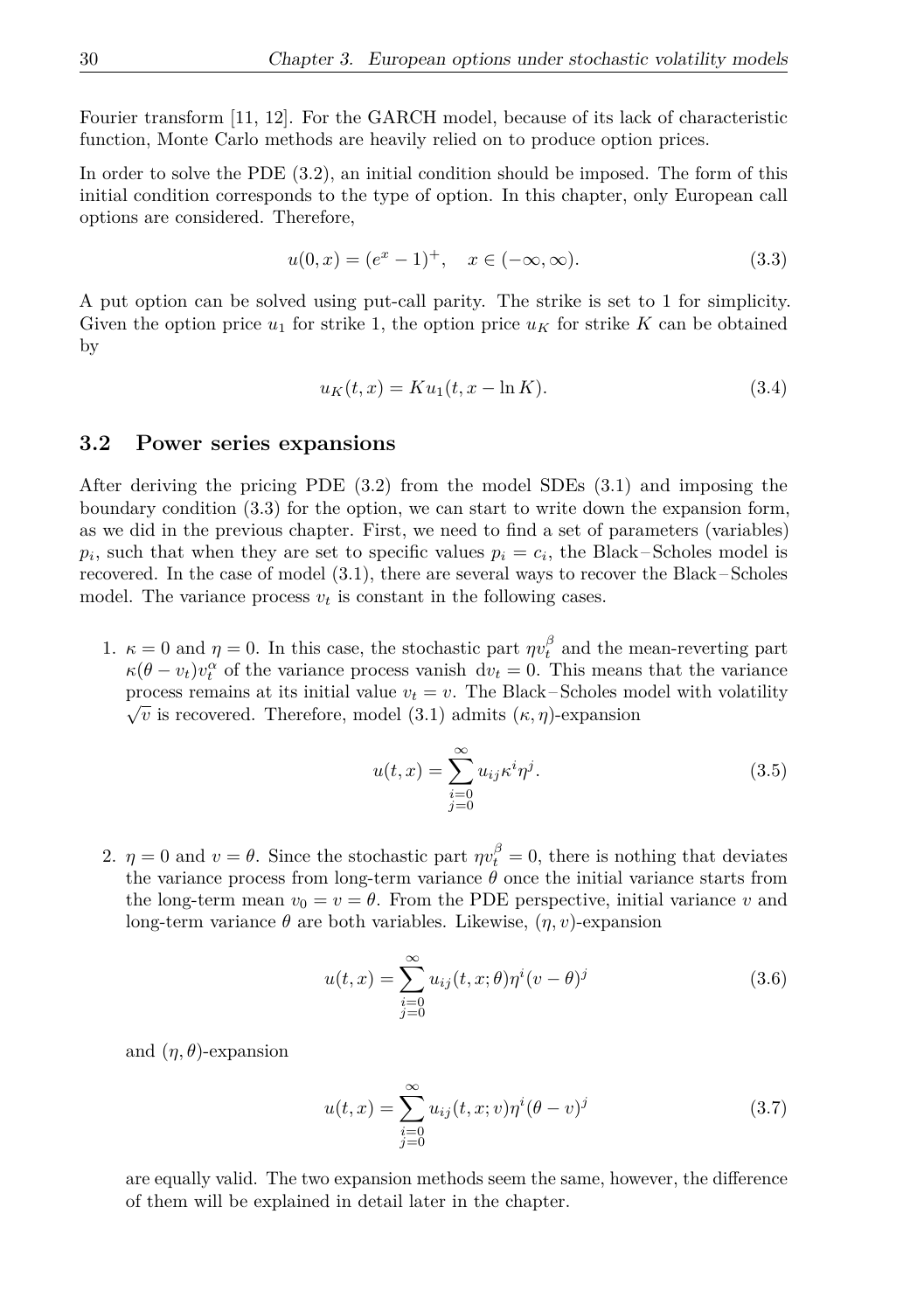3.  $\kappa = \infty$ . Since the mean-reverting rate is infinitely large, the variance process returns to the long-term volatility  $\theta$  instantaneously:

$$
v_t = \begin{cases} v, & t = 0, \\ \theta, & t > 0. \end{cases}
$$
 (3.8)

This process stays constant, except in the initial instance  $t = 0$ . It seems that the option price can be expanded as a power series of  $\kappa^{-1}$ :

<span id="page-39-2"></span>
$$
u = \sum_{i=0}^{\infty} \frac{u_i(t, x)}{\kappa^i}.
$$
\n(3.9)

However, it turns out that the coefficient  $u_i$  of the above expansion can not be uniquely determined. Therefore, the two-parameter  $(\kappa, v)$ -expansion

$$
u(t,x) = \sum_{\substack{i=0 \ j=0}}^{\infty} u_{ij}(t,x,\theta) \frac{(v-\theta)^j}{\kappa^i}
$$
\n(3.10)

is proposed.

Now that the forms of the expansion have been determined for each case, the iteration relations for higher order terms can be derived.

## **3.2.1** (*κ, η*)**-expansion**

The first proposition shows how to derive expansion terms in [\(3.5\)](#page-38-1).

**Proposition 3.2.1.** *The solution of* [\(3.2\)](#page-37-2) *with initial condition* [\(3.3\)](#page-38-0) *can be written as*

<span id="page-39-1"></span>
$$
u(t,x) = \sum_{\substack{i=0 \ j=0}}^{\infty} u_{ij}(t,x)\kappa^i \eta^j,
$$
\n(3.11)

*with*

$$
a = \frac{1}{2} - \frac{r}{v}, \qquad b = -\frac{v}{2} \left( \frac{1}{2} + \frac{r}{v} \right)^2,
$$
\n(3.12a)

$$
u_{00}(t,x) = \frac{e^x}{2} \operatorname{erfc} \left[ -\frac{x + (1-a)v t}{\sqrt{2vt}} \right] - \frac{e^{-rt}}{2} \operatorname{erfc} \left[ -\frac{x - avt}{\sqrt{2vt}} \right],\tag{3.12b}
$$

$$
u_{ij}(s,y) = e^{ay+bs} \int_0^s \frac{\mathrm{d}t}{\sqrt{2\pi v(s-t)}} \int_{-\infty}^{\infty} \mathrm{d}x \exp\left[-\frac{(x-y)^2}{2v(s-t)} - ax - bt\right]
$$

$$
\times \left[\rho v^{\beta+\frac{1}{2}} \partial_x \partial_v u_{i(j-1)} + \frac{1}{2} v^{2\beta} \partial_v^2 u_{i(j-2)} + (\theta - v) v^{\alpha} \partial_v u_{(i-1)j}\right]. \tag{3.12c}
$$

*Proof.* Since [\(3.2\)](#page-37-2) reduces to the Black-Scholes equation with volatility  $\sqrt{v}$  when  $\eta = 0$ and  $\kappa = 0$ , the solution of [\(3.2\)](#page-37-2) with initial condition [\(3.3\)](#page-38-0) can be written as

<span id="page-39-0"></span>
$$
u(t,x) = \sum_{\substack{i=0 \ j=0}}^{\infty} u_{ij}(t,x)\kappa^i \eta^j,
$$
\n(3.13)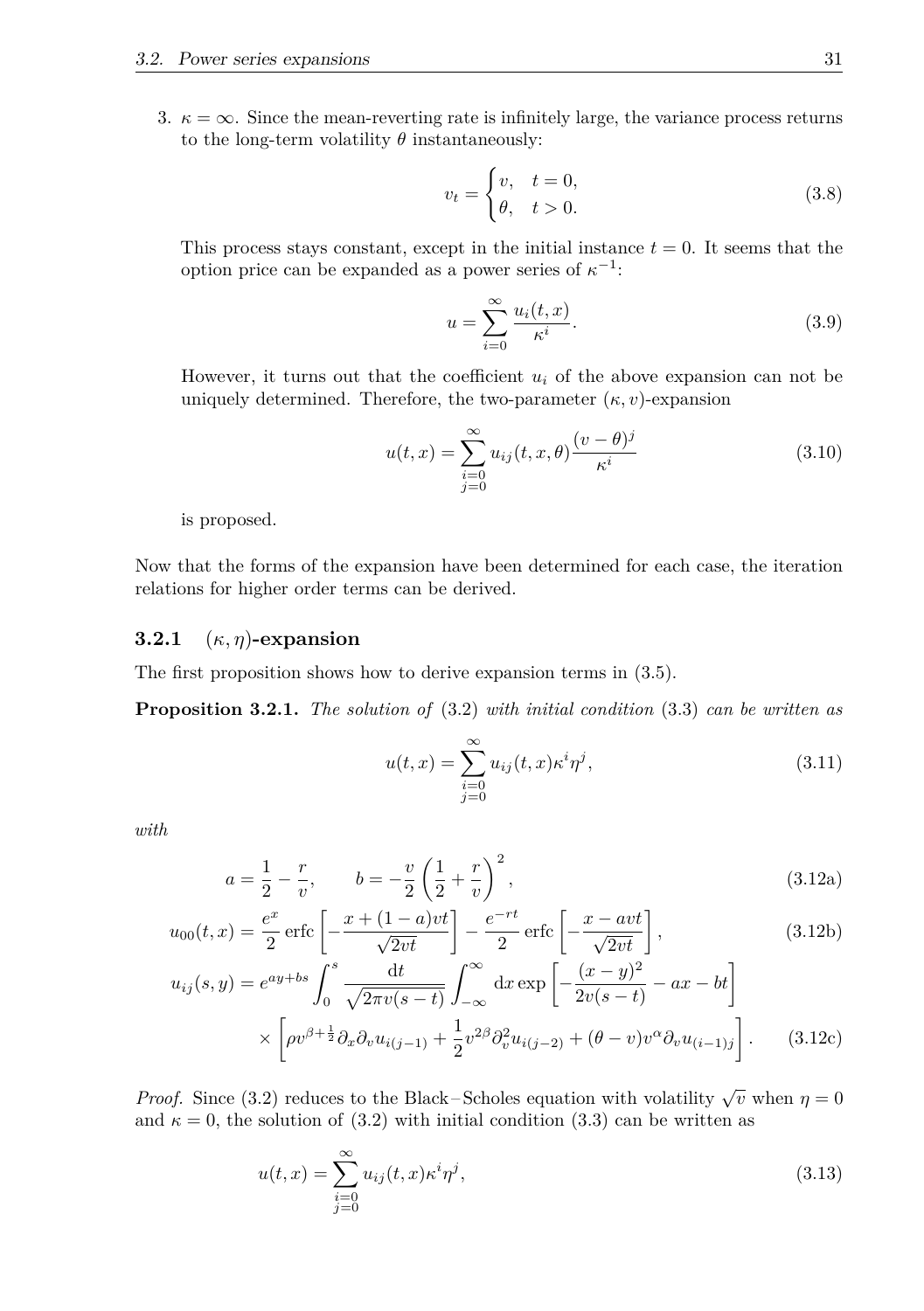<span id="page-40-1"></span>
$$
u_{00}(t,x) = \frac{e^x}{2} \operatorname{erfc} \left[ -\frac{x + (1-a)v t}{\sqrt{2vt}} \right] - \frac{e^{-rt}}{2} \operatorname{erfc} \left[ -\frac{x - av t}{\sqrt{2vt}} \right].
$$
 (3.14)

With ansatz  $(3.13)$ ,  $(3.2)$  can be written as

$$
\sum_{\substack{i=0 \ j=0}}^{\infty} \mathcal{B}_{v} u_{ij} \kappa^{i} \eta^{j} - \sum_{\substack{i=0 \ j=0}}^{\infty} \rho v^{\beta + \frac{1}{2}} \partial_{x} \partial_{v} u_{ij} \kappa^{i} \eta^{j+1} - \sum_{\substack{i=0 \ j=0}}^{\infty} (\theta - v) v^{\alpha} \partial_{v} u_{ij} \kappa^{i+1} \eta^{j} = 0, \quad (3.15)
$$

where  $\mathcal{B}_v$  is the Black-Scholes operator defined in Notation [2.1.1.](#page-20-0) In order to collect coefficients of  $\kappa^i \eta^j$ , the starting value of dummy indexes *i* and *j* must be shifted:

$$
\sum_{i=0}^{\infty} \mathcal{B}_{v} u_{ij} \kappa^{i} \eta^{j} - \sum_{\substack{i=0 \ j=1}}^{\infty} \rho v^{\beta + \frac{1}{2}} \partial_{x} \partial_{v} u_{i(j-1)} \kappa^{i} \eta^{j} - \sum_{\substack{i=0 \ j=2}}^{\infty} \frac{1}{2} v^{2\beta} \partial_{v}^{2} u_{i(j-2)} \kappa^{i} \eta^{j} - \sum_{\substack{i=1 \ j=0}}^{\infty} (\theta - v) v^{\alpha} \partial_{v} u_{(i-1)j} \kappa^{i} \eta^{j} = 0. \quad (3.16)
$$

The above equation holds if, for any *i* and *j*, the coefficients of  $\kappa^i \eta^j$  satisfy the following inhomogeneous Black – Scholes equation

$$
\mathcal{B}_v u_{ij} = \rho v^{\beta + \frac{1}{2}} \partial_x \partial_v u_{i(j-1)} + \frac{1}{2} v^{2\beta} \partial_v^2 u_{i(j-2)} + (\theta - v) v^{\alpha} \partial_v u_{(i-1)j}, \tag{3.17}
$$

with the initial condition

$$
u_{ij}(0,x) = \begin{cases} (e^x - 1)^+, & \text{for } i = 0 \text{ and } j = 0, \\ 0, & \text{otherwise.} \end{cases}
$$
 (3.18)

It should be noted that since the option price is regular at  $\eta = 0$  and  $\kappa = 0$ , coefficients with at least one negative index vanish

<span id="page-40-2"></span><span id="page-40-0"></span>
$$
u_{ij} = 0, \quad \text{for } i < 0 \text{ or } j < 0. \tag{3.19}
$$

Therefore, in some cases  $(i < 1 \text{ or } j < 2)$ , the right-hand side of  $(3.17)$  may involve fewer terms, due to negative indexes  $(i - 1 < 0 \text{ or } j - 2 < 0).$ 

The (0*,* 0)-component of [\(3.17\)](#page-40-0) can be solved by Lemma [2.1.2](#page-20-1)

$$
u_{00}(s,y) = e^{ay+bs} \int_{-\infty}^{\infty} dx \frac{1}{\sqrt{2\pi vs}} e^{-\frac{(x-y)^2}{2 vs}} e^{-ax} (e^x - 1)^+
$$
  
=  $\frac{e^x}{2}$  erfc  $\left[ -\frac{x + (1-a)v t}{\sqrt{2vt}} \right] - \frac{e^{-rt}}{2}$  erfc  $\left[ -\frac{x - avt}{\sqrt{2vt}} \right]$ . (3.20)

The result agrees with the intuitive result  $(3.14)$ . Higher order components of  $(3.17)$  can be solved by Lemma [2.1.3](#page-21-0)

$$
u_{ij}(s,y) = e^{ay + bs} \int_0^s dt \int_{-\infty}^{\infty} dx \frac{1}{\sqrt{2\pi v(s-t)}} \exp \left[ -\frac{(x-y)^2}{2v(s-t)} - ax - bt \right]
$$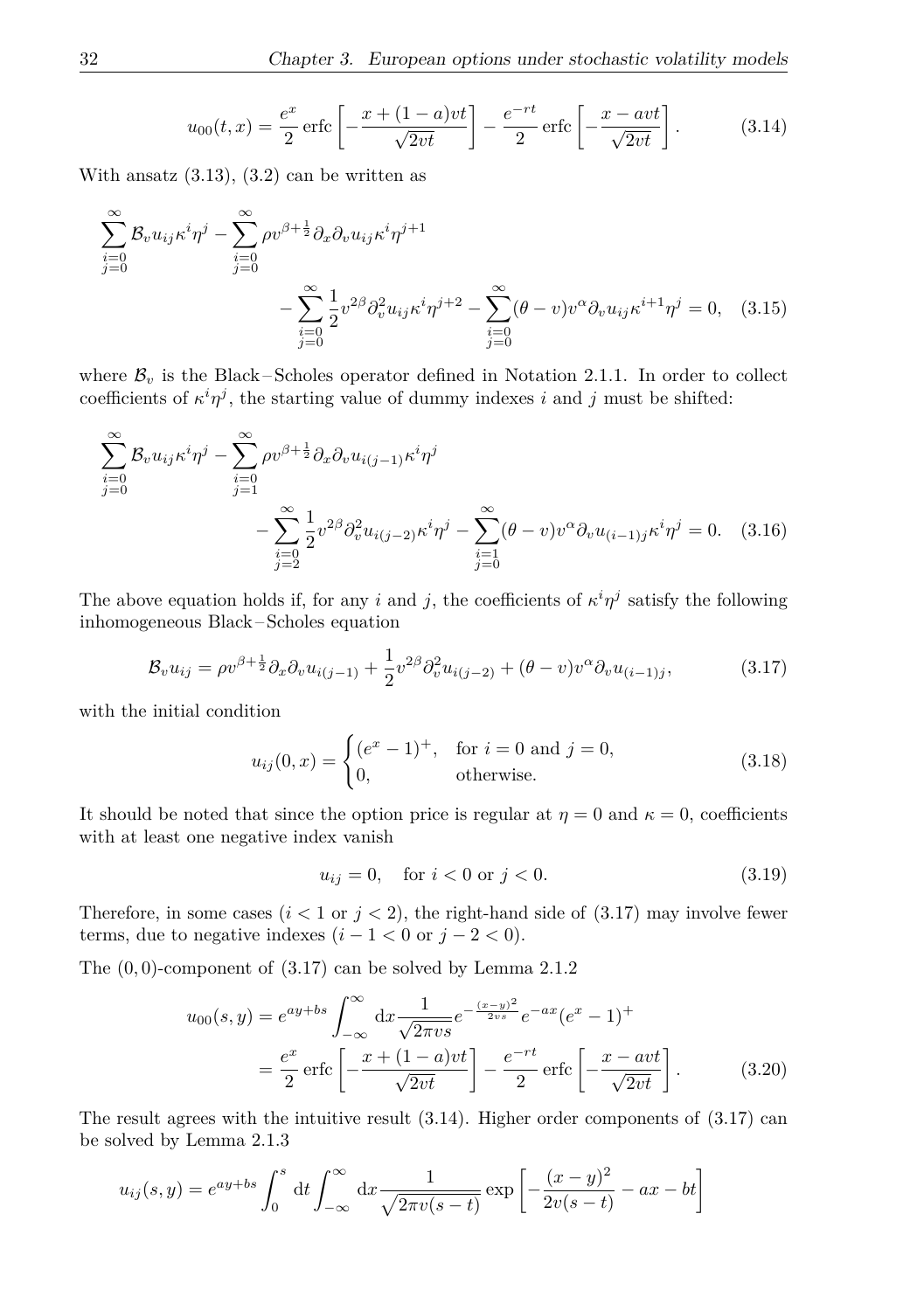$$
\times \left[ \rho v^{\beta + \frac{1}{2}} \partial_x \partial_v u_{i(j-1)} + \frac{1}{2} v^{2\beta} \partial_v^2 u_{i(j-2)} + (\theta - v) v^{\alpha} \partial_v u_{(i-1)j} \right].
$$
 (3.21)

 $\Box$ 

Although the iterative expression for  $u_{ij}$  is given, the coefficients should be calculated in a particular order to ensure that when calculating  $u_{ij}$ , all the terms involved (Figure [3.1\)](#page-41-0) have been calculated.



<span id="page-41-0"></span>**Figure 3.1:** Terms involved in the calculation of  $u_{ij}$ .

<span id="page-41-1"></span>**Order 3.2.2.** *Let*  $i, j, n \in \mathbb{N}$  *and*  $O(1) = (0, 0)$ *. If*  $O(n) = (i, j)$ *, then* 

$$
O(n+1) = \begin{cases} (0, i+1), & j = 0, \\ (i+1, j-1), & j \neq 0. \end{cases}
$$
 (3.22)

For  $(\kappa, \eta)$ -expansion, Order [3.2.2](#page-41-1) illustrated in Figure [3.2](#page-41-2) is recommended.



<span id="page-41-2"></span>**Figure 3.2:** Order of calculation for  $(\kappa, \eta)$ ,  $(\eta, v)$  and  $(\eta, \theta)$ -expansion.

The following corollary shows the general form of the expansion terms  $u_{ij}$  for  $(\kappa, \eta)$ expansion.

**Corollary 3.2.3.** For solution [\(3.11\)](#page-39-1), the coefficients  $u_{ij}$ , except the leading term  $u_{00}$ , *are BSE functions,*

$$
u_{ij} \in \Sigma_1, \quad i+j > 0. \tag{3.23}
$$

*Proof.* Define

$$
w = \frac{1}{2\sqrt{2\pi vt}} \exp\left(-\frac{x^2}{2vt} + ax + bt\right),\tag{3.24}
$$

$$
a = \frac{1}{2} - \frac{r}{v}, \quad b = -\frac{v}{2} \left(\frac{1}{2} + \frac{r}{v}\right)^2.
$$
 (3.25)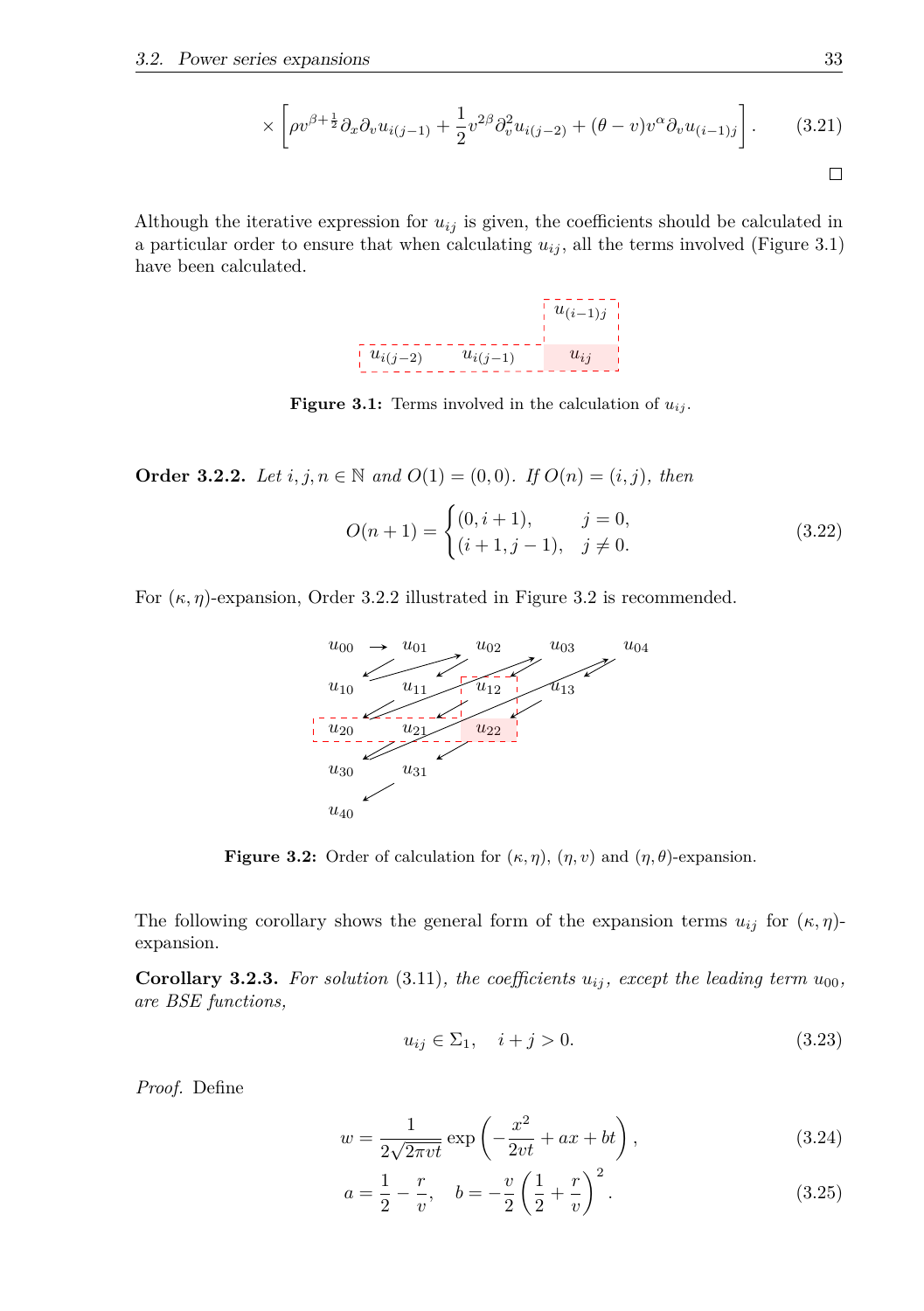Since  $w \in \Sigma_1$ , the leading few terms of the expansion, obtained by direct computation, are

$$
u_{10} = \mathcal{B}_v^{-1}(\theta - v)v^{\alpha}\partial_v u_{00} = \frac{1}{2}wv^{\alpha}t^2(\theta - v) \in \Sigma_1
$$
\n(3.26a)

<span id="page-42-2"></span>
$$
u_{01} = \mathcal{B}_v^{-1} \rho v^{\beta + \frac{1}{2}} \partial_x \partial_v u_{00} = \frac{1}{2} w \rho v^{\beta - \frac{1}{2}} t (avt - x) \in \Sigma_1
$$
 (3.26b)

$$
u_{02} = \mathcal{B}_{v}^{-1} \left( \rho v^{\beta + \frac{1}{2}} \partial_{x} \partial_{v} u_{01} + \frac{1}{2} v^{2\beta} \partial_{v}^{2} u_{00} \right)
$$
  
\n
$$
= w \left( \frac{1}{12} a^{4} \rho^{2} t^{4} v^{2\beta + 1} - \frac{1}{12} a^{3} \rho^{2} t^{4} v^{2\beta + 1} - \frac{1}{3} a^{3} \rho^{2} t^{3} x v^{2\beta} - \frac{5}{12} a^{2} \rho^{2} t^{3} v^{2\beta} \right)
$$
  
\n
$$
+ \frac{1}{6} a^{2} \beta \rho^{2} t^{3} v^{2\beta} + \frac{1}{12} a^{2} t^{3} v^{2\beta} + \frac{1}{4} a^{2} \rho^{2} t^{3} x v^{2\beta} + \frac{1}{2} a^{2} \rho^{2} t^{2} x^{2} v^{2\beta - 1} + \frac{1}{4} a \rho^{2} t^{3} v^{2\beta}
$$
  
\n
$$
- \frac{1}{12} a t^{3} v^{2\beta} - \frac{1}{4} a \rho^{2} t^{2} x^{2} v^{2\beta - 1} + \frac{5}{6} a \rho^{2} t^{2} x v^{2\beta - 1} - \frac{1}{3} a \beta \rho^{2} t^{2} x v^{2\beta - 1} - \frac{1}{6} a t^{2} x v^{2\beta - 1}
$$
  
\n
$$
- \frac{1}{3} a \rho^{2} t x^{3} v^{2\beta - 2} + \frac{1}{6} \rho^{2} t^{2} v^{2\beta - 1} - \frac{1}{6} \beta \rho^{2} t^{2} v^{2\beta - 1} - \frac{1}{12} t^{2} v^{2\beta - 1} - \frac{1}{4} \rho^{2} t^{2} x v^{2\beta - 1}
$$
  
\n
$$
+ \frac{1}{12} t^{2} x v^{2\beta - 1} + \frac{1}{12} \rho^{2} t x^{3} v^{2\beta - 2} - \frac{5}{12} \rho^{2} t x^{2} v^{2\beta - 2} + \frac{1}{6} \beta \rho^{2} t x^{2}
$$

Using Lemma [2.2.8](#page-25-0) and [2.2.10,](#page-26-0) without explicit calculation, we also have

$$
u_{20} = \mathcal{B}_v^{-1}(\theta - v)v^{\alpha}\partial_v u_{10} \in \Sigma_1,
$$
\n
$$
(3.27)
$$

$$
u_{11} = \mathcal{B}_v^{-1} \left[ (\theta - v) v^{\alpha} \partial_v u_{01} + \rho v^{\beta + \frac{1}{2}} \partial_x \partial_v u_{10} \right] \in \Sigma_1.
$$
 (3.28)

Since if

$$
u_{ij} \in \Sigma_1
$$
, for  $i + j = k - 1$  and  $k - 2$ , (3.29)

we have

$$
u_{ij} = \mathcal{B}_v^{-1} \left[ \rho v^{\beta + \frac{1}{2}} \partial_x \partial_v u_{i(j-1)} + \frac{1}{2} v^{2\beta} \partial_v^2 u_{i(j-2)} + (\theta - v) v^{\alpha} \partial_v u_{(i-1)j} \right] \in \Sigma_1,
$$
  
for  $i + j = k$ . (3.30)

By induction,

$$
u_{ij} \in \Sigma_1, \quad \text{for } i + j > 0. \tag{3.31}
$$

<span id="page-42-0"></span> $\Box$ 

# **3.2.2** (*η, v*)**-expansion**

<span id="page-42-1"></span>The following results deal with the second expansion method, which is defined as in [\(3.6\)](#page-38-2). **Proposition 3.2.4.** *The solution of* [\(3.2\)](#page-37-2) *with initial condition* [\(3.3\)](#page-38-0) *can be written as*

$$
u(t,x) = \sum_{\substack{i=0 \ j=0}}^{\infty} u_{ij}(t,x,\theta) \eta^{i}(v-\theta)^{j},
$$
\n(3.32)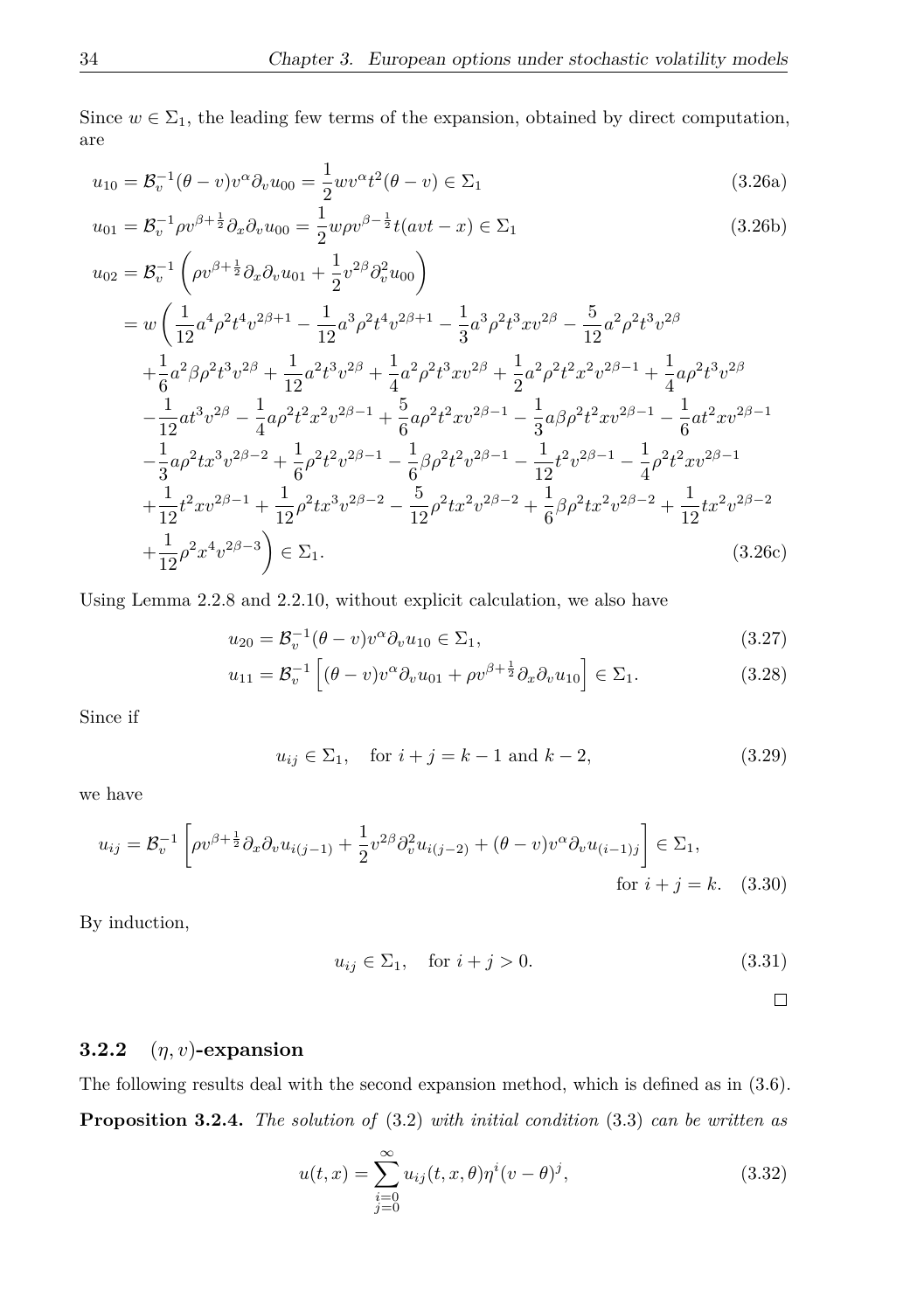*with*

$$
a = \frac{1}{2} - \frac{r}{\theta}, \quad b = -\frac{\theta}{2} \left( \frac{1}{2} + \frac{r}{\theta} \right)^2,
$$
 (3.33a)

$$
u_{00}(t,x) = \frac{e^x}{2} \operatorname{erfc} \left[ -\frac{x + (1-a)\theta t}{\sqrt{2\theta t}} \right] - \frac{e^{-rt}}{2} \operatorname{erfc} \left[ -\frac{x - a\theta t}{\sqrt{2\theta t}} \right].
$$
 (3.33b)

*For the Heston model,*

$$
u_{ij}(s,y) = e^{ay+bs-j\kappa s} \int_0^s dt \int_{-\infty}^{\infty} dx \frac{1}{\sqrt{2\pi\theta(s-t)}} \exp\left[ -\frac{(x-y)^2}{2\theta(s-t)} - ax - bt + j\kappa t \right]
$$

$$
\times \left[ \frac{1}{2} \left( \partial_x^2 - \partial_x \right) u_{i(j-1)} + \rho j \partial_x u_{(i-1)j} + \rho \theta(j+1) \partial_x u_{(i-1)(j+1)} + \frac{1}{2} j(j+1) u_{(i-2)(j+1)} + \frac{\theta}{2} (j+1)(j+2) u_{(i-2)(j+2)} \right].
$$
(3.34)

*For the GARCH model,*

$$
u_{ij}(s,y) = e^{ay+bs-j\kappa s} \int_0^s dt \int_{-\infty}^{\infty} dx \frac{1}{\sqrt{2\pi\theta(s-t)}} \exp\left[ -\frac{(x-y)^2}{2\theta(s-t)} - ax - bt + j\kappa t \right]
$$
  

$$
\times \left[ \frac{1}{2} \left( \partial_x^2 - \partial_x \right) u_{i(j-1)} + \frac{1}{2} j(j-1) u_{(i-2)(j+2)} + j(j+1) \theta u_{(i-2)(j+1)} + \frac{1}{2} (j+1)(j+2) \theta^2 u_{(i-2)(j+2)} + \sum_{n=0}^{j+1} \frac{3\rho(j+1-n)(2n-5)!!}{(2n)!! \sqrt{\theta}} \left( -\frac{1}{\theta} \right)^{n-2} \partial_x u_{(i-1)(j+1-n)} \right].
$$
 (3.35)

*For the 3/2 model,*

$$
u_{ij}(s,y) = e^{ay+bs-j\kappa\theta s} \int_0^s dt \int_{-\infty}^{\infty} dx \frac{1}{\sqrt{2\pi\theta(s-t)}} \exp\left[ -\frac{(x-y)^2}{2\theta(s-t)} - ax - bt + j\kappa\theta t \right]
$$
  

$$
\times \left[ \frac{1}{2} \left( \partial_x^2 - \partial_x \right) u_{i(j-1)} + \rho(j-1) \partial_x u_{(i-1)(j-1)} + 2\rho\theta j \partial_x u_{(i-1)j} + \rho\theta^2 (j+1) \partial_x u_{(i-1)(j+1)} + \frac{1}{2} (j-1)(j-2) u_{(i-2)(j-1)} + \frac{3}{2} \theta j (j-1) u_{(i-2)j} + \frac{3}{2} \theta^2 j (j+1) u_{(i-2)(j+1)} + \frac{1}{2} \theta^3 (j+1)(j+2) u_{(i-2)(j+2)} - (j-1) \kappa u_{i(j-1)} \right].
$$
 (3.36)

*Proof.* From model definition [\(3.1\)](#page-37-0), the Black – Scholes model can be recovered by setting  $\eta = 0$  and  $v = \theta$ ; therefore, the solution can be written as

<span id="page-43-0"></span>
$$
u = \sum_{\substack{i=0 \ j=0}}^{\infty} u_{ij}(\theta) \eta^i (v - \theta)^j,
$$
\n(3.37a)

$$
u_{00} = \frac{e^x}{2} \operatorname{erfc} \left[ -\frac{x + (1 - a)\theta t}{\sqrt{2\theta t}} \right] - \frac{e^{-rt}}{2} \operatorname{erfc} \left[ -\frac{x - a\theta t}{\sqrt{2\theta t}} \right].
$$
 (3.37b)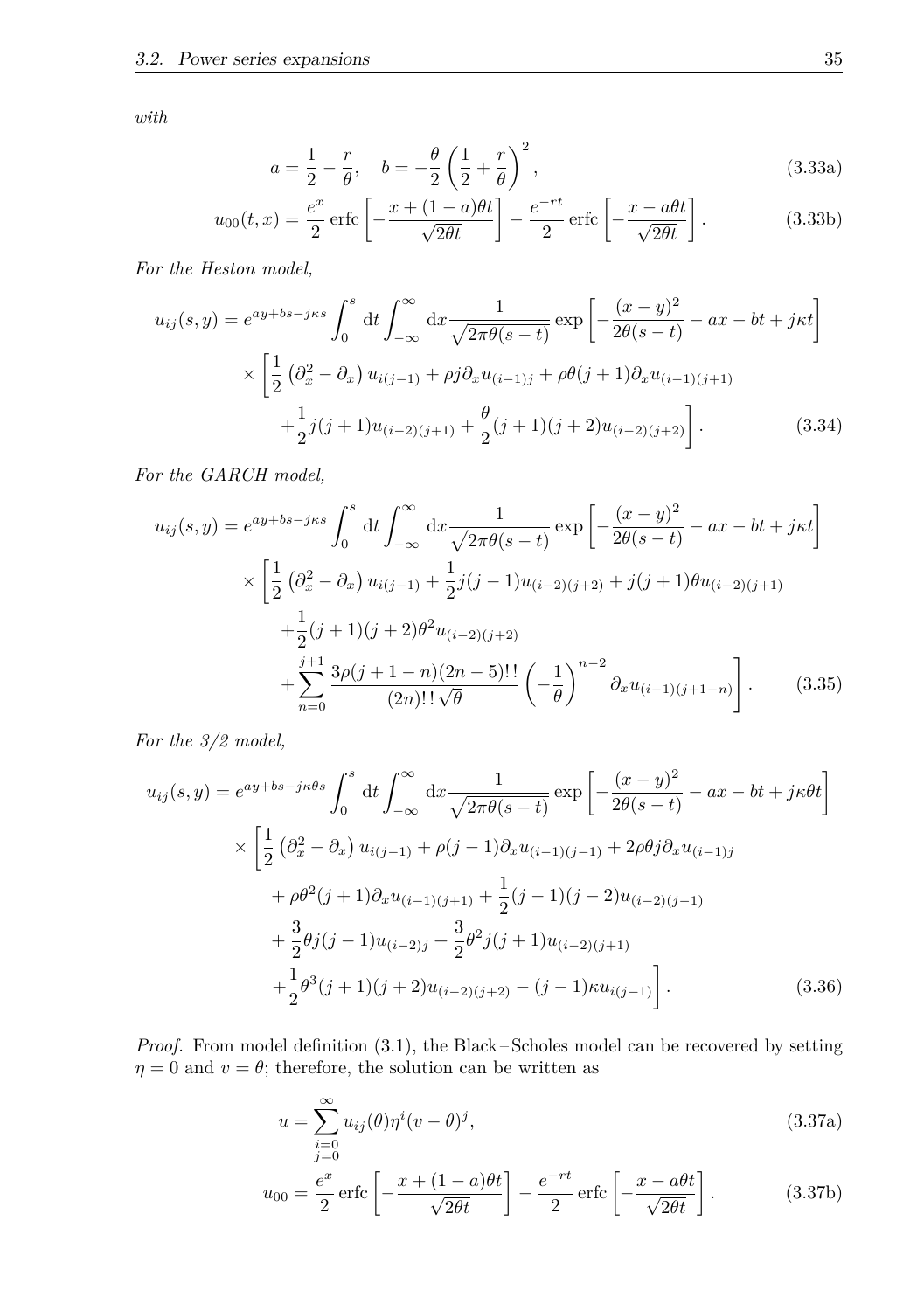In the above expansion, *v*-derivatives in PDE [\(3.2\)](#page-37-2) act only on the power terms  $(v - \theta)^j$ , while other derivatives act on the coefficients  $u_{ij}$ 

<span id="page-44-0"></span>
$$
\partial_v u = \sum_{\substack{i=0 \ j=0}}^{\infty} j u_{ij} \eta^i (v - \theta)^{j-1} = \sum_{\substack{i=0 \ j=0}}^{\infty} (j+1) u_{i(j+1)} \eta^i (v - \theta)^j,
$$
\n(3.38a)

$$
\partial_v^2 u = \sum_{\substack{i=0 \ j=0}}^{\infty} j(j-1) u_{ij} \eta^i (v-\theta)^{j-2} = \sum_{\substack{i=0 \ j=0}}^{\infty} (j+1)(j+2) u_{i(j+2)} \eta^i (v-\theta)^j, \qquad (3.38b)
$$

$$
\partial_z^n u = \sum_{\substack{i=0 \ j=0}}^{\infty} \partial_z^n u_{ij} \eta^i (v - \theta)^j,
$$
\n(3.38c)

where  $z$  denotes variables other than  $v$ . The  $v$ -terms in  $(3.2)$  should also be expanded in terms of  $(v - \theta)^j$ 

<span id="page-44-1"></span>
$$
\mathcal{L}_v = \mathcal{L}_\theta - \frac{v - \theta}{2} \left( \partial_x^2 - \partial_x \right), \tag{3.39a}
$$

$$
v = (v - \theta) + \theta,\tag{3.39b}
$$

$$
v^{2} = (v - \theta)^{2} + 2\theta(v - \theta) + \theta^{2},
$$
\n(3.39c)

$$
v^{3} = (v - \theta)^{3} + 3\theta(v - \theta)^{2} + 3\theta^{2}(v - \theta) + \theta^{3},
$$
\n(3.39d)

<span id="page-44-2"></span>
$$
v^{\frac{3}{2}} = \sum_{n=0}^{\infty} \frac{3(2n-5)!!}{(2n)!!\sqrt{\theta}} \left(-\frac{1}{\theta}\right)^{n-2} (v-\theta)^n.
$$
 (3.39e)

Then, [\(3.37\)](#page-43-0), [\(3.38\)](#page-44-0) and [\(3.39\)](#page-44-1) are substituted back into [\(3.2\)](#page-37-2), and the starting values of indexes *i* and *j* are shifted in order to have terms of the same form  $\eta^{i}(v - \theta)^{j}$ . For the Heston model, [\(3.2\)](#page-37-2) becomes

$$
\sum_{\substack{i=0 \ j=0}}^{\infty} \mathcal{B}_{\theta} u_{ij} \eta^{i} (v - \theta)^{j} - \sum_{\substack{i=0 \ j=1}}^{\infty} \frac{1}{2} \left( \partial_{x}^{2} - \partial_{x} \right) u_{i(j-1)} \eta^{i} (v - \theta)^{j} - \sum_{\substack{i=1 \ j=1}}^{\infty} \rho_{j} \partial_{x} u_{(i-1)j} \eta^{i} (v - \theta)^{j}
$$

$$
- \sum_{\substack{i=1 \ j=0}}^{\infty} \rho \theta(j+1) \partial_{x} u_{(i-1)(j+1)} \eta^{i} (v - \theta)^{j} - \sum_{\substack{i=2 \ j=1}}^{\infty} \frac{1}{2} j(j+1) u_{(i-2)(j+1)} \eta^{i} (v - \theta)^{j}
$$

$$
- \sum_{\substack{i=2 \ j=0}}^{\infty} \frac{\theta}{2} (j+1)(j+2) u_{(i-2)(j+2)} \eta^{i} (v - \theta)^{j} + \sum_{\substack{i=0 \ j=1}}^{\infty} j \kappa u_{ij} \eta^{i} (v - \theta)^{j} = 0. \quad (3.40)
$$

For the GARCH model, [\(3.2\)](#page-37-2) becomes

$$
\sum_{\substack{i=0 \ j=0}}^{\infty} \mathcal{B}_{\theta} u_{ij} \eta^{i} (v - \theta)^{j} - \sum_{\substack{i=0 \ j=1}}^{\infty} \frac{\partial_{x}^{2} - \partial_{x}}{2} u_{i(j-1)} \eta^{i} (v - \theta)^{j} - \sum_{\substack{i=2 \ j=2}}^{\infty} \frac{j(j-1)}{2} u_{(i-2)j} \eta^{i} (v - \theta)^{j}
$$

$$
- \sum_{\substack{i=2 \ j=1}}^{\infty} j(j+1) \theta u_{(i-2)(j+1)} \eta^{i} (v - \theta)^{j} - \sum_{\substack{i=2 \ j=0}}^{\infty} \frac{\theta^{2} (j+1)(j+2)}{2} u_{(i-2)(j+2)} \eta^{i} (v - \theta)^{j}
$$

$$
- \sum_{\substack{i=1 \ j=0}}^{\infty} \sum_{n=0}^{j+1} \frac{3 \rho (j+1-n)(2n-5)!!}{(2n)!! \sqrt{\theta}} \left(-\frac{1}{\theta}\right)^{n-2} \partial_{x} u_{(i-1)(j+1-n)} \eta^{i} (v - \theta)^{j}
$$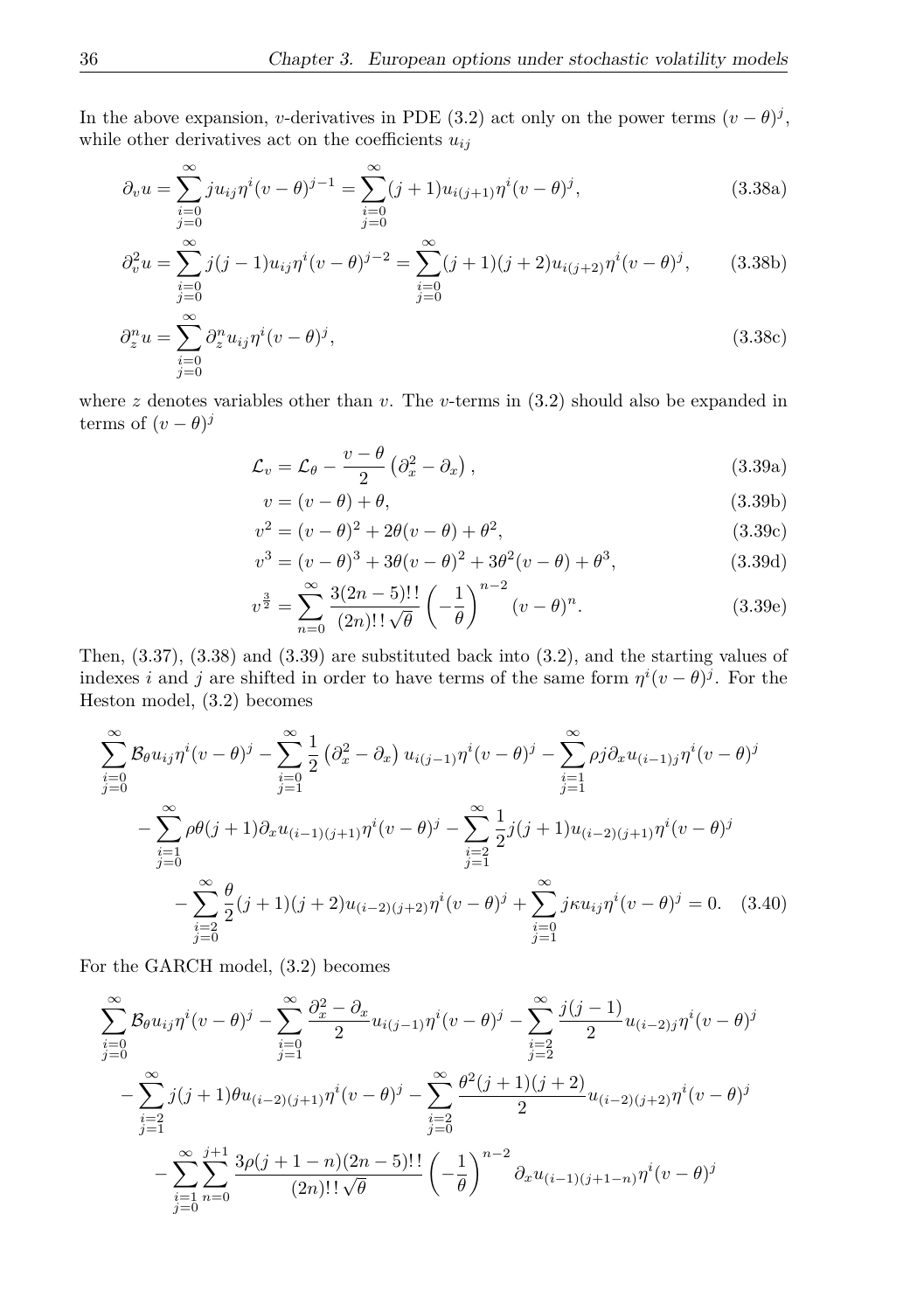<span id="page-45-1"></span><span id="page-45-0"></span>+ 
$$
\sum_{\substack{i=0 \ j=1}}^{\infty} j \kappa u_{ij} \eta^i (v - \theta)^j = 0.
$$
 (3.41)

For the 3/2 model, [\(3.2\)](#page-37-2) becomes

$$
\sum_{\substack{i=0 \ j=0}}^{\infty} \mathcal{B}_{\theta} u_{ij} \eta^{i} (v - \theta)^{j} - \sum_{\substack{i=0 \ j=1}}^{\infty} \frac{1}{2} \left( \partial_{x}^{2} - \partial_{x} \right) u_{i(j-1)} \eta^{i} (v - \theta)^{j}
$$
\n
$$
- \sum_{\substack{i=1 \ j=2}}^{\infty} (j-1) \rho \partial_{x} u_{(i-1)(j-1)} \eta^{i} (v - \theta)^{j} - \sum_{\substack{i=1 \ j=1}}^{\infty} 2j \rho \theta \partial_{x} u_{(i-1)j} \eta^{i} (v - \theta)^{j}
$$
\n
$$
- \sum_{\substack{i=1 \ j=0}}^{\infty} (j+1) \rho \theta^{2} \partial_{x} u_{(i-1)(j+1)} \eta^{i} (v - \theta)^{j} - \sum_{\substack{i=2 \ j=3}}^{\infty} \frac{1}{2} (j-1)(j-2) u_{(i-2)(j-1)} \eta^{i} (v - \theta)^{j}
$$
\n
$$
- \sum_{\substack{i=2 \ j=2}}^{\infty} \frac{3\theta}{2} j(j-1) u_{(i-2)j} \eta^{i} (v - \theta)^{j} - \sum_{\substack{i=2 \ j=1}}^{\infty} \frac{3\theta^{2}}{2} j(j+1) u_{(i-2)(j+1)} \eta^{i} (v - \theta)^{j}
$$
\n
$$
- \sum_{\substack{i=2 \ j=0}}^{\infty} \frac{\theta^{3}}{2} (j+1)(j+2) u_{(i-2)(j+2)} \eta^{i} (v - \theta)^{j} + \sum_{\substack{i=0 \ j=1}}^{\infty} j \kappa \theta u_{ij} \eta^{i} (v - \theta)^{j}
$$
\n
$$
+ \sum_{\substack{i=0 \ j=2}}^{\infty} (j-1) \kappa u_{i(j-1)} \eta^{i} (v - \theta)^{j} = 0. \quad (3.42)
$$

The above equations hold if the coefficients of  $\eta^i(v-\theta)^j$  satisfy the following inhomogeneous Black – Scholes equations. For the Heston model,

<span id="page-45-2"></span>
$$
\mathcal{B}_{\theta}u_{ij} + j\kappa u_{ij} = \frac{1}{2} \left(\partial_x^2 - \partial_x\right) u_{i(j-1)} + \rho j \partial_x u_{(i-1)j} + \rho \theta(j+1) \partial_x u_{(i-1)(j+1)} + \frac{1}{2} j(j+1) u_{(i-2)(j+1)} + \frac{\theta}{2} (j+1)(j+2) u_{(i-2)(j+2)}.
$$
(3.43)

For the GARCH model,

$$
\mathcal{B}_{\theta}u_{ij} + j\kappa u_{ij} = \frac{1}{2} \left(\partial_x^2 - \partial_x\right) u_{i(j-1)} + \frac{1}{2}j(j-1)u_{(i-2)j} + j(j+1)\theta u_{(i-2)(j+1)} \n+ \frac{1}{2}(j+1)(j+2)\theta^2 u_{(i-2)(j+2)} \n+ \sum_{n=0}^{j+1} \frac{3\rho(j+1-n)(2n-5)!!}{(2n)!!\sqrt{\theta}} \left(-\frac{1}{\theta}\right)^{n-2} \partial_x u_{(i-1)(j+1-n)}.
$$
\n(3.44)

For the 3/2 model,

$$
\mathcal{B}_{\theta}u_{ij} + j\kappa\theta u_{ij} = \frac{1}{2} \left(\partial_x^2 - \partial_x\right) u_{i(j-1)} + \rho(j-1)\partial_x u_{(i-1)(j-1)} + 2\rho\theta j \partial_x u_{(i-1)j} \n+ \rho\theta^2 (j+1)\partial_x u_{(i-1)(j+1)} + \frac{1}{2}(j-1)(j-2)u_{(i-2)(j-1)} \n+ \frac{3}{2}\theta j(j-1)u_{(i-2)j} + \frac{3}{2}\theta^2 j(j+1)u_{(i-2)(j+1)}
$$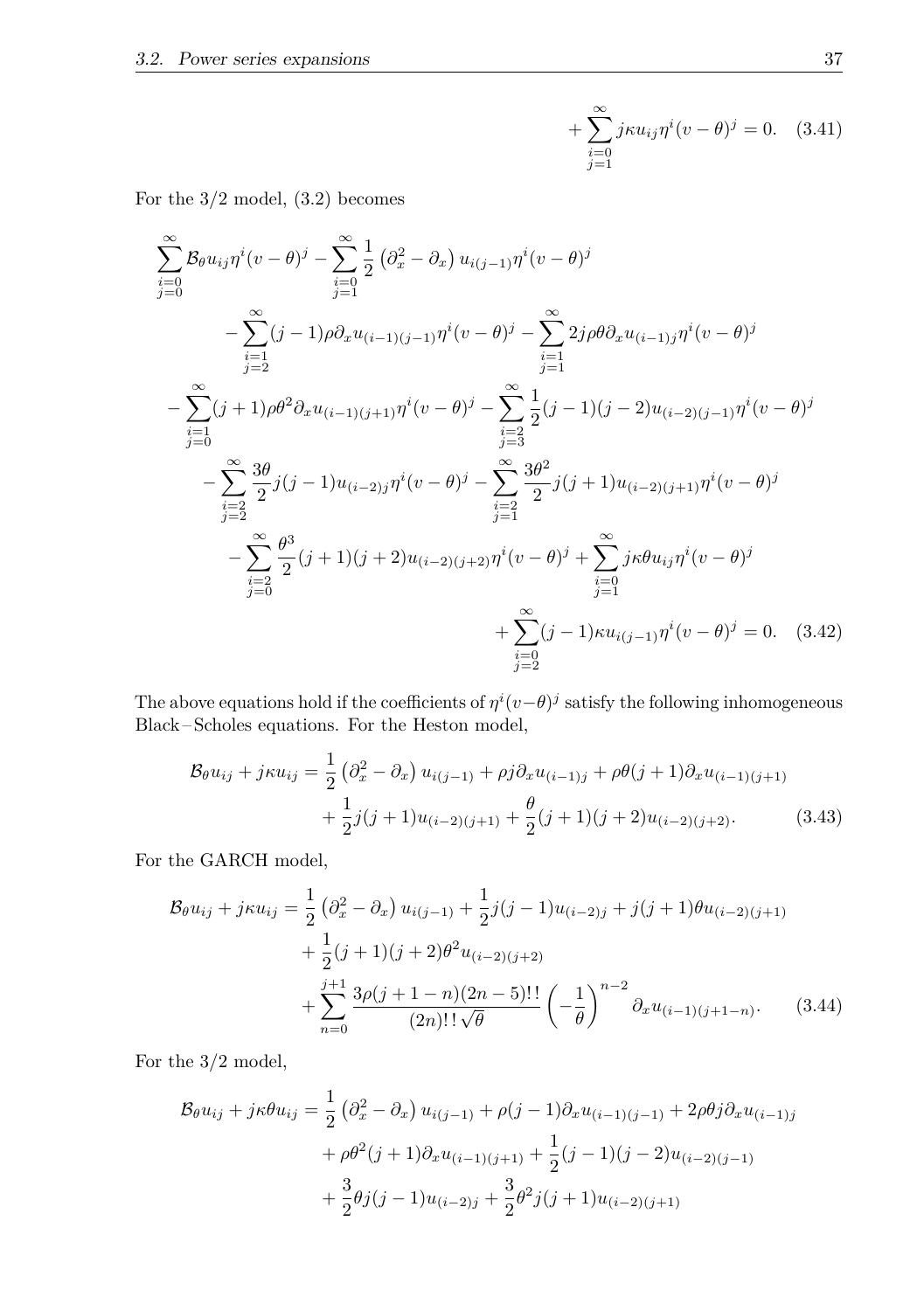<span id="page-46-2"></span>
$$
+\frac{1}{2}\theta^3(j+1)(j+2)u_{(i-2)(j+2)}-(j-1)\kappa u_{i(j-1)}.\tag{3.45}
$$

All equations should be solved with the initial condition [\(3.18\)](#page-40-2), and the terms with negative indexes vanish by definition. For  $(3.40)$ ,  $(3.41)$  and  $(3.42)$ ,  $u_{00}$  satisfies the homogeneous Black – Scholes equation with an initial condition that can be solved by Lemma [2.1.2](#page-20-1) and other terms satisfy the inhomogeneous Black – Scholes equation that can be solved by Lemma [2.1.3.](#page-21-0)  $\Box$ 

As in the previous case, after the iterative expression for  $u_{ij}$  is given, the coefficients should be calculated in a particular order to ensure that when calculating  $u_{ij}$ , all the terms involved (Figure [3.3\)](#page-46-0) have been calculated. For  $(\eta, v)$ -expansion, the order illustrated in



<span id="page-46-0"></span>**Figure 3.3:** Terms involved in the calculation of *uij* under the Heston model (above), the GARCH model (middle) and the 3/2 model (below).

Figure [3.4](#page-46-1) is recommended.



<span id="page-46-1"></span>**Figure 3.4:** Order of calculation for  $(\kappa, \eta)$ ,  $(\eta, v)$  and  $(\eta, \theta)$ -expansion.

The following corollary shows the general form of  $(\kappa, \eta)$ -expansion coefficients  $u_{ij}$ .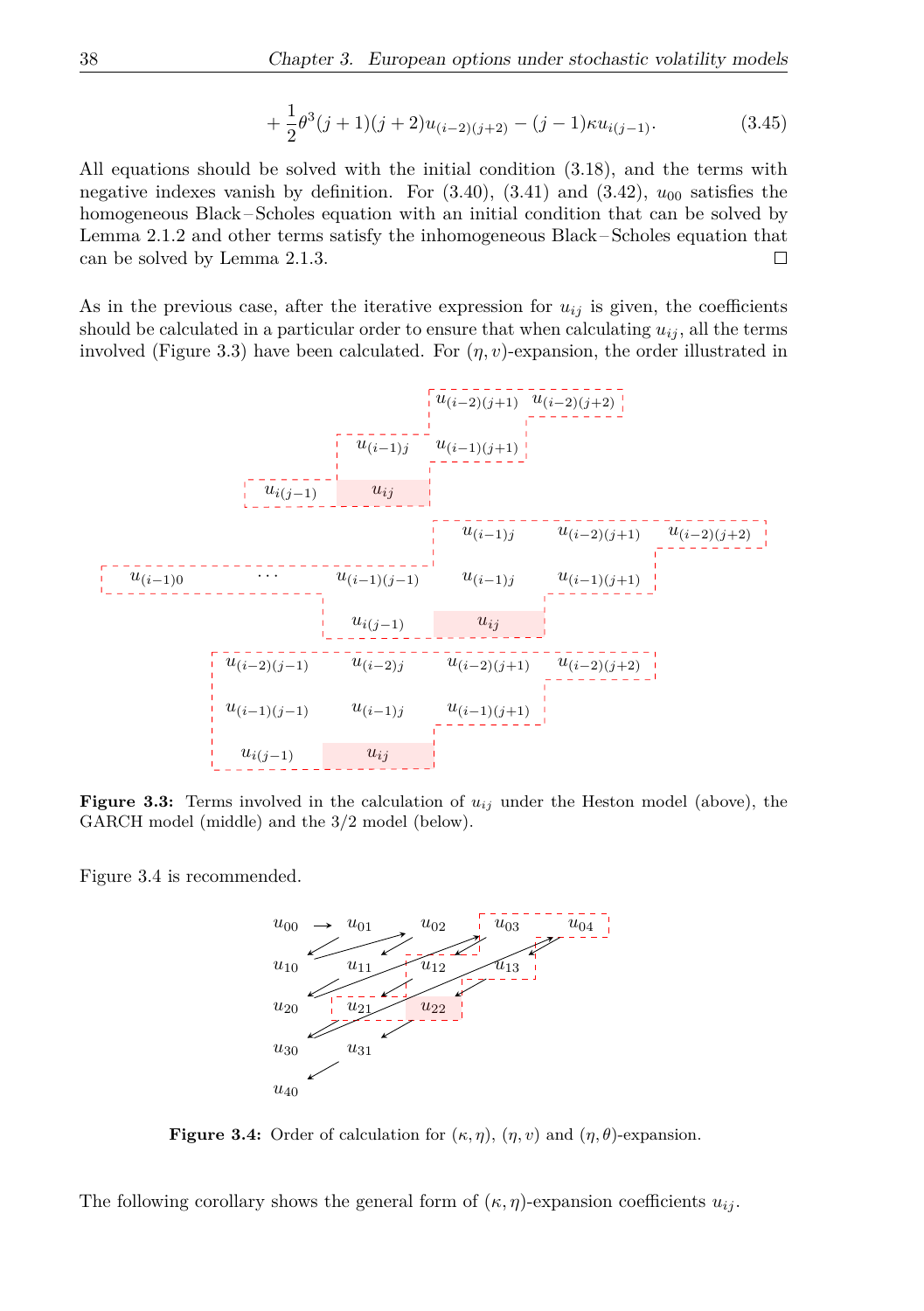**Corollary 3.2.5.** For solution [\(3.32\)](#page-42-0), the coefficients  $u_{ij}$ , except the leading term  $u_{00}$ , *are BSDE functions,*

$$
u_{ij} \in \Sigma_1', \quad \text{for } i + j > 0. \tag{3.46}
$$

*Proof.* Define

$$
w = \frac{1}{2\sqrt{2\pi\theta t}} \exp\left(-\frac{x^2}{2\theta t} + ax + bt\right),\tag{3.47a}
$$

$$
a = \frac{1}{2} - \frac{r}{\theta}, \quad b = -\frac{\theta}{2} \left( \frac{1}{2} + \frac{r}{\theta} \right)^2.
$$
 (3.47b)

For the Heston and GARCH models, the leading terms in Order [3.2.2](#page-41-1) are

$$
u_{O(1)} = u_{00} \notin \Sigma_1' \tag{3.48a}
$$

$$
u_{O(2)} = u_{01} = \frac{w(1 - e^{-\kappa t})}{\kappa} \in \Sigma'_1.
$$
 (3.48b)

For the 3/2 model,

$$
u_{O(1)} = u_{00} \notin \Sigma_1' \tag{3.49a}
$$

$$
u_{O(2)} = u_{01} = \frac{w \left(1 - e^{-\kappa \theta t}\right)}{\kappa \theta} \in \Sigma'_1.
$$
 (3.49b)

One can check that when  $n > 2$ ,  $u_{O(n)}$  does not involve  $u_{00}$  on the right-hand side of [\(3.40\)](#page-44-2). Therefore, if

$$
u_{O(k)} \in \Sigma_1', \quad 2 \le k \le n - 1,
$$
\n(3.50)

by Lemma [2.2.8](#page-25-0) and [2.2.10,](#page-26-0)  $(3.43)$  –  $(3.45)$  give

$$
u_{O(n)} \in \Sigma'_1. \tag{3.51}
$$

By induction

$$
u_{O(n)} \in \Sigma_1', \quad n \ge 2. \tag{3.52}
$$

<span id="page-47-0"></span> $\Box$ 

#### **3.2.3** (*η, θ*)**-expansion**

The following proposition shows how to derive expansion terms in [\(3.7\)](#page-38-3), and how it differs from the previous  $(\eta, v)$ -expansion.

**Proposition 3.2.6.** *The solution of* [\(3.2\)](#page-37-2) *with initial condition* [\(3.3\)](#page-38-0) *can be written as*

$$
u(t,x) = \sum_{\substack{i=0 \ j=0}}^{\infty} u_{ij}(t,x,v)\eta^{i}(\theta - v)^{j},
$$
\n(3.53)

*with*

$$
a = \frac{1}{2} - \frac{r}{v}, \quad b = -\frac{v}{2} \left(\frac{1}{2} + \frac{r}{v}\right)^2,\tag{3.54a}
$$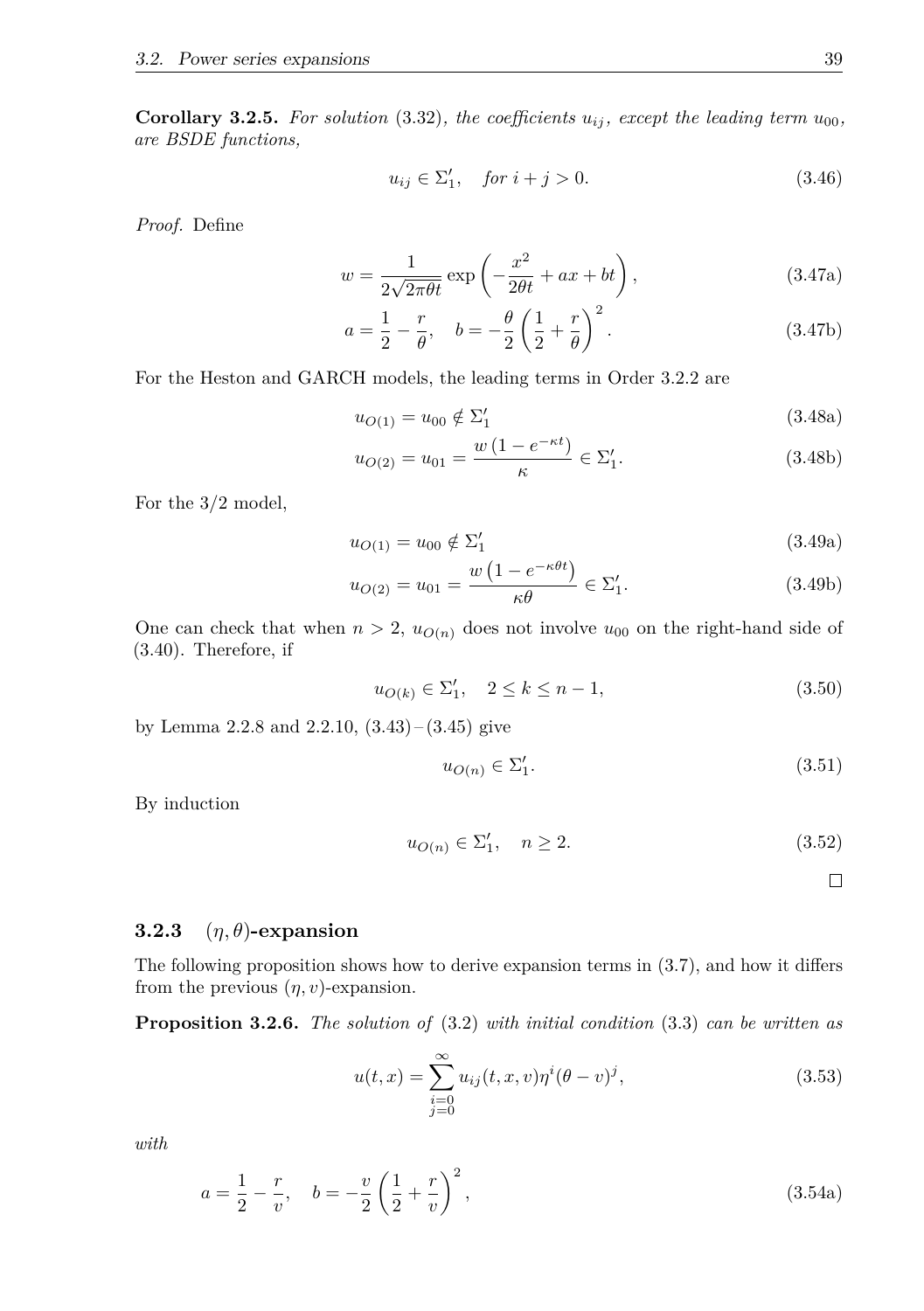$$
u_{00}(t,x) = \frac{1}{2}e^x \operatorname{erfc}\left[-\frac{x+(1-a)vt}{\sqrt{2vt}}\right] - \frac{1}{2}e^{-rt} \operatorname{erfc}\left[-\frac{x-aut}{\sqrt{2vt}}\right]
$$
(3.54b)  

$$
u_{ij}(s,y) = e^{ay+bs-j\kappa v^{\alpha}s} \int_0^s \frac{\mathrm{d}t}{\sqrt{2\pi v(s-t)}} \int_{-\infty}^{\infty} \mathrm{d}x \exp\left[-\frac{(x-y)^2}{2v(s-t)} - ax - bt + j\kappa v^{\alpha}t\right]
$$

$$
\times \left[\rho v^{\beta+\frac{1}{2}} \partial_x \partial_v u_{(i-1)j} - (j+1)\rho v^{\beta+\frac{1}{2}} \partial_x u_{(i-1)(j+1)} + \frac{1}{2}v^{2\beta} \partial_v^2 u_{(i-2)j} - (j+1)v^{2\beta} \partial_v u_{(i-2)(j+1)} + \frac{1}{2}(j+1)(j+2)v^{2\beta} u_{(i-2)(j+2)} + \kappa v^{\alpha} \partial_v u_{i(j-1)}\right].
$$
(3.54c)

*Proof.* Since when  $\eta = 0$  and  $v = \theta$ , the Black-Scholes model is recovered, besides [\(3.37\)](#page-43-0) in the Proposition [3.2.4,](#page-42-1) the option price can also be written as

<span id="page-48-0"></span>
$$
u = \sum_{\substack{i=0 \ j=0}}^{\infty} u_{ij}(v)\eta^{i}(\theta - v)^{j},
$$
\n(3.55a)

<span id="page-48-1"></span>
$$
u_{00} = \frac{1}{2}e^x \operatorname{erfc} \left[ -\frac{x + (1 - a)v t}{\sqrt{2vt}} \right] - \frac{1}{2}e^{-rt} \operatorname{erfc} \left[ -\frac{x - av t}{\sqrt{2vt}} \right],
$$
 (3.55b)

where the Black – Scholes model with variance  $v$  is used as a starting point. The difference with Proposition [3.2.4](#page-42-1) is that  $\theta$  is regarded as expansion parameter, and is used in all structural constants *a*, *b* and in the inverse Black–Scholes operator  $B_v^{-1}$ .

The *v*-derivatives act on both the coefficients  $u_{ij}(v)$  and the power terms

$$
\partial_v u = \sum_{\substack{i=0 \ i=0}}^{\infty} \partial_v u_{ij} \eta^i (\theta - v)^j - \sum_{\substack{i=0 \ i=0}}^{\infty} j u_{ij} \eta^i (\theta - v)^{j-1}
$$
\n
$$
= \sum_{\substack{i=0 \ j=0}}^{\infty} \partial_v u_{ij} \eta^i (\theta - v)^j - \sum_{\substack{i=0 \ j=0}}^{\infty} (j+1) u_{i(j+1)} \eta^i (\theta - v)^j,
$$
\n(3.56a)\n
$$
\partial_v^2 u = \sum_{\substack{i=0 \ j=0}}^{\infty} \partial_v^2 u_{ij} \eta^i (\theta - v)^j - 2 \sum_{\substack{i=0 \ j=0 \ j=0}}^{\infty} j \partial_v u_{ij} \eta^i (\theta - v)^{j-1} + \sum_{\substack{i=0 \ j=0 \ j=0}}^{\infty} j(j-1) u_{ij} \eta^i (\theta - v)^{j-2}
$$
\n
$$
= \sum_{\substack{i=0 \ j=0 \ j=0}}^{\infty} \partial_v^2 u_{ij} \eta^i (\theta - v)^j - 2 \sum_{\substack{i=0 \ j=0 \ j=0}}^{\infty} (j+1) \partial_v u_{i(j+1)} \eta^i (\theta - v)^j
$$
\n
$$
+ \sum_{\substack{i=0 \ j=0 \ j=0}}^{\infty} (j+1) (j+2) u_{i(j+2)} \eta^i (\theta - v)^j,
$$
\n(3.56b)\n
$$
\partial_x^n u = \sum_{\substack{j=0 \ j=0}}^{\infty} \partial_x^n u_{ij} \eta^i (v - \theta)^j,
$$
\n(3.56c)

where  $z$  denotes variables other than  $v$ . With ansatz  $(3.55)$  and derivatives  $(3.56)$ ,  $(3.2)$ becomes

*i*=0 *j*=0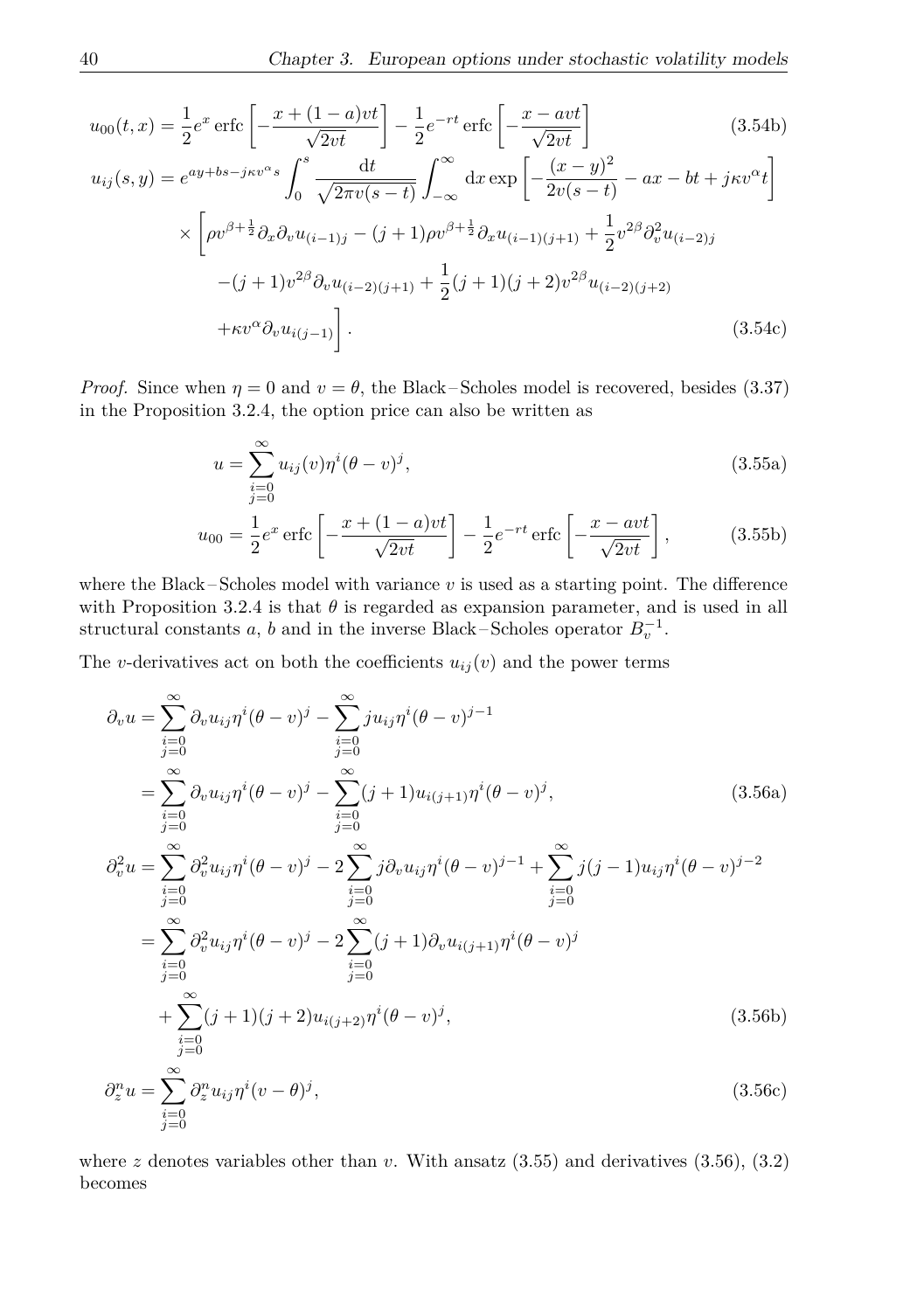$$
\sum_{\substack{i=0 \ j=0}}^{\infty} \mathcal{B}_{v} u_{ij} \eta^{i} (\theta - v)^{j} - \sum_{\substack{i=1 \ j=0}}^{\infty} \rho v^{\beta + \frac{1}{2}} \partial_{x} \partial_{v} u_{(i-1)j} \eta^{i} (\theta - v)^{j} \n+ \sum_{\substack{i=1 \ j=0 \ j=0}}^{\infty} (j+1) \rho v^{\beta + \frac{1}{2}} \partial_{x} u_{(i-1)(j+1)} \eta^{i} (\theta - v)^{j} - \sum_{\substack{i=2 \ j=0 \ j=0}}^{\infty} \frac{1}{2} v^{2\beta} \partial_{v}^{2} u_{(i-2)j} \eta^{i} (\theta - v)^{j} \n+ \sum_{\substack{i=2 \ j=0 \ j=0}}^{\infty} (j+1) v^{2\beta} \partial_{v} u_{(i-2)(j+1)} \eta^{i} (\theta - v)^{j} - \sum_{\substack{i=2 \ j=0 \ j=0}}^{\infty} \frac{1}{2} (j+1)(j+2) v^{2\beta} u_{(i-2)(j+2)} \eta^{i} (\theta - v)^{j} \n- \sum_{\substack{i=0 \ j=1}}^{\infty} \kappa v^{\alpha} \partial_{v} u_{i(j-1)} \eta^{i} (\theta - v)^{j} + \sum_{\substack{i=0 \ j=1 \ j=1}}^{\infty} \kappa v^{\alpha} j u_{ij} \eta^{i} (\theta - v)^{j} = 0, \quad (3.57)
$$

with initial condition [\(3.18\)](#page-40-2). The coefficients of  $\eta^{i}(\theta - v)^{j}$  satisfy

$$
\mathcal{B}_{v}u_{ij} + \kappa v^{\alpha}ju_{ij} = \rho v^{\beta + \frac{1}{2}} \partial_{x} \partial_{v} u_{(i-1)j} - (j+1)\rho v^{\beta + \frac{1}{2}} \partial_{x} u_{(i-1)(j+1)} + \frac{1}{2} v^{2\beta} \partial_{v}^{2} u_{(i-2)j} - (j+1)v^{2\beta} \partial_{v} u_{(i-2)(j+1)} + \frac{1}{2} (j+1)(j+2)v^{2\beta} u_{(i-2)(j+2)} + \kappa v^{\alpha} \partial_{v} u_{i(j-1)}.
$$
\n(3.58)

Similarly they can be solved by Lemma [2.1.2](#page-20-1) and [2.1.3.](#page-21-0)

$$
u_{(i-2)j} = u_{(i-2)(j+1)} - u_{(i-2)(j+2)}
$$

<span id="page-49-0"></span>**Figure 3.5:** Terms involved in the calculation of  $u_{ij}$ .

The terms involved in every iteration of  $(\eta, \theta)$ -expansion are shown in Figure [3.5.](#page-49-0) The order illustrated in Figure [3.6](#page-49-1) (Order [3.2.2\)](#page-41-1) can be applied. The following corollary



<span id="page-49-1"></span>**Figure 3.6:** Order of calculation for  $(\kappa, \eta)$ ,  $(\eta, v)$  and  $(\eta, \theta)$ -expansion.

ensures the form of the coefficients  $u_{ij}$ .

$$
\qquad \qquad \Box
$$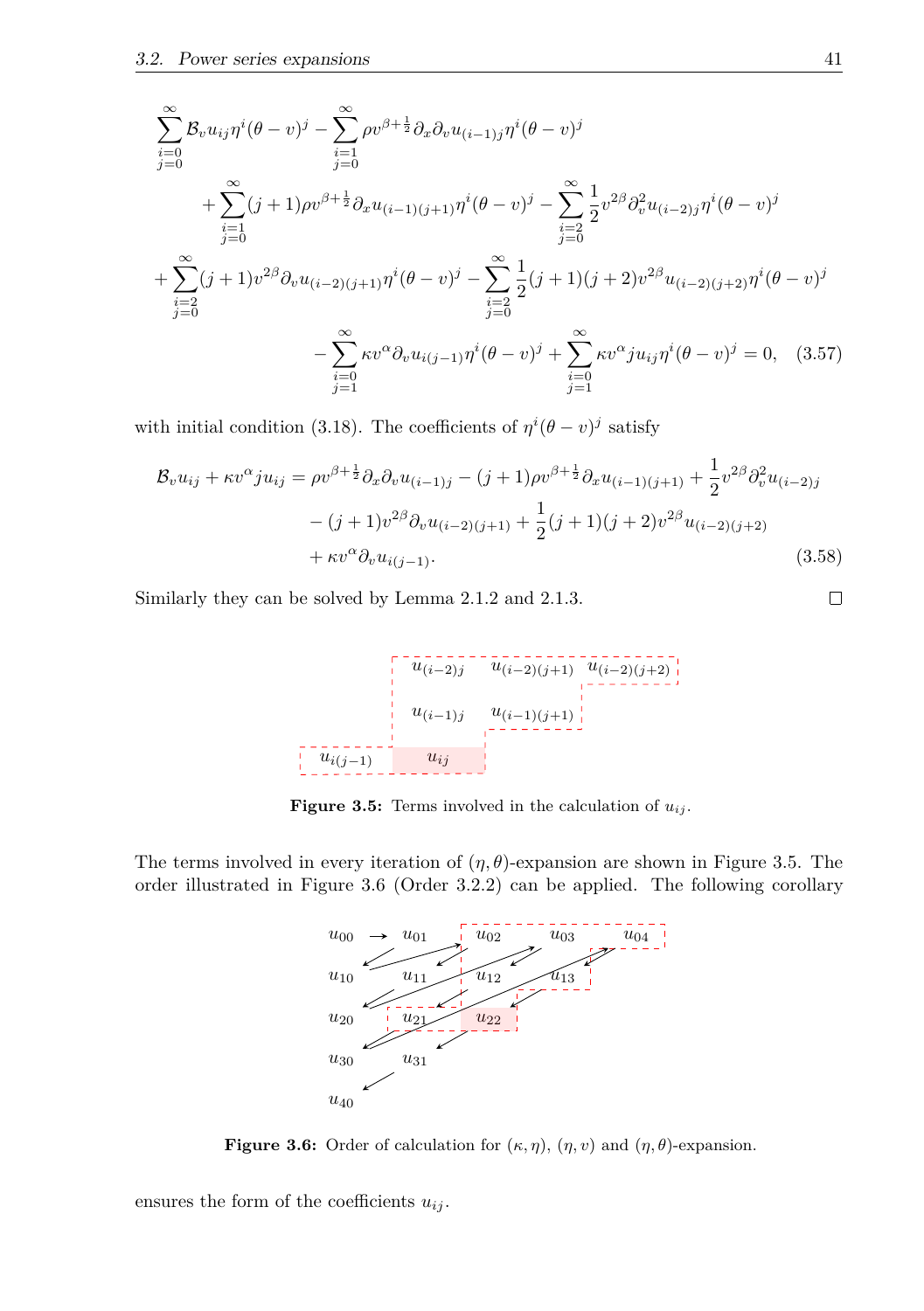**Corollary 3.2.7.** For solution [\(3.53\)](#page-47-0), the coefficients  $u_{ij}$ , except the leading term  $u_{00}$ , *are BSDE functions,*

$$
u_{ij} \in \Sigma_1', \quad \text{for } i + j > 0. \tag{3.59}
$$

*Proof.* Define

$$
w = \frac{1}{2\sqrt{2\pi vt}} \exp\left(-\frac{x^2}{2vt} + ax + bt\right),\tag{3.60}
$$

$$
a = \frac{1}{2} - \frac{r}{v}, \quad b = -\frac{v}{2} \left( \frac{1}{2} + \frac{r}{v} \right)^2.
$$
 (3.61)

For the Heston and GARCH models, the leading terms in Order [3.2.2](#page-41-1) are

$$
u_{O(1)} = u_{00} \notin \Sigma'_1 \tag{3.62}
$$

$$
u_{O(2)} = u_{01} = \frac{w\left(1 - e^{-\kappa t}\right)}{\kappa} \in \Sigma'_1. \tag{3.63}
$$

For the 3/2 model,

$$
u_{O(1)} = u_{00} \notin \Sigma_1' \tag{3.64}
$$

$$
u_{O(2)} = u_{01} = \frac{w\left(1 - e^{-\kappa vt}\right)}{\kappa v} \in \Sigma'_1. \tag{3.65}
$$

One can check that when  $n > 2$ ,  $u_{O(n)}$  does not involve  $u_{00}$  on the right-hand side of [\(3.40\)](#page-44-2). Therefore, if

$$
u_{O(k)} \in \Sigma_1', \quad 2 \le k \le n - 1,
$$
\n(3.66)

by Lemma [2.2.8](#page-25-0) and [2.2.10,](#page-26-0) [\(3.40\)](#page-44-2) gives

$$
u_{O(n)} \in \Sigma'_1. \tag{3.67}
$$

By induction,

$$
u_{O(n)} \in \Sigma_1', \quad n \ge 2. \tag{3.68}
$$

 $\Box$ 

#### **3.2.4** (*κ, v*)**-expansion**

The next proposition shows how to derive expansion terms in [\(3.10\)](#page-39-2).

<span id="page-50-0"></span>**Proposition 3.2.8.** *The solution of* [\(3.2\)](#page-37-2) *with initial condition* [\(3.3\)](#page-38-0) *can be written as*

$$
u(t,x) = \sum_{\substack{i=0 \ j=0}}^{\infty} u_{ij}(t,x,\theta) \kappa^{-i} (v-\theta)^j,
$$
 (3.69)

*with*

$$
a = \frac{1}{2} - \frac{r}{\theta}, \quad b = -\frac{\theta}{2} \left(\frac{1}{2} + \frac{r}{\theta}\right)^2, \tag{3.70a}
$$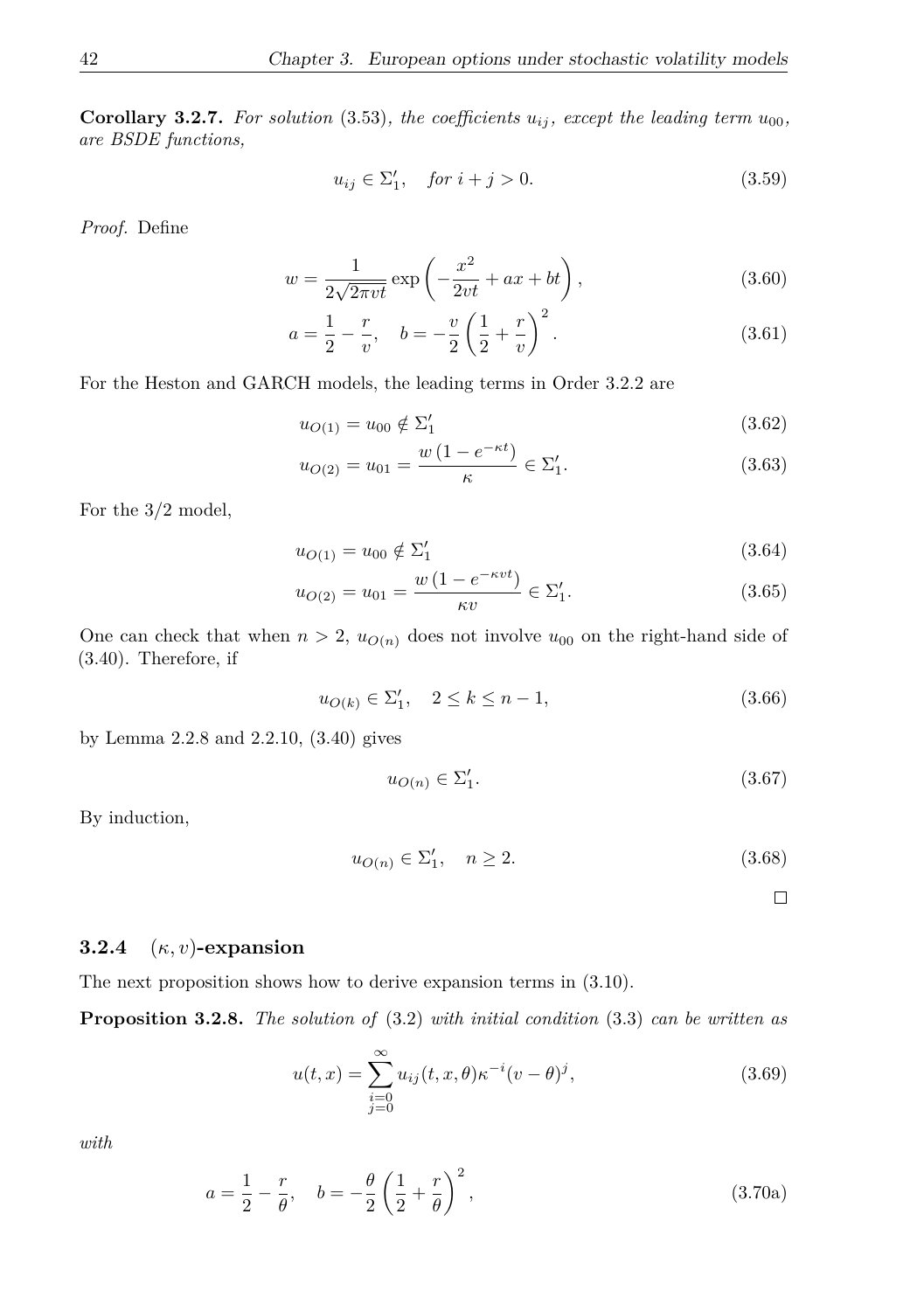$$
u_{00}(t,x) = \frac{1}{2}e^x \operatorname{erfc}\left[-\frac{x+(1-a)\theta t}{\sqrt{2\theta t}}\right] - \frac{1}{2}e^{-rt} \operatorname{erfc}\left[-\frac{x-a\theta t}{\sqrt{2\theta t}}\right].
$$
 (3.70b)

*For the Heston model,*

$$
u_{i0}(s,y) = e^{ay+bs} \int_0^s dt \int_{-\infty}^{\infty} dx \frac{1}{\sqrt{2\pi\theta(s-t)}} \exp\left(-\frac{(x-y)^2}{2\theta(s-t)} - ax - bt\right)
$$

$$
\times \left(\rho\eta\theta\partial_x u_{i1} + \eta^2\theta u_{i2}\right), \tag{3.71a}
$$

$$
u_{i(j>0)}(t,x) = \frac{1}{j} \left[ -\mathcal{B}_{\theta} u_{(i-1)j} + \frac{1}{2} \left( \partial_x^2 - \partial_x \right) u_{(i-1)(j-1)} + \rho \eta j \partial_x u_{(i-1)j} + \rho \eta \theta(j+1) \partial_x u_{(i-1)(j+1)} + \frac{\eta^2}{2} j(j+1) u_{(i-1)(j+1)} + \frac{\eta^2 \theta}{2} (j+1)(j+2) u_{(i-1)(j+2)} \right].
$$
\n(3.71b)

*For the GARCH model,*

$$
u_{i0}(s,y) = e^{ay+bs} \int_0^s dt \int_{-\infty}^{\infty} dx \frac{1}{\sqrt{2\pi\theta(s-t)}} \exp\left(-\frac{(x-y)^2}{2\theta(s-t)} - ax - bt\right)
$$
  
 
$$
\times \left(\rho \eta \theta^{\frac{3}{2}} \partial_x u_{i1} + \eta^2 \theta^2 u_{i2}\right),
$$
 (3.72a)

$$
u_{i(j>0)}(t,x) = \frac{1}{j} \left[ -\mathcal{B}_{\theta} u_{(i-1)j} + \frac{1}{2} \left( \partial_x^2 - \partial_x \right) u_{(i-1)(j-1)} + \frac{\eta^2}{2} j(j-1) u_{(i-1)j} + \frac{\eta^2 \theta}{2} j(j+1) u_{(i-1)(j+1)} + \frac{\eta^2 \theta^2}{2} (j+1)(j+2) u_{(i-1)(j+2)} + \sum_{n=0}^{j+1} \frac{3\rho \eta(j+1-n)(2n-5)!!}{(2n)!! \sqrt{\theta}} \left( -\frac{1}{\theta} \right)^{n-2} \partial_x u_{(i-1)(j+1-n)} \right].
$$
 (3.72b)

*For the 3/2 model,*

$$
u_{i0}(s,y) = e^{ay+bs} \int_0^s dt \int_{-\infty}^{\infty} dx \frac{1}{\sqrt{2\pi\theta(s-t)}} \exp\left(-\frac{(x-y)^2}{2\theta(s-t)} - ax - bt\right)
$$

$$
\times \left(\rho \eta \theta^2 \partial_x u_{i1} + \eta^2 \theta^3 u_{i2}\right), \tag{3.73a}
$$

$$
u_{i(j>0)}(t,x) = \frac{1}{j\theta} \left[ -\mathcal{B}_{\theta} u_{(i-1)j} + \frac{1}{2} \left( \partial_x^2 - \partial_x \right) u_{(i-1)(j-1)} + \rho \eta(j-1) \partial_x u_{(i-1)(j-1)} \right. \\ \left. + 2\rho \eta \theta j \partial_x u_{(i-1)j} + \rho \eta \theta^2 (j+1) \partial_x u_{(i-1)(j+1)} \right. \\ \left. + \frac{1}{2} \eta^2 (j-1)(j-2) u_{(i-1)(j-1)} + \frac{3}{2} \eta^2 \theta j (j-1) u_{(i-1)j} \right. \\ \left. + \frac{3}{2} \eta^2 \theta^2 j (j+1) u_{(i-1)(j+1)} + \frac{1}{2} \eta^2 \theta^3 (j+1)(j+2) u_{(i-1)(j+2)} \right. \\ \left. - (j-1) u_{i(j-1)} \right]. \tag{3.73b}
$$

*Proof.* From [\(3.1\)](#page-37-0), it has been shown that when  $\frac{1}{\kappa} \to 0$  ( $\kappa \to \infty$ ), the variance process is constant at  $v_t = \theta$ . Therefore the option price can be expanded at  $\frac{1}{\kappa} = 0$  and  $v = \theta$ 

$$
u = \sum_{\substack{i=0 \ j=0}}^{\infty} u_{ij}(\theta) \kappa^{-i} (v - \theta)^j,
$$
\n(3.74)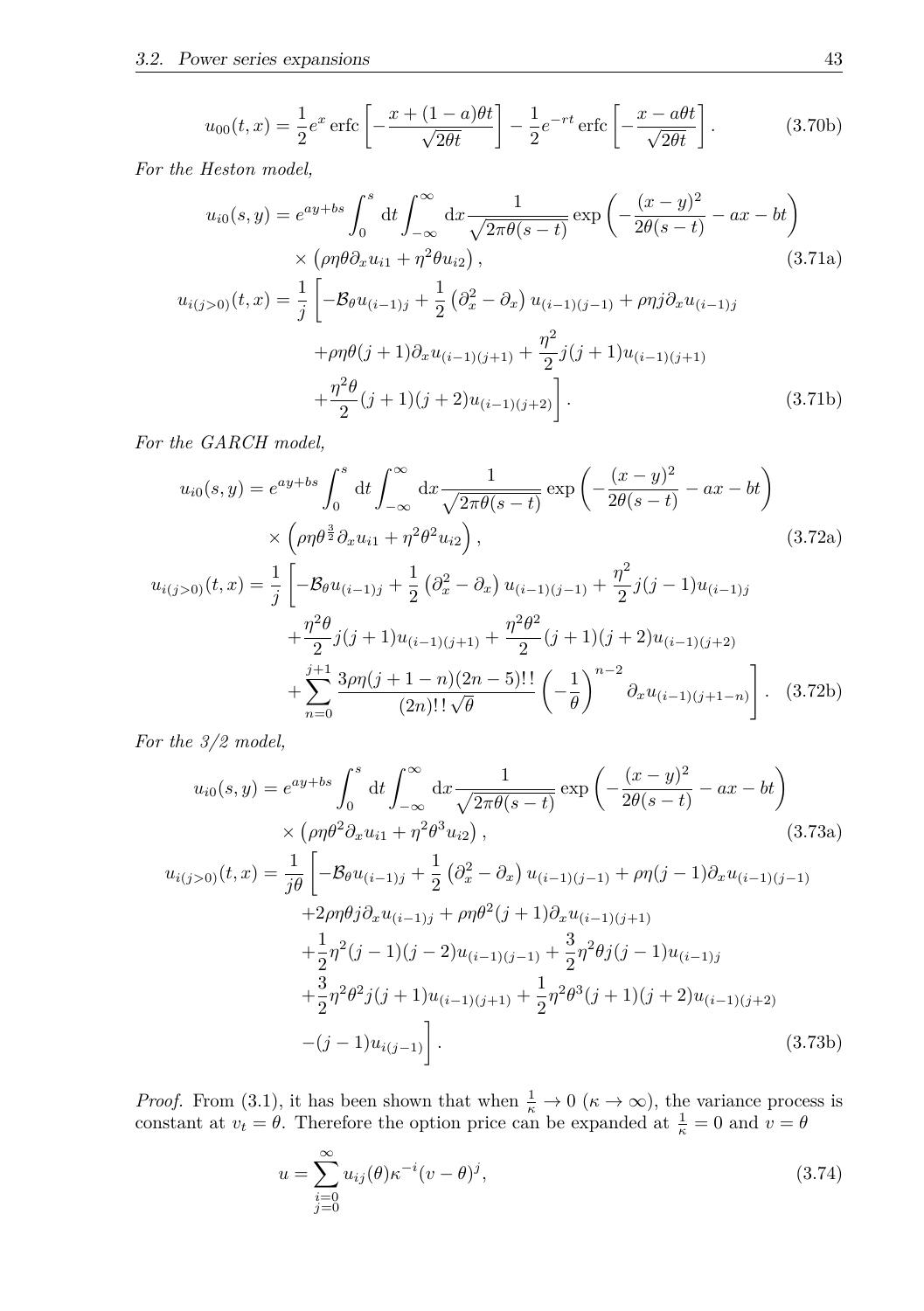$$
u_{00} = \frac{e^x}{2} \operatorname{erfc} \left[ -\frac{x + (1 - a)\theta t}{\sqrt{2\theta t}} \right] - \frac{e^{-rt}}{2} \operatorname{erfc} \left[ -\frac{x - a\theta t}{\sqrt{2\theta t}} \right].
$$
 (3.75)

As in [\(3.38\)](#page-44-0), the derivatives involved in this expansion are

$$
\partial_v u = \sum_{\substack{i=0 \ j=0}}^{\infty} j u_{ij} \kappa^{-i} (v - \theta)^{j-1} = \sum_{\substack{i=0 \ j=0}}^{\infty} (j+1) u_{i(j+1)} \kappa^{-i} (v - \theta)^j,
$$
\n(3.76a)

$$
\partial_v^2 u = \sum_{\substack{i=0 \ j=0}}^{\infty} j(j-1) u_{ij} \kappa^{-i} (v-\theta)^{j-2} = \sum_{\substack{i=0 \ j=0}}^{\infty} (j+1)(j+2) u_{i(j+2)} \kappa^{-i} (v-\theta)^j, \quad (3.76b)
$$

$$
\partial_z^n u = \sum_{\substack{i=0 \ j=0}}^{\infty} \partial_z^n u_{ij} \kappa^{-i} (v - \theta)^j,
$$
\n(3.76c)

where  $z$  indicates variables other than  $v$ . The power terms of  $v$  in  $(3.2)$  are expanded as in [\(3.39\)](#page-44-1). Then for the Heston model, [\(3.2\)](#page-37-2) becomes

$$
\sum_{\substack{i=0 \ j=0}}^{\infty} \mathcal{B}_{\theta} u_{ij} \kappa^{-i} (v - \theta)^j - \sum_{\substack{i=0 \ j=1}}^{\infty} \frac{1}{2} \left( \partial_x^2 - \partial_x \right) u_{i(j-1)} \kappa^{-i} (v - \theta)^j - \sum_{\substack{i=0 \ j=1}}^{\infty} \rho \eta j \partial_x u_{ij} \kappa^{-i} (v - \theta)^j
$$

$$
- \sum_{\substack{i=0 \ j=0}}^{\infty} \rho \eta \theta(j+1) \partial_x u_{i(j+1)} \kappa^{-i} (v - \theta)^j - \sum_{\substack{i=0 \ j=1}}^{\infty} \frac{\eta^2}{2} j(j+1) u_{i(j+1)} \kappa^{-i} (v - \theta)^j
$$

$$
- \sum_{\substack{i=0 \ j=0}}^{\infty} \frac{\eta^2 \theta}{2} (j+1)(j+2) u_{i(j+2)} \kappa^{-i} (v - \theta)^j + \sum_{\substack{i=-1 \ j=1}}^{\infty} j u_{i(j+1)} \kappa^{-i} (v - \theta)^j = 0. \quad (3.77)
$$

For the GARCH model, [\(3.2\)](#page-37-2) becomes

$$
\sum_{\substack{i=0 \ j=0}}^{\infty} \mathcal{B}_{\theta} u_{ij} \kappa^{-i} (v - \theta)^j - \sum_{\substack{i=0 \ j=1}}^{\infty} \frac{1}{2} \left( \partial_x^2 - \partial_x \right) u_{i(j-1)} \kappa^{-i} (v - \theta)^j - \sum_{\substack{i=0 \ j=2}}^{\infty} \frac{\eta^2}{2} j(j-1) u_{ij} \kappa^{-i} (v - \theta)^j
$$
  
- 
$$
\sum_{\substack{i=0 \ j=1}}^{\infty} \frac{\theta \eta^2}{2} j(j+1) u_{i(j+1)} \kappa^{-i} (v - \theta)^j - \sum_{\substack{i=0 \ j=0}}^{\infty} \frac{\theta^2 \eta^2}{2} (j+1)(j+2) u_{i(j+2)} \kappa^{-i} (v - \theta)^j
$$
  
- 
$$
\sum_{\substack{i=0 \ j=0}}^{\infty} \sum_{n=0}^{j+1} \frac{3 \rho \eta (j+1-n)(2n-5)!}{(2n)! \sqrt{\theta}} \left( -\frac{1}{\theta} \right)^{n-2} \partial_x u_{i(j+1-n)} \kappa^{-i} (v - \theta)^j
$$
  
+ 
$$
\sum_{\substack{i=-1 \ j=1}}^{\infty} j u_{(i+1)j} \kappa^{-i} (v - \theta)^j = 0. \quad (3.78)
$$

For the 3/2 model, [\(3.2\)](#page-37-2) becomes

$$
\sum_{\substack{i=0\\j=0}}^{\infty} \mathcal{B}_{\theta} u_{ij} \kappa^{-i} (v - \theta)^j - \sum_{\substack{i=0\\j=1}}^{\infty} \frac{1}{2} \left( \partial_x^2 - \partial_x \right) u_{i(j-1)} \kappa^{-i} (v - \theta)^j
$$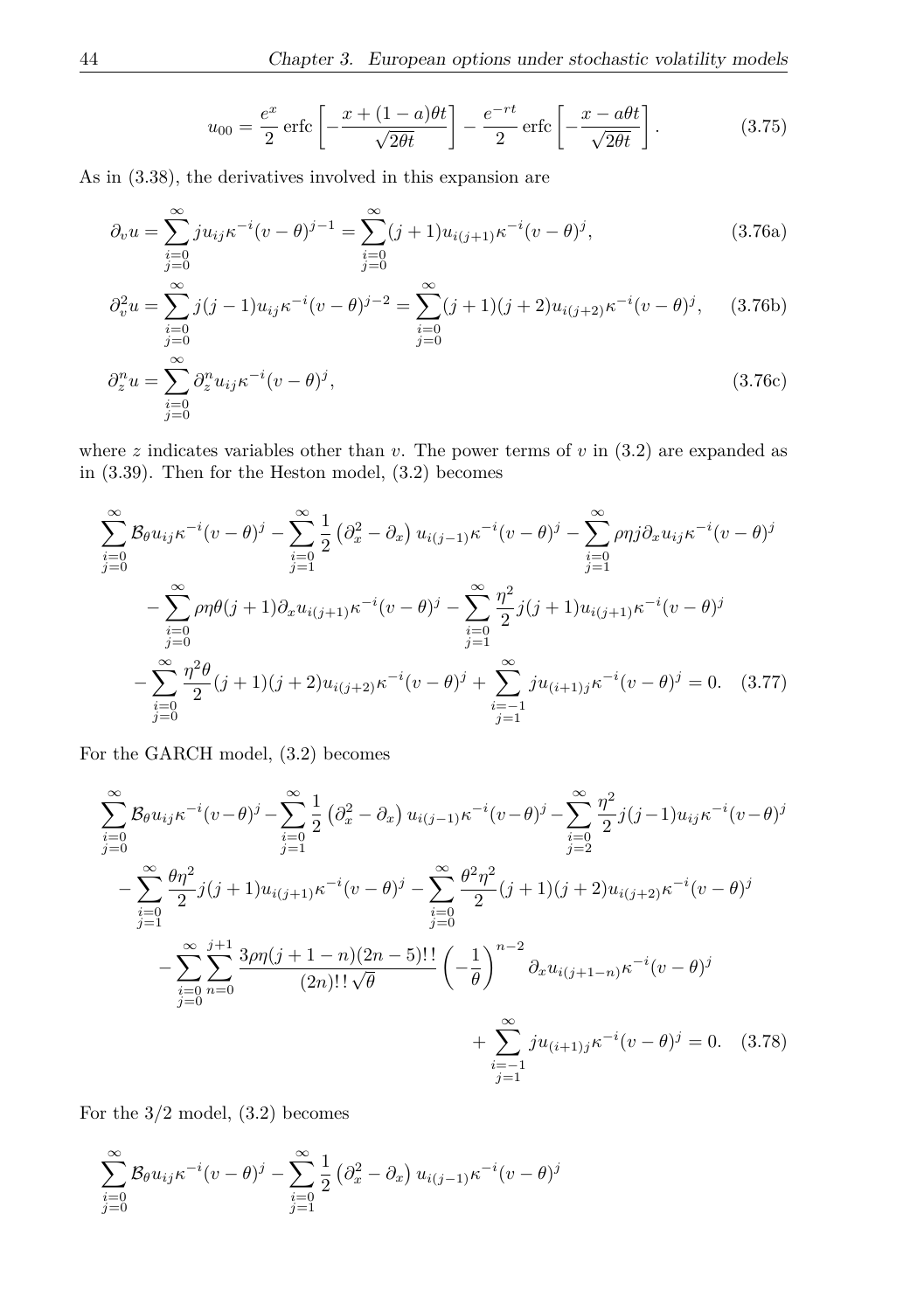$$
-\sum_{\substack{i=0 \ j=2}}^{\infty} \rho \eta(j-1) \partial_x u_{i(j-1)} \kappa^{-i} (v-\theta)^j - \sum_{\substack{i=0 \ j=1}}^{\infty} 2\rho \eta \theta j \partial_x u_{ij} \kappa^{-i} (v-\theta)^j
$$
  

$$
-\sum_{\substack{i=0 \ j=0}}^{\infty} \rho \eta \theta^2 (j+1) \partial_x u_{i(j+1)} \kappa^{-i} (v-\theta)^j - \sum_{\substack{i=0 \ j=3}}^{\infty} \frac{\eta^2}{2} (j-1)(j-2) u_{i(j-1)} \kappa^{-i} (v-\theta)^j
$$
  

$$
-\sum_{\substack{i=0 \ j=2}}^{\infty} \frac{3\theta \eta^2}{2} j(j-1) u_{ij} \kappa^{-i} (v-\theta)^j - \sum_{\substack{i=0 \ j=1}}^{\infty} \frac{3\theta^2 \eta^2}{2} j(j+1) u_{i(j+1)} \kappa^{-i} (v-\theta)^j
$$
  

$$
-\sum_{\substack{i=0 \ j=0}}^{\infty} \frac{\theta^3 \eta^2}{2} (j+1)(j+2) u_{i(j+2)} \kappa^{-i} (v-\theta)^j + \sum_{\substack{i=-1 \ j=2}}^{\infty} (j-1) u_{i+1} (j-1) \kappa^{-i} (v-\theta)^j
$$
  

$$
+\sum_{\substack{i=-1 \ j=1}}^{\infty} \theta j u_{i+1} j \kappa^{-i} (v-\theta)^j = 0. \quad (3.79)
$$

The coefficients for  $\kappa^{-1}(v-\theta)^j$  result in

<span id="page-53-0"></span>
$$
\mathcal{B}_{\theta}u_{i0} = \rho\eta\theta\partial_x u_{i1} + \eta^2\theta u_{i2},
$$
\n(3.80a)  
\n
$$
ju_{i(j>0)}(t,x) = -\mathcal{B}_{\theta}u_{(i-1)j} + \frac{1}{2}(\partial_x^2 - \partial_x)u_{(i-1)(j-1)} + \rho\eta j\partial_x u_{(i-1)j}
$$
\n
$$
+ \rho\eta\theta(j+1)\partial_x u_{(i-1)(j+1)} + \frac{\eta^2}{2}j(j+1)u_{(i-1)(j+1)}
$$
\n
$$
+ \frac{\eta^2\theta}{2}(j+1)(j+2)u_{(i-1)(j+2)}
$$
\n(3.80b)

for the Heston model,

$$
\mathcal{B}_{\theta}u_{i0} = \rho\eta\theta^{\frac{3}{2}}\partial_x u_{i1} + \eta^2\theta^2 u_{i2},
$$
\n
$$
(3.81a)
$$
\n
$$
ju_{i(j>0)}(t,x) = -\mathcal{B}_{\theta}u_{(i-1)j} + \frac{1}{2}\left(\partial_x^2 - \partial_x\right)u_{(i-1)(j-1)} + \frac{\eta^2}{2}j(j-1)u_{(i-1)j} + \frac{\eta^2\theta^2}{2}j(j+1)u_{(i-1)(j+1)} + \frac{\eta^2\theta^2}{2}(j+1)(j+2)u_{(i-1)(j+2)} + \sum_{n=0}^{j+1}\frac{3\rho\eta(j+1-n)(2n-5)!!}{(2n)!!\sqrt{\theta}}\left(-\frac{1}{\theta}\right)^{n-2}\partial_x u_{(i-1)(j+1-n)} \quad (3.81b)
$$

for the GARCH model and

$$
\mathcal{B}_{\theta}u_{i0} = \rho\eta\theta^{2}\partial_{x}u_{i1} + \eta^{2}\theta^{3}u_{i2},
$$
\n
$$
(3.82a)
$$
\n
$$
j\theta u_{i(j>0)}(t,x) = -\mathcal{B}_{\theta}u_{(i-1)j} + \frac{1}{2}\left(\partial_{x}^{2} - \partial_{x}\right)u_{(i-1)(j-1)} + \rho\eta(j-1)\partial_{x}u_{(i-1)(j-1)} + 2\rho\eta\theta j\partial_{x}u_{(i-1)j} + \rho\eta\theta^{2}(j+1)\partial_{x}u_{(i-1)(j+1)} + \frac{1}{2}\eta^{2}(j-1)(j-2)u_{(i-1)(j-1)} + \frac{3}{2}\eta^{2}\theta j(j-1)u_{(i-1)j} + \frac{3}{2}\eta^{2}\theta^{2}j(j+1)u_{(i-1)(j+1)} + \frac{1}{2}\eta^{2}\theta^{3}(j+1)(j+2)u_{(i-1)(j+2)} - (j-1)u_{i(j-1)}
$$
\n(3.82b)

for the  $3/2$  model. Using Lemma [2.1.3,](#page-21-0) we can solve these equations for  $u_{i0}$ .

 $\Box$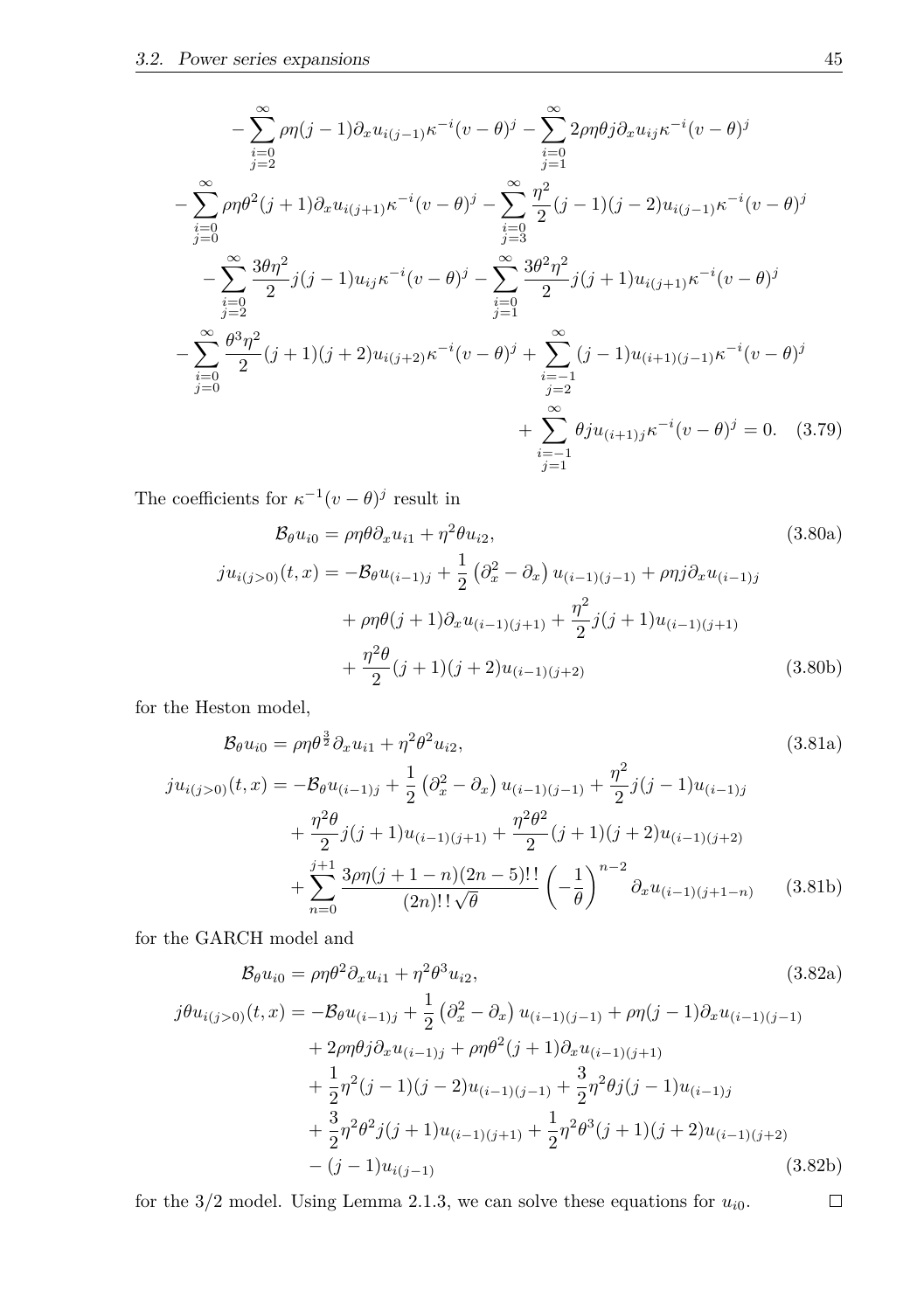As shown previously, when  $\kappa$  goes to infinity, stochastic volatility reduces to constant volatility *θ*, regardless of the initial volatility *v*. Therefore, the calculation order of  $(\kappa, v)$ -expansion is different than previous expansions, because the expansion terms exhibit a unique structure.

**Corollary 3.2.9.** *For all models in Proposition [3.2.8,](#page-50-0) the expansion coefficients are*

$$
u_{0j} = 0, \quad \text{for } j \ge 1. \tag{3.83}
$$

*Proof.* When  $\kappa = \infty$ , the variance process is constant  $v_t = \theta$  and the Black-Scholes model with variance  $\theta$  is recovered. Therefore the solution is

$$
u|_{\kappa=\infty} = \sum_{j=0}^{\infty} u_{0j}(v-\theta)^j = \frac{1}{2}e^x \operatorname{erfc} \left[ -\frac{x+(1-a)\theta t}{\sqrt{2\theta t}} \right] - \frac{1}{2}e^{-rt} \operatorname{erfc} \left[ -\frac{x-a\theta t}{\sqrt{2\theta t}} \right].
$$
 (3.84)

Since the above solution (Black – Scholes solution with variance *θ*) does not depend on the initial variance *v*, the higher order coefficients are

$$
u_{0j} = 0, \quad \text{for } j \ge 1. \tag{3.85}
$$

 $\Box$ 

The expansion coefficients for the Heston model look like a lower triangular matrix.

**Corollary 3.2.10.** *For the Heston model in Proposition [3.2.8,](#page-50-0) the expansion coefficients are*

$$
u_{ij} = 0, \quad \text{for } j > i. \tag{3.86}
$$

*Proof.* Assume that

$$
u_{(i-1)j} = 0, \quad \text{for } \forall i \text{ and } j \ge i. \tag{3.87}
$$

Because for the Heston model  $(3.80)$ ,  $u_{ij}$  is linear in four terms:

$$
u_{ij} = Au_{(i-1)(j-1)} + Bu_{(i-1)j} + Cu_{(i-1)(j+1)} + Du_{(i-1)(j+2)}, \text{ for } j \ge 1.
$$
 (3.88)

If  $j \geq i + 1$ , then  $j - 1 \geq i$  and

$$
u_{(i-1)(j-1)} = u_{(i-1)j} = u_{(i-1)(j+1)} = u_{(i-1)(j+2)} = 0,
$$
\n(3.89)

consequently,

$$
u_{i(j+1)} = 0, \quad \text{for } j \ge i. \tag{3.90}
$$

By the previous corollary,

$$
u_{0j} = 0, \quad \text{for } j \ge 1. \tag{3.91}
$$

By induction,

$$
u_{ij} = 0, \quad \text{for } j > i. \tag{3.92}
$$

 $\Box$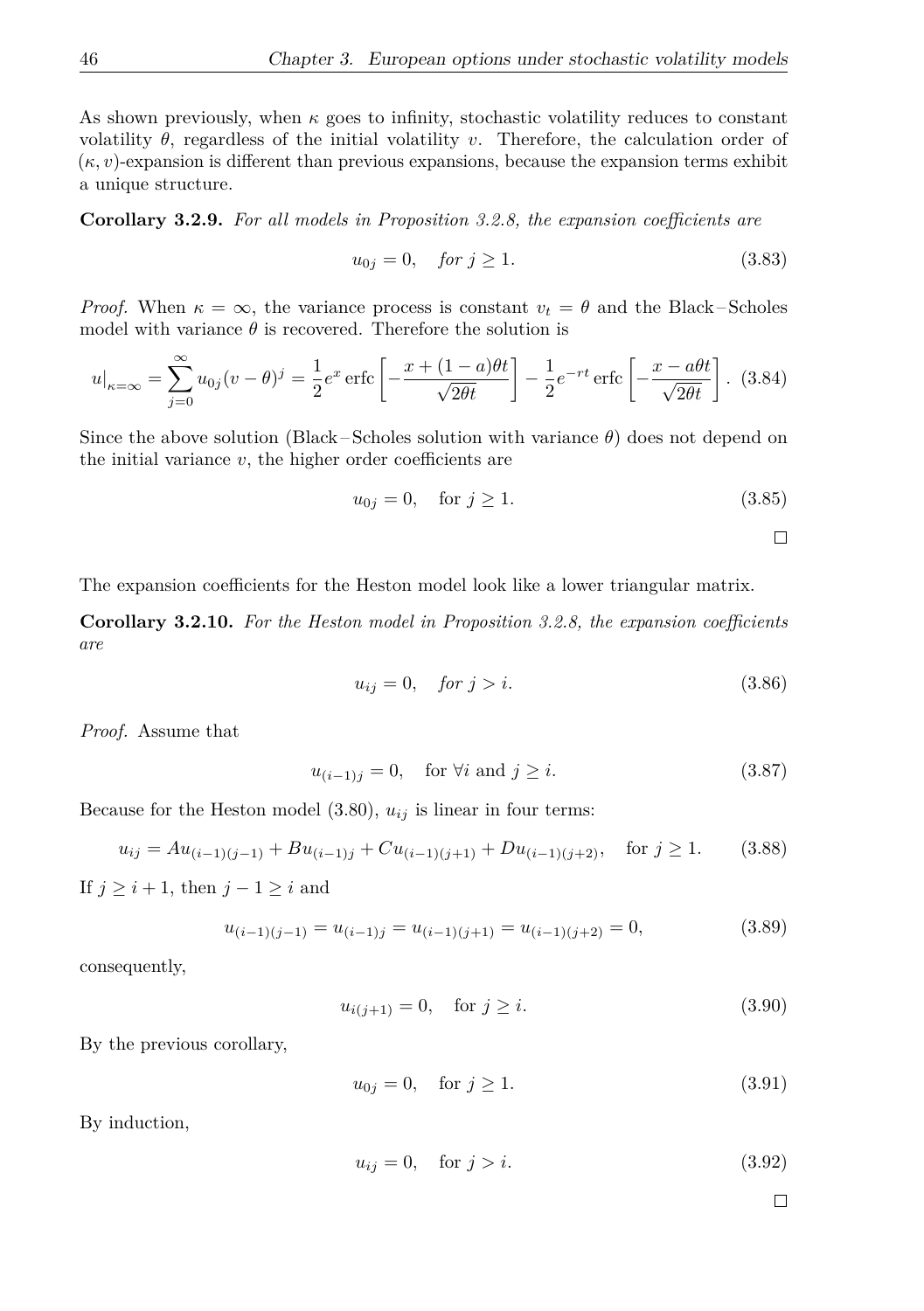

<span id="page-55-0"></span>**Figure 3.7:** Terms involved in the calculation of  $u_{ij}$ .

For the  $(\kappa, v)$ -expansion, the terms involved in the calculation of  $u_{ij}$  are shown in Figure [3.7.](#page-55-0)

As shown in Figure [3.8,](#page-56-0) the expansion terms can be calculated as in Order [3.2.11](#page-55-1) for the Heston model, and Order [3.2.12](#page-55-2) for the GARCH and 3/2 models.

<span id="page-55-1"></span>**Order 3.2.11.** *Let i, j, n* ∈ *N and*  $O(1) = (0,0)$ *. If*  $O(n) = (i, j)$ *, and then* 

$$
O(n+1) = \begin{cases} (i+1,1), & j=0, \\ (i,j+1), & 0 < j < i, \\ (i,0), & j=i. \end{cases}
$$
 (3.93)

<span id="page-55-2"></span>**Order 3.2.12.** *Let i, j, n* ∈ *N and*  $O(1) = (0,0)$ *. If*  $O(n) = (i, j)$ *, and then* 

$$
O(n+1) = \begin{cases} (1, 2i + 1), & j = 0, \\ (1, 2i), & j = 1, \\ (i, 0), & j = 2, \\ (i + 1, j - 2), & j \ge 3. \end{cases}
$$
(3.94)

Like in the previous cases, we could show that the expansion terms are all BSE functions,  $except u_{00}.$ 

**Corollary 3.2.13.** *In Proposition [3.2.8,](#page-50-0) the expansion coefficients*

$$
u_{ij} \in \Sigma_1, \quad \text{for } j \ge 1. \tag{3.95}
$$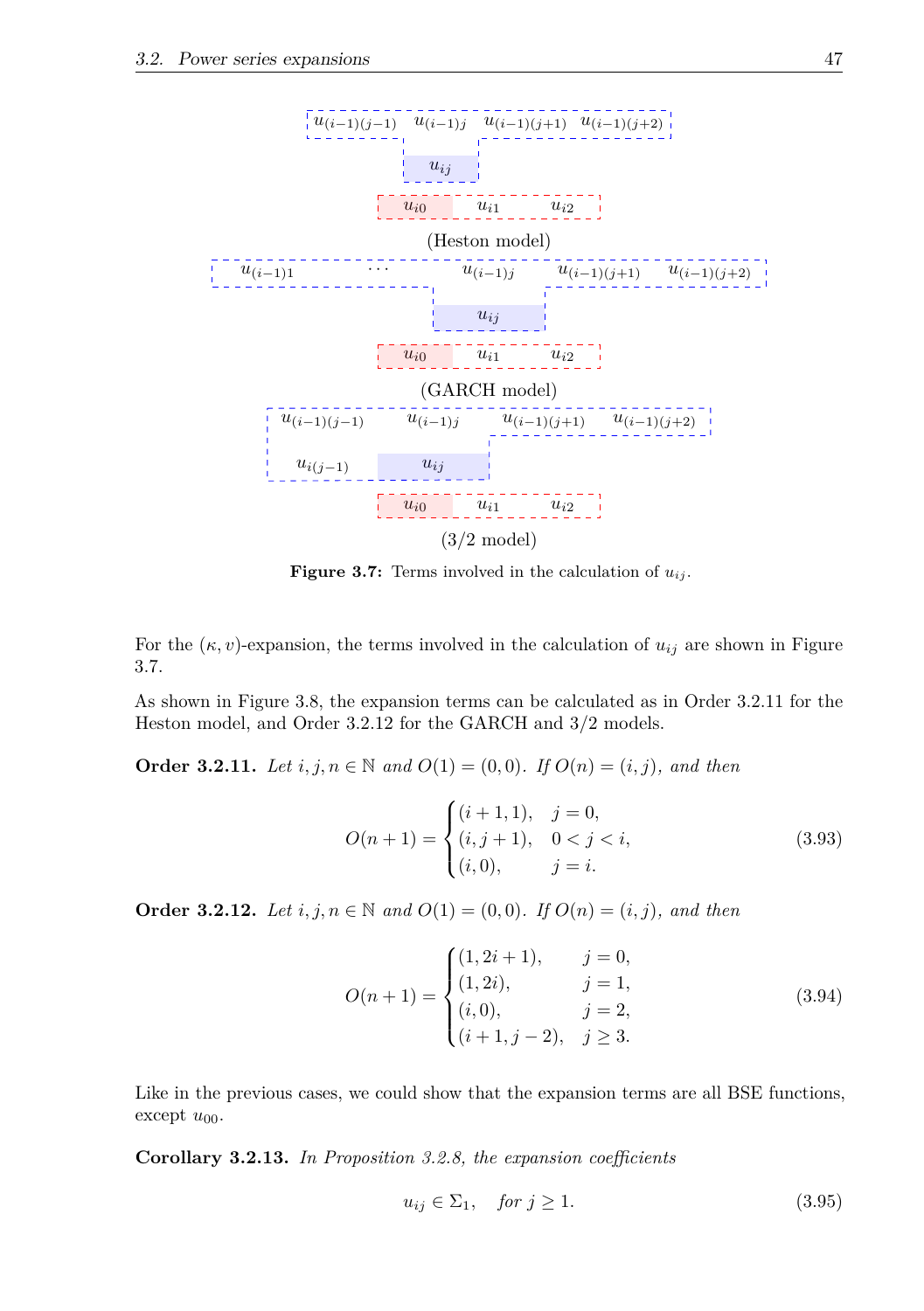

<span id="page-56-0"></span>**Figure 3.8:** Order of calculation for  $(\kappa, v)$ -expansion.

*Proof.* For the Heston model,

$$
u_{11} = \frac{1}{2} \left( \partial_x^2 - \partial_x \right) u_{00} = \frac{1}{2\sqrt{2\pi\theta t}} \exp\left( -\frac{x^2}{2\theta t} + ax + bt \right) \in \Sigma_1,
$$
 (3.96)

$$
u_{10} = \mathcal{B}^{-1} \rho \eta \theta \partial_x u_{11} \in \Sigma_1,\tag{3.97}
$$

$$
u_{1j} = 0 \in \Sigma_1, \quad j > 1. \tag{3.98}
$$

For the GARCH model,

$$
u_{11} = \frac{1}{2} \left( \partial_x^2 - \partial_x \right) u_{00} = \frac{1}{2\sqrt{2\pi\theta t}} \exp\left( -\frac{x^2}{2\theta t} + ax + bt \right) \in \Sigma_1,
$$
 (3.99)

$$
u_{10} = \mathcal{B}^{-1} \rho \eta \theta^{\frac{3}{2}} \partial_x u_{11} \in \Sigma_1,
$$
\n(3.100)

$$
u_{1j} = 0 \in \Sigma_1, \quad j > 1. \tag{3.101}
$$

For the 3/2 model,

$$
u_{11} = \frac{1}{2\theta} \left(\partial_x^2 - \partial_x\right) u_{00} = \frac{1}{2\theta\sqrt{2\pi\theta t}} \exp\left(-\frac{x^2}{2\theta t} + ax + bt\right) \in \Sigma_1,
$$
\n(3.102)

$$
u_{10} = \mathcal{B}^{-1} \rho \eta \theta^2 \partial_x u_{11} \in \Sigma_1,
$$
\n(3.103)\n  
\n
$$
j - 1
$$
\n(3.104)

$$
u_{1j} = -\frac{j-1}{j\theta}u_{1(j-1)} \in \Sigma_1, \quad j > 1.
$$
\n(3.104)

Therefore, for all models,

$$
u_{1j} \in \Sigma_1, \quad j \ge 0. \tag{3.105}
$$

Suppose

$$
u_{ij} \in \Sigma_1, \quad j \ge 0. \tag{3.106}
$$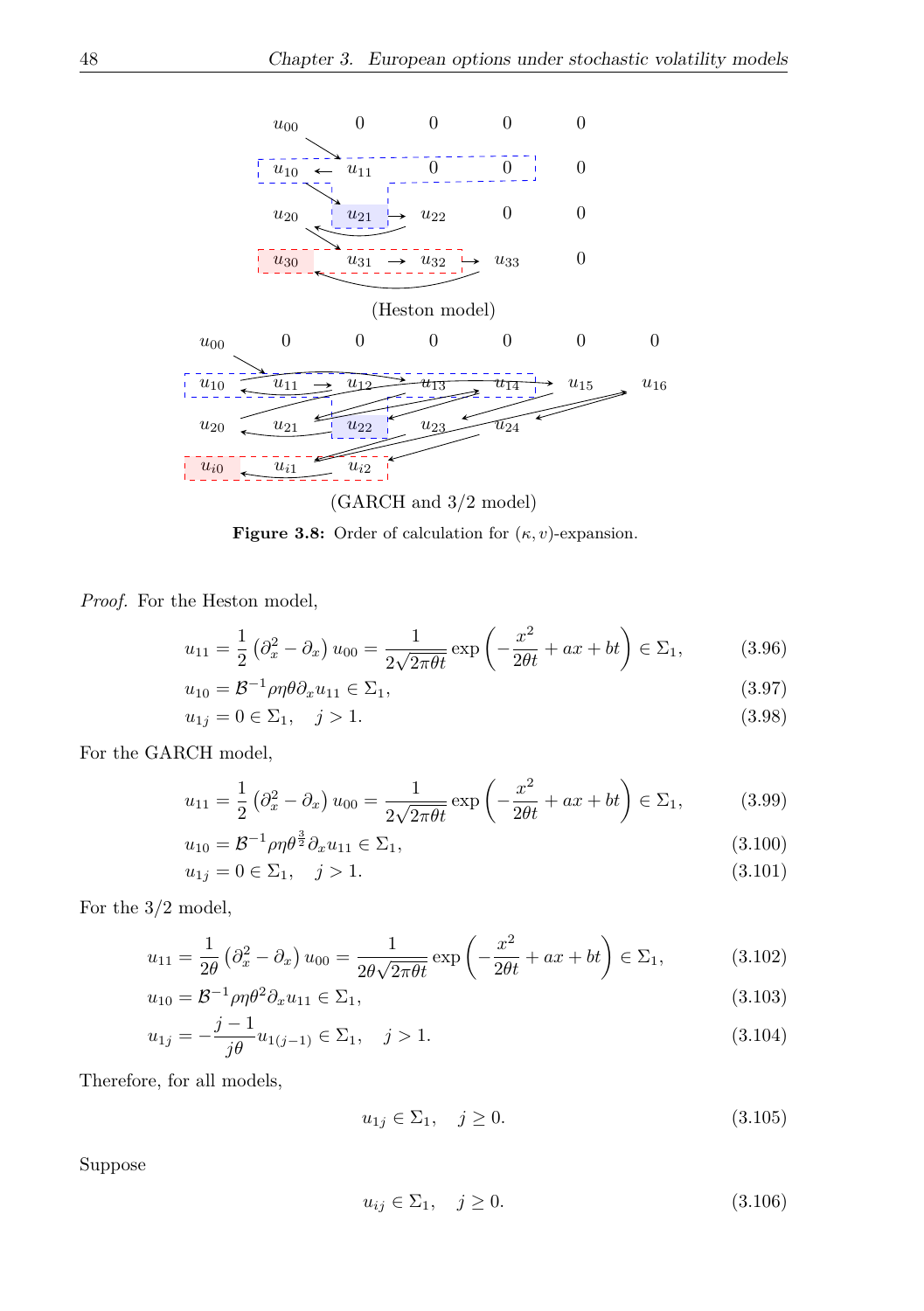Then,

$$
u_{(i+1)j} \in \Sigma_1,\tag{3.107}
$$

because the calculation of  $u_{(i+1)j}$  only involves BSE functions

$$
u_{ik}, \quad k = 0, 1, \dots, j + 2,\tag{3.108}
$$

which are closed under  $\mathcal{B}^{-1}$  and differential operators. By induction,

$$
u_{ij} \in \Sigma_1, \quad \text{for } i > 1. \tag{3.109}
$$

 $\Box$ 

## **3.3 Bounded basis expansions**

In the last section, we expanded the option prices with powers of parameters  $p^i$ . Conceptually, in the infinite-dimensional function space, all sets of basis vectors are equivalent. However, in practical calculations only a limited number of terms can be evaluated. Therefore, we have to cut off the polynomial to a certain degree:

$$
u = \sum_{i,j=0}^{\infty} u_{ij} p^i q^j \approx \sum_{i,j=0}^{N} u_{ij} p^i q^j,
$$
 (3.110)

where *p* and *q* are expansion parameters and *N* is the largest power we calculate to. With a cut off limit of *N*, basis vector sets are no longer equivalent. If more appropriate basis vectors are chosen, the approximation error will be smaller.

For stochastic volatility models, the option price can be calculated using the Black – Scholes formula

$$
C(\bar{v}) = \frac{1}{2}e^x \operatorname{erfc}\left[-\frac{x + \left(\frac{\bar{v}}{2} + r\right)t}{\sqrt{2\bar{v}t}}\right] - \frac{1}{2}e^{-rt} \operatorname{erfc}\left[-\frac{x - \left(\frac{\bar{v}}{2} - r\right)t}{\sqrt{2\bar{v}t}}\right],\tag{3.111}
$$

with  $\bar{v}$  being the average variance in the period  $[0, t]$ 

<span id="page-57-0"></span>
$$
\bar{v} = \frac{1}{t} \int_0^t v_s \, \mathrm{d}s,\tag{3.112}
$$

and the SDE for variance process  $v_t$  is

$$
dv_t = \kappa(\theta - v_t)v_t^{\alpha} dt + \eta v_t^{\beta} dZ_t.
$$
\n(3.113)

Because  $C(\bar{v})$  is continuous on  $0 \leq \bar{v} < \infty$  and

$$
C(0) = (e^x - e^{-rt})^+, \quad C(\infty) = e^x,
$$
\n(3.114)

 $C(\bar{v})$  is bounded with respect to  $\bar{v}$ . Therefore, the option price obtained under stochastic volatility models is also bounded with respect to parameters  $(\eta, \kappa \text{ and } v)$  of the SDE [\(3.113\)](#page-57-0).

Figure [3.9](#page-58-0) shows the asymptotic behavior of functions  $x^i$  and  $\left(\frac{x}{1+x}\right)^i$ . As  $x \to \infty$ ,

$$
\lim_{x \to \infty} x^i = \infty, \quad i \ge 1,
$$
\n(3.115)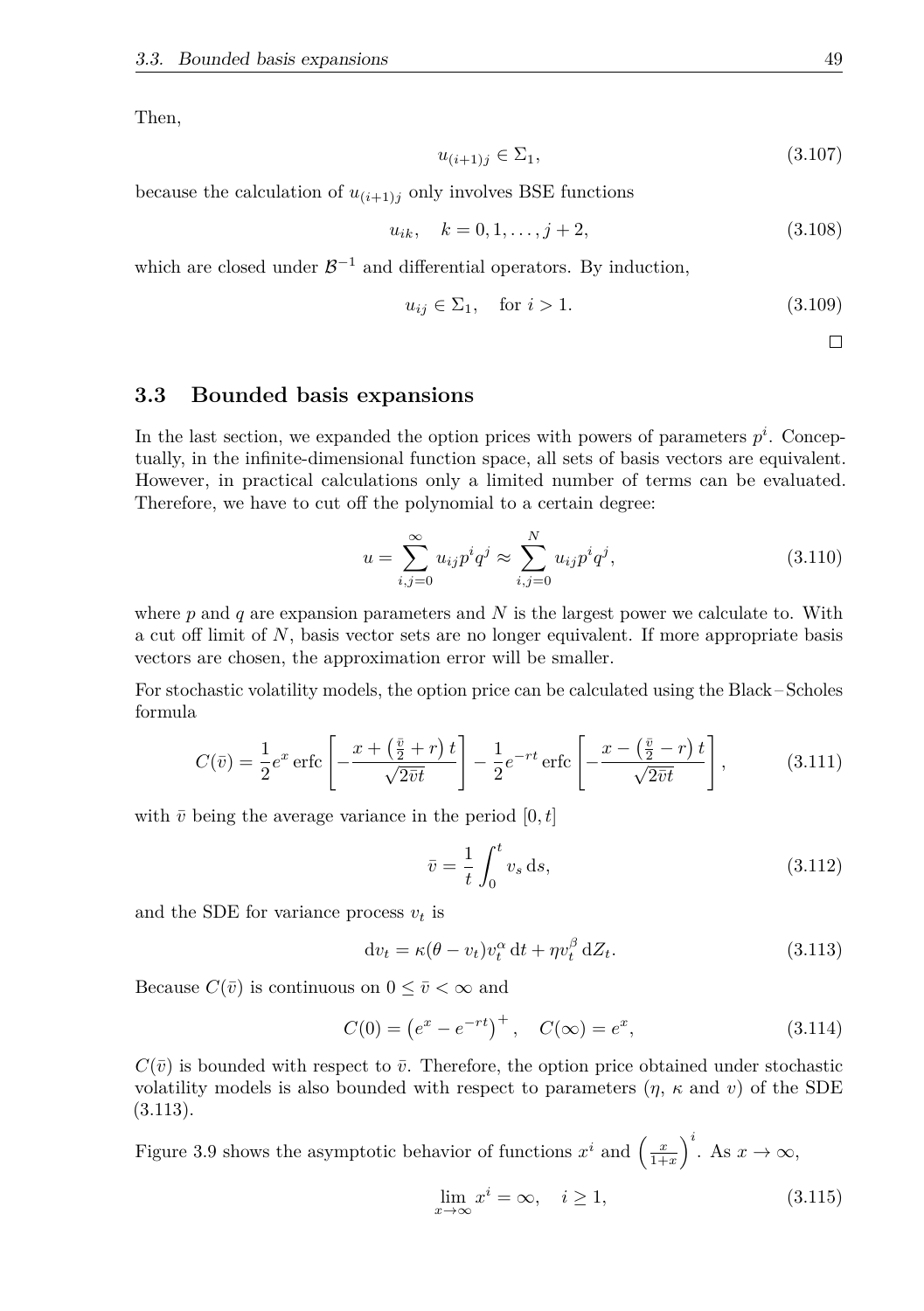

**Figure 3.9:** Asymptotic behavior of  $x^i$  (left) and  $\left(\frac{x}{1+x}\right)^i$  (right).

<span id="page-58-0"></span>

**Figure 3.10:** Asymptotic behavior of model parameter *v*.

<span id="page-58-1"></span>
$$
\lim_{x \to \infty} \left(\frac{x}{1+x}\right)^i = 1, \quad i \ge 1.
$$
\n(3.116)

Figure [3.10](#page-58-1) shows the asymptotic behavior of option prices with respect to a parameter of the variance process [\(3.113\)](#page-57-0), which is the initial variance *v*. It confirms the boundedness of the option price and it looks very similar to Figure [3.9](#page-58-0) of the bounded function

<span id="page-58-2"></span>
$$
\left(\frac{x}{1+x}\right)^i, \quad i \ge 1. \tag{3.117}
$$

Therefore, in the following propositions, we use  $(3.117)$  instead of  $x^i$ , as basis functions of expansion.

First, we have to determine how basis functions behave under differentiation and multiplication, because these operations are not as trivial as those for  $x^i$ .

<span id="page-58-3"></span>**Lemma 3.3.1.** *For i*, *k* ∈ N*, and*  $x$  > −1*,* 

$$
x\left(\frac{x}{1+x}\right)^i = \sum_{k=0}^{\infty} \left(\frac{x}{1+x}\right)^{i+k+1},\tag{3.118a}
$$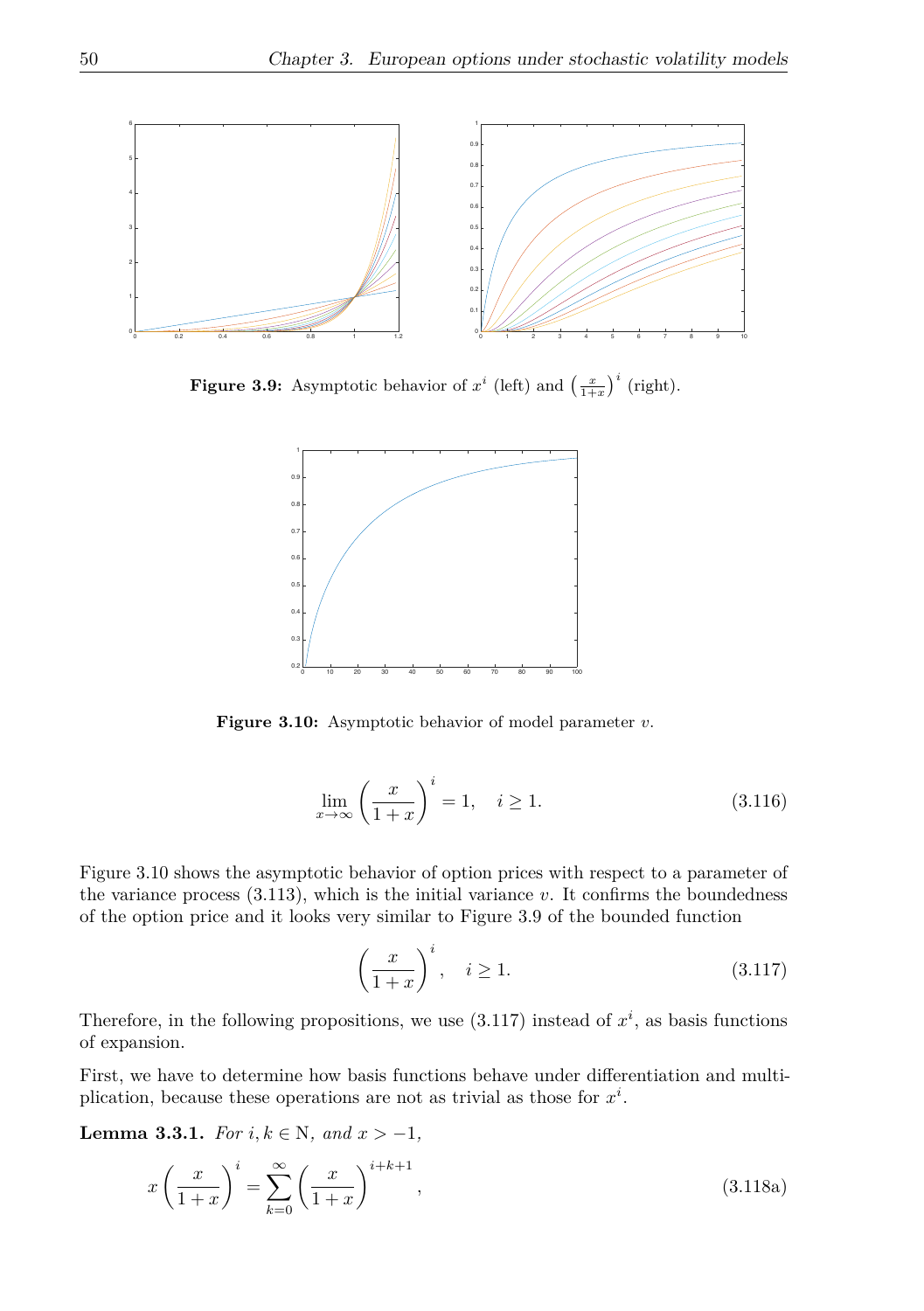$$
x^{2} \left(\frac{x}{1+x}\right)^{i} = \sum_{k=0}^{\infty} \frac{2^{(k)}}{k!} \left(\frac{x}{1+x}\right)^{i+k+2}, \tag{3.118b}
$$

$$
\partial_x \left(\frac{x}{1+x}\right)^i = i\left(\frac{x}{1+x}\right)^{i-1} - 2i\left(\frac{x}{1+x}\right)^i + i\left(\frac{x}{1+x}\right)^{i+1},\tag{3.118c}
$$

$$
x\partial_x \left(\frac{x}{1+x}\right)^i = i\left(\frac{x}{1+x}\right)^i - i\left(\frac{x}{1+x}\right)^{i+1},\tag{3.118d}
$$

$$
x^{2}\partial_{x}\left(\frac{x}{1+x}\right)^{i} = i\left(\frac{x}{1+x}\right)^{i+1},\tag{3.118e}
$$

$$
\partial_x^2 \left(\frac{x}{1+x}\right)^i = i(i-1) \left(\frac{x}{1+x}\right)^{i-2} + i(2-4i) \left(\frac{x}{1+x}\right)^{i-1} + 6i^i \left(\frac{x}{1+x}\right)^i + i(-2-4i) \left(\frac{x}{1+x}\right)^{i+1} + i(i+1) \left(\frac{x}{1+x}\right)^{i+2}, \tag{3.118f}
$$

$$
x\partial_x^2 \left(\frac{x}{1+x}\right)^i = i(i-1)\left(\frac{x}{1+x}\right)^{i-1} - i(3i-1)\left(\frac{x}{1+x}\right)^i
$$

$$
+ i(3i+1)\left(\frac{x}{1+x}\right)^{i+1} - i(i+1)\left(\frac{x}{1+x}\right)^{i+2}, \qquad (3.118g)
$$

$$
x^{2} \partial_{x}^{2} \left(\frac{x}{1+x}\right)^{i} = i(i-1) \left(\frac{x}{1+x}\right)^{i} - 2i^{2} \left(\frac{x}{1+x}\right)^{i+1} + i(i+1) \left(\frac{x}{1+x}\right)^{i+2},
$$
\n(3.118h)

$$
x^3 \partial_x^2 \left(\frac{x}{1+x}\right)^i = i(i-1) \left(\frac{x}{1+x}\right)^{i+1} - i(i+1) \left(\frac{x}{1+x}\right)^{i+2}.
$$
 (3.118i)

*Proof.* Suppose

<span id="page-59-0"></span>
$$
\sum_{l=0}^{k} \frac{i^{(k-l)}}{(k-l)!} = \frac{(i+1)^{(k)}}{k!},\tag{3.119}
$$

then

$$
\sum_{l=0}^{k+1} \frac{i^{(k+1-l)}}{(k+1-l)!} = \sum_{l=0}^{k} \frac{i^{(k-l)}}{(k-l)!} + \frac{i^{(k+1)}}{(k+1)!} = \frac{(i+1)^{(k)}}{k!} + \frac{i^{(k+1)}}{(k+1)!}
$$

$$
= \frac{(k+1)(i+1)^{(k)} + i(i+1)^{(k)}}{(k+1)!} = \frac{(i+k+1)(i+1)^{(k)}}{(k+1)!} = \frac{(i+1)^{(k+1)}}{(k+1)!}.
$$
(3.120)

Because [\(3.119\)](#page-59-0) holds for  $k = 0$ , by induction, it holds for  $k \in N$ . If

<span id="page-59-1"></span>
$$
\frac{1}{(1-y)^i} = \sum_{k=0}^{\infty} \frac{i^{(k)}}{k!} y^k,
$$
\n(3.121)

then

$$
\frac{1}{(1-y)^{i+1}} = \frac{1}{(1-y)^i} \frac{1}{1-y} = \sum_{k=0}^{\infty} \frac{i^{(k)}}{k!} y^k \sum_{l=0}^{\infty} y^l
$$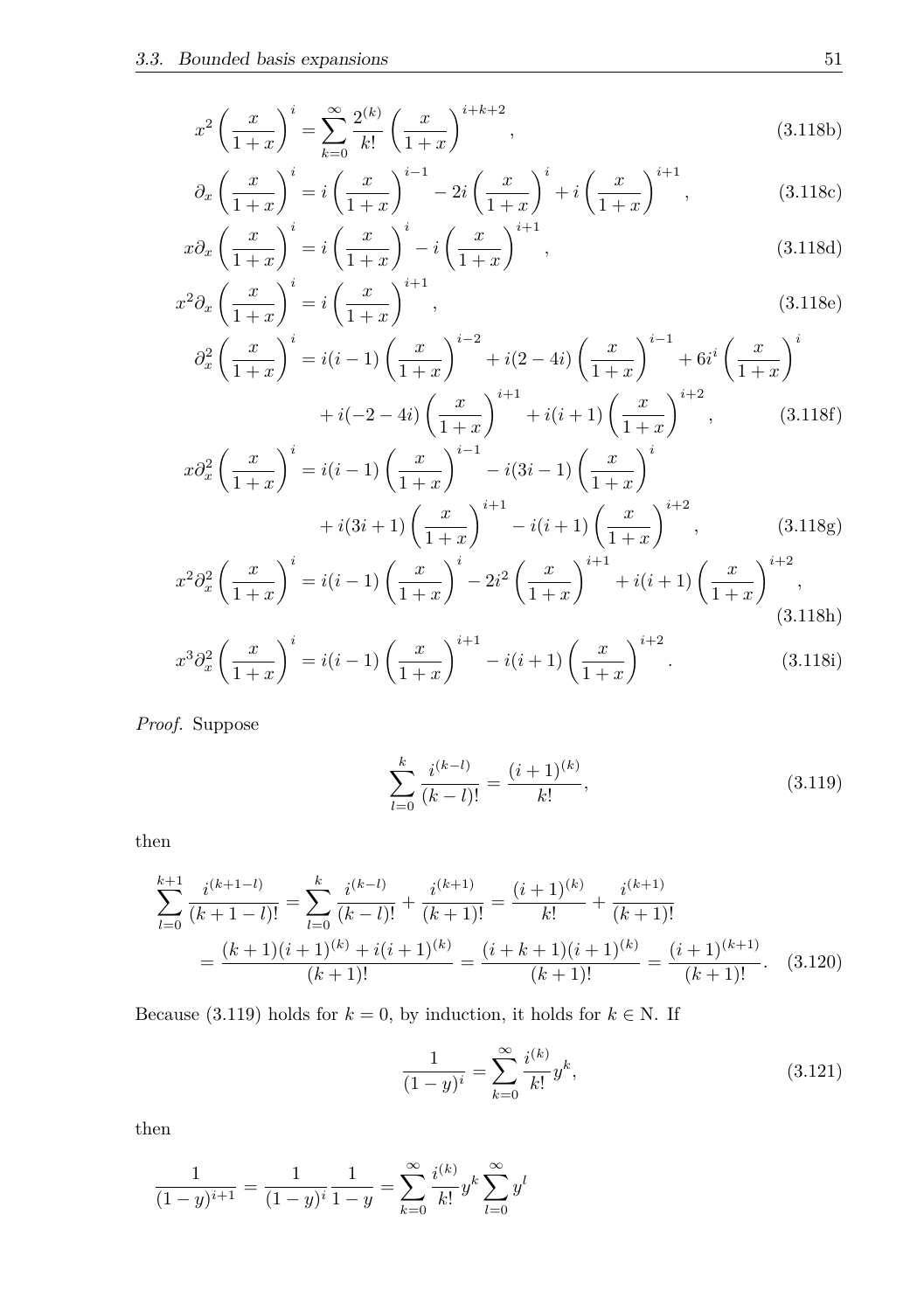$$
= \sum_{k=0}^{\infty} \sum_{l=0}^{k} \frac{i^{(k-l)}}{(k-l)!} y^k = \sum_{k=0}^{\infty} \frac{(i+1)^{(k)}}{k!} y^k.
$$
 (3.122)

Because [\(3.121\)](#page-59-1) holds for  $i = 0$ , by induction, it holds for  $i \in N$ . Define

$$
y = \frac{x}{1+x}.\tag{3.123}
$$

Because when  $0 < x < \infty$ ,  $0 < y < 1$ . Therefore, [\(3.121\)](#page-59-1) can be used to prove the first two identities of this lemma. The rest can be proved by direct computation.  $\Box$ 

In this section, we show the validity of bounded basis version of the  $(\eta, v)$ -expansion. However all four expansion methods introduced earlier in the last section can be modified in the same way.

## <span id="page-60-0"></span>**3.3.1**  $(n+1, v+1)$ -expansion

**Proposition 3.3.2.** *The solution of* [\(3.2\)](#page-37-2) *with initial condition* [\(3.3\)](#page-38-0) *can be written as*

$$
u(t,x) = \sum_{\substack{i=0 \ j=0}}^{\infty} u_{ij}(t,x,\theta) X^i Y^j,
$$
\n(3.124)

*with*

$$
X = \frac{\eta}{1+\eta}, \quad Y = \frac{v-\theta}{1+v-\theta}, \quad a = \frac{1}{2} - \frac{r}{\theta}, \quad b = -\frac{\theta}{2} \left(\frac{1}{2} + \frac{r}{\theta}\right)^2, \quad (3.125)
$$

*and*

$$
u_{00}(t,x) = \frac{1}{2}e^x \operatorname{erfc}\left[-\frac{x+(1-a)\theta t}{\sqrt{2\theta t}}\right] - \frac{1}{2}e^{-rt} \operatorname{erfc}\left[-\frac{x-a\theta t}{\sqrt{2\theta t}}\right].
$$
 (3.126)

*For the Heston model,*

$$
u_{ij}(s,y) = e^{ay+bs-j\kappa s} \int_0^s dt \int_{-\infty}^{\infty} dx \frac{1}{\sqrt{2\pi\theta(s-t)}} \exp\left[-\frac{(x-y)^2}{2\theta(s-t)} - ax - bt + j\kappa t\right]
$$
  
\n
$$
\times \left\{\frac{1}{2} \left(\partial_x^2 - \partial_x\right) \sum_{k=0}^{j-1} u_{i(j-1-k)} + \rho \left[j\partial_x \sum_{k=0}^{i-1} u_{(i-1-k)j} - (j-1)\partial_x \sum_{k=0}^{i-1} u_{(i-1-k)(j-1)}\right]
$$
  
\n
$$
+ \rho \theta \left[(j+1)\partial_x \sum_{k=0}^{i-1} u_{(i-1-k)(j+1)} - 2j\partial_x \sum_{k=0}^{i-1} u_{(i-1-k)j} + (j-1)\partial_x \sum_{k=0}^{i-1} u_{(i-1-k)(j-1)}\right]
$$
  
\n
$$
+ \frac{1}{2} \left[j(j+1)\sum_{k=0}^{i-2} (k+1)u_{(i-2-k)(j+1)} - j(3j-1)\sum_{k=0}^{i-2} (k+1)u_{(i-2-k)j} + (j-1)(3j-2)\sum_{k=0}^{i-2} (k+1)u_{(i-2-k)(j-2)}\right]
$$
  
\n
$$
+ \frac{\theta}{2} \left[(j+1)(j+2)\sum_{k=0}^{i-2} (k+1)u_{(i-2)(j+2)} - (j+1)(4j+2)\sum_{k=0}^{i-1} (k+1)u_{(i-2-k)(j+1)} + \frac{\theta}{2} \left[(j+1)(j+2)\sum_{k=0}^{i-2} (k+1)u_{(i-2)(j+2)} - (j+1)(4j+2)\sum_{k=0}^{i-1} (k+1)u_{(i-2-k)(j+1)}\right]
$$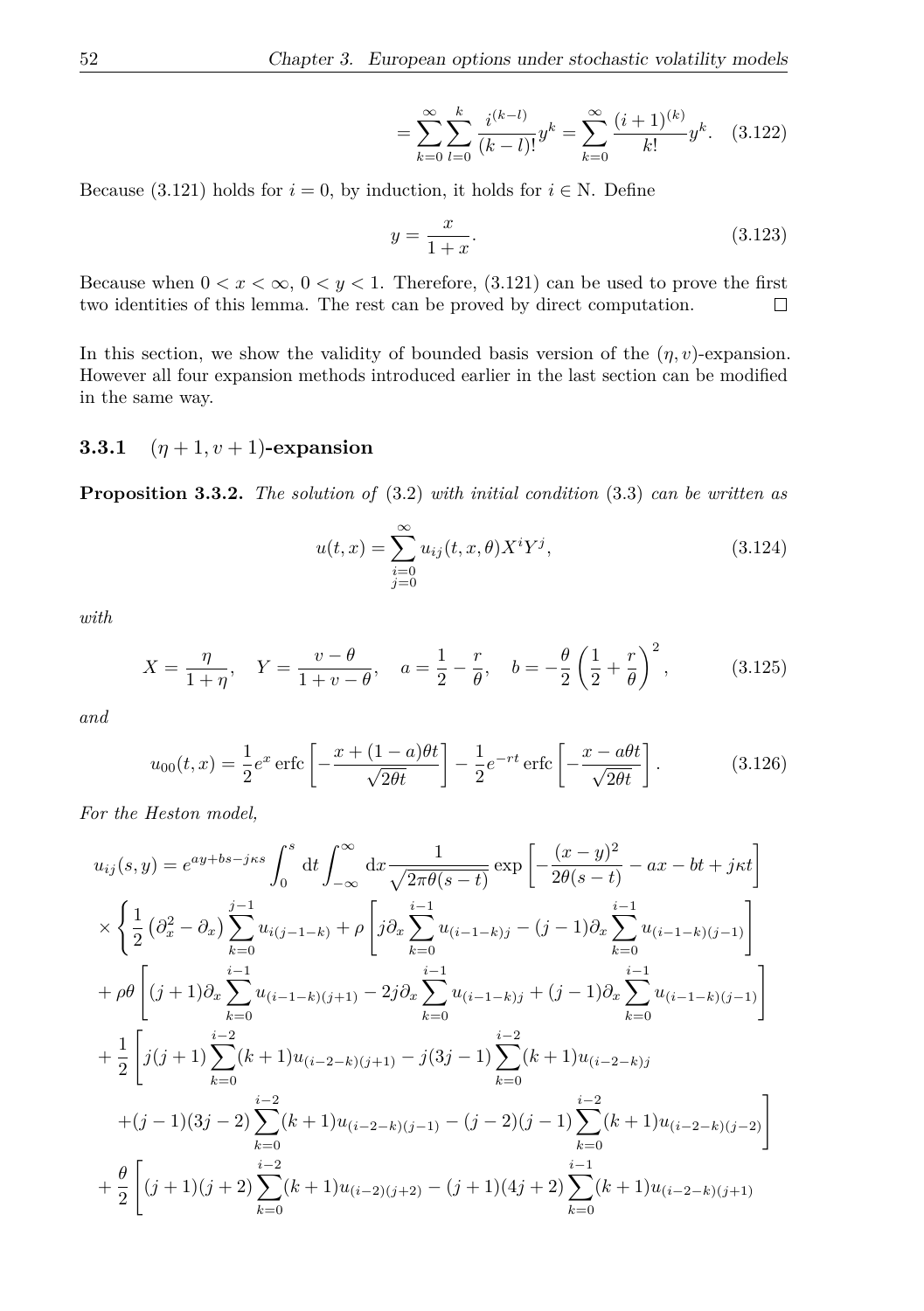$$
+6j^{2}\sum_{k=0}^{i-2}(k+1)u_{(i-2-k)j} - (j-1)(4j-2)\sum_{k=0}^{i-2}(k+1)u_{(i-2-k)(j-1)} + (j-1)(j-2)\sum_{k=0}^{i-2}(k+1)u_{(i-2-k)(j-2)} + \kappa(j-1)u_{i(j-1)}.
$$
 (3.127)

*For the GARCH model,*

$$
u_{ij}(s,y) = e^{ay + bs - j\kappa s} \int_0^s dt \int_{-\infty}^{\infty} dx \frac{1}{\sqrt{2\pi\theta(s-t)}} \exp\left[-\frac{(x-y)^2}{2\theta(s-t)} - ax - bt + j\kappa t\right]
$$
  
\n
$$
\times \left\{\frac{1}{2} \left(\partial_x^2 - \partial_x\right) \sum_{k=0}^{j-1} u_{i(j-1-k)} + \rho \left[\sum_{k=0}^{j-1} \sum_{l=0}^{k-1} \sum_{m=0}^{k-1} \frac{3(j-k-l+1)(2k-5)!!}{(2k)!!\sqrt{\theta}} \left(-\frac{1}{\theta}\right)^{k-2} \frac{k^{(l)}}{l!} \partial_x u_{(i-1-m)(j-k-l+1)}\right]
$$
  
\n
$$
+ \sum_{k=0}^{j} \sum_{l=0}^{j-k} \sum_{m=0}^{i-1} \frac{6(j-k-l)(2k-5)!!}{(2k)!!\sqrt{\theta}} \left(-\frac{1}{\theta}\right)^{k-2} \frac{k^{(l)}}{l!} \partial_x u_{(i-1-m)(j-k-l)}\right]
$$
  
\n
$$
+ \sum_{k=0}^{j-1} \sum_{l=0}^{j-k-1} \sum_{m=0}^{i-1} \frac{3(j-k-l-1)(2k-5)!!}{(2k)!!\sqrt{\theta}} \left(-\frac{1}{\theta}\right)^{k-2} \frac{k^{(l)}}{l!} \partial_x u_{(i-1-m)(j-k-l-1)}\right]
$$
  
\n
$$
- \frac{1}{2} \left[ j(j-1) \sum_{k=0}^{i-2} (k+1) u_{(i-2-k)j} - 2(j-1)^2 \sum_{k=0}^{i-2} (k+1) u_{(i-2-k)(j-1)}\right]
$$
  
\n
$$
+ (j-1)(j-2) \sum_{k=0}^{i-2} (k+1) u_{(i-2-k)(j-2)} \right] + \theta \left[ j(j+1) \sum_{k=0}^{i-2} (k+1) u_{(i-2-k)(j+1)}\right]
$$
  
\n
$$
-j(3j-1) \sum_{k=0}^{i-2} (k+1) u_{(i-2-k)j} + (j-1)(3j-2) \sum_{k=0}^{i
$$

*For the 3/2 model,*

$$
u_{ij}(s,y) = e^{ay + bs - j\kappa\theta s} \int_0^s dt \int_{-\infty}^{\infty} dx \frac{1}{\sqrt{2\pi\theta(s-t)}} \exp\left[-\frac{(x-y)^2}{2\theta(s-t)} - ax - bt + j\kappa\theta t\right] \times \left\{\frac{1}{2} \left(\partial_x^2 - \partial_x\right) \sum_{k=0}^{j-1} u_{i(j-1-k)} + \rho(j-1)\partial_x \sum_{k=0}^{i-1} u_{i(-1-k)(j-1)}\right\}
$$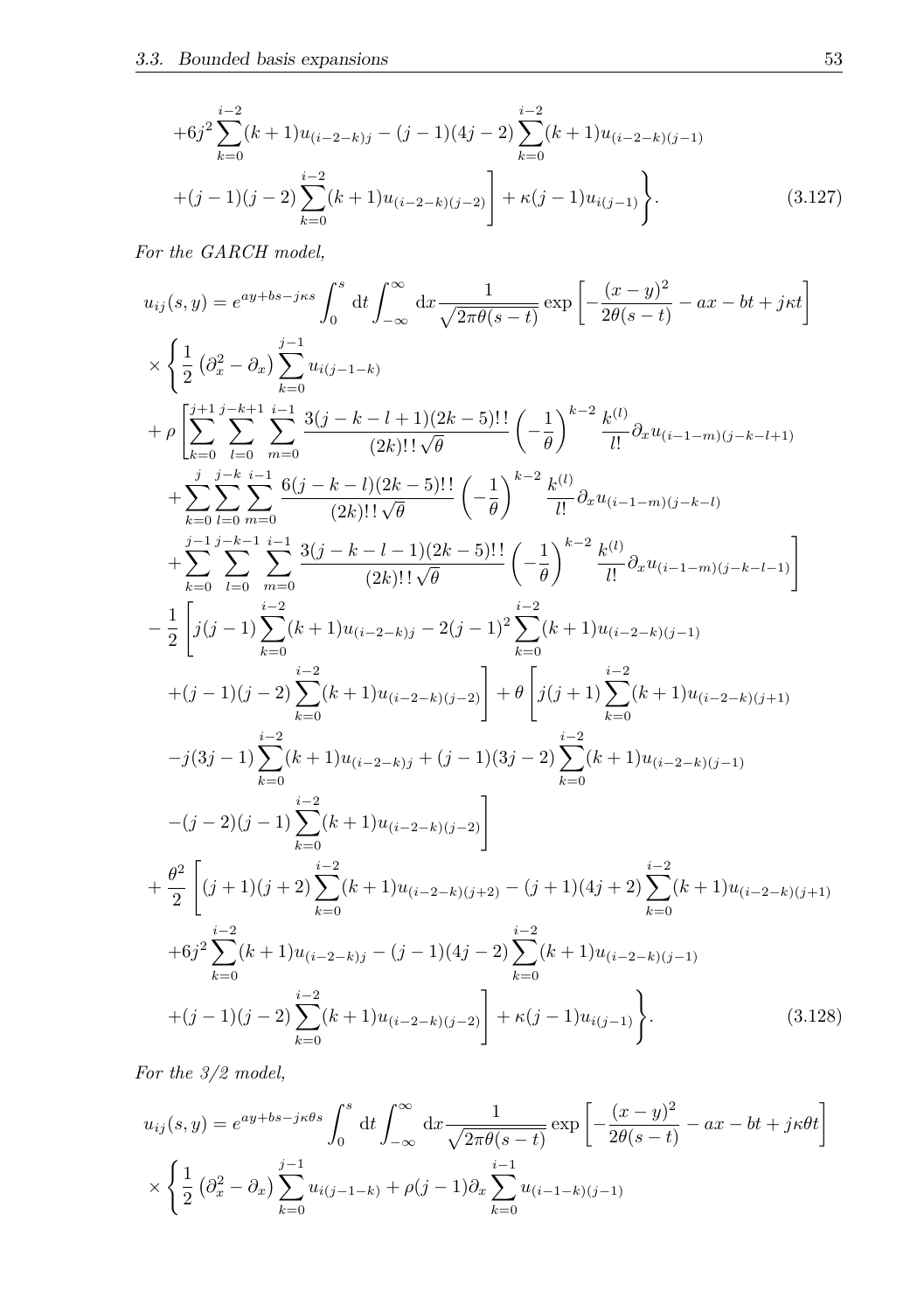$$
+ 2\rho\theta \left[ j\partial_x \sum_{k=0}^{i-1} u_{(i-1-k)j} - (j-1)\partial_x \sum_{k=0}^{i-1} u_{(i-1-k)(j-1)} \right]
$$
  
\n
$$
+ \theta^2 \left[ (j+1)\partial_x \sum_{k=0}^{i-1} u_{(i-1-k)(j+1)} - 2j\partial_x \sum_{k=0}^{i-1} u_{(i-1-k)j} + (j-1)\partial_x \sum_{k=0}^{i-1} u_{(i-1-k)(j-1)} \right]
$$
  
\n
$$
+ \frac{1}{2} \left[ (j-1)(j-2) \sum_{k=0}^{i-2} (k+1)u_{(i-2-k)(j-1)} - (j-1)(j-2) \sum_{k=0}^{i-2} (k+1)u_{(i-2-k)(j-2)} \right]
$$
  
\n
$$
+ \frac{3\theta}{2} \left[ j(j-1) \sum_{k=0}^{i-2} (k+1)u_{(i-2-k)j} - 2(j-1)^2 \sum_{k=0}^{i-2} (k+1)u_{(i-2-k)(j-1)} + (j-1)(j-2) \sum_{k=0}^{i-2} (k+1)u_{(i-2-k)(j-1)} \right]
$$
  
\n
$$
+ (j-1)(j-2) \sum_{k=0}^{i-2} (k+1)u_{(i-2-k)j} + (j-1)(3j-2) \sum_{k=0}^{i-2} (k+1)u_{(i-2-k)(j-1)} -j(3j-1) \sum_{k=0}^{i-2} (k+1)u_{(i-2-k)j-2} \right]
$$
  
\n
$$
- (j-1)(j-2) \sum_{k=0}^{i-2} (k+1)u_{(i-2-k)j} - (j-1)(4j-2) \sum_{k=0}^{i-2} (k+1)u_{(i-2-k)j-1} - (j+1)(4j+2) \sum_{k=0}^{i-2} (k+1)u_{(i-2-k)j+1} + 6j^2 \sum_{k=0}^{i-2} (k+1)u_{(i-2-k)j} - (j-1)(4j-2) \sum_{k=0}^{i-2} (k+1)u_{(i-2-k)j-1} + (j-1)(j-
$$

*Proof.* From the model definition [\(3.1\)](#page-37-0), the Black-Scholes model can be recovered by setting  $\eta = 0$  and  $v = \theta$ . Thus, the solution can be written as

$$
u = \sum_{\substack{i=0 \ j=0}}^{\infty} u_{ij}(\theta) \left(\frac{\eta}{1+\eta}\right)^i \left(\frac{v-\theta}{1+v-\theta}\right)^j,
$$
\n(3.130a)

$$
u_{00} = \frac{1}{2}e^x \operatorname{erfc} \left[ -\frac{x + (1 - a)\theta t}{\sqrt{2\theta t}} \right] - \frac{1}{2}e^{-rt} \operatorname{erfc} \left[ -\frac{x - a\theta t}{\sqrt{2\theta t}} \right].
$$
 (3.130b)

In the above expansion,  $v$ -derivatives in  $(3.2)$  act only on the power terms

$$
Y^{j} = \left(\frac{v - \theta}{1 + v - \theta}\right)^{j},\tag{3.131}
$$

which can be obtained by replacing *x* with  $v - \theta$  in Lemma [3.3.1.](#page-58-3)

After decomposing all *v*-terms to *Y* -terms in [\(3.2\)](#page-37-2) and shifting the starting value of indexes *i* and *j*, the PDE [\(3.2\)](#page-37-2) can be written in terms of  $X<sup>i</sup>Y<sup>j</sup>$ . For the Heston model, [\(3.2\)](#page-37-2) becomes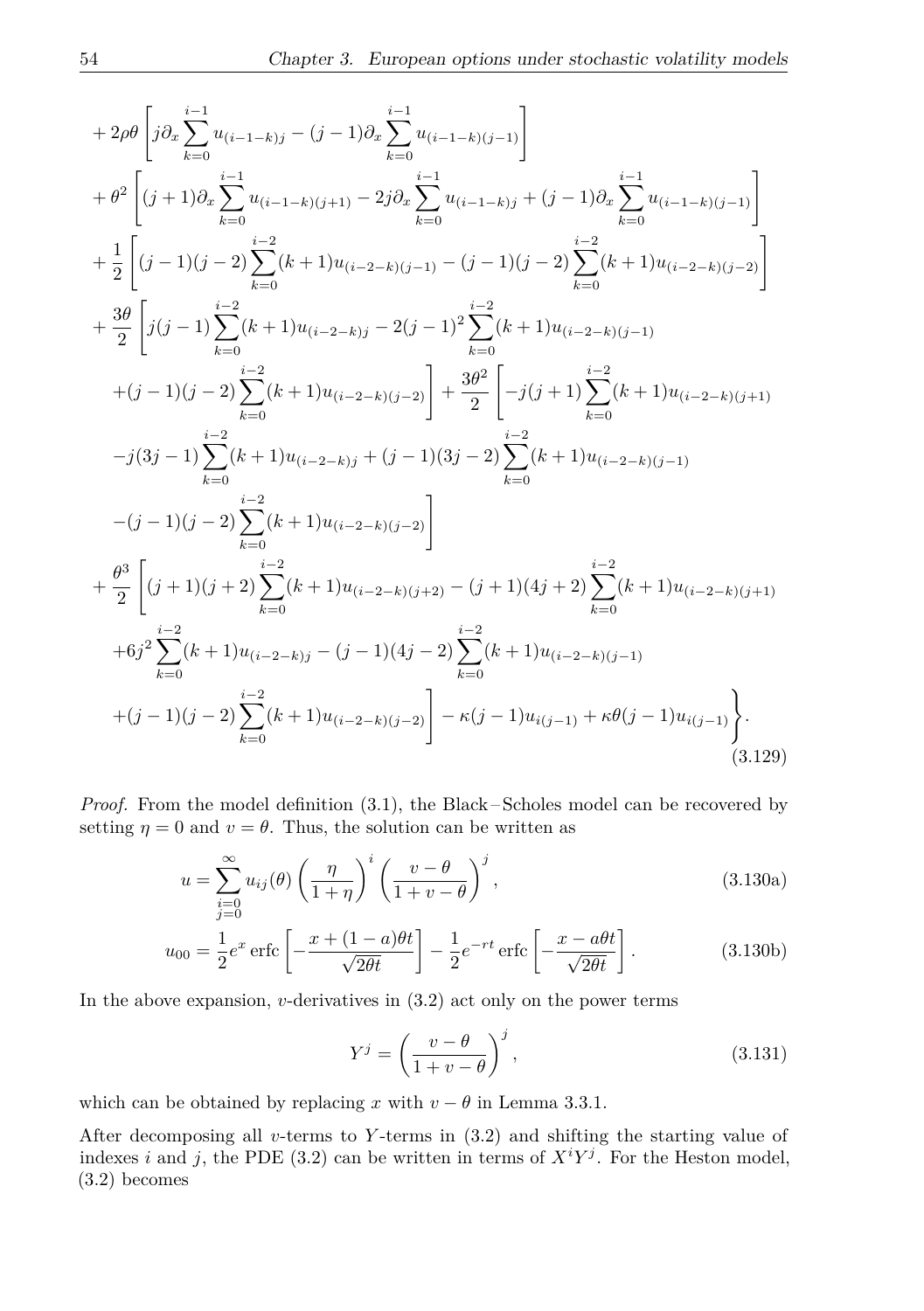$$
\sum_{\substack{j=0 \ j\neq 0}}^{\infty} \mathcal{B}_{\theta} u_{ij} X^{i} Y^{j} - \sum_{\substack{i=1 \ j\neq 0}}^{\infty} \frac{1}{2} \left( \partial_{x}^{2} - \partial_{x} \right) \sum_{k=0}^{j-1} u_{i(j-1-k)} X^{i} Y^{j} - \rho \left[ \sum_{\substack{j=1 \ j\neq 1}}^{\infty} j \partial_{x} \sum_{k=0}^{i-1} u_{(i-1-k)j} X^{i} Y^{j} \right] - \rho \theta \left[ \sum_{\substack{i=1 \ j\neq 0}}^{\infty} (j+1) \partial_{x} \sum_{k=0}^{i-1} u_{(i-1-k)(j+1)} X^{i} Y^{j} \right] - \rho \theta \left[ \sum_{\substack{i=1 \ j\neq 0}}^{\infty} (j+1) \partial_{x} \sum_{k=0}^{i-1} u_{(i-1-k)(j+1)} X^{i} Y^{j} \right] - \sum_{\substack{j=1 \ j\neq 1}}^{\infty} 2j \partial_{x} \sum_{k=0}^{i-1} u_{(i-1-k)(j-1)} X^{i} Y^{j} \right] - \sum_{\substack{j=1 \ j\neq 1}}^{\infty} 2j \partial_{x} \sum_{k=0}^{i-1} u_{(i-1-k)(j+1)} X^{i} Y^{j} + \sum_{\substack{j=1 \ j\neq 1}}^{\infty} (j-1) \partial_{x} \sum_{k=0}^{i-1} u_{(i-1-k)(j-1)} X^{i} Y^{j} \right] - \frac{1}{2} \left[ \sum_{\substack{j=2 \ j\neq 2}}^{\infty} j(j+1) \sum_{k=0}^{\infty} (k+1) u_{(i-2-k)(j-1)} X^{i} Y^{j} \right] - \sum_{\substack{j=2 \ j\neq 3}}^{\infty} (j-2) (j-1) \sum_{k=0}^{i-2} (k+1) u_{(i-2-k)(j-2)} X^{i} Y^{j} \right] - \frac{\rho}{2} \left[ \sum_{\substack{j=2 \ j\neq 0}}^{\infty} (j+1) (j+2) \sum_{k=0}^{i-2} (k+1) u_{(i-2)(j+2)} X^{i
$$

For the GARCH model, there is a particular term that needs special attention. Because

$$
Y = \frac{v - \theta}{1 + v - \theta},\tag{3.133}
$$

then

$$
v^{\frac{3}{2}} = \left(\frac{Y}{1-Y} + \theta\right)^{\frac{3}{2}} = \sum_{i=0}^{\infty} Y^i \mathcal{D}_Y^i \left(\frac{Y}{1-Y} + \theta\right)^{\frac{3}{2}}.
$$
 (3.134)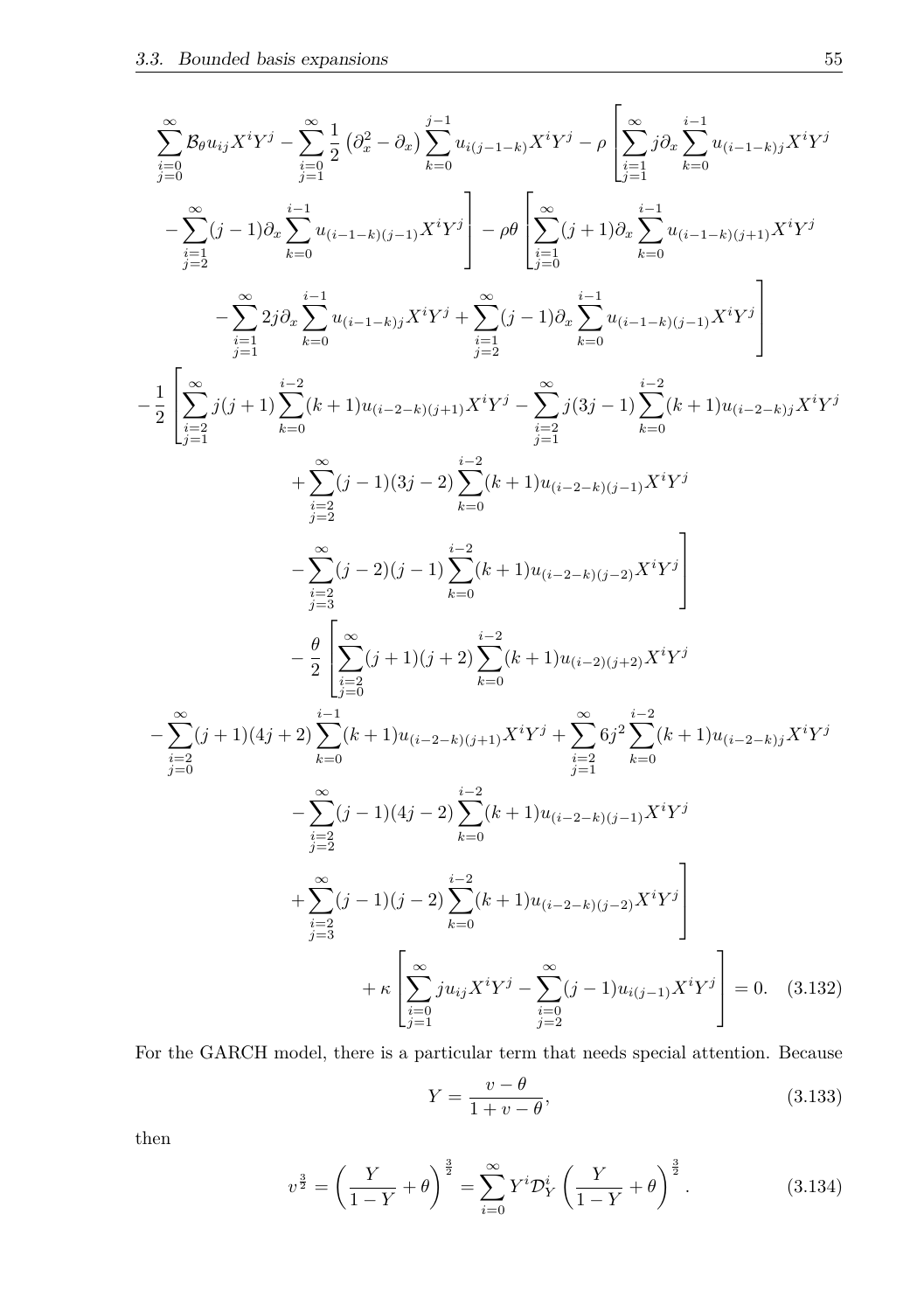According to the previous lemma,

$$
\partial_v \sum_{j=0}^{\infty} u_j Y^j = \sum_{j=0}^{\infty} j u_j \left( Y^{j-1} - 2Y^j + Y^{j+1} \right). \tag{3.135}
$$

Therefore,

$$
v^{\frac{3}{2}} \partial_v \sum_{j=0}^{\infty} u_j Y^j = \sum_{j=0}^{\infty} \sum_{i=0}^{\infty} j u_j \mathcal{D}_Y^i \left( \frac{Y}{1-Y} + \theta \right)^{\frac{3}{2}} (Y^{j+i-1} - 2Y^{j+i} + Y^{j+i+1})
$$
  
\n
$$
= \sum_{j=0}^{\infty} \sum_{i=0}^j (j-i+1) u_{j-i+1} \mathcal{D}_Y^i \left( \frac{Y}{1-Y} + \theta \right)^{\frac{3}{2}} Y^j
$$
  
\n
$$
- 2 \sum_{j=1}^{\infty} \sum_{i=0}^{j-1} (j-i) u_{j-i} \mathcal{D}_Y^i \left( \frac{Y}{1-Y} + \theta \right)^{\frac{3}{2}} Y^j
$$
  
\n
$$
+ \sum_{j=2}^{\infty} \sum_{i=0}^{j-2} (j-i-1) u_{j-i-1} \mathcal{D}_Y^i \left( \frac{Y}{1-Y} + \theta \right)^{\frac{3}{2}} Y^j.
$$
 (3.136)

Then, [\(3.2\)](#page-37-2) becomes

$$
\sum_{i=0}^{\infty} \mathcal{B}_{\theta} u_{ij} X^{i} Y^{j} - \sum_{i=0}^{\infty} \frac{1}{2} \left( \partial_{x}^{2} - \partial_{x} \right) \sum_{k=0}^{j-1} u_{i(j-1-k)} X^{i} Y^{j}
$$
\n
$$
- \rho \left[ \sum_{\substack{i=1 \\ j=0}}^{\infty} \sum_{k=0}^{j} \sum_{l=0}^{i-1} (j-k+1) \partial_{x} u_{(i-1-l)(j-k+1)} \mathcal{D}_{Y}^{k} \left( \frac{Y}{1-Y} + \theta \right)^{\frac{3}{2}} X^{i} Y^{j}
$$
\n
$$
-2 \sum_{\substack{i=1 \\ j=1}}^{\infty} \sum_{k=0}^{j-1} \sum_{l=0}^{i-1} (j-k) \partial_{x} u_{(i-1-l)(j-k)} \mathcal{D}_{Y}^{k} \left( \frac{Y}{1-Y} + \theta \right)^{\frac{3}{2}} X^{i} Y^{j}
$$
\n
$$
+ \sum_{\substack{i=1 \\ j=2}}^{\infty} \sum_{k=0}^{j-2} \sum_{l=0}^{i-1} (j-k-1) \partial_{x} u_{(i-1-l)(j-k-1)} \mathcal{D}_{Y}^{k} \left( \frac{Y}{1-Y} + \theta \right)^{\frac{3}{2}} X^{i} Y^{j}
$$
\n
$$
- \frac{1}{2} \left[ \sum_{\substack{i=2 \\ j=2}}^{\infty} j(j-1) \sum_{k=0}^{i-2} (k+1) u_{(i-2-k)j} X^{i} Y^{j} - \sum_{\substack{i=2 \\ j=2}}^{\infty} 2(j-1)^{2} \sum_{k=0}^{i-2} (k+1) u_{(i-2-k)(j-1)} X^{i} Y^{j}
$$
\n
$$
+ \sum_{\substack{j=2 \\ j=3}}^{\infty} (j-1) (j-2) \sum_{k=0}^{i-2} (k+1) u_{(i-2-k)(j-2)} X^{i} Y^{j}
$$
\n
$$
- \theta \left[ \sum_{\substack{j=2 \\ j=1}}^{\infty} j(j+1) \sum_{k=0}^{i-2} (k+1) u_{(i-2-k)(j+1)} X^{i} Y^{j} - \
$$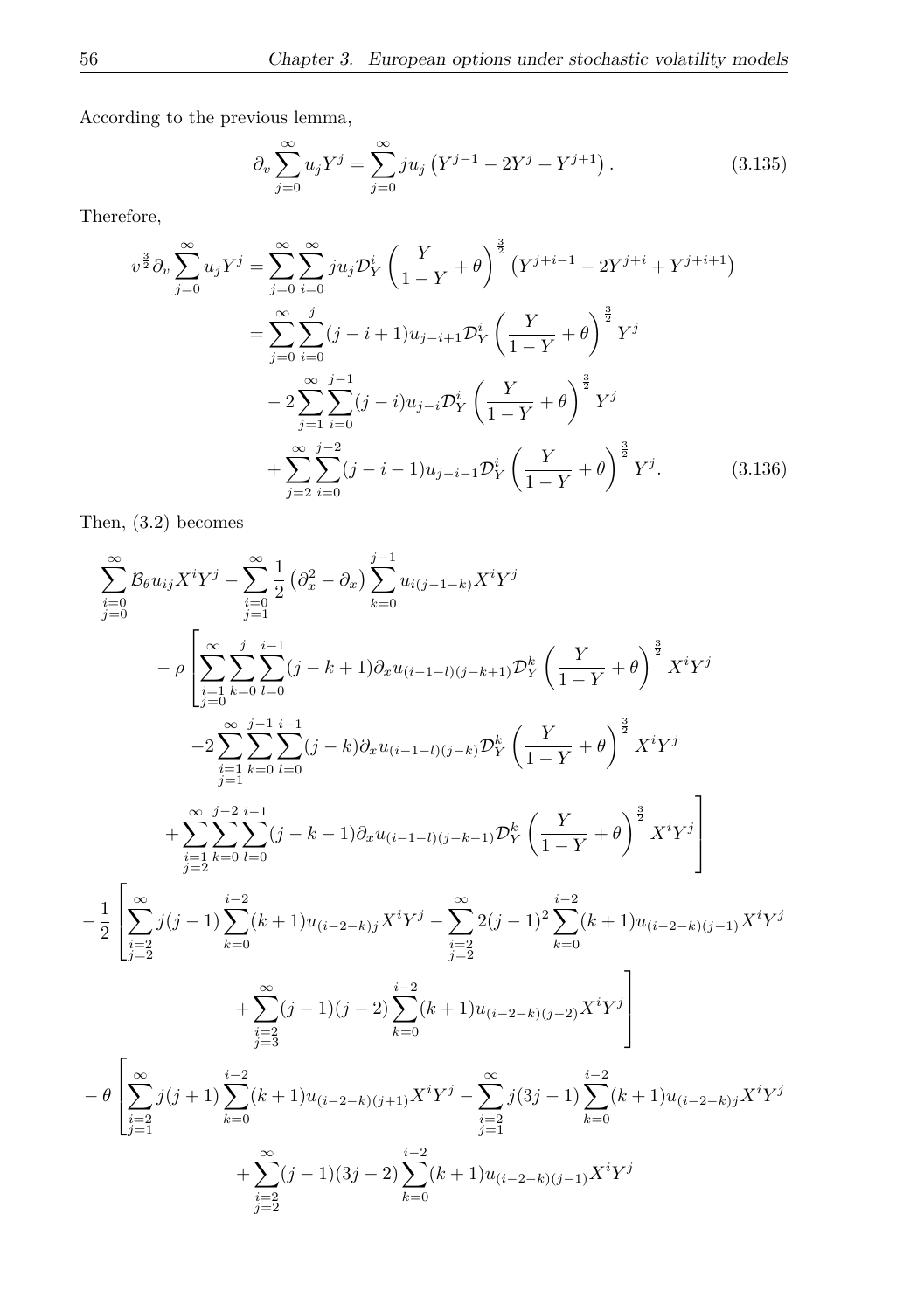$$
-\sum_{\substack{i=2 \ i=3}}^{\infty} (j-2)(j-1) \sum_{k=0}^{i-2} (k+1)u_{(i-2-k)(j-2)} X^{i} Y^{j}
$$
  

$$
-\frac{\theta^{2}}{2} \left[ \sum_{\substack{i=2 \ i=2}}^{\infty} (j+1)(j+2) \sum_{k=0}^{i-2} (k+1)u_{(i-2-k)(j+2)} X^{i} Y^{j}
$$
  

$$
-\sum_{\substack{i=2 \ i=2}}^{\infty} (j+1)(4j+2) \sum_{k=0}^{i-2} (k+1)u_{(i-2-k)(j+1)} X^{i} Y^{j} + \sum_{\substack{i=2 \ i=2}}^{\infty} 6j^{2} \sum_{k=0}^{i-2} (k+1)u_{(i-2-k)j} X^{i} Y^{j}
$$
  

$$
-\sum_{\substack{i=2 \ i=2}}^{\infty} (j-1)(4j-2) \sum_{k=0}^{i-2} (k+1)u_{(i-2-k)(j-1)} X^{i} Y^{j}
$$
  

$$
+\sum_{\substack{i=2 \ i=3}}^{\infty} (j-1)(j-2) \sum_{k=0}^{i-2} (k+1)u_{(i-2-k)(j-2)} X^{i} Y^{j}
$$
  

$$
+ \kappa \left[ \sum_{\substack{i=0 \ i=1}}^{\infty} j u_{ij} X^{i} Y^{j} - \sum_{\substack{i=0 \ i=2}}^{\infty} (j-1)u_{i(j-1)} X^{i} Y^{j} \right] = 0.
$$
 (3.137)

For the 3/2 model, [\(3.2\)](#page-37-2) becomes

$$
\sum_{j=0}^{\infty} \mathcal{B}_{\theta} u_{ij} X^{i} Y^{j} - \sum_{j=1}^{\infty} \frac{1}{2} (\partial_{x}^{2} - \partial_{x}) \sum_{k=0}^{j-1} u_{i(j-1-k)} X^{i} Y^{j}
$$
\n
$$
- \rho \sum_{\substack{i=1 \ i \neq j}}^{\infty} (j-1) \partial_{x} \sum_{k=0}^{i-1} u_{(i-1-k)(j-1)} X^{i} Y^{j} - 2 \rho \theta \left[ \sum_{\substack{i=1 \ i \neq j}}^{\infty} j \partial_{x} \sum_{k=0}^{i-1} u_{(i-1-k)j} X^{i} Y^{j} \right]
$$
\n
$$
- \sum_{\substack{i=1 \ i \neq j}}^{\infty} (j-1) \partial_{x} \sum_{k=0}^{i-1} u_{(i-1-k)(j-1)} X^{i} Y^{j} \left] - \rho \theta^{2} \left[ \sum_{\substack{i=1 \ i \neq j}}^{\infty} (j+1) \partial_{x} \sum_{k=0}^{i-1} u_{(i-1-k)(j+1)} X^{i} Y^{j} \right]
$$
\n
$$
- \sum_{\substack{i=1 \ i \neq j}}^{\infty} 2j \partial_{x} \sum_{k=0}^{i-1} u_{(i-1-k)j} X^{i} Y^{j} + \sum_{\substack{i=1 \ i \neq j}}^{\infty} (j-1) \partial_{x} \sum_{k=0}^{i-1} u_{(i-1-k)(j-1)} X^{i} Y^{j}
$$
\n
$$
- \frac{1}{2} \left[ \sum_{\substack{i=2 \ i \neq j}}^{\infty} (j-1)(j-2) \sum_{k=0}^{i-2} (k+1) u_{(i-2-k)(j-1)} X^{i} Y^{j} \right]
$$
\n
$$
- \sum_{\substack{i=2 \ i \neq j}}^{\infty} (j-1)(j-2) \sum_{k=0}^{i-2} (k+1) u_{(i-2-k)(j-2)} X^{i} Y^{j}
$$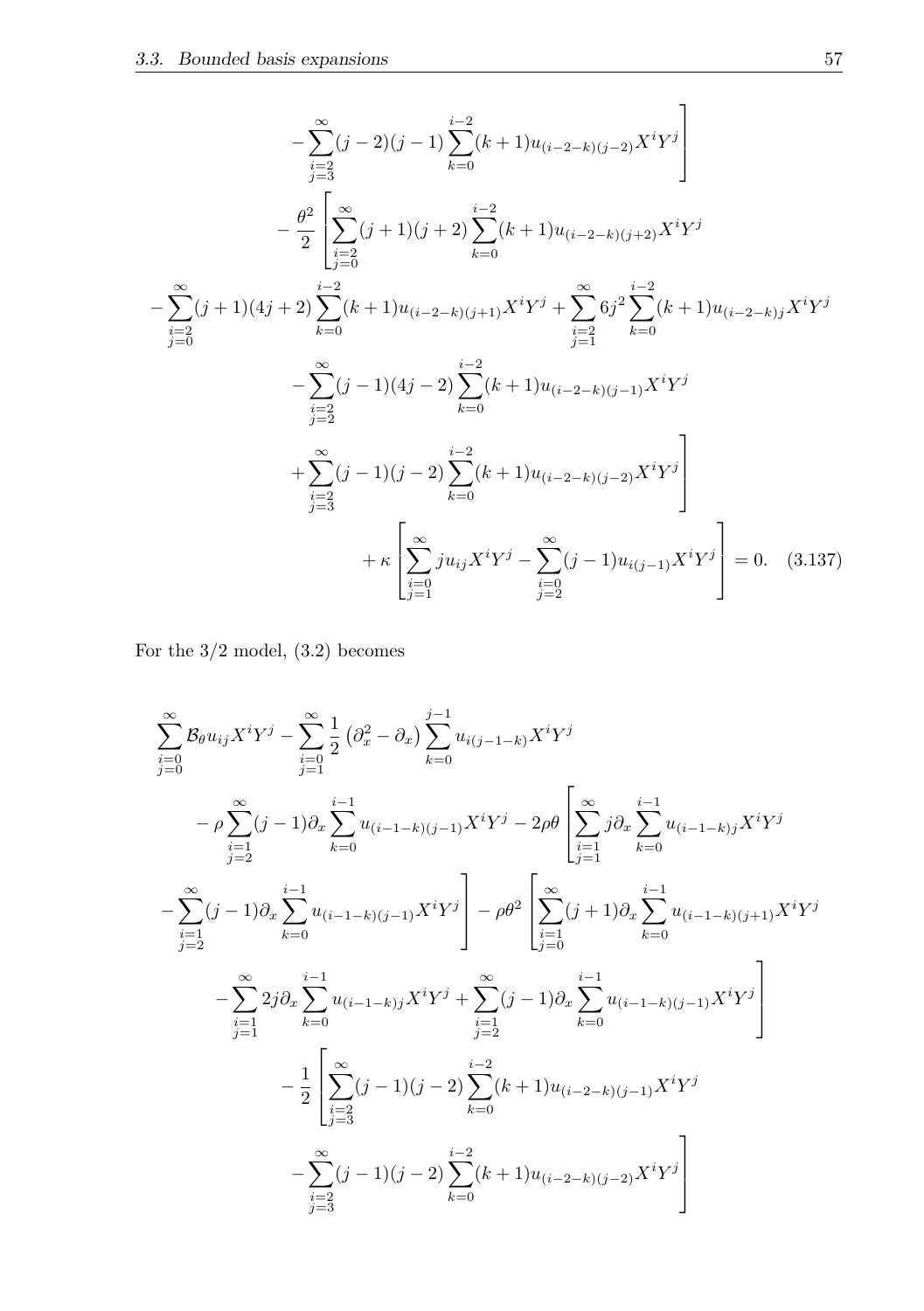$$
-\frac{3\theta}{2}\left[\sum_{i=2}^{\infty}j(j-1)\sum_{k=0}^{i-2}(k+1)u_{(i-2-k)j}X^{i}Y^{j}\right.-\sum_{i=2}^{\infty}2(j-1)^{2}\sum_{k=0}^{i-2}(k+1)u_{(i-2-k)(j-1)}X^{i}Y^{j}\right.+\sum_{j=2}^{\infty}(j-1)(j-2)\sum_{k=0}^{i-2}(k+1)u_{(i-2-k)(j-2)}X^{i}Y^{j}\right]-\frac{3\theta^{2}}{2}\left[\sum_{i=1}^{\infty}j(j+1)\sum_{k=0}^{i-2}(k+1)u_{(i-2-k)(j+1)}X^{i}Y^{j}\right.-\sum_{i=2}^{\infty}j(3j-1)\sum_{k=0}^{i-2}(k+1)u_{(i-2-k)j}X^{i}Y^{j}\right.+\sum_{j=2}^{\infty}(j-1)(3j-2)\sum_{k=0}^{i-2}(k+1)u_{(i-2-k)j}X^{i}Y^{j}\right.+\sum_{j=2}^{\infty}(j-1)(j-2)\sum_{k=0}^{i-2}(k+1)u_{(i-2-k)(j-1)}X^{i}Y^{j}\right]-\frac{\theta^{3}}{2}\left[\sum_{j=3}^{\infty}(j+1)(j+2)\sum_{k=0}^{i-2}(k+1)u_{(i-2-k)(j+2)}X^{i}Y^{j}\right]-\frac{\theta^{3}}{2}\left[\sum_{j=0}^{\infty}(j+1)(j+2)\sum_{k=0}^{i-2}(k+1)u_{(i-2-k)(j+2)}X^{i}Y^{j}\right.-\sum_{j=0}^{\infty}(j-1)(4j+2)\sum_{k=0}^{i-2}(k+1)u_{(i-2-k)(j-1)}X^{i}Y^{j}\right.+\sum_{j=2}^{\infty}(j-1)(4j-2)\sum_{k=0}^{i-2}(k+1)u_{(i-2-k)(j-1)}X^{i}Y^{j}\right]+k\sum_{j=2}^{\infty}(j-1)u_{i(j-1)}X^{i}Y^{j}\right]+k\theta\left[\sum_{j=0}^{\infty}ju_{ij}X^{i}Y^{j}-\sum_{j=2}^{\infty}(j
$$

The above equations hold if the coefficients of  $X<sup>i</sup>Y<sup>j</sup>$  satisfy the following inhomogeneous Black – Scholes equations: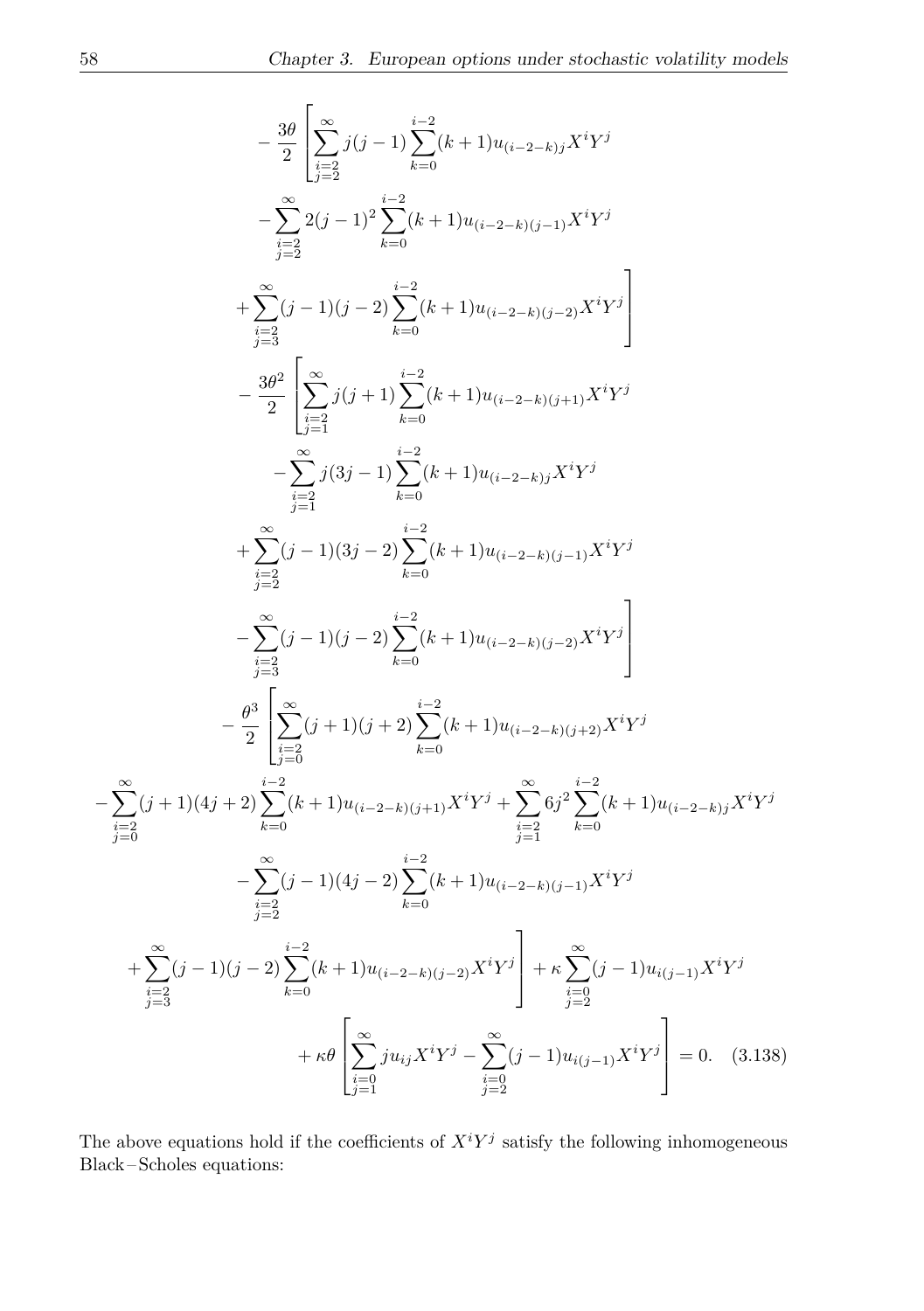$$
\mathcal{B}_{\theta}u_{ij} + j\kappa u_{ij} = \frac{1}{2} \left(\partial_x^2 - \partial_x\right) \sum_{k=0}^{j-1} u_{i(j-1-k)}
$$
\n
$$
+ \rho \left[j\partial_x \sum_{k=0}^{i-1} u_{(i-1-k)j} - (j-1)\partial_x \sum_{k=0}^{i-1} u_{(i-1-k)(j-1)}\right]
$$
\n
$$
+ \rho \theta \left[ (j+1)\partial_x \sum_{k=0}^{i-1} u_{(i-1-k)(j+1)} - 2j\partial_x \sum_{k=0}^{i-1} u_{(i-1-k)j} + (j-1)\partial_x \sum_{k=0}^{i-1} u_{(i-1-k)(j-1)} \right]
$$
\n
$$
+ \frac{1}{2} \left[j(j+1) \sum_{k=0}^{i-2} (k+1)u_{(i-2-k)(j+1)} - j(3j-1) \sum_{k=0}^{i-2} (k+1)u_{(i-2-k)j}
$$
\n
$$
+ (j-1)(3j-2) \sum_{k=0}^{i-2} (k+1)u_{(i-2-k)(j-1)} - (j-2)(j-1) \sum_{k=0}^{i-2} (k+1)u_{(i-2-k)(j-2)} \right]
$$
\n
$$
+ \frac{\theta}{2} \left[ (j+1)(j+2) \sum_{k=0}^{i-2} (k+1)u_{(i-2)(j+2)} - (j+1)(4j+2) \sum_{k=0}^{i-1} (k+1)u_{(i-2-k)(j+1)} \right]
$$
\n
$$
+ 6j^2 \sum_{k=0}^{i-2} (k+1)u_{(i-2-k)j} - (j-1)(4j-2) \sum_{k=0}^{i-2} (k+1)u_{(i-2-k)(j-1)} \right] + \kappa(j-1)u_{i(j-1)} \quad (3.139)
$$

for the Heston model,

$$
\mathcal{B}_{\theta}u_{ij} + \kappa j u_{ij} = \frac{1}{2} \left(\partial_x^2 - \partial_x\right) \sum_{k=0}^{j-1} u_{i(j-1-k)} \n+ \rho \left[ \sum_{k=0}^{j+1} \sum_{l=0}^{j-k+1} \sum_{m=0}^{i-1} \frac{3(j-k-l+1)(2k-5)!!}{(2k)!!\sqrt{\theta}} \left(-\frac{1}{\theta}\right)^{k-2} \frac{k^{(l)}}{l!} \partial_x u_{(i-1-m)(j-k-l+1)} \n+ \sum_{k=0}^{j} \sum_{l=0}^{j-k} \sum_{m=0}^{i-1} \frac{6(j-k-l)(2k-5)!!}{(2k)!!\sqrt{\theta}} \left(-\frac{1}{\theta}\right)^{k-2} \frac{k^{(l)}}{l!} \partial_x u_{(i-1-m)(j-k-l)} \n+ \sum_{k=0}^{j-1} \sum_{l=0}^{j-k-1} \sum_{m=0}^{i-1} \frac{3(j-k-l-1)(2k-5)!!}{(2k)!!\sqrt{\theta}} \left(-\frac{1}{\theta}\right)^{k-2} \frac{k^{(l)}}{l!} \partial_x u_{(i-1-m)(j-k-l-1)} \n- \frac{1}{2} \left[ j(j-1) \sum_{k=0}^{i-2} (k+1) u_{(i-2-k)j} - 2(j-1)^2 \sum_{k=0}^{i-2} (k+1) u_{(i-2-k)(j-1)} \n+ (j-1)(j-2) \sum_{k=0}^{i-2} (k+1) u_{(i-2-k)(j-2)} \right] + \theta \left[ j(j+1) \sum_{k=0}^{i-2} (k+1) u_{(i-2-k)(j+1)} \n- j(3j-1) \sum_{k=0}^{i-2} (k+1) u_{(i-2-k)j} + (j-1)(3j-2) \sum_{k=0}^{i-2} (k+1) u_{(i-2-k)(j-1)} \n- (j-2)(j-1) \sum_{k=0}^{i-2} (k+1) u_{(i-2-k)(j-2)} \right]
$$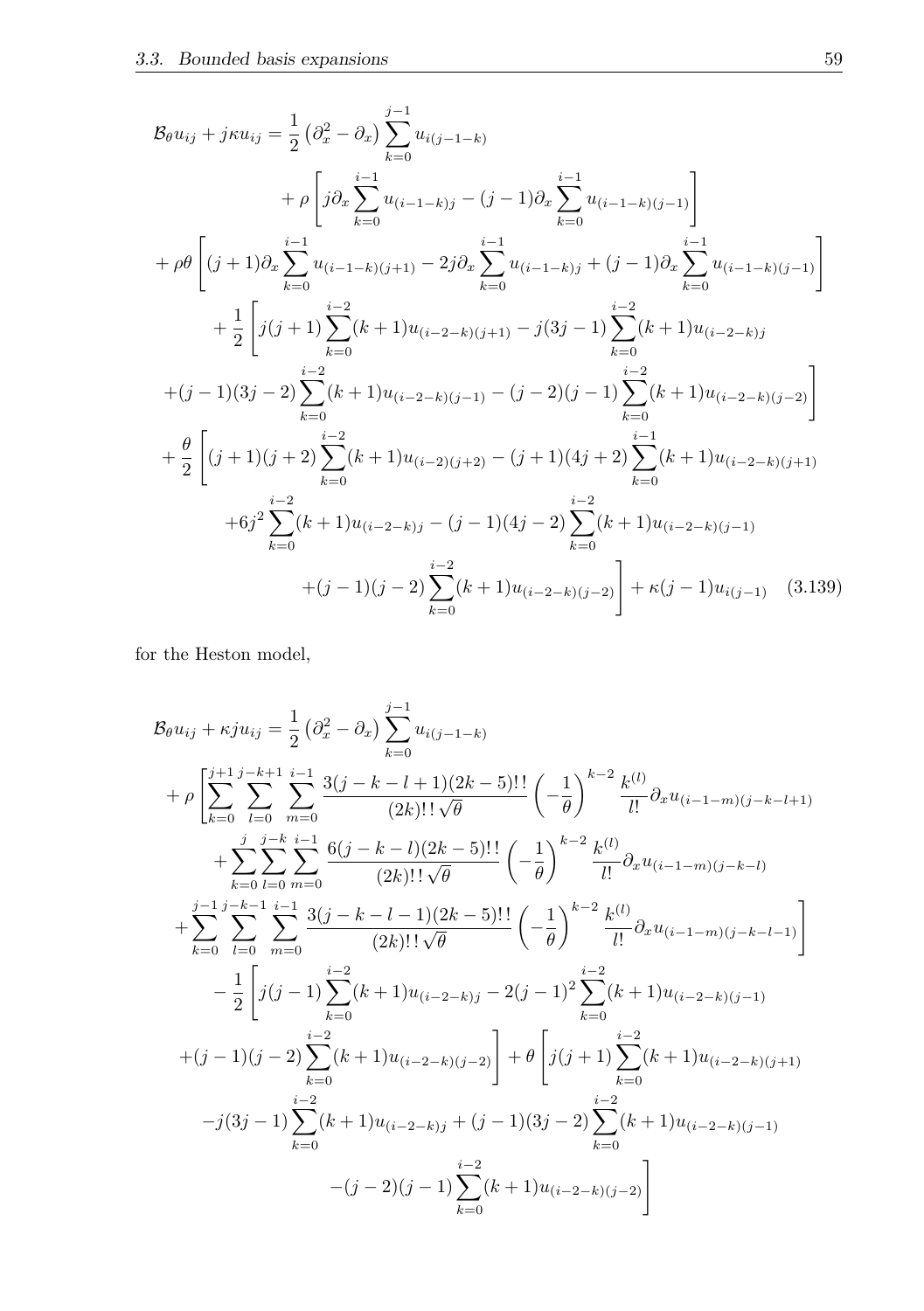$$
+\frac{\theta^2}{2}\left[(j+1)(j+2)\sum_{k=0}^{i-2}(k+1)u_{(i-2-k)(j+2)}-(j+1)(4j+2)\sum_{k=0}^{i-2}(k+1)u_{(i-2-k)(j+1)}\right.\n+6j^2\sum_{k=0}^{i-2}(k+1)u_{(i-2-k)j}-(j-1)(4j-2)\sum_{k=0}^{i-2}(k+1)u_{(i-2-k)(j-1)}\n+(j-1)(j-2)\sum_{k=0}^{i-2}(k+1)u_{(i-2-k)(j-2)}\right]+\kappa(j-1)u_{i(j-1)}\quad (3.140)
$$

for the GARCH model and

$$
B_{\theta}u_{ij} + \kappa\theta ju_{ij} = \frac{1}{2} \left(\partial_x^2 - \partial_x\right) \sum_{k=0}^{j-1} u_{i(j-1-k)} + \rho(j-1)\partial_x \sum_{k=0}^{i-1} u_{(i-1-k)(j-1)} + 2\rho\theta \left[ j\partial_x \sum_{k=0}^{i-1} u_{(i-1-k)j} - (j-1)\partial_x \sum_{k=0}^{i-1} u_{(i-1-k)(j-1)} \right] + \theta^2 \left[ (j+1)\partial_x \sum_{k=0}^{i-1} u_{(i-1-k)(j+1)} - 2j\partial_x \sum_{k=0}^{i-1} u_{(i-1-k)j} + (j-1)\partial_x \sum_{k=0}^{i-1} u_{(i-1-k)(j-1)} \right] + \frac{1}{2} \left[ (j-1)(j-2) \sum_{k=0}^{i-2} (k+1)u_{(i-2-k)(j-1)} - (j-1)(j-2) \sum_{k=0}^{i-2} (k+1)u_{(i-2-k)(j-2)} \right] + \frac{3\theta}{2} \left[ j(j-1) \sum_{k=0}^{i-2} (k+1)u_{(i-2-k)j} - 2(j-1)^2 \sum_{k=0}^{i-2} (k+1)u_{(i-2-k)(j-1)} + (j-1)(j-2) \sum_{k=0}^{i-2} (k+1)u_{(i-2-k)(j-2)} \right] + \frac{3\theta^2}{2} \left[ -j(j+1) \sum_{k=0}^{i-2} (k+1)u_{(i-2-k)(j+1)} -j(3j-1) \sum_{k=0}^{i-2} (k+1)u_{(i-2-k)j} + (j-1)(3j-2) \sum_{k=0}^{i-2} (k+1)u_{(i-2-k)(j-1)} - (j-1)(j-2) \sum_{k=0}^{i-2} (k+1)u_{(i-2-k)(j-2)} \right]
$$
  
+  $\frac{\theta^3}{2} \left[ (j+1)(j+2) \sum_{k=0}^{i-2} (k+1)u_{(i-2-k)(j+2)} - (j+1)(4j+2) \sum_{k=0}^{i-2} (k+1)u_{(i-2-k)(j+1$ 

for the 3/2 model, with the initial condition [\(3.18\)](#page-40-2) and the terms with negative indexes vanish by definition. For all models,  $u_{00}$  satisfies the homogeneous Black – Scholes equation which can be solved by Lemma [2.1.2.](#page-20-1) Higher order terms satisfy the inhomogeneous Black – Scholes equation which can be solved by Lemma [2.1.3.](#page-21-0)  $\Box$ 

Because the method is an extension of the  $(\eta, v)$ -expansion, the calculation follows Order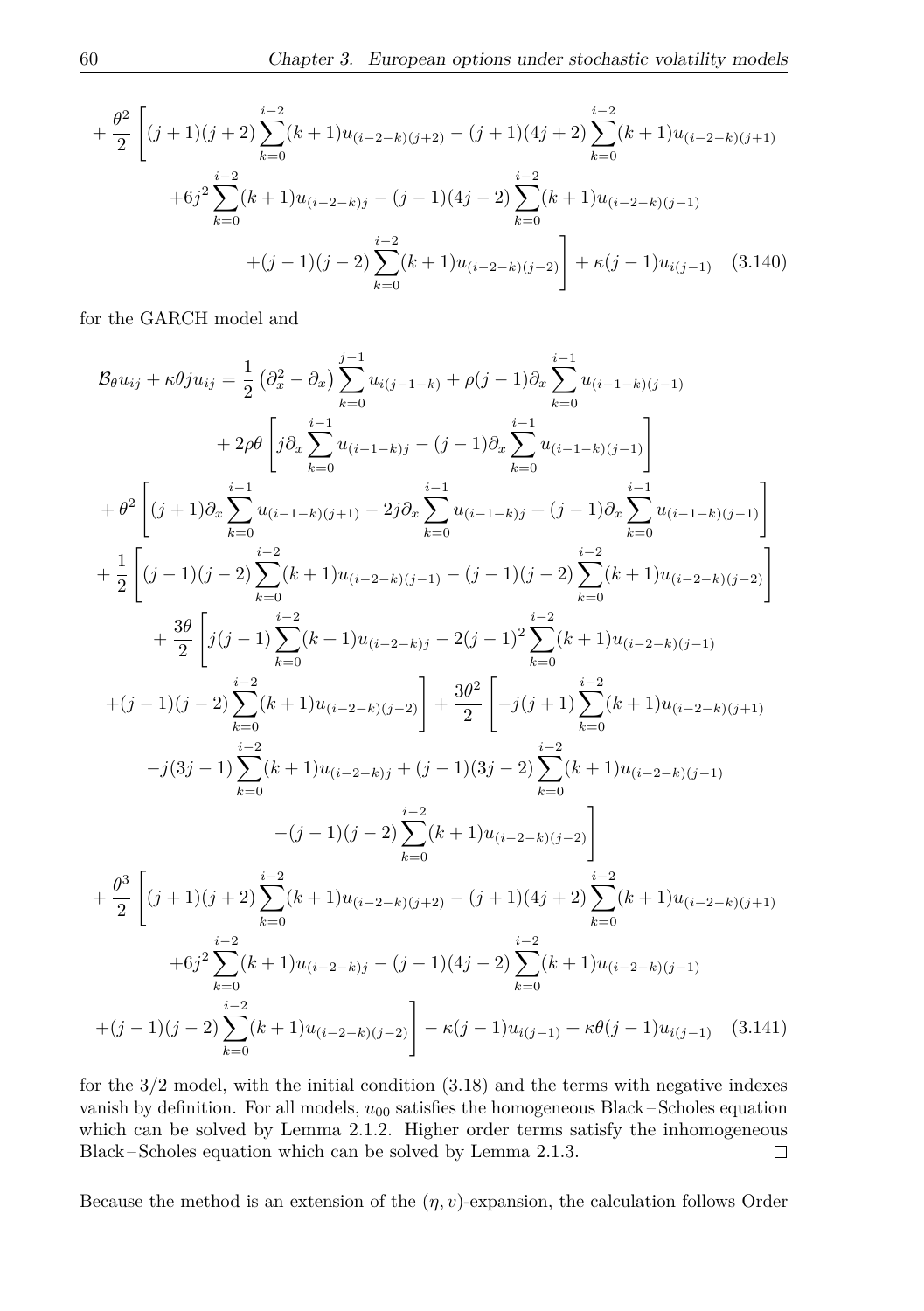[3.2.2.](#page-41-1) The coefficients  $u_{ij}$  also have the same form as in Proposition [3.2.4,](#page-42-1) by which the following corollary can be proven.

**Corollary 3.3.3.** *In Proposition [3.3.2,](#page-60-0) the expansion coefficients*

$$
u_{ij} \in \Sigma_1', \quad \text{for } i + j > 0. \tag{3.142}
$$

## **3.4 Symmetry breaking**

Symmetry (invariance) is an important tool for analysing the structure of an object. The solution of PDE [\(3.2\)](#page-37-2) exhibits scale invariance. For model definition [\(3.1\)](#page-37-0), the option price is invariant under the following scaling.

**Proposition 3.4.1.** *The European option price under the Heston model is invariant under the scaling*

$$
C(t, x, r, v, \theta, \rho, \eta, \kappa) = C\left(\frac{t}{\lambda}, x, \lambda r, \lambda v, \lambda \theta, \rho, \lambda \eta, \lambda \kappa\right), \quad \text{for } \lambda \in (0, \infty). \tag{3.143}
$$

**Proposition 3.4.2.** *The European option price under the GARCH model is invariant under the scaling*

$$
C(t, x, r, v, \theta, \rho, \eta, \kappa) = C\left(\frac{t}{\lambda}, x, \lambda r, \lambda v, \lambda \theta, \rho, \sqrt{\lambda}\eta, \lambda \kappa\right), \quad \text{for } \lambda \in (0, \infty). \tag{3.144}
$$

**Proposition 3.4.3.** *The vanilla option price under the 3/2 model is invariant under the scaling*

$$
C(t, x, r, v, \theta, \rho, \eta, \kappa) = C\left(\frac{t}{\lambda}, x, \lambda r, \lambda v, \lambda \theta, \rho, \eta, \kappa\right), \quad \text{for } \lambda \in (0, \infty). \tag{3.145}
$$

The propositions can be proven by substituting the scaled parameters in the PDE [\(3.2\)](#page-37-2) and the boundary conditions [\(3.3\)](#page-38-0). Up to an overall constant, the PDE and boundary conditions stay the same.

For the four expansion methods introduced in Section [3.2,](#page-38-4) the expansion coefficients  $u_{ij}\kappa^i\eta^j$  are scale-invariant. For example, in  $(\kappa, \eta)$ -expansion, as we have shown in [\(3.26a\)](#page-42-2)

$$
u_{10}\kappa = \frac{1}{2}w\upsilon^{\alpha}t^{2}(\theta - v)\kappa,
$$
\n(3.146a)

$$
w = \frac{1}{2\sqrt{2\pi vt}} \exp\left(-\frac{x^2}{2vt} + ax + bt\right).
$$
 (3.146b)

Because *vt* and  $r/v$  are scale-invariant, so are *a*, *bt* and *w* consequently. For the Heston and GARCH models,  $v^{\alpha} = 1 \rightarrow 1$  and  $\kappa \rightarrow \lambda \kappa$ . For the 3/2 model,  $v^{\alpha} = v \rightarrow \lambda v$  and  $\kappa \to \kappa$ . Therefore, in both cases,  $u_{10}\kappa$  and higher order terms are scale-invariant.

However, for the  $(\eta + 1, v + 1)$ -expansion

$$
V = \sum_{i,j=0}^{\infty} u_{ij} \left(\frac{\eta}{1+\eta}\right)^i \left(\frac{v-\theta}{1+v-\theta}\right)^j, \tag{3.147}
$$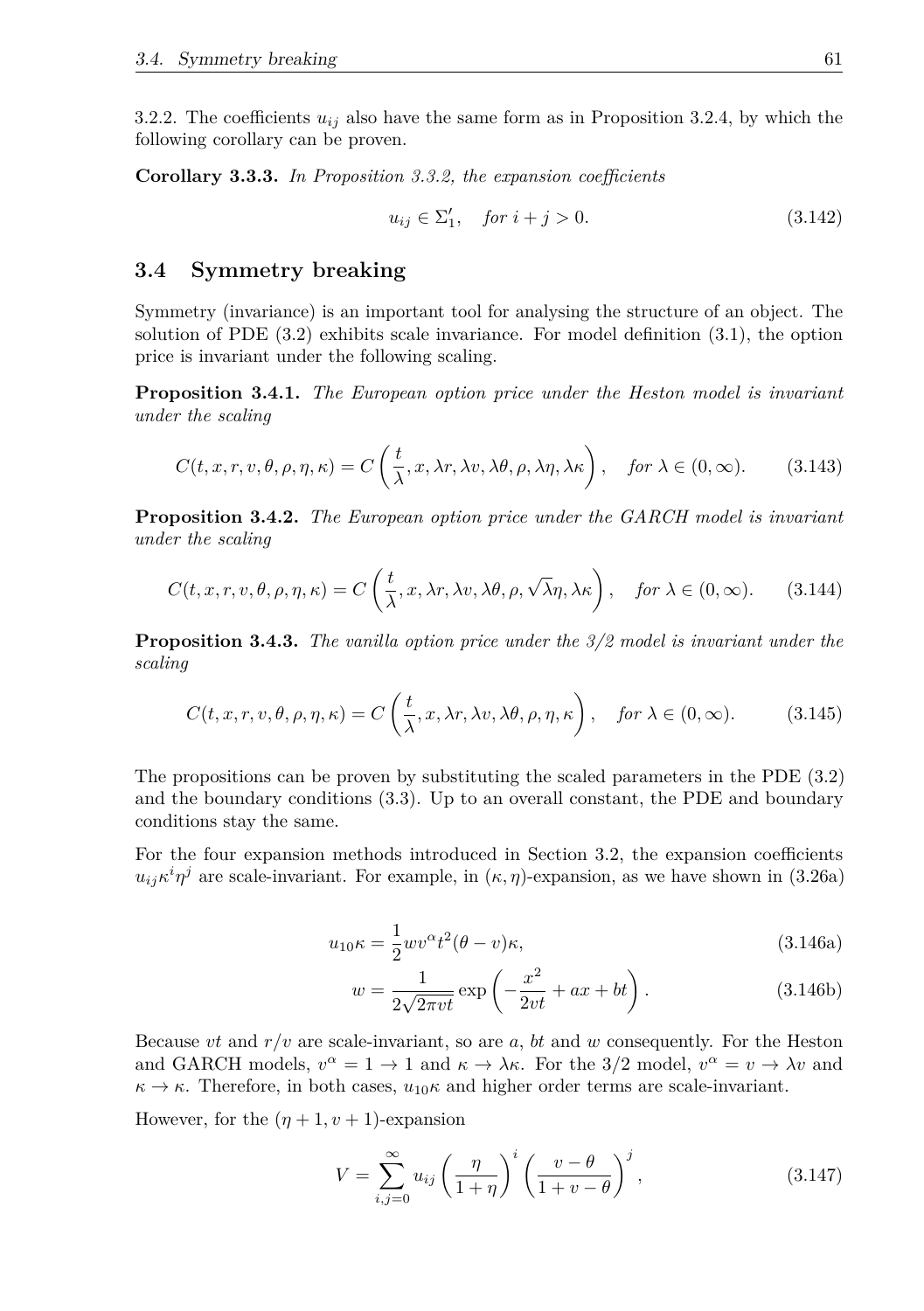the scale-invariance is broken, because the scaling effect cannot be expressed by an overall constant. For the Heston and GARCH models,

$$
\frac{\lambda \eta}{1 + \lambda \eta} \neq \lambda' \frac{\eta}{1 + \eta}.\tag{3.148}
$$

For all models,

$$
\frac{\lambda v - \lambda \theta}{1 + \lambda v - \lambda \theta} \neq \lambda' \frac{v - \theta}{1 + v - \theta}.
$$
\n(3.149)

The breaking of scale invariance gives us one more degree of freedom to fine-tune the convergence of the finite-term approximation

$$
V = \sum_{i+j=0}^{N} u_{ij} \left(\frac{\eta}{1+\eta}\right)^i \left(\frac{v-\theta}{1+v-\theta}\right)^j
$$
\n(3.150)

because the convergence is different when we choose different *λ*-value.

The fine-tuning, however, does not work for the terms

$$
u_{i0}\left(\frac{\eta}{1+\eta}\right)^i\tag{3.151}
$$

in the  $3/2$  model because  $\eta$  does not change under scaling. In this case, there is another degree of freedom we can use. Instead of scaling *η*, we scale '1' in the basis function

$$
\frac{\eta}{1+\eta} \to \frac{\eta}{\gamma+\eta}.\tag{3.152}
$$

Because  $\gamma$  is not a model parameter but a pure gauge choice, the option price stays the same as we change 1 to  $\gamma$ . Such symmetry is also called gauge invariance. Similarly, the symmetry is broken for a finite-term approximation and can be used for convergence fine-tuning.

# **3.4.1**  $(\eta + \gamma, v + 1)$ **-expansion**

With the additional parameter, we can also expand the option price as follows.

**Proposition 3.4.4.** *The solution of* [\(3.2\)](#page-37-2) *with initial condition* [\(3.3\)](#page-38-0) *can be written as*

$$
u(t,x) = \sum_{\substack{i=0 \ j=0}}^{\infty} u_{ij}(t,x,\theta) X^i Y^j,
$$
\n(3.153)

*with*

$$
X = \frac{\eta}{\gamma + \eta}, \quad Y = \frac{v - \theta}{1 + v - \theta}, \quad a = \frac{1}{2} - \frac{r}{\theta}, \quad b = -\frac{\theta}{2} \left(\frac{1}{2} + \frac{r}{\theta}\right)^2, \tag{3.154}
$$

$$
u_{00}(t,x) = \frac{1}{2}e^x \operatorname{erfc}\left[-\frac{x+(1-a)\theta t}{\sqrt{2\theta t}}\right] - \frac{1}{2}e^{-rt} \operatorname{erfc}\left[-\frac{x-a\theta t}{\sqrt{2\theta t}}\right].
$$
 (3.155)

*For the Heston model,*

$$
u_{ij}(s,y) = e^{ay + bs - j\kappa s} \int_0^s dt \int_{-\infty}^{\infty} dx \frac{1}{\sqrt{2\pi\theta(s-t)}} \exp\left[-\frac{(x-y)^2}{2\theta(s-t)} - ax - bt + j\kappa t\right]
$$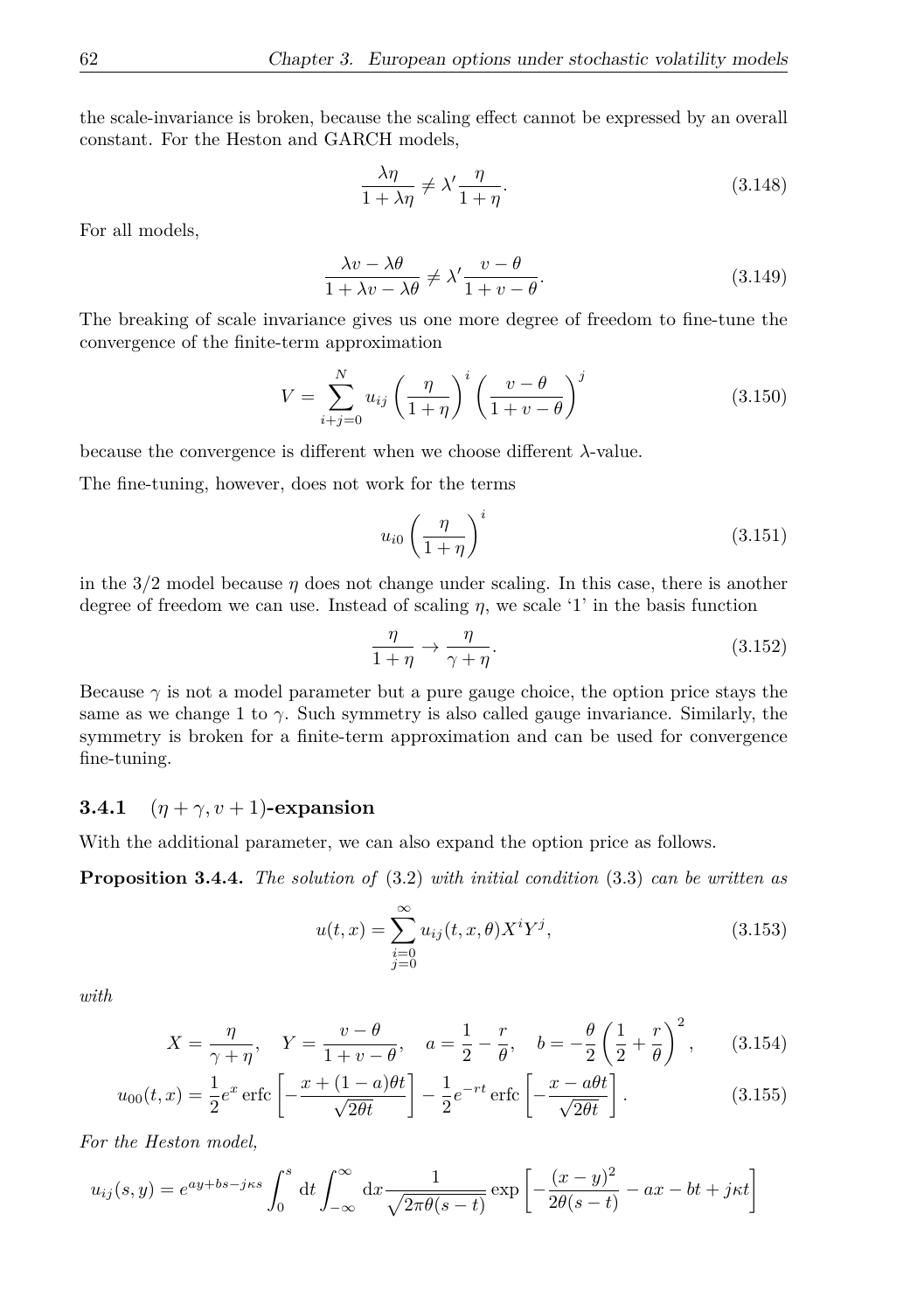$$
\times \left\{ \frac{1}{2} \left( \partial_x^2 - \partial_x \right) \sum_{k=0}^{j-1} u_{i(j-1-k)} + \rho \gamma \left[ j \partial_x \sum_{k=0}^{i-1} u_{(i-1-k)j} - (j-1) \partial_x \sum_{k=0}^{i-1} u_{(i-1-k)(j-1)} \right] \right\}
$$
  
+  $\rho \theta \gamma \left[ (j+1) \partial_x \sum_{k=0}^{i-1} u_{(i-1-k)(j+1)} - 2j \partial_x \sum_{k=0}^{i-1} u_{(i-1-k)j} + (j-1) \partial_x \sum_{k=0}^{i-1} u_{(i-1-k)(j-1)} \right]$   
+  $\frac{\gamma^2}{2} \left[ j(j+1) \sum_{k=0}^{i-2} (k+1) u_{(i-2-k)(j+1)} - j(3j-1) \sum_{k=0}^{i-2} (k+1) u_{(i-2-k)j} \right]$   
+  $(j-1)(3j-2) \sum_{k=0}^{i-2} (k+1) u_{(i-2-k)(j-1)} - (j-2)(j-1) \sum_{k=0}^{i-2} (k+1) u_{(i-2-k)(j-2)} \right]$   
+  $\frac{\theta \gamma^2}{2} \left[ (j+1)(j+2) \sum_{k=0}^{i-2} (k+1) u_{(i-2)(j+2)} - (j+1)(4j+2) \sum_{k=0}^{i-1} (k+1) u_{(i-2-k)(j+1)} \right]$   
+  $6j^2 \sum_{k=0}^{i-2} (k+1) u_{(i-2-k)j} - (j-1)(4j-2) \sum_{k=0}^{i-2} (k+1) u_{(i-2-k)(j-1)} \right]$   
+  $(j-1)(j-2) \sum_{k=0}^{i-2} (k+1) u_{(i-2-k)(j-2)} \right] + \kappa(j-1) u_{i(j-1)} \left.\right\}.$  (3.156)

*For the GARCH model,*

$$
u_{ij}(s,y) = e^{ay+bs-j\kappa s} \int_0^s dt \int_{-\infty}^{\infty} dx \frac{1}{\sqrt{2\pi\theta(s-t)}} \exp\left[-\frac{(x-y)^2}{2\theta(s-t)} - ax - bt + j\kappa t\right]
$$
  
\n
$$
\times \left\{\frac{1}{2} \left(\partial_x^2 - \partial_x\right) \sum_{k=0}^{j-1} u_{i(j-1-k)} + \rho \gamma \left[\sum_{k=0}^{j-1} \sum_{l=0}^{i-1} \sum_{m=0}^{i-1} \frac{3(j-k-l+1)(2k-5)!!}{(2k)!!\sqrt{\theta}} \left(-\frac{1}{\theta}\right)^{k-2} \frac{k^{(l)}}{l!} \partial_x u_{(i-1-m)(j-k-l+1)} + \sum_{k=0}^{j} \sum_{l=0}^{j-k} \sum_{m=0}^{i-1} \frac{6(j-k-l)(2k-5)!!}{(2k)!!\sqrt{\theta}} \left(-\frac{1}{\theta}\right)^{k-2} \frac{k^{(l)}}{l!} \partial_x u_{(i-1-m)(j-k-l)} + \sum_{k=0}^{j-1} \sum_{l=0}^{j-k-1} \sum_{m=0}^{i-1} \frac{3(j-k-l-1)(2k-5)!!}{(2k)!!\sqrt{\theta}} \left(-\frac{1}{\theta}\right)^{k-2} \frac{k^{(l)}}{l!} \partial_x u_{(i-1-m)(j-k-l-1)} + \sum_{k=0}^{j-1} \sum_{m=0}^{j-k-1} \frac{3(j-k-l-1)(2k-5)!!}{(2k)!!\sqrt{\theta}} \left(-\frac{1}{\theta}\right)^{k-2} \frac{k^{(l)}}{l!} \partial_x u_{(i-1-m)(j-k-l-1)} + \frac{\gamma^2}{2} \left[j(j-1)\sum_{k=0}^{i-2} (k+1)u_{(i-2-k)(j-2)}\right] + \theta \gamma^2 \left[j(j+1)\sum_{k=0}^{i-2} (k+1)u_{(i-2-k)(j+1)} -j(3j-1)\sum_{k=0}^{i-2} (k+1)u_{(i-2-k)(j-2)}\right] - (j-2)(j-1)\sum_{k=0}^{i-2} (k+1)u_{(i-2-k)(j-2)} \right\}
$$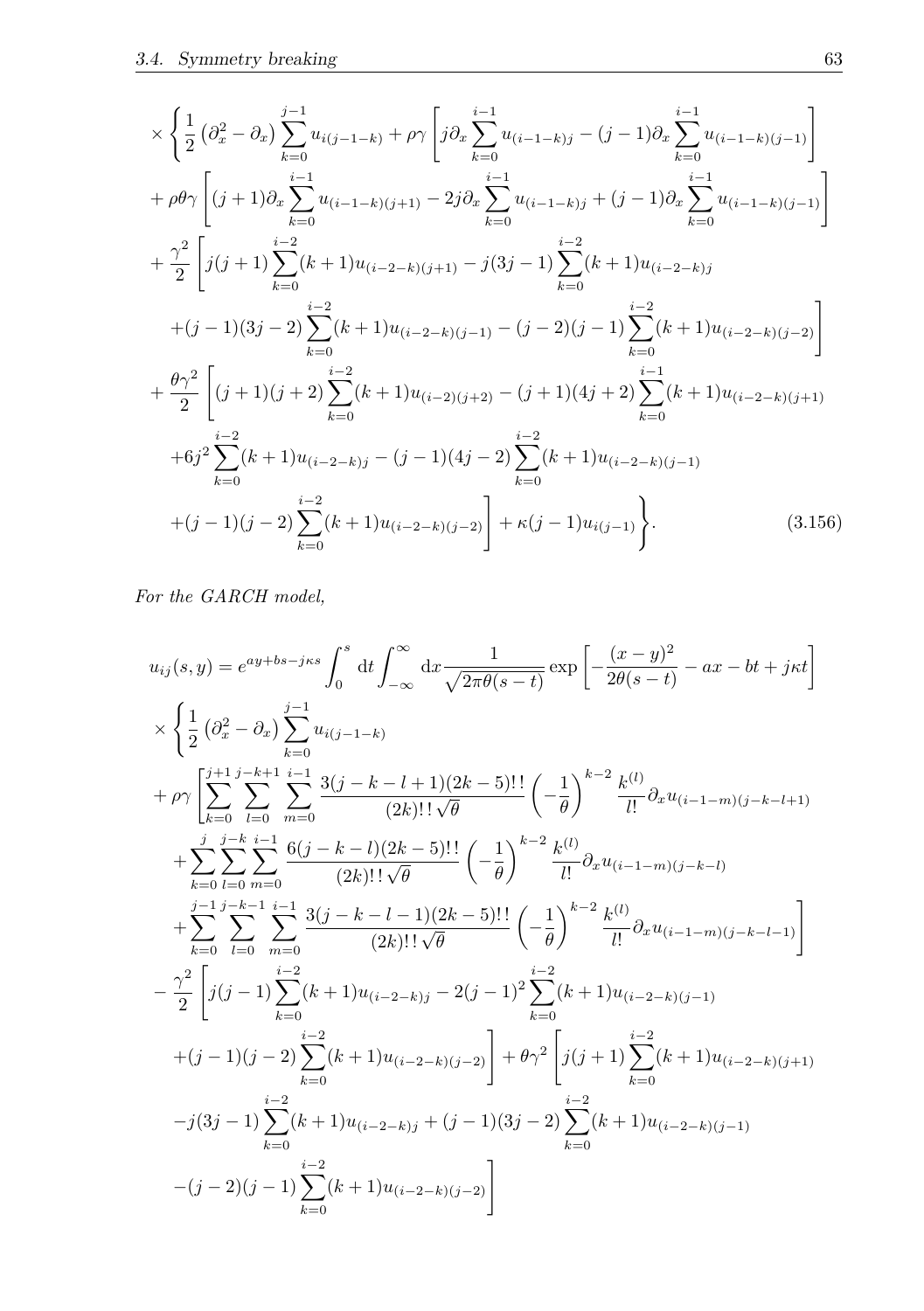$$
+\frac{\theta^2 \gamma^2}{2} \left[ (j+1)(j+2) \sum_{k=0}^{i-2} (k+1) u_{(i-2-k)(j+2)} \right.\n-(j+1)(4j+2) \sum_{k=0}^{i-2} (k+1) u_{(i-2-k)(j+1)} + 6j^2 \sum_{k=0}^{i-2} (k+1) u_{(i-2-k)j} \n-(j-1)(4j-2) \sum_{k=0}^{i-2} (k+1) u_{(i-2-k)(j-1)} + (j-1)(j-2) \sum_{k=0}^{i-2} (k+1) u_{(i-2-k)(j-2)} \right]\n+\kappa(j-1) u_{i(j-1)}.
$$
\n(3.157)

*For the 3/2 model,*

$$
u_{ij}(s,y) = e^{ay + bs - j\kappa\theta s} \int_0^s dt \int_{-\infty}^{\infty} dx \frac{1}{\sqrt{2\pi\theta(s-t)}} \exp\left[ -\frac{(x-y)^2}{2\theta(s-t)} - ax - bt + j\kappa\theta t \right]
$$
  
\n
$$
\times \left\{ \frac{1}{2} \left( \partial_x^2 - \partial_x \right) \sum_{k=0}^{j-1} u_{i(j-1-k)} + \rho \gamma(j-1) \partial_x \sum_{k=0}^{i-1} u_{(i-1-k)(j-1)} + 2\rho\theta \gamma \left[ j\partial_x \sum_{k=0}^{i-1} u_{(i-1-k)j} \right] \right\}
$$
  
\n
$$
-(j-1)\partial_x \sum_{k=0}^{i-1} u_{(i-1-k)(j-1)} + \rho\theta^2 \gamma \left[ (j+1)\partial_x \sum_{k=0}^{i-1} u_{(i-1-k)(j+1)} \right]
$$
  
\n
$$
-2j\partial_x \sum_{k=0}^{i-1} u_{(i-1-k)j} + (j-1)\partial_x \sum_{k=0}^{i-1} u_{(i-1-k)(j-1)} \right]
$$
  
\n
$$
+ \frac{\gamma^2}{2} \left[ (j-1)(j-2) \sum_{k=0}^{i-2} (k+1)u_{(i-2-k)(j-1)} - (j-1)(j-2) \sum_{k=0}^{i-2} (k+1)u_{(i-2-k)(j-2)} \right]
$$
  
\n
$$
+ \frac{3\theta \gamma^2}{2} \left[ j(j-1) \sum_{k=0}^{i-2} (k+1)u_{(i-2-k)j} - 2(j-1)^2 \sum_{k=0}^{i-2} (k+1)u_{(i-2-k)(j-1)} \right]
$$
  
\n
$$
+ (j-1)(j-2) \sum_{k=0}^{i-2} (k+1)u_{(i-2-k)(j-2)} \right] + \frac{3\theta^2 \gamma^2}{2} \left[ -j(j+1) \sum_{k=0}^{i-2} (k+1)u_{(i-2-k)(j+1)} \right]
$$
  
\n
$$
-j(3j-1) \sum_{k=0}^{i-2} (k+1)u_{(i-2-k)j} + (j-1
$$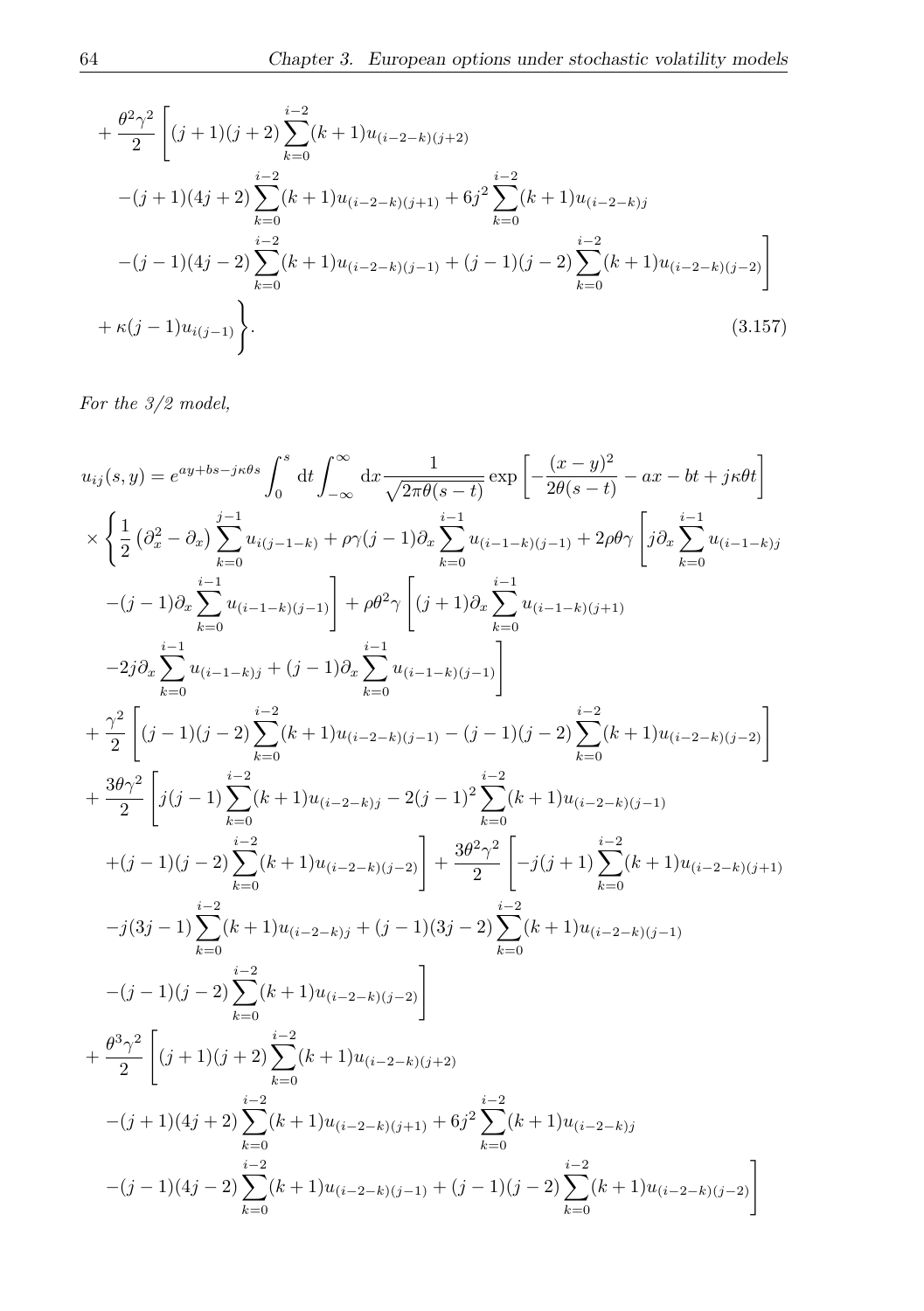$$
-\kappa(j-1)u_{i(j-1)} + \kappa\theta(j-1)u_{i(j-1)}\Bigg\}.
$$
\n(3.158)

*Proof.* The proposition can be proven in the same way as in Proposition [3.3.2,](#page-60-0) with two identities:

$$
\eta \left(\frac{\eta}{\gamma + \eta}\right)^i = \gamma \sum_{k=0}^{\infty} \left(\frac{\eta}{\gamma + \eta}\right)^{i+k+1},\tag{3.159a}
$$

$$
\eta^2 \left(\frac{\eta}{\gamma + \eta}\right)^i = \gamma^2 \sum_{k=0}^{\infty} (k+1) \left(\frac{\eta}{\gamma + \eta}\right)^{i+k+2}.\tag{3.159b}
$$

<span id="page-73-1"></span> $\Box$ 

In this particular expansion, although the scaling of the parameter  $(\eta \to \eta/\gamma)$  and gauge transformation  $(1 \rightarrow \gamma)$  are equivalent

$$
\frac{\eta}{\gamma + \eta} = \frac{\eta/\gamma}{1 + \eta/\gamma},\tag{3.160}
$$

they are fundamentally different in nature. Scale invariance is a general property of the model and therefore is expansion-independent and is determined by model specifications, while gauge choice has no physical significance and is expansion-specific, with respect to  $\eta/(\gamma + \eta)$ . However, both of them can be used to achieve better convergence with finite-term approximation.

#### **3.5 Numerical performance**

#### **3.5.1 Parameter and computational settings**

In this section, option prices calculated using expansion methods are compared with those calculated using popular numerical methods. Due to its general applicability, prices obtained using Monte Carlo methods are the benchmark prices for every model. Options are priced by simulating  $3 \times 10^8$  paths using Euler discretisation with daily time steps. The prices for the Heston and  $3/2$  models using the FFT are calculated as well  $[64, 65]$  $[64, 65]$  $[64, 65]$ .

For the calculation in Table [3.3](#page-74-0) – [3.5,](#page-76-0) we use the parameter estimates presented in Table [3.2.](#page-73-0) It should be noted that empirical estimates of these model parameters vary greatly in the extant literature, depending on the estimation method and data being used. The parameters are chosen in a reasonable range to demonstrate the validity of the expansion methods.

| Model\Parameter $\mid K \mid r$ |                                               |  |    |               |        |
|---------------------------------|-----------------------------------------------|--|----|---------------|--------|
| Heston model                    | $1 \t 0.04 \t 0.05 \t 0.04 \t 6$              |  |    | $0.2^{\circ}$ | $-0.8$ |
| GARCH model                     | $1 \quad 0.04 \quad 0.05 \quad 0.04$          |  | 6. | $\mathbf{L}$  | $-0.8$ |
| $3/2 \text{ model}$             | $1 \quad 0.04 \quad 0.05 \quad 0.04 \quad 60$ |  |    | $2^{\circ}$   | $-0.8$ |

<span id="page-73-0"></span>**Table 3.2:** Parameter values in numerical computations.

In each cell of Table [3.3](#page-74-0) – [3.5,](#page-76-0) the option prices are calculated using the expansion methods introduced in this chapter, the Monte Carlo simulation and the FFT (only calculated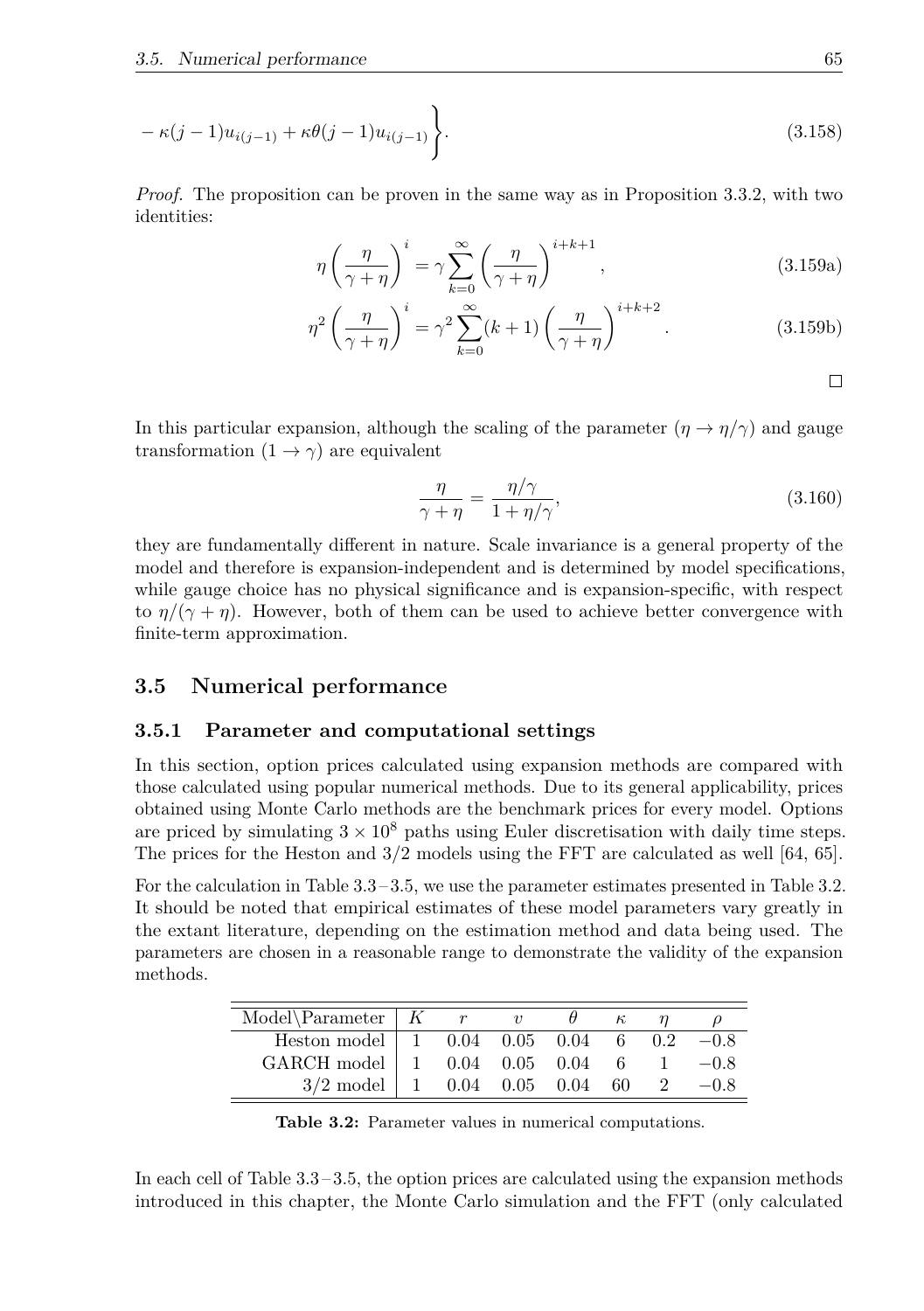| Time\Moneyness                            | 0.4                      | 0.6                      | 0.8                      | $\mathbf{1}$   | $\overline{1.2}$ | 1.4            | 1.6            |
|-------------------------------------------|--------------------------|--------------------------|--------------------------|----------------|------------------|----------------|----------------|
| 1 week $(\kappa, \eta)$                   | $\boldsymbol{0}$         | $\overline{0}$           | $\boldsymbol{0}$         | 0.0129         | 0.2008           | 0.4008         | 0.6008         |
| $(\eta, v)$                               | $\boldsymbol{0}$         | $\boldsymbol{0}$         | $\boldsymbol{0}$         | 0.0129         | 0.2008           | 0.4008         | 0.6008         |
| $(\eta, \theta)$                          | $\overline{0}$           | $\overline{0}$           | $\boldsymbol{0}$         | 0.0129         | 0.2008           | 0.4008         | 0.6008         |
| $(\kappa, v)$                             | $\overline{0}$           | $\overline{0}$           |                          | $\overline{a}$ |                  | 0.4008         | 0.6008         |
| $(\eta + 1, v + 1)$                       | $\overline{0}$           | $\overline{0}$           | $\overline{0}$           | 0.0129         | 0.2008           | 0.4008         | 0.6008         |
| MC                                        | $\overline{0}$           | $\overline{0}$           | $\overline{0}$           | 0.0129         | 0.2008           | 0.4008         | 0.6008         |
| FFT                                       | $\boldsymbol{0}$         | $\overline{0}$           | $\overline{0}$           | 0.0129         | 0.2008           | 0.4008         | 0.6008         |
| IV $(\eta + 1, v + 1)$                    |                          | $\overline{a}$           | $\overline{\phantom{0}}$ | 0.2223         | 0.2496           | $\overline{a}$ |                |
| IV MC                                     |                          | $\overline{a}$           | $\overline{\phantom{0}}$ | 0.2226         |                  | $\overline{a}$ | $\overline{a}$ |
| 1 month $(\kappa, \eta)$                  | $\boldsymbol{0}$         | $\overline{0}$           | $\overline{0}$           | 0.0268         | 0.2034           | 0.4033         | 0.6033         |
| $(\eta, v)$                               | $\overline{0}$           | $\boldsymbol{0}$         | $\boldsymbol{0}$         | 0.0268         | 0.2034           | 0.4033         | 0.6033         |
| $(\eta, \theta)$                          | $\overline{0}$           | $\overline{0}$           | $\overline{0}$           | 0.0268         | 0.2034           | 0.4033         | 0.6033         |
| $(\kappa, v)$                             | $\overline{0}$           | $\overline{0}$           | $\overline{a}$           | 0.0289         | 0.1753           | 0.4272         | 0.6036         |
| $(\eta + 1, v + 1)$                       | $\overline{0}$           | $\overline{0}$           | $\overline{0}$           | 0.0268         | 0.2034           | 0.4033         | 0.6033         |
| МC                                        | $\boldsymbol{0}$         | $\overline{0}$           | $\overline{0}$           | 0.0268         | 0.2034           | 0.4033         | 0.6033         |
| <b>FFT</b>                                | $\overline{0}$           | $\boldsymbol{0}$         | $\boldsymbol{0}$         | 0.0268         | 0.2034           | 0.4033         | 0.6033         |
| IV $(\eta + 1, v + 1)$                    |                          | $\overline{a}$           | 0.1807                   | 0.2186         | 0.2453           | 0.2644         | 0.2602         |
| IV MC                                     | $\overline{\phantom{0}}$ | $\overline{\phantom{0}}$ | 0.1824                   | 0.2188         | 0.2434           | $\overline{a}$ |                |
| 3 months $(\kappa, \eta)$                 | $\overline{0}$           | $\overline{0}$           | 0.0003                   | 0.0473         | 0.2126           | 0.4101         | 0.6100         |
| $(\eta, v)$                               | $\boldsymbol{0}$         | $\overline{0}$           | 0.0003                   | 0.0473         | 0.2126           | 0.4101         | 0.6100         |
| $(\eta, \theta)$                          | $\overline{0}$           | $\overline{0}$           | 0.0002                   | 0.0472         | 0.2126           | 0.4100         | 0.6099         |
| $(\kappa, v)$                             | $\boldsymbol{0}$         | $\overline{0}$           | 0.0001                   | 0.0474         | 0.2139           | 0.4104         | 0.6099         |
| $(\eta + 1, v + 1)$                       | $\boldsymbol{0}$         | $\overline{0}$           | 0.0003                   | 0.0473         | 0.2126           | 0.4101         | 0.6100         |
| МC                                        | $\boldsymbol{0}$         | $\overline{0}$           | 0.0003                   | 0.0473         | 0.2126           | 0.4101         | 0.6100         |
| <b>FFT</b>                                | $\overline{0}$           | $\overline{0}$           | 0.0003                   | 0.0473         | 0.2126           | 0.4101         | 0.6100         |
| IV $(\eta + 1, v + 1)$                    |                          |                          | 0.1835                   | 0.2123         | 0.2336           | 0.2500         | 0.2634         |
| IV MC                                     |                          |                          | 0.1836                   | 0.2123         | 0.2336           | 0.2512         | 0.2785         |
| $\overline{1 \text{ year}}(\kappa, \eta)$ | 0.0484                   |                          | 0.0062                   | 0.0499         | 0.5251           | 0.4578         | 0.3955         |
| $(\eta, v)$                               | $\boldsymbol{0}$         | 0.0002                   | 0.0153                   | 0.1009         | 0.2569           | 0.4440         | 0.6405         |
| $(\eta, \theta)$                          | $\boldsymbol{0}$         | $\overline{a}$           | 0.0156                   | 0.1009         | 0.2576           | 0.4440         | 0.6401         |
| $(\kappa, v)$                             | $\boldsymbol{0}$         | 0.0001                   | 0.0148                   | 0.1009         | 0.2574           | 0.4443         | 0.6407         |
| $(\eta + 1, v + 1)$                       | $\boldsymbol{0}$         | 0.0002                   | 0.0153                   | 0.1009         | 0.2569           | 0.4440         | 0.6405         |
| МC                                        | $\boldsymbol{0}$         | 0.0002                   | 0.0153                   | 0.1009         | 0.2569           | 0.4440         | 0.6405         |
| <b>FFT</b>                                | $\overline{0}$           | 0.0002                   | 0.0153                   | 0.1009         | 0.2569           | 0.4440         | 0.6405         |
| IV $(\eta + 1, v + 1)$                    | 0.1747                   | 0.1762                   | 0.1922                   | 0.2044         | 0.2141           | 0.2222         | 0.2290         |
| IV MC                                     | 0.1515                   | 0.1762                   | 0.1922                   | 0.2044         | 0.2141           | 0.2221         | 0.2288         |

<span id="page-74-0"></span>**Table 3.3:** Prices for the Heston model. The table shows the calculated call option prices and implied volatilities (IV) in terms of moneyness and time to maturity. The model parameters are shown in Table [3.2.](#page-73-0) '-' indicates a divergent result and '0' indicates a number with a magnitude of less than  $1 \times 10^{-4}$ .

for the Heston and 3/2 models) and implied volatilities are inverted from the prices of the  $(\eta + 1, v + 1)$ -expansion. Theoretically, more terms generate more accurate results. However, practically, the number of terms is limited by computational resources. In the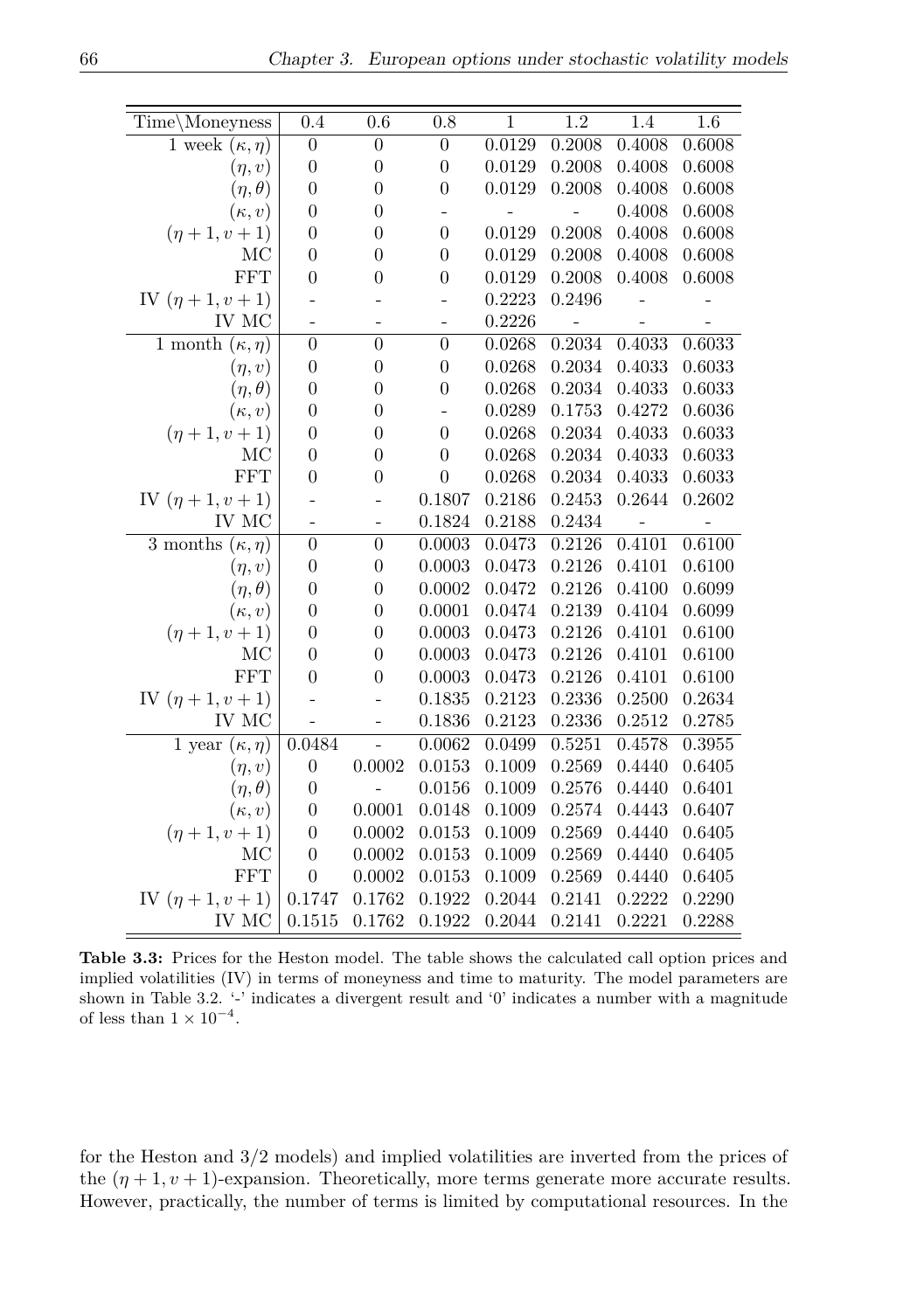| Time\Moneyness            | 0.4                      | 0.6                                                    | 0.8              | 1                                            | 1.2 | 1.4                                 | 1.6    |
|---------------------------|--------------------------|--------------------------------------------------------|------------------|----------------------------------------------|-----|-------------------------------------|--------|
| 1 week $(\kappa, \eta)$   | $\boldsymbol{0}$         | $\boldsymbol{0}$                                       | $\boldsymbol{0}$ |                                              |     | $0.0129$ $0.2008$ $0.4008$ $0.6008$ |        |
| $(\eta, v)$               | $\boldsymbol{0}$         | $\boldsymbol{0}$                                       | $\boldsymbol{0}$ |                                              |     | 0.0129 0.2008 0.4008 0.6008         |        |
| $(\eta, \theta)$          | $\boldsymbol{0}$         | $\boldsymbol{0}$                                       | $\overline{0}$   |                                              |     | 0.0129 0.2008 0.4008 0.6008         |        |
| $(\kappa, v)$             | $\overline{0}$           | $\boldsymbol{0}$                                       | $\overline{a}$   |                                              |     | 0.4008 0.6008                       |        |
| $(\eta + 1, v + 1)$       | $\boldsymbol{0}$         | $\boldsymbol{0}$                                       | $\boldsymbol{0}$ |                                              |     | 0.0129 0.2008 0.4008 0.6008         |        |
| MC                        | $\theta$                 | $\overline{0}$                                         | $\theta$         |                                              |     | 0.0129 0.2008 0.4008 0.6008         |        |
| IV $(\eta + 1, v + 1)$    | $\overline{\phantom{0}}$ | $\overline{a}$                                         | $\overline{a}$   | 0.2221 0.2463                                |     |                                     |        |
| $\rm IV~MC$               | $\overline{\phantom{0}}$ | $\overline{a}$                                         | $\overline{a}$   |                                              |     | 0.2225 0.3294 0.5897 0.8120         |        |
| 1 month $(\kappa, \eta)$  | $\overline{0}$           | $\overline{0}$                                         | $\overline{0}$   |                                              |     | 0.0268 0.2035 0.4033 0.6033         |        |
| $(\eta, v)$               | $\boldsymbol{0}$         | $\boldsymbol{0}$                                       | $\theta$         |                                              |     | 0.0268 0.2035 0.4033 0.6033         |        |
| $(\eta, \theta)$          | $\boldsymbol{0}$         | $\overline{0}$                                         | $\boldsymbol{0}$ |                                              |     | 0.0268 0.2034 0.4033 0.6033         |        |
| $(\kappa, v)$             | $\boldsymbol{0}$         | $\overline{a}$                                         | $\overline{a}$   |                                              |     |                                     | 0.6044 |
| $(\eta + 1, v + 1)$       | $\overline{0}$           | $\overline{0}$                                         | $\theta$         |                                              |     | $0.0268$ $0.2035$ $0.4033$ $0.6033$ |        |
| MC                        | $\theta$                 | $\theta$                                               | $\Omega$         |                                              |     | 0.0268 0.2034 0.4033 0.6033         |        |
| IV $(\eta + 1, v + 1)$    | $\overline{a}$           | $\overline{a}$                                         |                  | 0.1837 0.2182 0.2489 0.2605 0.2514           |     |                                     |        |
| IV MC                     | $\overline{\phantom{0}}$ | $\overline{a}$                                         |                  | $0.1823$ $0.2184$ $0.2485$                   |     |                                     |        |
| 3 months $(\kappa, \eta)$ | $\overline{0}$           | $\overline{0}$                                         |                  | 0.0003 0.0471 0.2127 0.4101 0.6100           |     |                                     |        |
| $(\eta, v)$               | $\boldsymbol{0}$         | $\overline{0}$                                         |                  | 0.0003 0.0471 0.2127 0.4101 0.6100           |     |                                     |        |
| $(\eta, \theta)$          | $\boldsymbol{0}$         | $\boldsymbol{0}$                                       |                  | $0.0001$ $0.0473$ $0.2127$ $0.4100$ $0.6099$ |     |                                     |        |
| $(\kappa, v)$             | $\boldsymbol{0}$         | 0.0061                                                 |                  |                                              |     |                                     |        |
| $(\eta + 1, v + 1)$       | $\theta$                 | $\overline{0}$                                         |                  | 0.0003 0.0471 0.2127 0.4101 0.6100           |     |                                     |        |
| MC                        | $\theta$                 | $\boldsymbol{0}$                                       |                  | 0.0003 0.0471 0.2127 0.4101 0.6100           |     |                                     |        |
| IV $(\eta + 1, v + 1)$    | $\overline{a}$           | $\sim$                                                 |                  | 0.1837 0.2115 0.2358 0.2553 0.2658           |     |                                     |        |
| IV MC                     |                          |                                                        |                  | 0.1841 0.2115 0.2358 0.2558 0.2489           |     |                                     |        |
| 1 year $(\kappa, \eta)$   | 0.3717                   | $-0.1084$ $0.0131$ $0.0597$ $0.4795$ $0.3930$ $0.4709$ |                  |                                              |     |                                     |        |
| $(\eta, v)$               | $\theta$                 | 0.0002                                                 |                  | 0.0152 0.1007 0.2570 0.4441 0.6406           |     |                                     |        |
| $(\eta, \theta)$          | $\frac{1}{2}$            |                                                        |                  | 0.0157 0.1014 0.2578 0.4440 0.6401           |     |                                     |        |
| $(\kappa, v)$             | $\theta$                 |                                                        |                  | 0.0147 0.1019 0.2577 0.4438 0.6407           |     |                                     |        |
| $(\eta + 1, v + 1)$       | $\theta$                 | 0.0002                                                 |                  | 0.0152 0.1007 0.2570 0.4441 0.6406           |     |                                     |        |
| МC                        | $\theta$                 | 0.0002                                                 |                  | 0.0152 0.1007 0.2569 0.4441 0.6406           |     |                                     |        |
| IV $(\eta + 1, v + 1)$    |                          | 0.1780                                                 |                  | 0.1920 0.2038 0.2142 0.2234 0.2315           |     |                                     |        |
| IV MC                     | 0.1628                   | 0.1782                                                 |                  | 0.1919 0.2037 0.2141 0.2234 0.2317           |     |                                     |        |

**Table 3.4:** Prices for the GARCH model. The table shows the calculated call option prices and implied volatilities (IV) in terms of moneyness and time to maturity. The model parameters are shown in Table [3.2.](#page-73-0) '-' indicates a divergent result and '0' indicates a number with a magnitude of less than  $1 \times 10^{-4}$ .

calculations, the series is truncated up to 5th order terms

$$
u = \sum_{i+j=0}^{5} u_{ij} X^i Y^j, \tag{3.161}
$$

where *X* and *Y* are respective expansion parameters.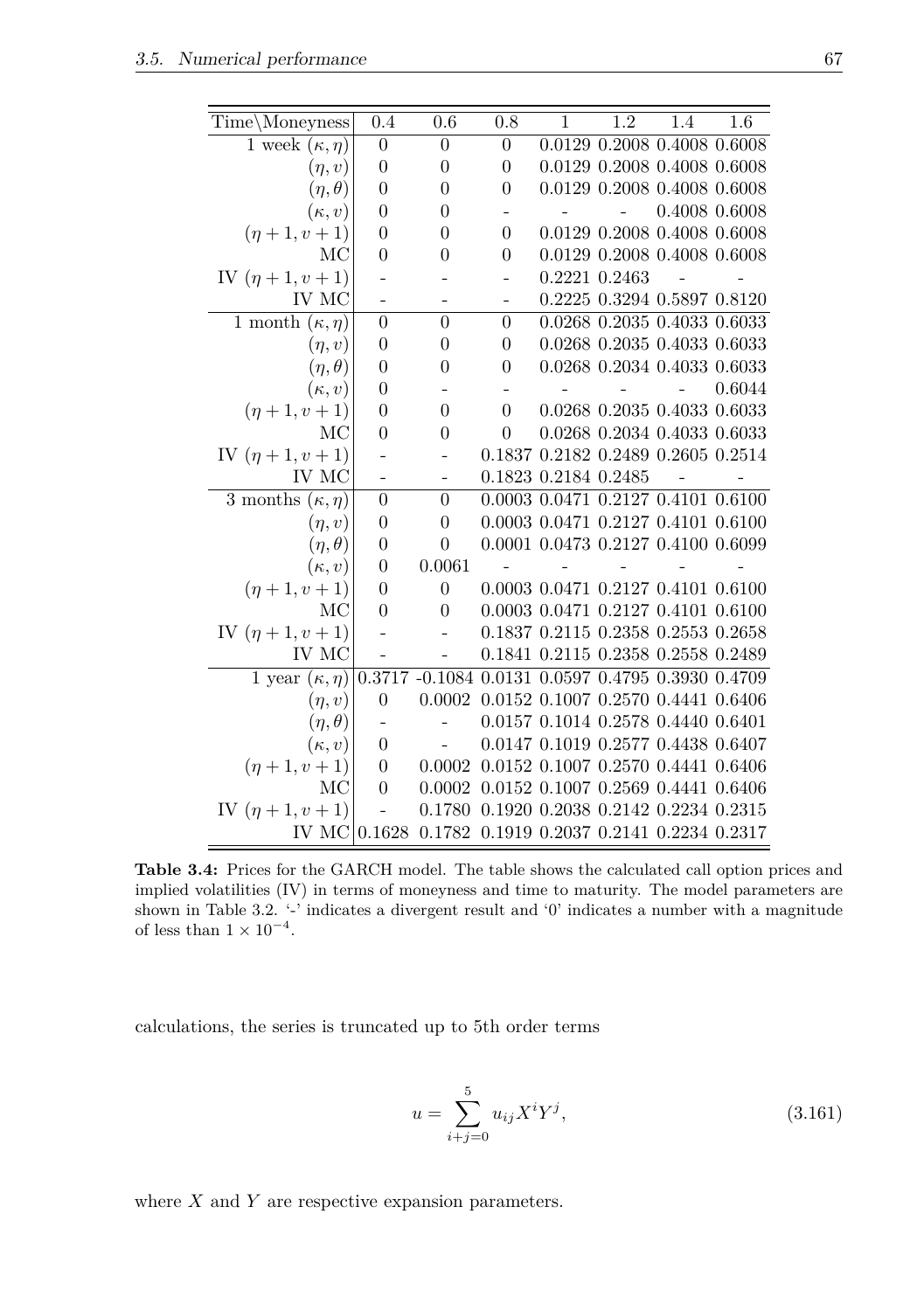| Time\Moneyness                            | 0.4              | $\overline{0.6}$ | $\overline{0.8}$ | $\overline{1}$ | $\overline{1.2}$ | 1.4    | 1.6                      |
|-------------------------------------------|------------------|------------------|------------------|----------------|------------------|--------|--------------------------|
| 1 week $(\kappa, \eta)$                   | $\boldsymbol{0}$ | $\boldsymbol{0}$ | $\boldsymbol{0}$ | 0.0129         | 0.2008           | 0.4008 | 0.6008                   |
| $(\eta, v)$                               | $\boldsymbol{0}$ | $\overline{0}$   | $\boldsymbol{0}$ | 0.0129         | 0.2008           | 0.4008 | 0.6008                   |
| $(\eta, \theta)$                          | $\boldsymbol{0}$ | $\overline{0}$   | $\overline{0}$   | 0.0129         | 0.2008           | 0.4008 | 0.6008                   |
| $(\kappa, v)$                             | $\boldsymbol{0}$ | $\overline{0}$   | $\overline{0}$   | $\overline{0}$ | $\overline{0}$   | 0.4008 | 0.6008                   |
| $(\eta + 1, v + 1)$                       | $\overline{0}$   | $\overline{0}$   | $\overline{0}$   | 0.0129         | 0.2008           | 0.4008 | 0.6008                   |
| MC                                        | $\overline{0}$   | $\overline{0}$   | $\overline{0}$   | 0.0129         | 0.2008           | 0.4008 | 0.6008                   |
| <b>FFT</b>                                | $\boldsymbol{0}$ | $\boldsymbol{0}$ | $\overline{0}$   | 0.0129         | 0.2008           | 0.4008 | 0.6008                   |
| IV $(\eta + 1, v + 1)$                    | -                | $\overline{a}$   | 0.2491           | 0.2229         | 0.2349           |        |                          |
| IV MC                                     | $\overline{a}$   | $\overline{a}$   | $\overline{a}$   | 0.2230         |                  |        | $\overline{a}$           |
| 1 month $(\kappa, \eta)$                  | $\overline{0}$   | $\overline{0}$   | $\overline{0}$   | 0.0271         | 0.2034           | 0.4033 | 0.6033                   |
| $(\eta, v)$                               | $\boldsymbol{0}$ | $\overline{0}$   | $\boldsymbol{0}$ | 0.0271         | 0.2034           | 0.4033 | 0.6033                   |
| $(\eta, \theta)$                          | $\boldsymbol{0}$ | $\overline{0}$   | $\overline{0}$   | 0.0271         | 0.2034           | 0.4033 | 0.6033                   |
| $(\kappa, v)$                             | $\overline{0}$   | $\overline{0}$   | 0.0483           | 0.292          | 0.0997           | 0.4758 | 0.6041                   |
| $(\eta + 1, v + 1)$                       | $\overline{0}$   | $\overline{0}$   | $\boldsymbol{0}$ | 0.0271         | 0.2034           | 0.4033 | 0.6033                   |
| MC                                        | $\boldsymbol{0}$ | $\boldsymbol{0}$ | $\overline{0}$   | 0.0271         | 0.2034           | 0.4033 | 0.6033                   |
| <b>FFT</b>                                | $\boldsymbol{0}$ | $\overline{0}$   | $\overline{0}$   | 0.0271         | 0.2034           | 0.4033 | 0.6033                   |
| IV $(\eta + 1, v + 1)$                    | 0.2072           | 0.2101           | 0.2033           | 0.2209         | 0.2344           | 0.2389 | 0.2348                   |
| IV MC                                     | $\overline{a}$   |                  | 0.2041           | 0.2209         | 0.2344           |        |                          |
| 3 months $(\kappa, \eta)$                 | $\overline{0}$   | $\overline{0}$   | 0.0006           | 0.0481         | 0.2124           | 0.4100 | 0.6100                   |
| $(\eta, v)$                               | $\boldsymbol{0}$ | $\overline{0}$   | 0.0006           | 0.0481         | 0.2124           | 0.4100 | 0.6100                   |
| $(\eta, \theta)$                          | $\boldsymbol{0}$ | $\overline{0}$   | 0.0005           | 0.0482         | 0.2124           | 0.4100 | 0.6100                   |
| $(\kappa, v)$                             | $\boldsymbol{0}$ | 0.0001           | 0.0003           | 0.0503         | 0.2147           | 0.4105 | 0.6097                   |
| $(\eta + 1, v + 1)$                       | $\boldsymbol{0}$ | $\boldsymbol{0}$ | 0.0006           | 0.0481         | 0.2124           | 0.4100 | 0.6100                   |
| МC                                        | $\boldsymbol{0}$ | $\overline{0}$   | 0.0006           | 0.0481         | 0.2124           | 0.4100 | 0.6099                   |
| <b>FFT</b>                                | $\overline{0}$   | $\overline{0}$   | 0.0006           | 0.0481         | 0.2124           | 0.4100 | 0.6099                   |
| IV $(\eta + 1, v + 1)$                    | $\overline{a}$   | 0.1858           | 0.2024           | 0.2167         | 0.2287           | 0.2374 | 0.2418                   |
| IV MC                                     | $\overline{a}$   | 0.1815           | 0.2019           | 0.2166         | 0.2293           | 0.2400 | $\overline{\phantom{0}}$ |
| $\overline{1 \text{ year}}(\kappa, \eta)$ | $-0.0772$        | $-0.2796$        | $-0.2790$        | $-0.0869$      | 0.1732           | 0.4196 | 0.6338                   |
| $(\eta, v)$                               | $\boldsymbol{0}$ | 0.0003           | 0.0166           | 0.1019         | 0.2570           | 0.4438 | 0.6404                   |
| $(\eta, \theta)$                          | $\boldsymbol{0}$ | 0.0001           | 0.0167           | 0.1021         | 0.2573           | 0.4438 | 0.6402                   |
| $(\kappa, v)$                             | $\boldsymbol{0}$ | 0.0001           | 0.0152           | 0.1015         | 0.2576           | 0.4444 | 0.6407                   |
| $(\eta + 1, v + 1)$                       | $\boldsymbol{0}$ | 0.0003           | 0.0168           | 0.1021         | 0.2570           | 0.4438 | 0.6403                   |
| МC                                        | $\boldsymbol{0}$ | 0.0003           | 0.0166           | 0.1019         | 0.2570           | 0.4438 | 0.6404                   |
| <b>FFT</b>                                | $\overline{0}$   | 0.0003           | 0.0166           | 0.1019         | 0.2570           | 0.4438 | 0.6404                   |
| IV $(\eta + 1, v + 1)$                    | 0.1813           | 0.1870           | 0.1989           | 0.2074         | 0.2144           | 0.2203 | 0.2252                   |
| IV MC                                     | 0.1708           | 0.1869           | 0.1980           | 0.2069         | 0.2144           | 0.2208 | 0.2270                   |

<span id="page-76-0"></span>**Table 3.5:** Prices for the 3/2 model. The table shows the calculated call option prices and implied volatilities (IV) in terms of moneyness and time to maturity. The model parameters are shown in Table [3.2.](#page-73-0)  $\cdot$ -' indicates a divergent result and  $\cdot$ 0' indicates a number with a magnitude of less than  $1 \times 10^{-4}$ .

#### **3.5.2 Accuracy of expansion methods**

Unlike the model parameters of the Heston model, which are bounded by Feller's condition,

$$
2\kappa\theta \le \eta^2,\tag{3.162}
$$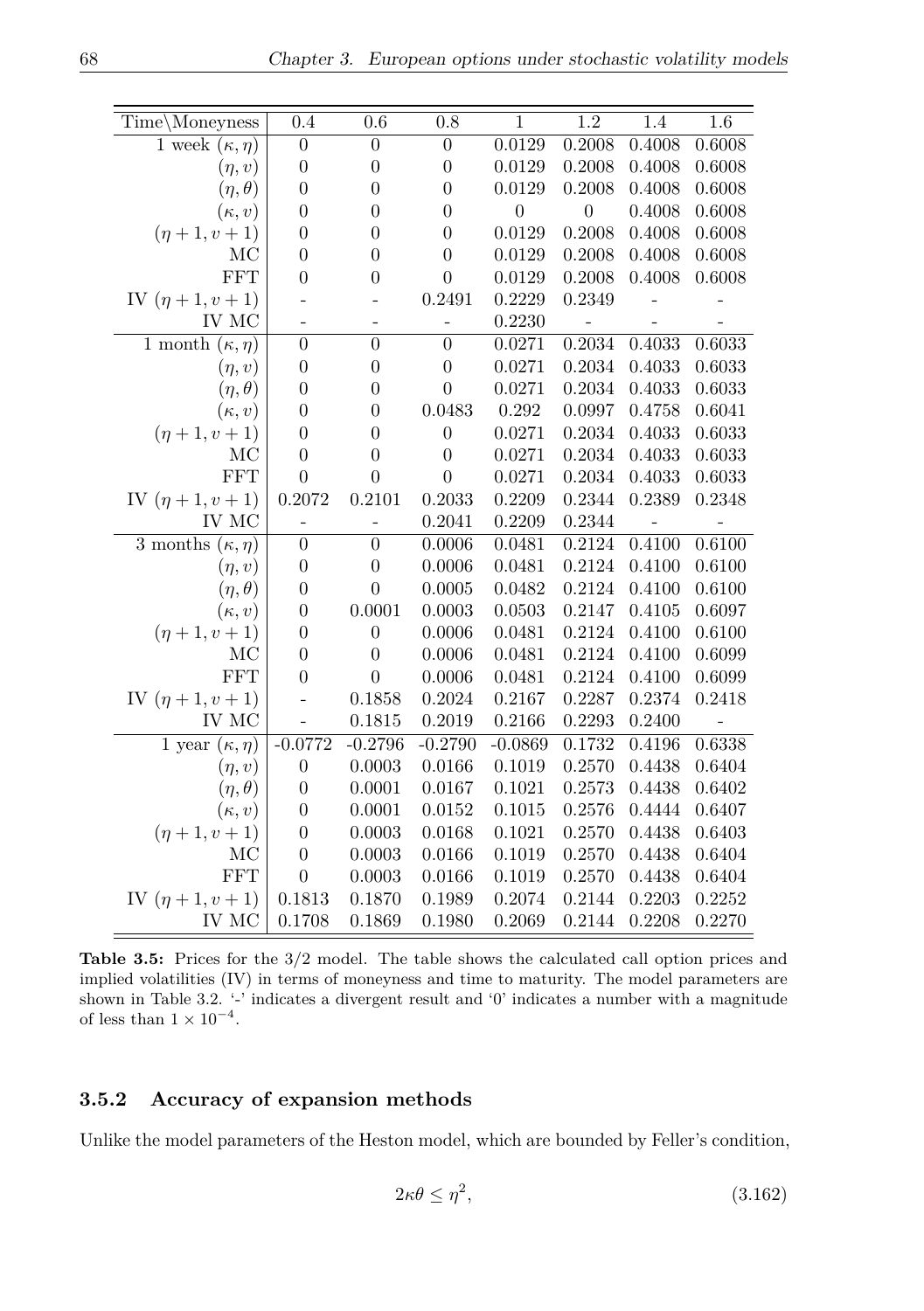the parameters of the GARCH and 3/2 models can be arbitrarily large. As the convergence of the expansion methods is unproven, it is no surprise that some of the expansion methods fail to produce accurate results in some cases.

•  $(\kappa, \eta)$ -expansion

As is evident for all three models,  $(\kappa, \eta)$ -expansion is extremely accurate for shortterm options. The shorter the maturity, the more accurate the price is. However, when the maturity becomes longer than three months, the series fails to be convergent, possibly because  $(\kappa, \eta)$ -expansion starts with the Black-Scholes solution  $u_{00}$ with an initial variance *v*, which is very close to the average of stochastic variance process  $\{v_t; t \geq 0\}$ . Therefore only small corrections to  $u_{00}$  (i.e. a few higher-order terms) are needed. However, the difference between initial variance *v* and effective variance

$$
\bar{v} = \frac{1}{t} \int_0^t v_s \, \mathrm{d}s \tag{3.163}
$$

becomes bigger as the maturity increases. Therefore, *v* is no longer a good estimate for  $\bar{v}$ .

•  $(\kappa, v)$ -expansion

Contrary to the previous case, this method works well with long-term options. With either large  $\kappa$  or large  $t$ , the method produces convergent results, though not as accurately as the other methods. The reason for large  $\kappa$  is obvious, because of the  $\kappa^{-i}$  factor in the expansion form. The convergence for long-term options can also be explained by effective variance. Due to mean-reversion, the variance process fluctuates around long-term variance *θ*. In a long enough time frame, the fluctuations cancel each other, making the effective variance stable and close to  $\theta$ , which is the starting point of this expansion.

•  $(\eta, v)$  and  $(\eta, \theta)$ -expansions

These two expansions seem to work for both long-term options and short-term options, in all three models. The convergence rate of the series is generically dependent on the magnitude of  $\eta$  and  $v - \theta$ . For the parameter values in Table [3.2,](#page-73-0) the methods produce accurate results for all three models

•  $(\eta + 1, v + 1)$  expansion

This bounded basis expansion outperforms other expansion methods dominantly. For both long-term and short-term options with either large or small expansion parameters, this method produces results very close to the ones given by Monte Carlo methods. Detailed comparison with its unbounded version, (*η, v*)-expansion, will be discussed later.

In terms of implied volatility, because the prices produced by expansion and Monte Carlo methods are approximate values, they can be outside of the theoretical price bounds, which makes the implied volatility not applicable in those cases. However, in those cases when calculable, the implied volatilities are not constant across moneyness and maturity.

In general,  $(\eta + 1, v + 1)$ -expansion is preferable since it works in most cases. Especially for multi-year options, which are most challenging to obtain using Monte Carlo methods, very few terms are needed to obtain a convergent result, given that the parameters are reasonably large. For ultra short-term options,  $(\kappa, \eta)$ -expansion is more effective.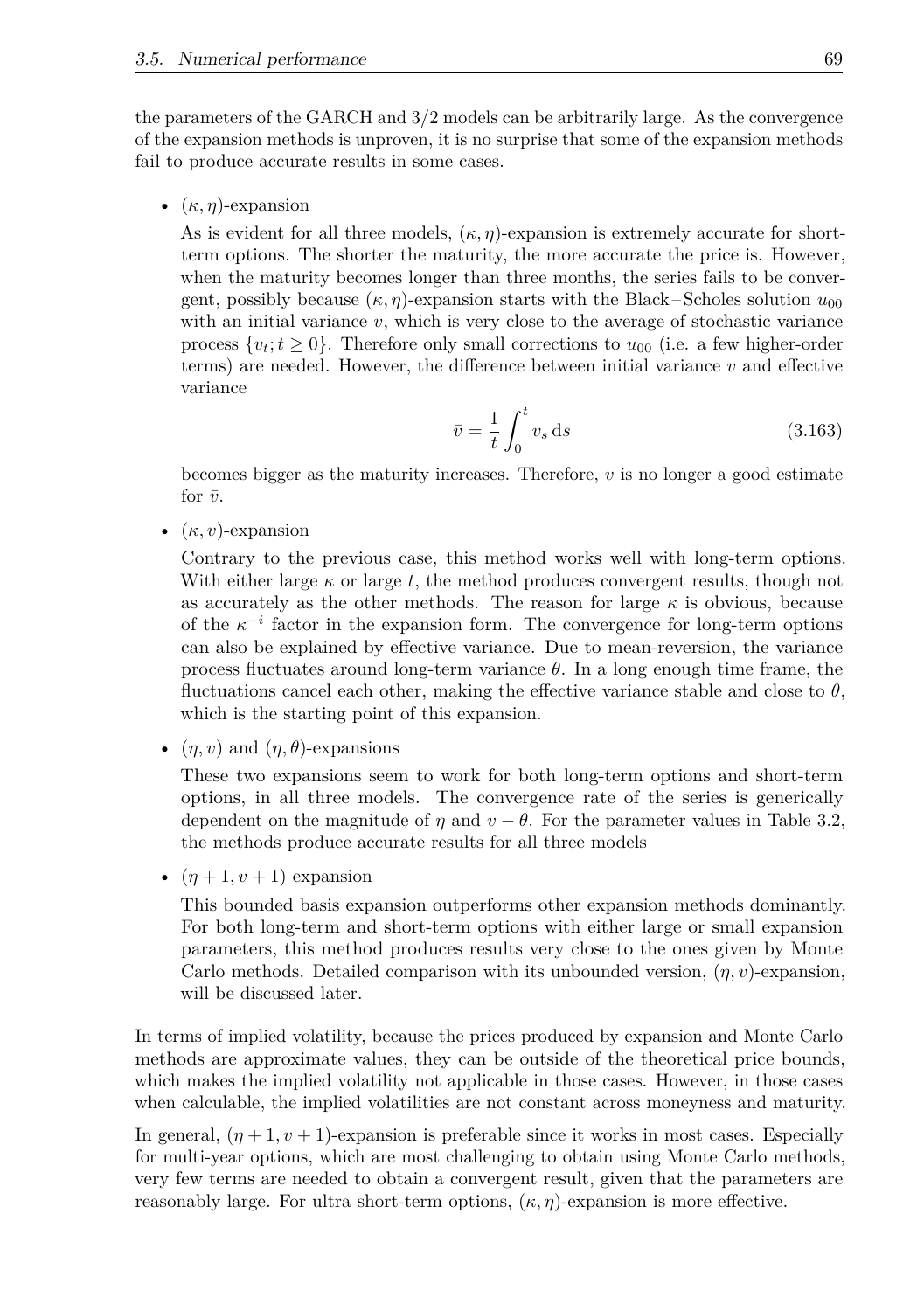#### **3.5.3 Numerical convergence**

| $i\backslash j$ |                                                   |  |                                                                                   |                                                                            |  |
|-----------------|---------------------------------------------------|--|-----------------------------------------------------------------------------------|----------------------------------------------------------------------------|--|
| 0 <sup>1</sup>  |                                                   |  |                                                                                   | $9.925(-2)$ $1.585(-3)$ $-1.598(-5)$ $3.173(-7)$ $-7.888(-9)$ $2.194(-10)$ |  |
|                 |                                                   |  | $4.240(-4) -2.297(-5)$ $2.794(-7) -6.886(-10) -2.612(-10)$                        |                                                                            |  |
|                 |                                                   |  | $2 \begin{pmatrix} -3.032(-4) & 1.510(-6) & 1.291(-7) & -1.099(-8) \end{pmatrix}$ |                                                                            |  |
|                 | $3 \mid 2.412(-7) \mid 1.763(-7) \mid -3.223(-9)$ |  |                                                                                   |                                                                            |  |
|                 | $4 \mid 3.250(-6) -1.070(-7)$                     |  |                                                                                   |                                                                            |  |
|                 | $5 \mid -9.217(-8)$                               |  |                                                                                   |                                                                            |  |

<span id="page-78-0"></span>**Table 3.6:** Magnitude of  $u_{ij}\eta^{i}(v-\theta)^{j}$  in  $(\eta, v)$ -expansion. Numbers in the table are denoted by  $a(b) = a \times 10^b$ .

To give a general picture of a convergent result, Table [3.6](#page-78-0) shows the convergence of the  $(n, v)$ -expansion for the Heston model with  $x = 0$  and  $t = 1$ . The higher order terms converge well:

$$
|u_{ij}| < 1 \times 10^{-6}, \quad i + j = 6. \tag{3.164}
$$

The small magnitude of higher order terms ensures that the sum is a good approximation for practical purposes. In Table [3.3,](#page-74-0) we can see that the value does agree with the reference prices produced using the Monte Carlo and the FFT.

Although results in some methods converge well for extreme parameters, such as in  $(\eta + 1, \nu + 1)$ -expansion, convergence is not proven theoretically. Therefore, expansion methods should be used with caution: it is always beneficial to check the solution matrix  $u_{ij}X^iY^j$ , such as Table [3.6,](#page-78-0) if higher order terms are small enough.

#### **3.5.4 Unbounded vs. bounded series expansion**

| $\eta \backslash v$ | 0.04   | 0.24   | 0.44   | 0.64      | 0.84   | method              |
|---------------------|--------|--------|--------|-----------|--------|---------------------|
| 0                   | 0.0993 | 0.1265 | 0.1597 | 0.2738    | 0.6822 | $(\eta, v)$         |
|                     | 0.0993 | 0.1263 | 0.1479 | 0.1671    | 0.1850 | $(\eta + 1, v + 1)$ |
|                     | 0.0993 | 0.1263 | 0.1476 | 0.1658    | 0.1819 | FFT                 |
| 0.5                 | 0.0985 | 0.1248 | 0.1531 | 0.2517    | 0.6241 | $(\eta, v)$         |
|                     | 0.0986 | 0.1249 | 0.1459 | 0.1641    | 0.1808 | $(\eta + 1, v + 1)$ |
|                     | 0.0985 | 0.1249 | 0.1458 | 0.1637    | 0.1794 | FFT                 |
| 1                   | 0.0956 | 0.1197 | 0.1367 | 0.2009    | 0.4998 | $(\eta, v)$         |
|                     | 0.0955 | 0.1216 | 0.1422 | 0.1599    | 0.1759 | $(\eta + 1, v + 1)$ |
|                     | 0.0954 | 0.1212 | 0.1419 | 0.1596    | 0.1752 | FFT                 |
| 1.5                 | 0.0936 | 0.1117 | 0.1078 | 0.1157    | 0.3001 | $(\eta, v)$         |
|                     | 0.0918 | 0.1177 | 0.1382 | 0.1556    | 0.1712 | $(\eta + 1, v + 1)$ |
|                     | 0.0915 | 0.1166 | 0.1370 | 0.1545    | 0.1700 | FFT                 |
| $\mathfrak{D}$      | 0.0967 | 0.1003 | 0.0607 | $-0.0150$ | 0.0084 | $(\eta, v)$         |
|                     | 0.0881 | 0.1139 | 0.1344 | 0.1517    | 0.1670 | $(\eta + 1, v + 1)$ |
|                     | 0.0876 | 0.1118 | 0.1318 | 0.1490    | 0.1643 | FFT                 |

<span id="page-78-1"></span>**Table 3.7:** Prices of the Heston model calculated using  $(\eta, v)$ ,  $(\eta + 1, v + 1)$  and FFT for extreme *η* and *v* values.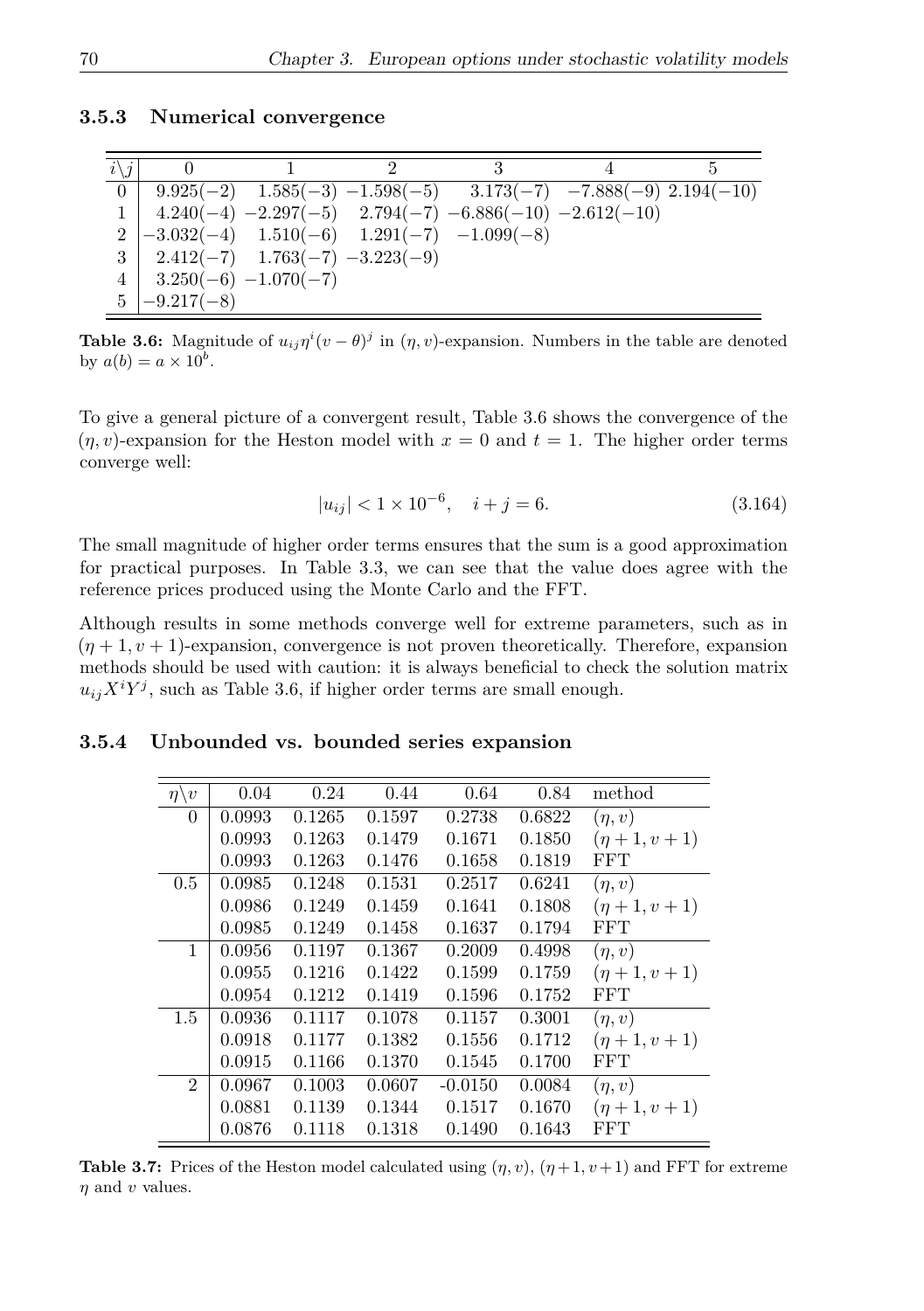Table [3.7](#page-78-1) compares  $(\eta, v)$ -expansion with its bounded counterpart,  $(\eta + 1, v + 1)$ . Both are truncated to 6th-order terms

<span id="page-79-2"></span><span id="page-79-1"></span>
$$
\sum_{i+j=0}^{6} u_{ij} X^i Y^j, \tag{3.165}
$$

where in  $(n, v)$ 

<span id="page-79-3"></span>
$$
X = \eta, \quad Y = v - \theta,\tag{3.166}
$$

and in  $(\eta + 1, v + 1)$ 

$$
X = \frac{\eta}{1 + \eta}, \quad Y = \frac{v - \theta}{1 + v - \theta}.
$$
\n(3.167)

Parameters *η* and *v* range from 0 to extremely large values. The other parameters are

$$
x = 0
$$
,  $t = 1$ ,  $r = 0.04$ ,  $\theta = 0.04$ ,  $\kappa = 6$ ,  $\rho = -0.8$ . (3.168)

Though values like  $\eta = 2$  make no financial sense because they violate Feller's condition, they are calculated to test the approximability of the methods from a mathematical point of view. The numbers show that  $(p+1, v+1)$  produces much more accurate prices than  $(\eta, v)$ . Even in the worst case of  $\eta = 2$  and  $v - \theta = 0.8$ ,  $(\eta + 1, v + 1)$  produces a reasonable (about 3% error) approximation of the real value, while (*η, v*) produces completely unusable results. The reference prices are produced by the FFT, because for the Heston model, they are generally considered accurate. The result corroborates our hypothesis that bounded basis functions capture asymptotic behavior better than power series, which explode at infinity.

| Method $\lambda$                                      | 0.001 | 0.01 |                                                                   |                   | 100 |
|-------------------------------------------------------|-------|------|-------------------------------------------------------------------|-------------------|-----|
| $(\eta, v)$                                           |       |      | $0.124754$ $0.124754$ $0.124754$ $0.124754$ $0.124754$ $0.124754$ |                   |     |
| $(\eta+1, \nu+1)$   0.124755 0.12476 0.124799 0.12492 |       |      |                                                                   | 0.123746 0.106067 |     |

<span id="page-79-0"></span>**Table 3.8:** Breaking of scale invariance.

Table [3.8](#page-79-0) shows the breaking of scale invariance for the Heston model numerically, with the expansion terms specified in [\(3.165\)](#page-79-1), [\(3.166\)](#page-79-2) and [\(3.167\)](#page-79-3). The parameters used are

$$
x = 0
$$
,  $t = \frac{1}{\lambda}$ ,  $r = 0.04\lambda$ ,  $v = 0.24\lambda$ ,  
\n $\theta = 0.04\lambda$ ,  $\eta = 0.5\lambda$ ,  $\kappa = 6\lambda$ ,  $\rho = -0.8$ . (3.169)

Because  $(n, v)$  is scale-invariant, the first row does not change over  $\lambda$ . However, the second row changes as  $\lambda$  scales, as described in [\(3.148\)](#page-70-0) and [\(3.149\)](#page-70-1). With the additional degree of freedom, the convergence can be fine-tuned. For example, when  $\lambda = 100$ , the series is not convergent, because it is far from the 'real' value. In this case, we can scale the parameter set to  $\lambda = 0.001$ . In the region of  $\lambda < 1$ , the price is stable as  $\lambda$  gets smaller. This signals that the series may have been convergent already. The same rule applies to the gauge parameter  $\gamma$  in [\(3.160\)](#page-73-1).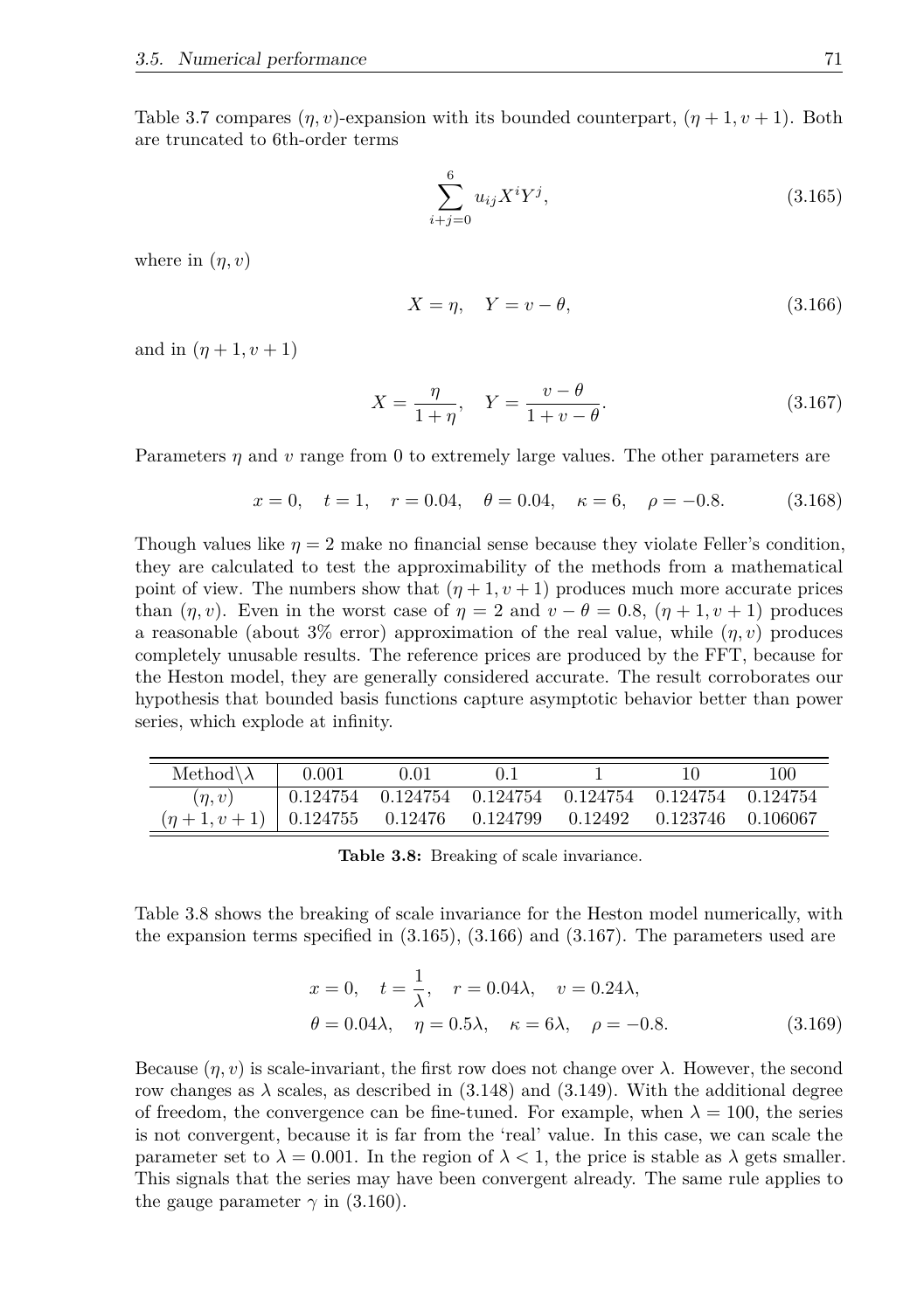### **3.6 Summary**

In this chapter, we showed how expansion methods can be applied to European options under most popular stochastic volatility models. After the solution is written as a power series of parameters or variables, the pricing PDE is transformed to a set of solvable (in)homogeneous Black – Scholes equations, that relate neighbouring terms of the expansion terms. Given a specific order, the two-dimensional expansion matrix can be calculated up to an arbitrary order of terms.

With bounded basis functions, the expansion methods are able to approximate prices of extreme parameter values. Furthermore, scale invariance is broken in these expansion methods, which gives us one more tool with which to fine-tune the convergence of the result.

The numerical results show the validity of all the expansion methods with the affine Heston model and the non-affine GARCH and  $3/2$  models. However,  $(\eta + 1, v + 1)$ -expansion is shown to result in better convergence than the other expansion methods and is therefore recommended for practical use (code available online [\[59\]](#page-111-2)).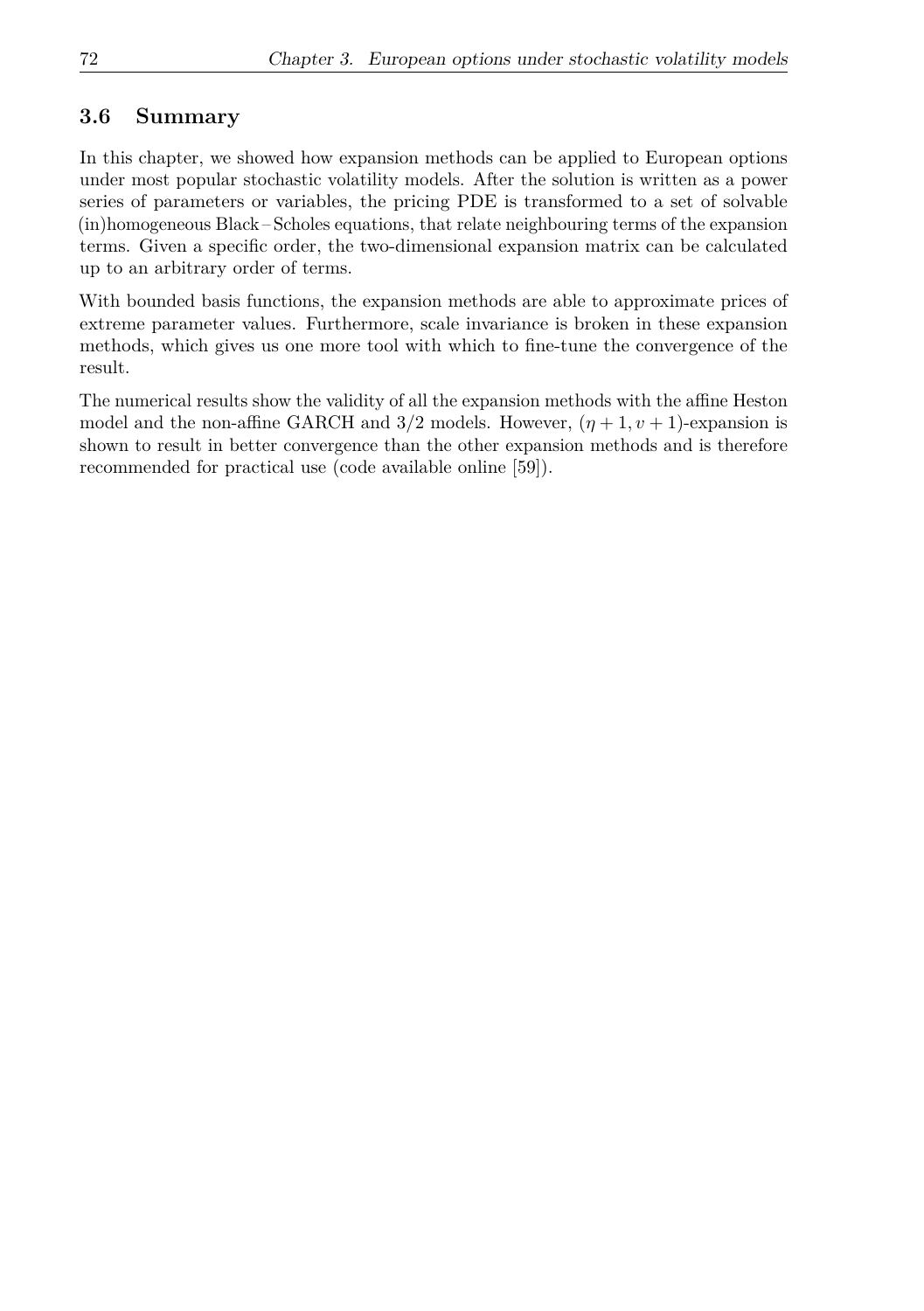# <span id="page-81-1"></span>**4 American options under the Black–Scholes model**

The holder of an American option has the right to exercise it at any time before expiration. However, such flexibility makes American option much harder to price than its European counterpart. Although nowadays most exchange-traded equity options are American, only a few computationally intensive numerical methods (e.g. the least-squares Monte Carlo method, tree methods and finite-difference methods) can be used to calculate their prices. The problem is even more difficult to overcome for advanced models (stochastic volatility and/or jumps), as none of the above methods produce satisfying results.

In this chapter, with the same series expansion logic demonstrated in the previous chapter, the American option will be examined from an analytical viewpoint.

### **4.1 Problem setting**

Under the Black – Scholes model, price dynamics are governed by the SDE:

$$
dS_t = rS_t dt + \sqrt{v}S_t dW_t, \qquad (4.1)
$$

where *r* is the interest rate and *v* is the variance.



<span id="page-81-0"></span>**Figure 4.1:** Moving exercise boundary of American put option.

Without dividends, an American call option should always be held rather than exercised, since the continuation value of an American call is greater than or equal to the immediate value of exercising it: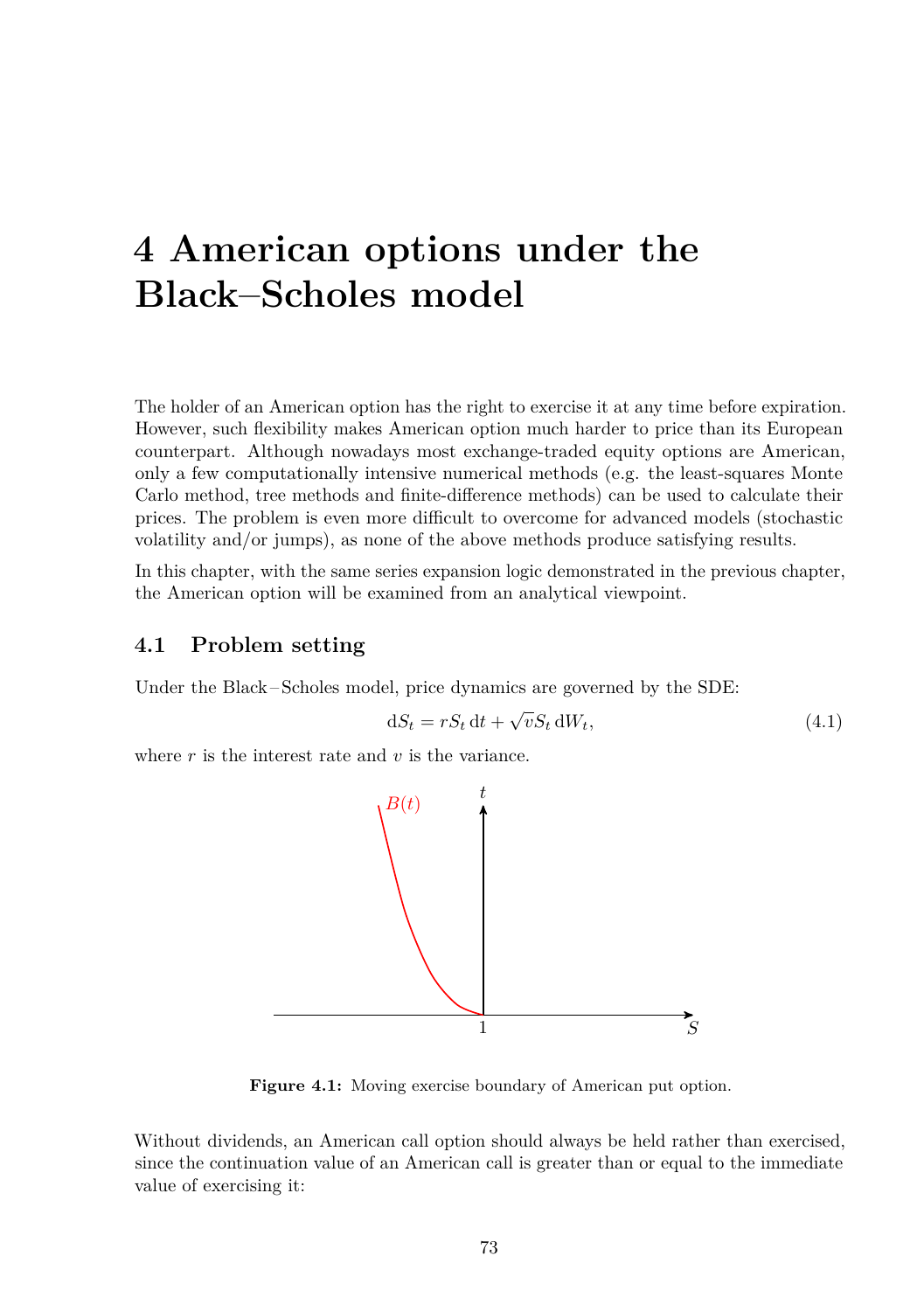$$
e^{-r(T-t)}\mathbb{E}\left[(S_T - K)^+\right] \ge e^{-r(T-t)} \left(\mathbb{E}[S_T] - K\right)^+ \\
= \left(e^{-r(T-t)}\mathbb{E}\left[S_T\right] - e^{-r(T-t)}K\right)^+ = \left(S_t - e^{-r(T-t)}K\right)^+ \ge (S_t - K)^+.\tag{4.2}
$$

Because  $x^+$  is a convex function, the first inequality is held by Jensen's inequality. Since it is never optimal to exercise an American call, it has the same value as its European counterpart. However, with dividends, American call options should still be solved with early exercise boundary [\[66\]](#page-111-3).

However, the last inequality of [\(4.2\)](#page-82-0) does not hold for American put options. Depending on the current price, the holder of an American put option may exercise it at any time to sell the equity at the strike price. In order to account for the hold-exercise criterion, we introduce the exercise boundary  $B(t)$  (Figure [4.1\)](#page-81-0) below which the put option should be exercised. In the region above the boundary  $B(t)$ , using the same hedging argument as for European put options, we obtain the same PDE as that of European put options for  $t > 0$  and  $S > B(t)$ 

<span id="page-82-0"></span>
$$
\left(\partial_t - \frac{\sigma^2}{2}S^2\partial_S^2 - rS\partial_S + r\right)V = 0,\tag{4.3}
$$

with

<span id="page-82-2"></span><span id="page-82-1"></span>
$$
V(0, S) = 0,\t\t(4.4a)
$$

$$
V(t, B(t)) = 1 - B(t),
$$
\n(4.4b)

$$
\partial_S V(t, B(t)) = -1. \tag{4.4c}
$$

Hereafter, the strike is set to 1 for simplicity, and the option prices of arbitrary strike *K* can be obtained by scaling

$$
P_K(t, S) = KP_1(t, S/K).
$$
\n(4.5)

The boundary conditions [\(4.4b\)](#page-82-1) and [\(4.4c\)](#page-82-2) at the exercise boundary  $S = B(t)$  are called the *smooth pasting* conditions of American put options (Figure [4.2\)](#page-83-0). The conditions reflect the fact that regardless of execution costs, there is no difference between exercise and hold when the price is at the exercise boundary exactly.

What makes the American option difficult to price is the fact that there are two coupled unknown functions  $V(t, S)$  and  $B(t)$  that must be solved simultaneously.

In order to reduce the irregular domain  $(t, \infty) \times (B(t), \infty)$  to a regular one  $(0, \infty) \times (0, \infty)$ , the *front-fixing* technique [\[61\]](#page-111-4) is required. If we change the independent variables  $(t, S)$ to  $(t, x)$  with

$$
x = \ln S - d(t), \quad d(t) = \ln B(t), \tag{4.6}
$$

then the derivatives in *t* and *S* change accordingly

$$
\partial_t V \to \partial_t V - d'(t) \partial_x V,\tag{4.7a}
$$

$$
\partial_S V \to e^{-x} \partial_x V,\tag{4.7b}
$$

<span id="page-82-3"></span>
$$
\partial_S^2 V \to e^{-2x} \left( \partial_x^2 - \partial_x \right) V. \tag{4.7c}
$$

Now, the PDE becomes, for  $t > 0$  and  $x > 0$ ,

$$
BV := \left[\partial_t - \frac{v}{2}(\partial_x^2 - \partial_x) - r(\partial_x - 1)\right]V = d(t)'\partial_x V,\tag{4.8}
$$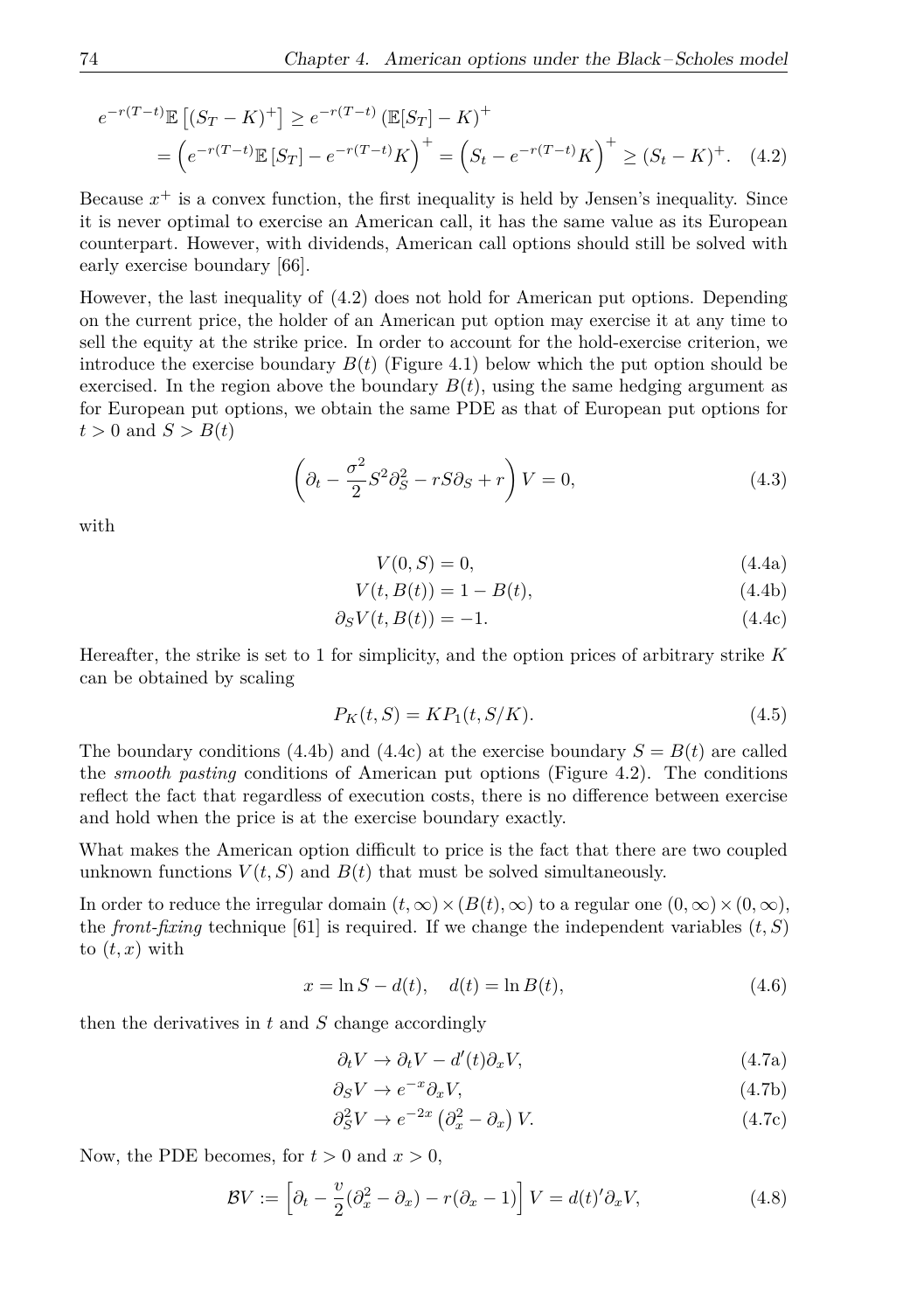

<span id="page-83-0"></span>**Figure 4.2:** Smooth pasting around moving boundary.

<span id="page-83-1"></span>with

$$
V(0, x) = 0,\t\t(4.9a)
$$

$$
V(t,0) = 1 - e^{d(t)},
$$
\n(4.9b)

$$
\partial_x V(t,0) = -e^{d(t)}.\tag{4.9c}
$$

The PDE [\(4.8\)](#page-82-3) and boundary conditions [\(4.9\)](#page-83-1) is the problem we are trying to solve.

#### **4.2 Series expansion**

In [\[57\]](#page-111-5), Zhu pioneered the method of expanding the price *V* and moving boundary *B* of an American put option as an infinite series

<span id="page-83-2"></span>
$$
V = \sum_{i=0}^{\infty} V_i, \quad B = \sum_{i=0}^{\infty} B_i.
$$
 (4.10)

Though he succeeded in obtaining the formula that relates the unknown terms  $V_i$  and *B*<sup>*i*</sup> to previously calculated terms  $V_j$  and  $B_j$ ,  $j < i$ , the formula (Equation (23) in [\[57\]](#page-111-5)) involves double integrals that can only be evaluated numerically. Therefore, this method is hard to apply to high order terms.

Fortunately, there are many ways to perform the expansion [\(4.10\)](#page-83-2). In order to ensure that  $V_i$  and  $B_i$  can be written explicitly, the leading terms  $V_0$  and  $B_0$  and iterative step

$$
V_i = \mathcal{B}^{-1} f(V_{i-1}, V_{i-1}, \dots, V_0)
$$
\n(4.11)

should be carefully chosen so that every step is analytically computable.

<span id="page-83-3"></span>The set of BSCE functions  $(\Sigma_2)$  is closed under many operations (see Section [2.2\)](#page-23-0). Therefore it is an ideal basis for the expansion.  $\mathcal{I}^{-1}$ ,  $L_i$  and  $\mathcal{D}_p^i$  are defined in Notation [2.2.15,](#page-31-0) [2.2.16](#page-31-1) and [2.2.17.](#page-31-2)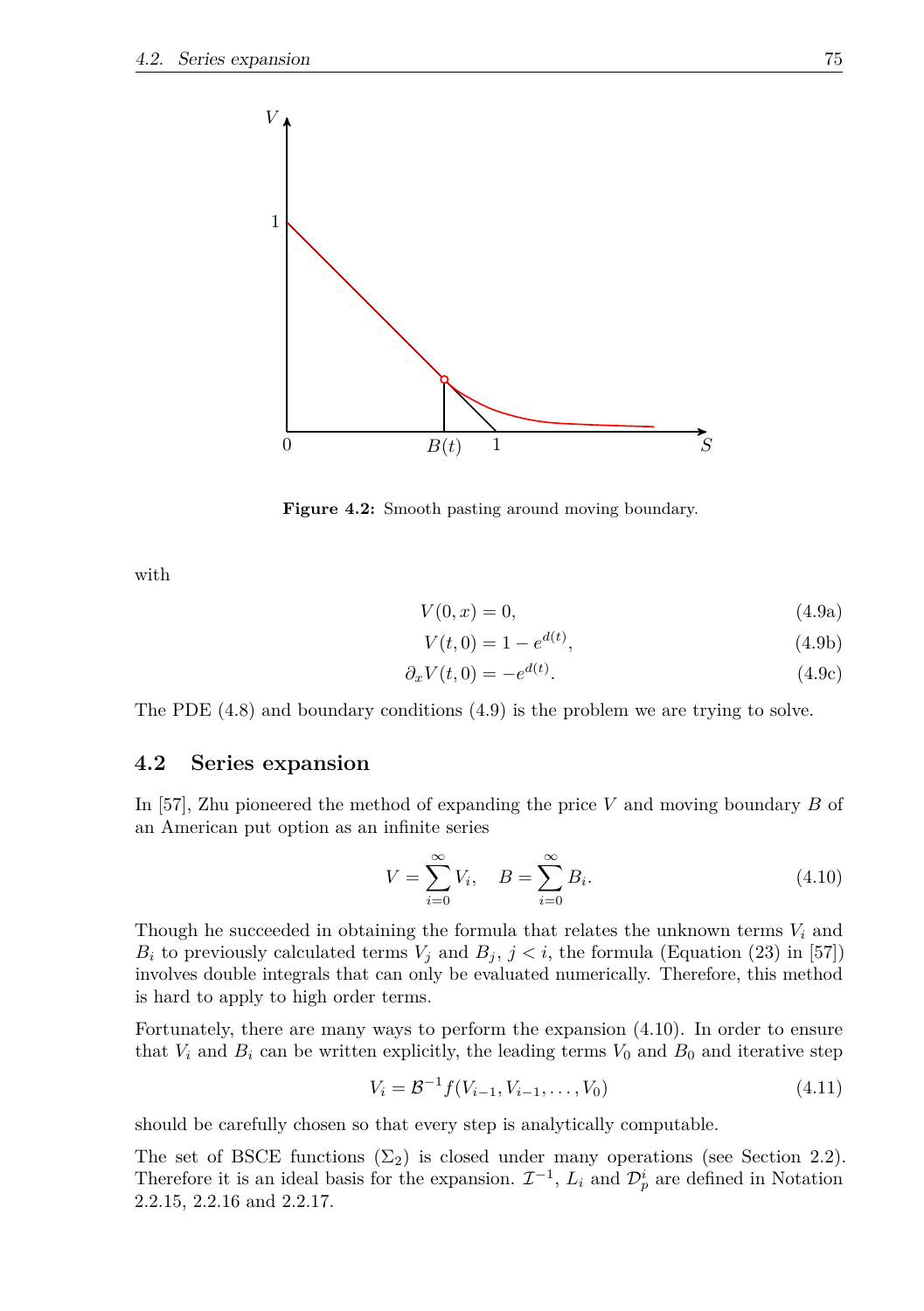**Proposition 4.2.1** (ABS-I)**.** *The solution of* [\(4.8\)](#page-82-3) *with the initial and boundary conditions* [\(4.9\)](#page-83-1) *can be written as*

$$
V = \sum_{i=0}^{\infty} V_i(t, x), \quad d = \sum_{i=0}^{\infty} d_i(t), \tag{4.12}
$$

*with*

$$
V_0(t, x) = -xe^{ax + bt} \operatorname{erfc}\left(\frac{x}{\sqrt{2vt}}\right), \quad d_0 = bt, \quad R_0 = 0,
$$
  

$$
a = \frac{1}{2} - \frac{r}{v}, \quad b = -\frac{v}{2} \left(\frac{1}{2} + \frac{r}{v}\right)^2,
$$
 (4.13)

*then for*  $i \geq 1$ *,* 

$$
V_i(t, x) = f_i + u_i + w_i,
$$
\n(4.14a)

$$
f_i(t,x) = e^{ax+bt} \operatorname{erfc}\left(\frac{x}{\sqrt{2vt}}\right) \mathcal{D}_p^{i+1} \left[ (1 - e^{xp}) e^{-(ax+bt)p} \right],\tag{4.14b}
$$

$$
u_i(t,x) = -f_{i-1} + \mathcal{B}^{-1}\left(\sum_{j=0}^{i-1} d'_j \partial_x V_{i-1-j}\right),\tag{4.14c}
$$

$$
w_i(t, x) = \mathcal{I}^{-1} \left[ -u_i(t, 0) + \partial_x u_i(t, 0) + (R_i - R_{i-1})e^{bt} \right],
$$
\n(4.14d)

$$
R_i(t, x) = L_i \left\{ e^{-bt} [-u_i(t, 0) + \partial_x u_i(t, 0)] - R_{i-1} \right\},
$$
\n(4.14e)

$$
d_i(t) = -e^{-bt} \partial_x V_i(t,0) - \mathcal{D}_p^i \exp\left(\sum_{j=1}^{i-1} d_j p^j\right).
$$
 (4.14f)

*Proof.* Define functions

$$
\bar{V} := \sum_{i=0}^{\infty} p^i V_i = \sum_{i=0}^{\infty} p^i (f_i + u_i + w_i), \quad \bar{d} := \sum_{i=0}^{\infty} p^i d_i.
$$
 (4.15)

For  $x > 0$ ,

$$
\lim_{t \to 0^+} \text{erfc}\left(\frac{x}{\sqrt{2vt}}\right) = 0,\tag{4.16}
$$

therefore, for  $i \geq 0$ ,

<span id="page-84-0"></span>
$$
f_i(0, x) = 0.\t\t(4.17)
$$

By Lemma [2.2.10](#page-26-0) and [2.1.4,](#page-22-0)

$$
u_i(0, x) = 0, \quad w_i(0, x) = 0,\tag{4.18}
$$

therefore,

$$
\bar{V}(0,x) = \sum_{i=0}^{\infty} p^i (f_i + u_i + w_i) = 0.
$$
\n(4.19)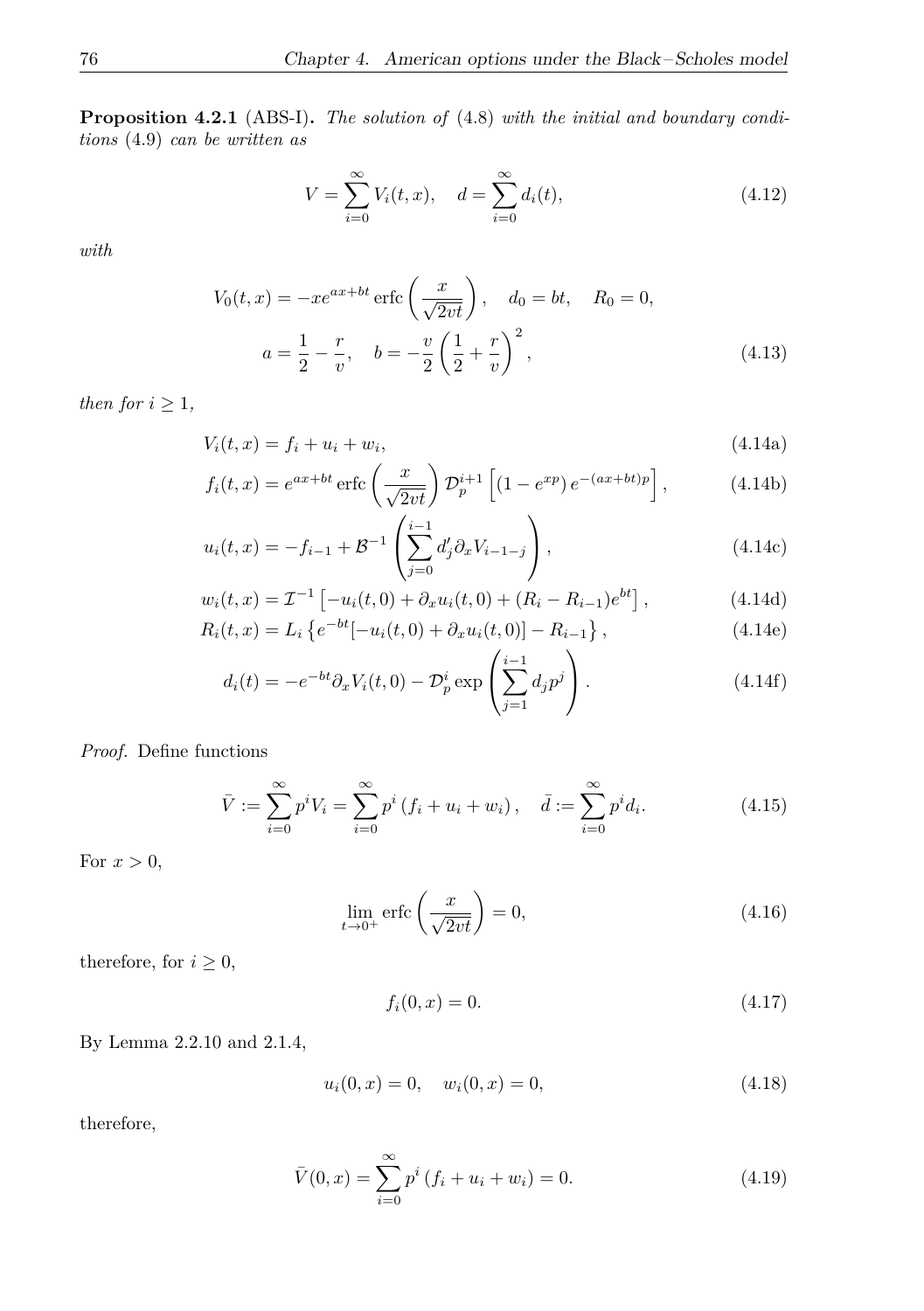And by Lemma [2.1.4,](#page-22-0)

$$
w_i(t,0) - \partial_x w_i(t,0) = -u_i(t,0) + \partial_x u_i(t,0) + (R_i - R_{i-1} \mathbf{1}_{i>0})e^{bt},
$$
\n(4.20a)

$$
f_i(t,0) - \partial_x f_i(t,0) = e^{bt} \frac{(-bt)^i}{i!}.
$$
\n(4.20b)

therefore,

$$
\bar{V}(t,0) - \partial_x \bar{V}(t,0) = e^{bt} \sum_{i=0}^{\infty} p^i \frac{(-bt)^i}{i!} + e^{bt} \left[ R_0 + \sum_{i=1}^{\infty} p^i (R_i - R_{i-1}) \right]
$$

$$
= e^{bt(1-p)} + e^{bt} (1-p) \sum_{i=0}^{\infty} p^i R_i.
$$
(4.21)

By Lemma [2.2.19,](#page-31-3)

<span id="page-85-1"></span>
$$
d_i + \mathcal{D}_p^i \exp\left(\sum_{j=1}^{i-1} p^j d_j\right) = \mathcal{D}_p^i \exp\left(\sum_{j=1}^{\infty} p^j d_j\right),\tag{4.22}
$$

therefore,

$$
\partial_x \bar{V}(t,0) = -e^{bt} \sum_{i=0}^{\infty} p^i \mathcal{D}_p^i \exp\left(\sum_{j=1}^{\infty} p^j d_j\right) = -\exp\left(\sum_{j=0}^{\infty} p^j d_j\right) = -e^{\bar{d}}.\tag{4.23}
$$

By definition,

<span id="page-85-2"></span>
$$
\mathcal{B}u_i = \left(-\mathcal{B}f_{i-1} + \sum_{j=0}^{i-1} d'_j \partial_x V_{i-1-j}\right) \mathbf{1}_{i>0},\tag{4.24a}
$$

$$
Bw_i = 0,\t\t(4.24b)
$$

therefore,

$$
\mathcal{B}\bar{V} = \sum_{i=0}^{\infty} p^{i} \mathcal{B}(f_{i} + u_{i} + w_{i}) = \sum_{i=0}^{\infty} p^{i} \mathcal{B}f_{i} + \sum_{i=1}^{\infty} p^{i} \left( -\mathcal{B}f_{i-1} + \sum_{j=0}^{i-1} d_{j}' \partial_{x} V_{i-1-j} \right)
$$

$$
= (1-p) \sum_{i=0}^{\infty} p^{i} \mathcal{B}f_{i} + p \sum_{i=1}^{\infty} p^{i-1} \sum_{j=0}^{i-1} d_{j}' \partial_{x} V_{i-1-j}
$$

$$
= (1-p) \sum_{i=0}^{\infty} p^{i} \mathcal{B}f_{i} + p \left( \sum_{i=0}^{\infty} p^{i} d_{i}' \right) \left( \sum_{j=0}^{\infty} p^{j} \partial_{x} V_{j} \right)
$$

$$
= (1-p) \sum_{i=0}^{\infty} p^{i} \mathcal{B}f_{i} + p \bar{d}' \partial_{x} \bar{V}.
$$
(4.25)

According to [\(4.25\)](#page-85-0), [\(4.19\)](#page-84-0), [\(4.21\)](#page-85-1) and [\(4.23\)](#page-85-2),  $\bar{V}$  and  $\bar{d}$  are the solutions of

<span id="page-85-0"></span>
$$
\mathcal{B}\bar{V} = (1-p)\sum_{i=0}^{\infty} p^i \mathcal{B}f_i + p\bar{d}'\partial_x \bar{V},
$$
\n(4.26)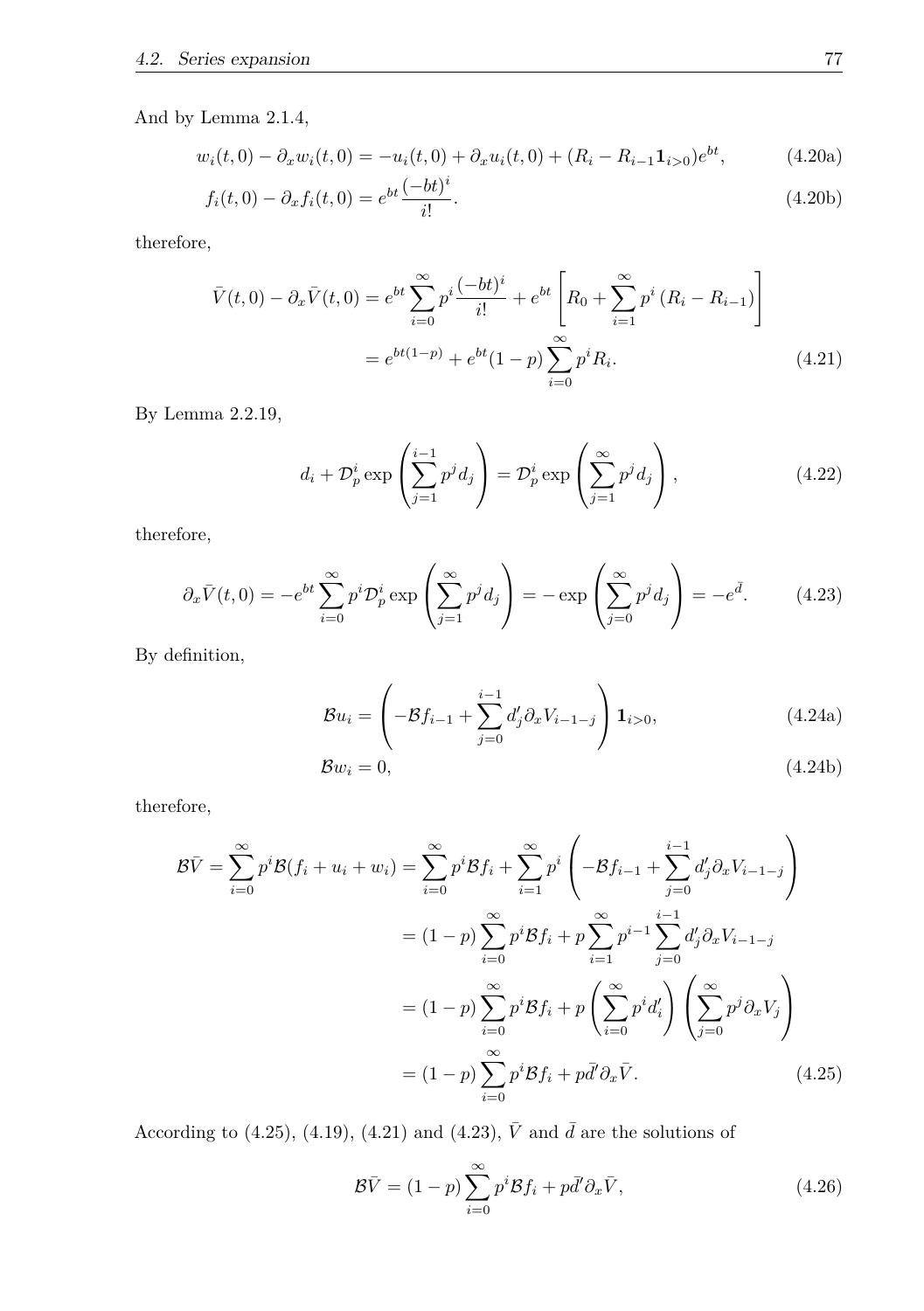with

$$
\bar{V}(0,x) = 0,\t\t(4.27a)
$$

$$
\bar{V}(0,x) - \partial_x \bar{V}(0,x) = e^{bt(1-p)} + e^{bt}(1-p) \sum_{i=0}^{\infty} p^i R_i,
$$
\n(4.27b)

$$
\partial_x \bar{V}(0, x) = -e^{\bar{d}}.\tag{4.27c}
$$

By setting  $p = 1$ ,

$$
V = \sum_{i=0}^{\infty} V_i, \quad d = \sum_{i=0}^{\infty} d_i
$$
 (4.28)

are the solutions of

$$
BV = d'\partial_x V,\tag{4.29}
$$

with

$$
V(0, x) = 0,\t(4.30a)
$$

$$
V(t,0) - \partial_x V(t,0) = 1,
$$
\n(4.30b)

$$
\partial_x V(t,0) = -e^d. \tag{4.30c}
$$

 $\Box$ 

As in the last chapter, the above proposition states that if it is convergent, the sum of expansion series  $\sum_i V_i$  and  $\sum_i d_i$  serves as the option price and log-boundary for American put options respectively. This expansion is computable because of the following corollary, which ensures that the expansion terms can be expressed in terms of BSCE functions (Definition [2.2.3\)](#page-24-0) and BST functions (Definition [2.2.4\)](#page-24-1):

**Corollary 4.2.2.** *For*  $i \geq 0$ *,* 

$$
V_i \in \Sigma_2, \quad d_i \in \Sigma_3. \tag{4.31}
$$

*Proof.* According to the definitions,

$$
V_0 = -xe^{ax+bt} \operatorname{erfc}\left(\frac{x}{\sqrt{2vt}}\right) \in \Sigma_2, \quad d_0 = bt \in \Sigma_3. \tag{4.32}
$$

Consider  $V_i$  and  $d_i$ . Assume that for  $0 \leq j \leq i - 1$ ,

$$
V_j \in \Sigma_2, \quad d_j \in \Sigma_3. \tag{4.33}
$$

Because  $d'_i \in \Sigma_3$  and  $\partial_x V_i \in \Sigma_2$ ,

$$
\sum_{j=0}^{i-1} d'_j \partial_x V_{i-1-j} \in \Sigma_2.
$$
\n(4.34)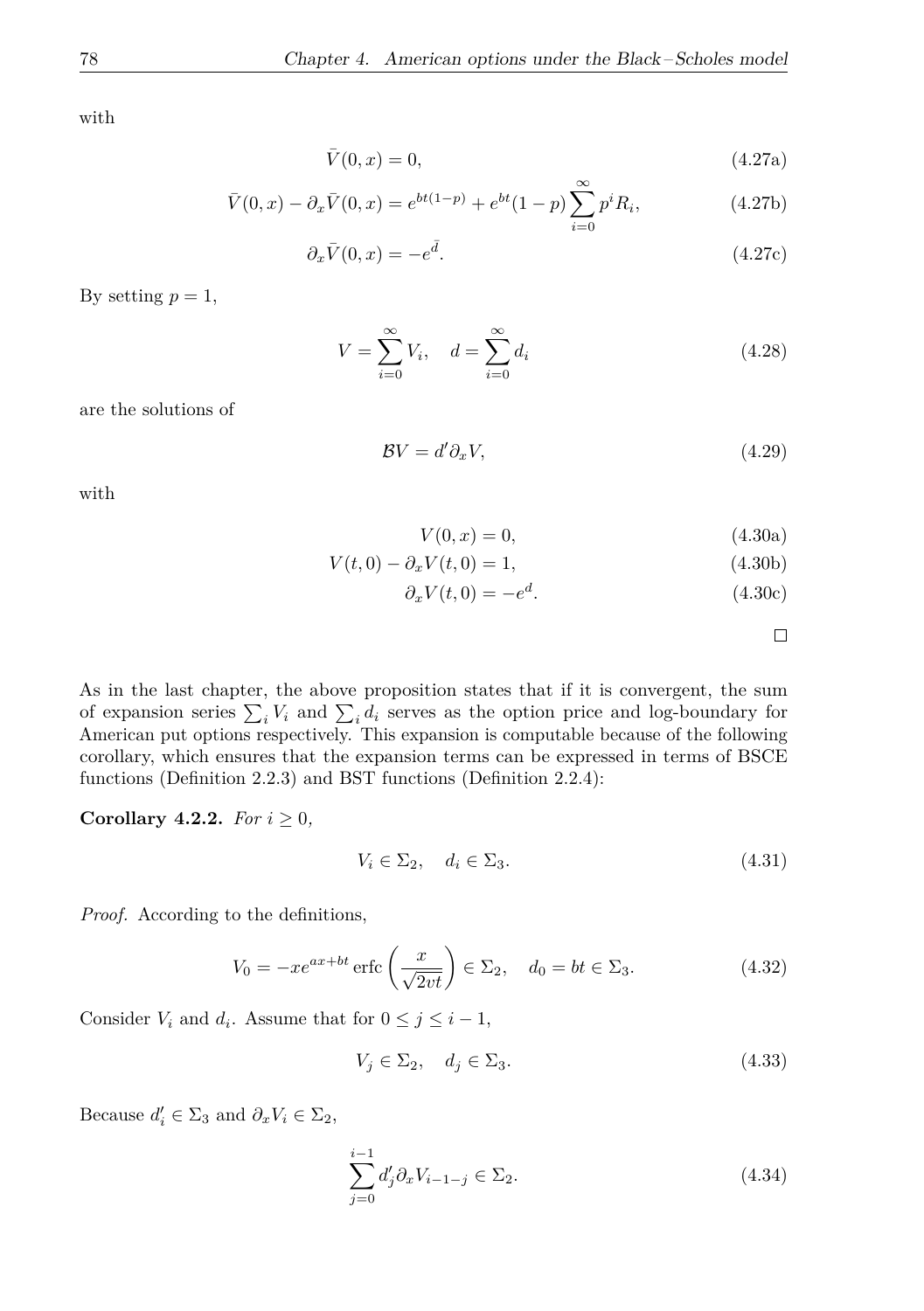By Lemma [2.2.10,](#page-26-0)

$$
u_i = -f_{i-1} + \mathcal{B}^{-1} \left( \sum_{j=0}^{i-1} d'_j \partial_x V_{i-1-j} \right) \in \Sigma_2.
$$
 (4.35)

Since  $e^{-bt}[-u_i(t,0) + \partial_x u_i(t,0)] \in \Sigma_3$ , according to Theorem [2.2.14](#page-29-0)

$$
w_i \in \Sigma_2. \tag{4.36}
$$

Therefore,

$$
V_i = f_i + u_i + w_i \in \Sigma_2. \tag{4.37}
$$

Since  $e^{-bt}\partial_x V_i(t,0) \in \Sigma_3$  and by Lemma [2.2.19,](#page-31-3)

$$
d_i = -e^{-bt} \partial_x V_i(t,0) - \mathcal{D}_p^i \exp\left(\sum_{j=1}^{i-1} p^j d_j\right) \in \Sigma_3 \tag{4.38}
$$

By induction for  $i \geq 0$ ,

$$
V_i \in \Sigma_2, \quad d_i \in \Sigma_3. \tag{4.39}
$$

 $\Box$ 

One key difference between the expansion methods in this chapter and the last chapter is the expansion basis *p*, which serves as a purely formal structure to decompose the option price. In other words, the expansion coefficients  $V_i$  and  $d_i$  are not the derivatives of the option price with respect to any model parameter. As a result, the method of decomposition is not unique.

<span id="page-87-0"></span>**Proposition 4.2.3** (ABS-II)**.** *The solution of* [\(4.8\)](#page-82-3) *with initial and boundary conditions* [\(4.9\)](#page-83-1) *can be written as*

$$
V = \sum_{i=0}^{\infty} V_i(t, x), \quad d = \sum_{i=0}^{\infty} d_i(t), \tag{4.40}
$$

*with*

$$
V_0(t,x) = 0, \quad d_0 = bt, \quad R_0 = -1, \quad a = \frac{1}{2} - \frac{r}{v}, \quad b = -\frac{v}{2} \left(\frac{1}{2} + \frac{r}{v}\right)^2, \tag{4.41}
$$

*then for*  $i \geq 1$ *,* 

$$
V_i(t, x) = u_i + w_i,\tag{4.42a}
$$

$$
u_i(t,x) = \mathcal{B}^{-1} \left( \sum_{j=0}^{i-1} d'_j \partial_x V_{i-1-j} \right),
$$
\n(4.42b)

$$
w_i(t,x) = \mathcal{I}^{-1} \left[ e^{bt} \frac{(-bt)^i}{i!} - u_i(t,0) + \partial_x u_i(t,0) + (R_i - R_{i-1})e^{bt} \right],
$$
 (4.42c)

$$
R_i(t, x) = L_i \left[ \frac{(-bt)^i}{i!} + e^{-bt} [-u_i(t, 0) + \partial_x u_i(t, 0)] - R_{i-1} \right],
$$
\n(4.42d)

$$
d_i(t) = \frac{(-bt)^i}{i!} - e^{-bt}V_i(t,0) - \mathcal{D}_p^i \exp\left(\sum_{j=1}^{i-1} d_j p^j\right).
$$
 (4.42e)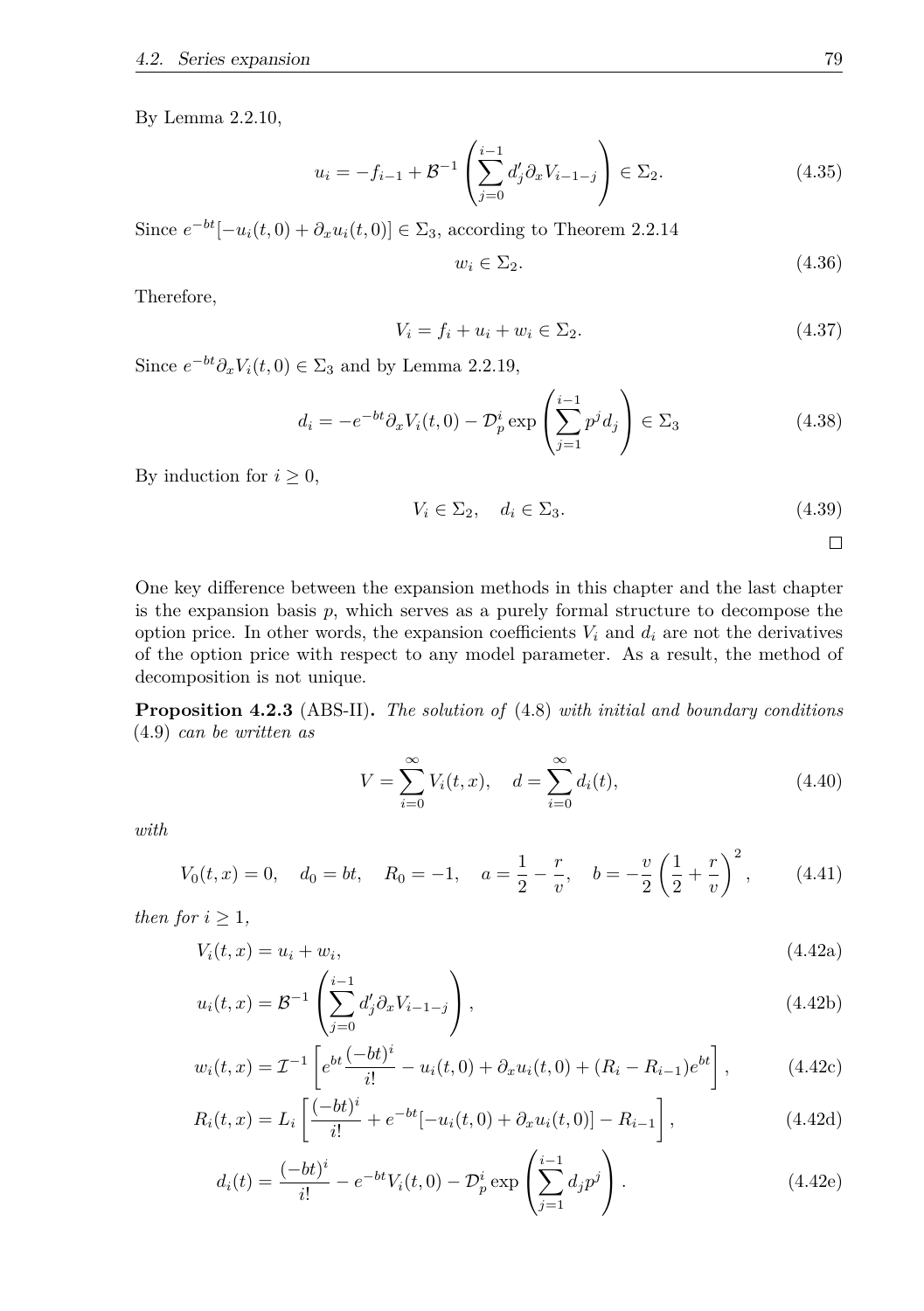*Proof.* Define functions

$$
\bar{V} := \sum_{i=0}^{\infty} p^i V_i = \sum_{i=0}^{\infty} p^i (u_i + w_i), \quad \bar{d} := \sum_{i=0}^{\infty} p^i d_i.
$$
 (4.43)

By Lemma [2.2.10](#page-26-0) and [2.1.4,](#page-22-0)

<span id="page-88-0"></span>
$$
u_i(0, x) = 0, \quad w_i(0, x) = 0,\tag{4.44}
$$

therefore,

<span id="page-88-1"></span>
$$
\bar{V}(0,x) = \sum_{i=0}^{\infty} p^i (u_i + w_i) = 0.
$$
\n(4.45)

And by Lemma [2.1.4,](#page-22-0)

$$
w_i(t,0) - \partial_x w_i(t,0) = e^{bt} \frac{(-bt)^i}{i!} - u_i(t,0) + \partial_x u_i(t,0) + (R_i - R_{i-1} \mathbf{1}_{i>0}) e^{bt}, \quad (4.46)
$$

therefore,

$$
\bar{V}(t,0) - \partial_x \bar{V}(t,0) = e^{bt} \sum_{i=0}^{\infty} p^i \frac{(-bt)^i}{i!} + e^{bt} R_0 + e^{bt} \sum_{i=1}^{\infty} p^i (R_i - R_{i-1})
$$
\n
$$
= e^{bt(1-p)} + e^{bt}(1-p) \sum_{i=0}^{\infty} p^i R_i.
$$
\n(4.47)

By Lemma [2.2.19,](#page-31-3)

$$
d_i + \mathcal{D}_p^i \exp\left(\sum_{j=1}^{i-1} p^j d_j\right) = \mathcal{D}_p^i \exp\left(\sum_{j=1}^{\infty} p^j d_j\right),\tag{4.48}
$$

therefore,

$$
\bar{V}(t,0) = e^{bt} \sum_{i=0}^{\infty} \frac{(-bt)^i}{i!} p^i - e^{bt} \sum_{i=0}^{\infty} p^i \mathcal{D}_p^i \exp\left(\sum_{j=1}^{\infty} p^j d_j\right)
$$
\n
$$
= e^{bt(1-p)} - e^{bt} \exp\left(\sum_{j=1}^{\infty} p^j d_j\right)
$$
\n
$$
= e^{bt(1-p)} - e^{\bar{d}}.
$$
\n(4.49)

By definition,

<span id="page-88-2"></span>
$$
\mathcal{B}u_i = \left(\sum_{j=0}^{i-1} d'_j \partial_x V_{i-1-j}\right) \mathbf{1}_{i>0},\tag{4.50a}
$$

$$
Bw_i = 0,\t\t(4.50b)
$$

therefore,

$$
\mathcal{B}\overline{V} = \sum_{i=0}^{\infty} p^i \mathcal{B}(u_i + w_i) = \sum_{i=1}^{\infty} p^i \left( \sum_{j=0}^{i-1} d'_j \partial_x V_{i-1-j} \right)
$$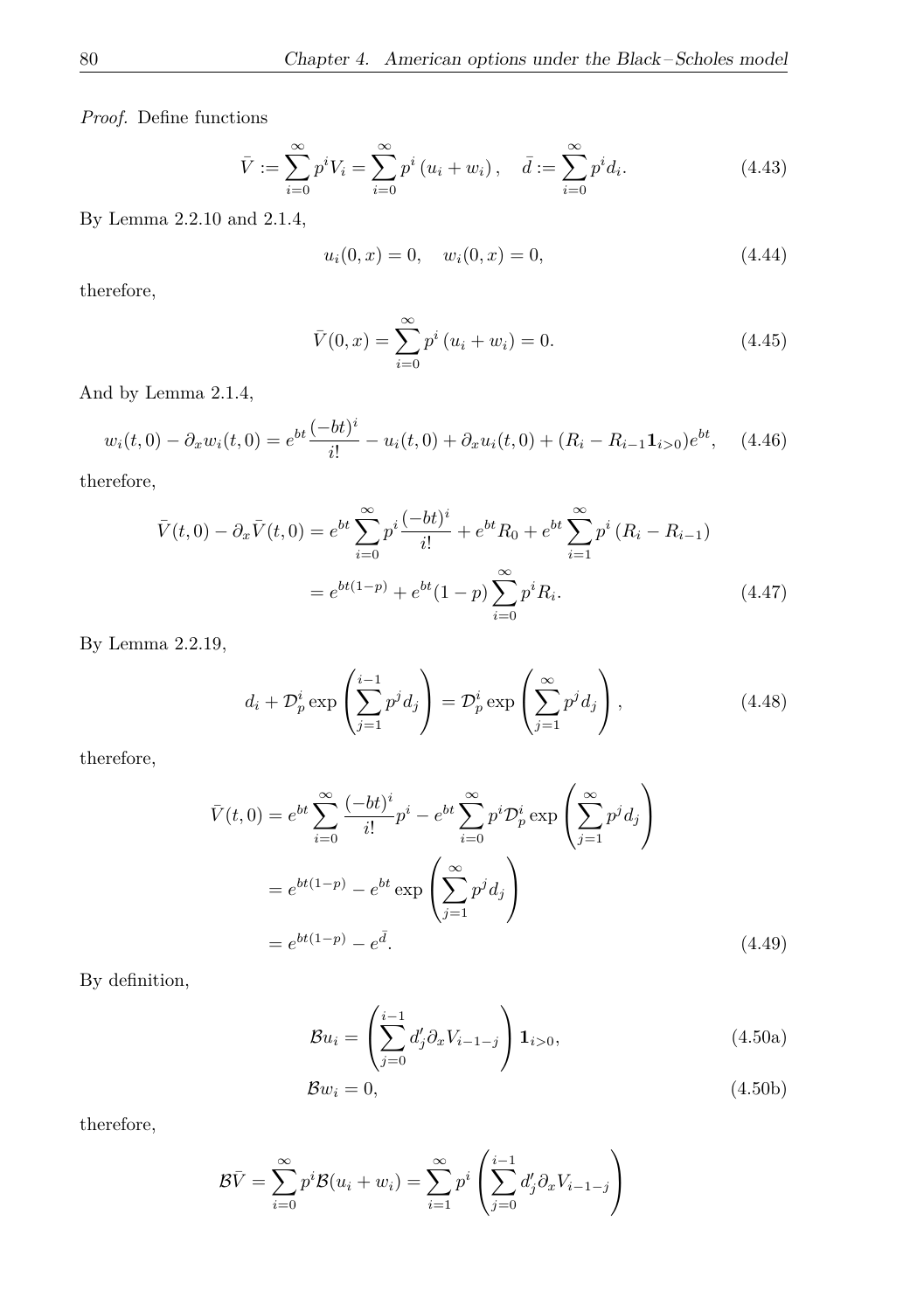<span id="page-89-0"></span>
$$
= p \sum_{i=1}^{\infty} p^{i-1} \sum_{j=0}^{i-1} d'_j \partial_x V_{i-1-j}
$$
  

$$
= p \left( \sum_{i=0}^{\infty} p^i d'_i \right) \left( \sum_{j=0}^{\infty} p^j \partial_x V_j \right)
$$
  

$$
= p \bar{d}' \partial_x \bar{V}.
$$
 (4.51)

By [\(4.51\)](#page-89-0), [\(4.45\)](#page-88-0), [\(4.47\)](#page-88-1) and [\(4.49\)](#page-88-2),  $\bar{V}$  and  $\bar{d}$  are the solutions of

$$
\mathcal{B}\bar{V} = p\bar{d}'\partial_x\bar{V},\tag{4.52}
$$

with

$$
\overline{V}(0,x) = 0,\t\t(4.53a)
$$

$$
\bar{V}(0,x) - \partial_x \bar{V}(0,x) = e^{bt(1-p)} + e^{bt}(1-p) \sum_{i=0}^{\infty} p^i R_i,
$$
\n(4.53b)

$$
\bar{V}(0,x) = e^{bt(1-p)} - e^{\bar{d}}.
$$
\n(4.53c)

By setting  $p = 1$ ,

$$
V = \sum_{i=0}^{\infty} V_i, \quad d = \sum_{i=0}^{\infty} d_i
$$
 (4.54)

are the solutions of

$$
BV = d'\partial_x V,\tag{4.55}
$$

with

$$
V(0, x) = 0,\t(4.56a)
$$

$$
V(t,0) - \partial_x V(t,0) = 1,
$$
\n(4.56b)

$$
\partial_x V(t,0) = 1 - e^d. \tag{4.56c}
$$

 $\Box$ 

Similar to the previous expansion, the expansion terms can be expressed as BSCE functions.

**Corollary 4.2.4.** *For*  $i \geq 0$ *,* 

$$
V_i \in \Sigma_2, \quad d_i \in \Sigma_3. \tag{4.57}
$$

*Proof.* According to the definitions,

$$
V_0 = 0 \in \Sigma_2, \quad d_0 = bt \in \Sigma_3. \tag{4.58}
$$

Consider  $V_i$  and  $d_i$ . Assume that for  $0 \leq j \leq i - 1$ ,

$$
V_j \in \Sigma_2, \quad d_j \in \Sigma_3. \tag{4.59}
$$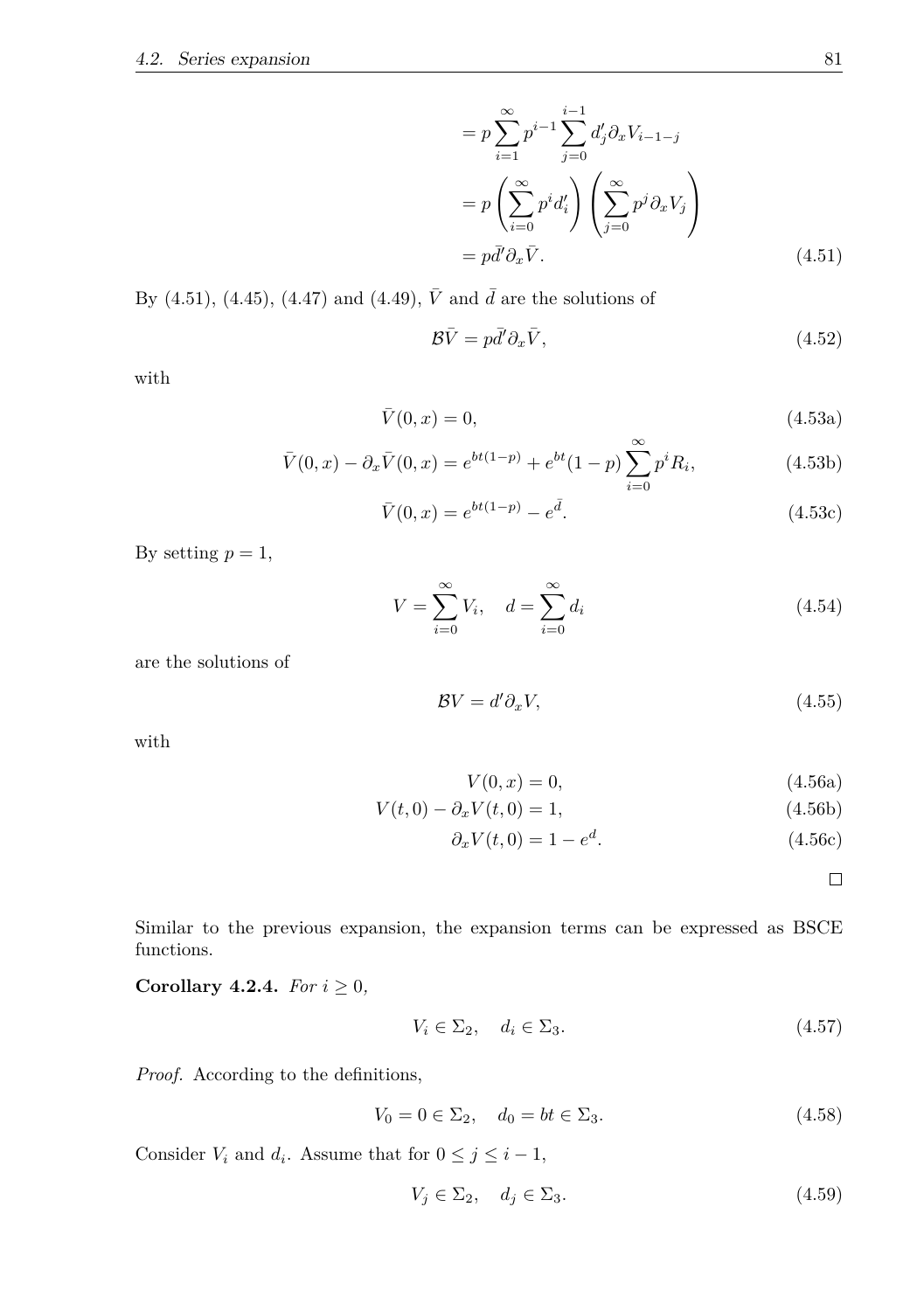Because  $d'_i \in \Sigma_3$  and  $\partial_x V_i \in \Sigma_2$ ,

$$
\sum_{j=0}^{i-1} d'_j \partial_x V_{i-1-j} \in \Sigma_2.
$$
\n(4.60)

By Lemma [2.2.10,](#page-26-0)

$$
u_i = \mathcal{B}^{-1} \left( \sum_{j=0}^{i-1} d'_j \partial_x V_{i-1-j} \right) \in \Sigma_2.
$$
 (4.61)

Since  $e^{-bt}[-u_i(t,0) + \partial_x u_i(t,0)] \in \Sigma_3$ , according to Theorem [2.2.14](#page-29-0)

$$
w_i \in \Sigma_2. \tag{4.62}
$$

Therefore,

$$
V_i = u_i + w_i \in \Sigma_2. \tag{4.63}
$$

Since  $e^{-bt}V_i(t,0) \in \Sigma_3$  and by Lemma [2.2.19](#page-31-3)

$$
d_i = \frac{(-bt)^i}{i!} - e^{-bt}V_i(t,0) - \mathcal{D}_p^i \exp\left(\sum_{j=1}^{i-1} p^j d_j\right) \in \Sigma_3.
$$
 (4.64)

By induction for  $i \geq 0$ 

$$
V_i \in \Sigma_2, \quad d_i \in \Sigma_3. \tag{4.65}
$$

 $\Box$ 

Two methods of decomposing the American put options are presented above. However, the numerical results in the next section indicate that the methods fail in cases with high interest rates and low volatility. Fortunately, the expansion methods are very flexible. The Black – Scholes operator  $\mathcal{B}_v$  determines the structure of the expansion terms. Therefore, it can be decomposed as

$$
\mathcal{B}_{v} = \partial_{t} - \frac{v}{2} \left( \partial_{x}^{2} - \partial_{x} \right) - r \left( \partial_{x} - 1 \right)
$$
  
=  $\partial_{t} - \frac{\theta}{2} \left( \partial_{x}^{2} - \partial_{x} \right) - r \left( \partial_{x} - 1 \right) - \frac{v - \theta}{2} \left( \partial_{x}^{2} - \partial_{x} \right) = \mathcal{B}_{\theta} - \frac{v - \theta}{2} \left( \partial_{x}^{2} - \partial_{x} \right).$  (4.66)

Consequently, the PDE [\(4.8\)](#page-82-3) is transformed to

$$
\mathcal{B}_{\theta}V := \left[\partial_t - \frac{\theta}{2} \left(\partial_x^2 - \partial_x\right) - r \left(\partial_x - 1\right)\right]V = d'\partial_x V + \frac{v - \theta}{2} \left(\partial_x^2 - \partial_x\right)V, \tag{4.67}
$$

<span id="page-90-0"></span>with unchanged boundary conditions. The 'effective' volatility has been replaced by an arbitrary constant,  $\theta$ , which will be set to interest rate r. We applied this technique in the last chapter and set  $\theta$  to long-term volatility. In this case, volatility can be increased to achieve better convergence.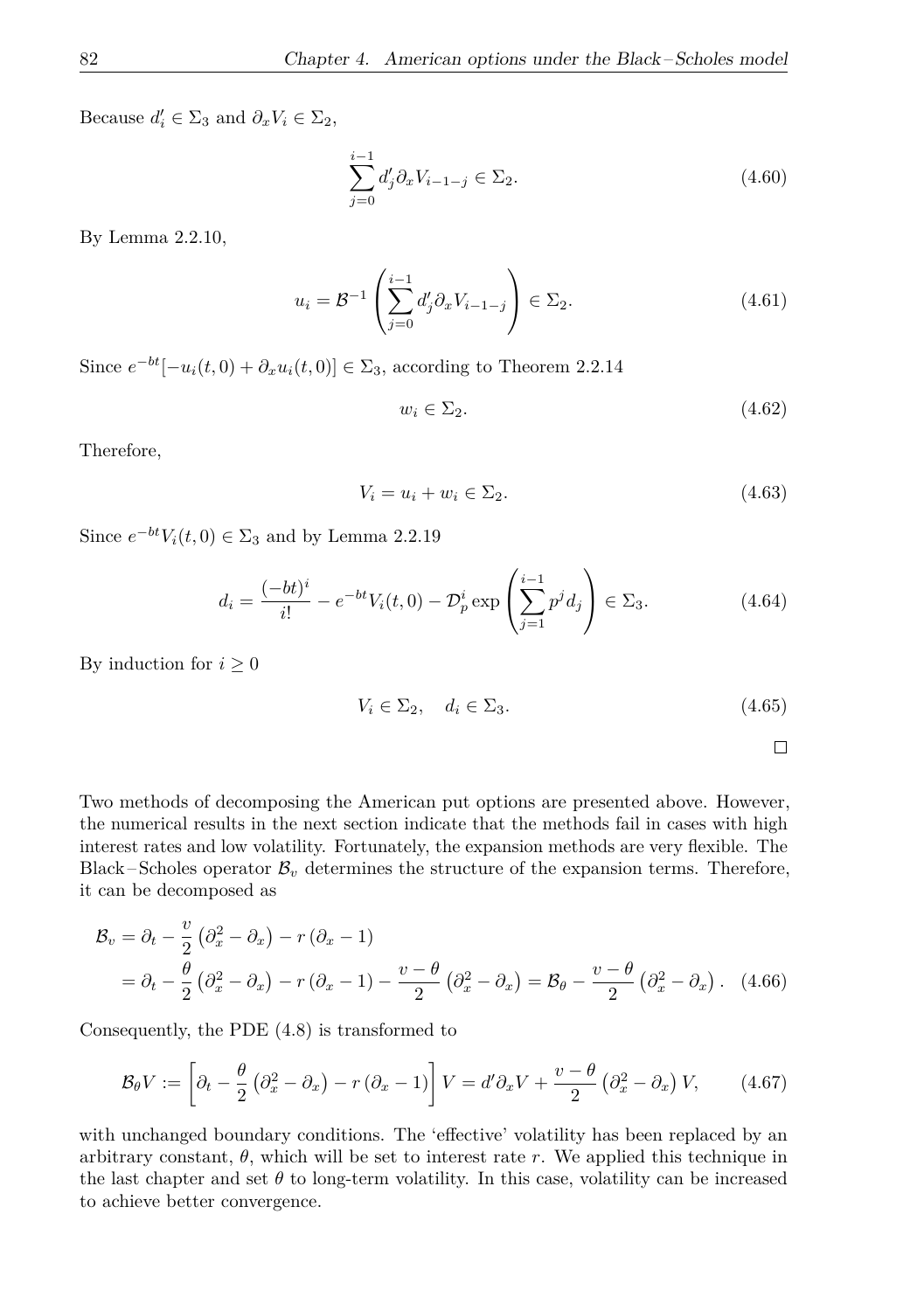**Proposition 4.2.5** (ABS-III)**.** *The solution of* [\(4.8\)](#page-82-3) *with initial and boundary conditions* [\(4.9\)](#page-83-1) *can be written as*

$$
V = \sum_{i=0}^{\infty} V_i(t, x), \quad d = \sum_{i=0}^{\infty} d_i(t), \tag{4.68}
$$

*with*

$$
V_0(t,x) = 0, \quad d_0 = bt, \quad R_0 = -1, \quad a = \frac{1}{2} - \frac{r}{\theta}, \quad b = -\frac{\theta}{2} \left(\frac{1}{2} + \frac{r}{\theta}\right)^2. \tag{4.69}
$$

*then for*  $i \geq 1$ *,* 

$$
V_i(t, x) = u_i + w_i,\tag{4.70a}
$$

$$
u_i(t,x) = \mathcal{B}_{\theta}^{-1} \left[ \sum_{j=0}^{i-1} d'_j \partial_x V_{i-1-j} + \frac{v - \theta}{2} \left( \partial_x^2 - \partial_x \right) V_{i-1} \right],
$$
 (4.70b)

$$
w_i(t,x) = \mathcal{I}^{-1} \left[ e^{bt} \frac{(-bt)^i}{i!} - u_i(t,0) + \partial_x u_i(t,0) + (R_i - R_{i-1})e^{bt} \right],
$$
 (4.70c)

$$
R_i(t, x) = L_i \left[ \frac{(-bt)^i}{i!} + e^{-bt}[-u_i(t, 0) + \partial_x u_i(t, 0)] - R_{i-1} \right],
$$
\n(4.70d)

$$
d_i(t) = \frac{(-bt)^i}{i!} - e^{-bt}V_i(t,0) - \mathcal{D}_p^i \exp\left(\sum_{j=1}^{i-1} d_j p^j\right).
$$
 (4.70e)

*Proof.* The PDE [\(4.8\)](#page-82-3) is decomposed as

$$
\mathcal{B}_{\theta}V_{i} = \sum_{j=0}^{i-1} d'_{j} \partial_{x} V_{i-1-j} + \frac{v-\theta}{2} (\partial_{x}^{2} - \partial_{x}) V_{i-1}.
$$
 (4.71)

The rest of the proof follows Proposition [4.2.3.](#page-87-0)

In our numerical calculation using this method, we ensure that the volatility is larger than or equal to the interest rate:

$$
\theta = \begin{cases} v, & v \ge r, \\ r, & v < r. \end{cases} \tag{4.72}
$$

According to this definition, the ratio  $r/\theta$  is bounded from above.

Obviously, the extra operator

$$
\frac{v-\theta}{2} \left(\partial_x^2 - \partial_x\right) \tag{4.73}
$$

does not change the form of a BSCE function. Therefore, the expansion terms have the same form as in previous propositions.

**Corollary 4.2.6.** *For*  $i \geq 0$ *,* 

$$
V_i \in \Sigma_2, \quad d_i \in \Sigma_3. \tag{4.74}
$$

 $\Box$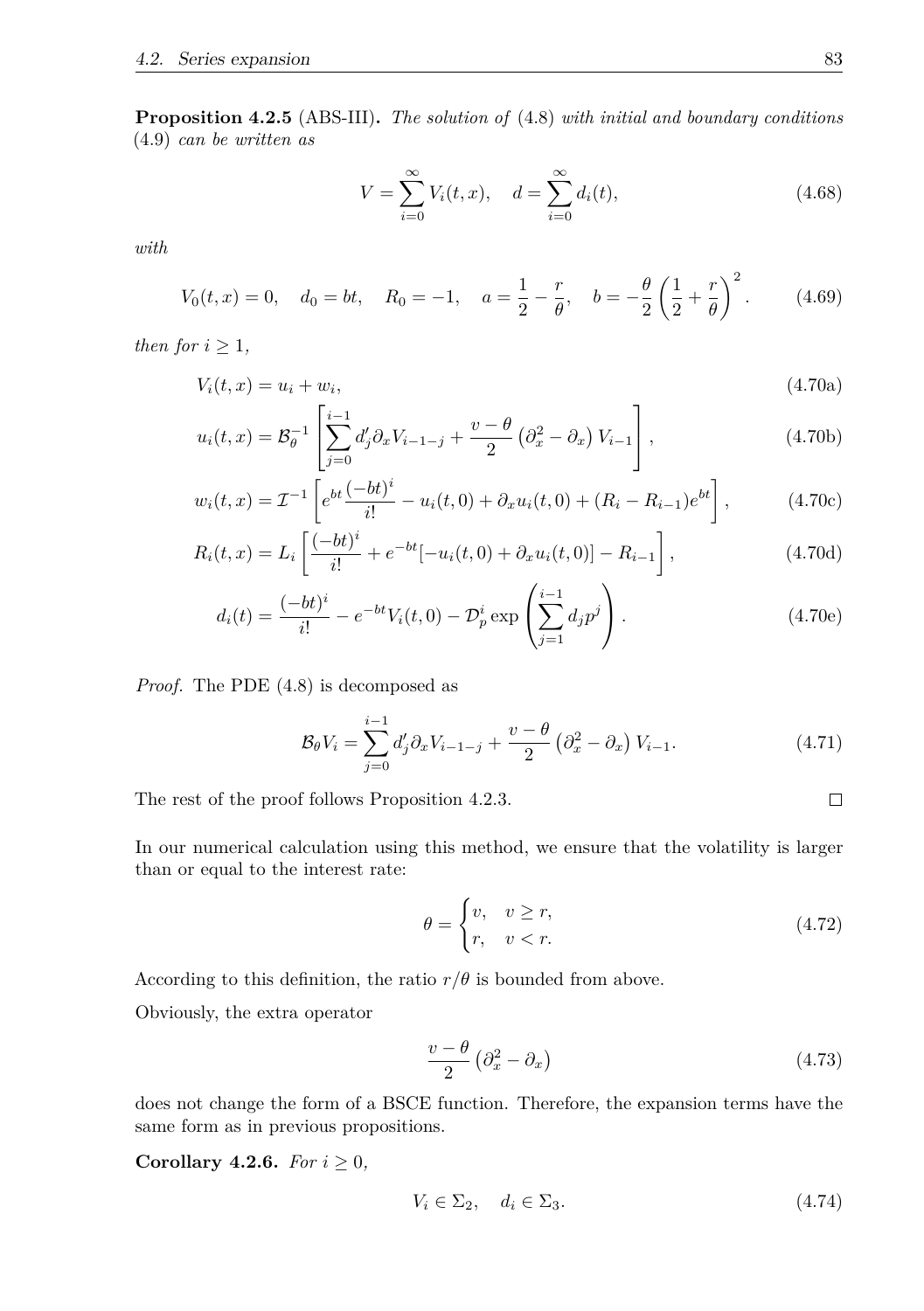The code for Proposition [4.2.5](#page-90-0) can be found at [\[59\]](#page-111-2).

After deriving the formula for  $V_i$  and  $d_i$ , the option price  $V$  can be calculated as

$$
y = \sum_{i=0}^{N} d_i(t),
$$
\n(4.75a)

$$
x = \ln S - y,\tag{4.75b}
$$

$$
V = \begin{cases} \sum_{i=0}^{N} V_i(t, x), & x \ge 0, \\ \sum_{i=0}^{N} V_i(t, 0) + e^y - e^{x+y}, & x < 0. \end{cases}
$$
 (4.75c)

Although this definition ensures that the price is continuous at  $x = 0$ , the price may not equal the execution price below the moving boundary  $(x < 0)$ . Alternatively, we can define

<span id="page-92-1"></span>
$$
V = \begin{cases} \sum_{i=0}^{N} V_i(t, x), & x \ge 0, \\ \sum_{i=0}^{N} 1 - e^y, & x < 0. \end{cases}
$$
 (4.76)

This definition guarantees the execution price, but the price may be discontinuous at  $x=0.$ 

### **4.3 Numerical results**

In this section, as reference, the prices obtained using the binomial tree method (the average of 1000 and 1001 steps) are presented as the 'true' prices [\[36\]](#page-110-0).

In Table [4.1,](#page-92-0) the parameter values used to calculate using Proposition [4.2.1](#page-83-3) are

$$
v = 0.09, \quad r = 0.1, \quad t = 1, \quad x = 0. \tag{4.77}
$$

The table shows the convergence of the expansion terms in this proposition. Both *V<sup>i</sup>* and *d<sup>i</sup>* are decreasing in magnitude.

| $-0.116806$ | $-0.0500598$ | -0.0615439 | -0.00681467 | $-0.0205322$                                                                        | $-0.00531739$ |
|-------------|--------------|------------|-------------|-------------------------------------------------------------------------------------|---------------|
|             | 0.14847      | 0.059714   | 0.0035771   | 0.0163554                                                                           | 0.00353447    |
|             |              |            |             | 10                                                                                  |               |
|             |              |            |             | $-0.00639416$ $-0.0038259$ $-0.00182383$ $-0.0020473$ $-0.000450435$ $-0.000738586$ |               |
|             |              |            |             | $0.00438134$ $0.00277584$ $0.000943652$ $0.00144181$ $0.0000988823$ $0.000442853$   |               |

<span id="page-92-0"></span>**Table 4.1:** Convergence of Proposition [4.2.1.](#page-83-3)

For Propositions [4.2.1,](#page-83-3) [4.2.3](#page-87-0) and [4.2.5,](#page-90-0) Tables [4.2,](#page-94-0) [4.4](#page-96-0) and [4.6](#page-98-0) show the boundaries and prices in terms of moneyness and times to maturity. The prices obtained using the tree method are extremely close to those produced using expansion methods. The relative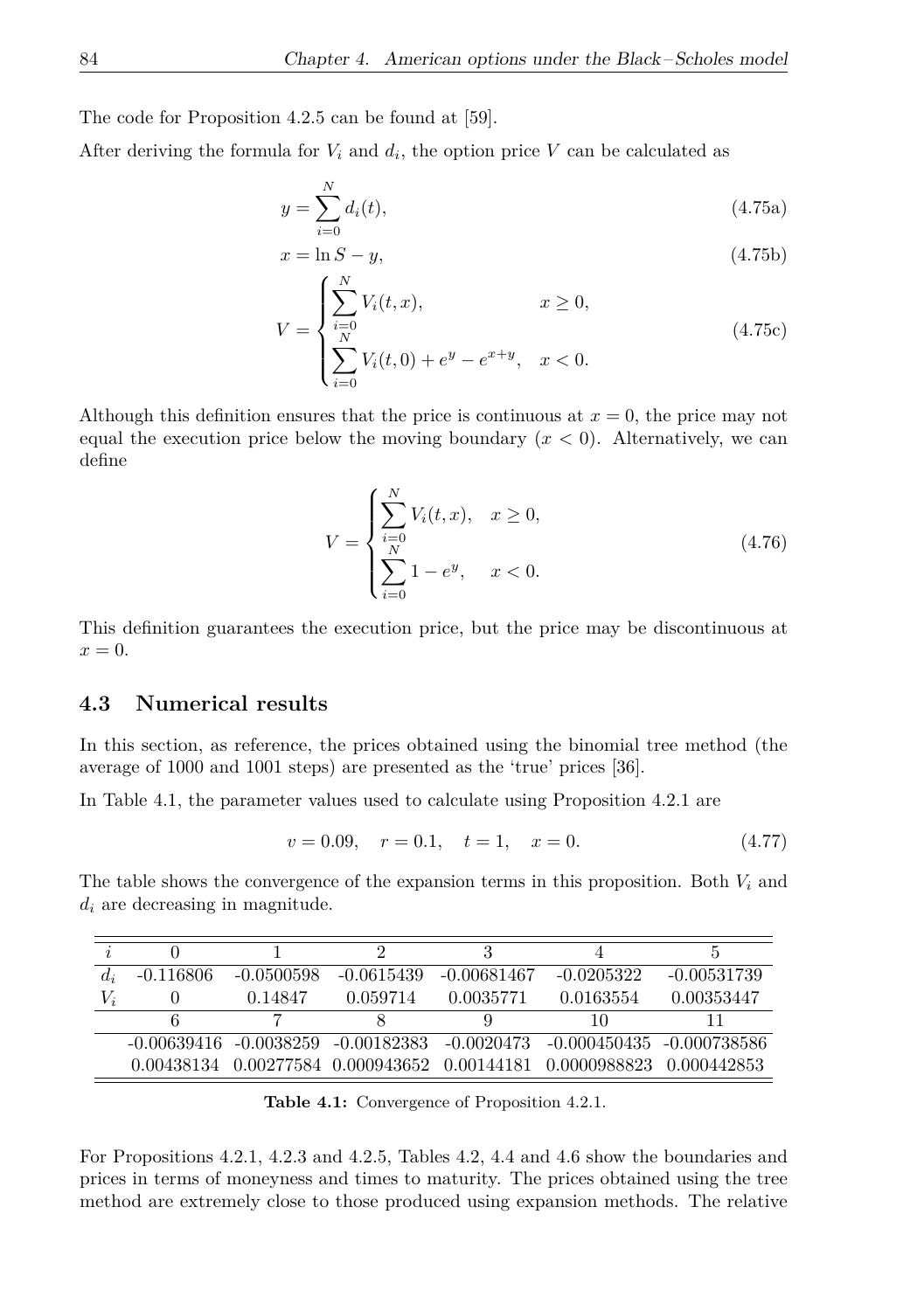error at the moving boundary is less than 1% and grows bigger as the stock price moves away from the boundary. This occurs because the option price is expanded as powers of the log-distance to the boundary  $x = \ln S - d(t)$ . Option prices below the boundary at which the put option should be exercised, differ from the options' intrinsic value, because the definition [\(4.75c\)](#page-92-1) is employed.

Tables [4.3,](#page-95-0) [4.5](#page-97-0) and [4.7](#page-99-0) show the boundary and prices for various volatilities and interest rates for the propositions. In Tables [4.3](#page-95-0) and [4.5,](#page-97-0) the straightforward expansion of Propositions [4.2.1](#page-83-3) and [4.2.3](#page-87-0) fail to produce convergent results in case with low volatility and high interest rates. This may be due to the fact the structural parameters

$$
a = \frac{1}{2} - \frac{r}{v}, \quad b = -\frac{v}{2} \left(\frac{1}{2} + \frac{r}{v}\right)^2 \tag{4.78}
$$

play an important role in those propositions and the expansion terms are expressed in powers of *a* and *b*. Therefore, the ratio  $r/v$  is important for achieving convergence of the series, because

$$
a \to \infty
$$
,  $b \to -\infty$ , if  $\frac{r}{v} \to \infty$ . (4.79)

Table [4.7](#page-99-0) confirms the validity of the volatility breakdown  $v = \theta + (v - \theta)$  in Proposition [4.2.5.](#page-90-0) Therefore, it shows that the option prices with low volatility and high interest rates, which the previous propositions are unable to deal with, can be priced with a high degree of accuracy.

#### **4.4 American options beyond the Black–Scholes model**

All the expansion methods we proposed for European options under stochastic volatility models and American options under the Black – Scholes model are inspired by the notion that one can decompose a price to a series of coefficients and find computable relations among them. Therefore, it is appropriate to synthesise the methods to explore American options under advanced models.

Suppose the PDE of a European option beyond the Black – Scholes model can be written as

$$
BV = OV,\t(4.80)
$$

where  $\mathcal O$  represents the advanced dynamics. As discovered earlier, the PDE of an American put option under the Black – Scholes model is

$$
BV = d'\partial_x V,\tag{4.81}
$$

with boundary conditions

<span id="page-93-0"></span>
$$
V(0, x) = 0,\t(4.82a)
$$

$$
V(t,0) = 1 - e^{d(t)},
$$
\n(4.82b)

$$
\partial_x V(t,0) = -e^{d(t)}.\tag{4.82c}
$$

An American option beyond the Black – Scholes model can be regarded as the combination of the two problems

$$
BV = OV + d'\partial_x V,\tag{4.83}
$$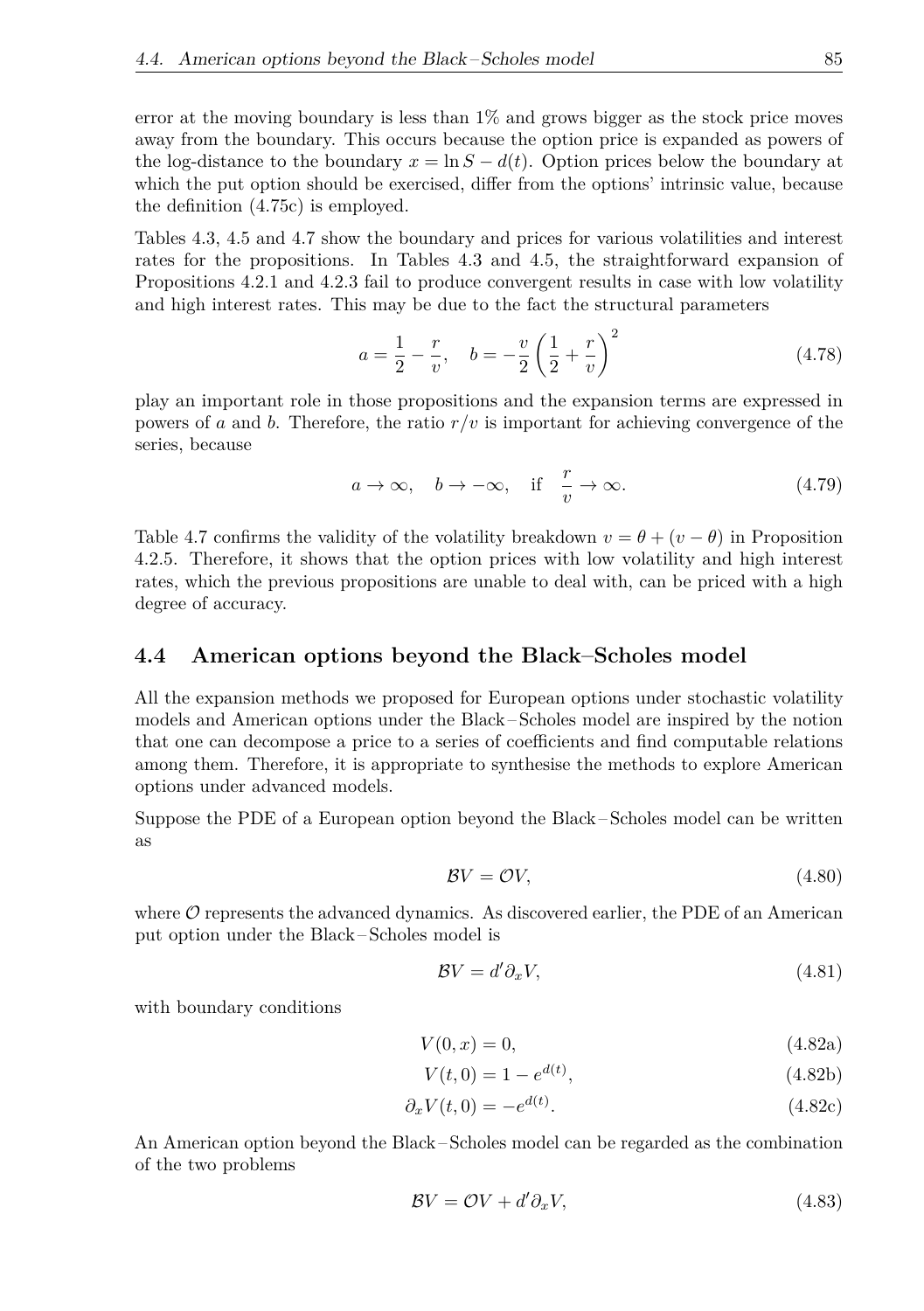| Time\Distance | $-0.2$ | $-0.1$ | $\Omega$ | 0.1    | 0.2    |
|---------------|--------|--------|----------|--------|--------|
| 0.01          | 78.172 | 86.393 | 95.479   | 105.52 | 116.61 |
| Tree          | 21.828 | 13.607 | 4.5519   | 0.0414 | 0.0000 |
| Expansion     | 21.839 | 13.617 | 4.5312   | 0.0136 | 0.0000 |
| 0.03          | 76.801 | 83.773 | 92.584   | 102.32 | 1.1308 |
| Tree          | 24.199 | 16.227 | 7.4473   | 1.0484 | 0.0140 |
| Expansion     | 24.224 | 16.252 | 7.4410   | 0.7727 | 0.0036 |
| 0.1           | 71.879 | 79.439 | 87.793   | 97.027 | 107.23 |
| Tree          | 28.121 | 20.561 | 12.223   | 4.9207 | 1.1108 |
| Expansion     | 28.170 | 20.610 | 12.256   | 4.6009 | 0.8297 |
| 0.3           | 67.146 | 74.208 | 82.013   | 90.638 | 1.0017 |
| Tree          | 32.854 | 25.792 | 17.987   | 10.644 | 5.2976 |
| Expansion     | 32.904 | 25.842 | 18.037   | 10.512 | 4.9747 |
| 1             | 61.874 | 68.382 | 75.574   | 83.522 | 92.306 |
| Tree          | 38.126 | 31.618 | 24.426   | 17.427 | 11.838 |
| Expansion     | 38.109 | 31.602 | 24.410   | 17.331 | 11.439 |
| 3             | 59.037 | 65.246 | 72.108   | 79.692 | 88.073 |
| Tree          | 40.963 | 34.754 | 27.892   | 21.459 | 16.281 |
| Expansion     | 41.072 | 34.863 | 28.001   | 21.142 | 15.097 |

<span id="page-94-0"></span>**Table 4.2:** American put option prices under the Black – Scholes model by Proposition [4.2.1.](#page-83-3) The first column indicates time to maturity in years. The first row indicates log-distance between the stock price and the moving boundary  $\ln S - d(t)$ . In each cell, the top number is the nominal price of the stock, the middle number is the price calculated using the tree method, and the bottom number is the price calculated using the proposition. The other parameters are  $r = 0.1$ ,  $v = 0.3^2$  and  $K = 100$ .

with the same boundary conditions  $(4.82)$ . We will show that the extra  $\mathcal{O}V$  term does not change the general structure and computability of the problem.

To provide a concrete example, we consider the CEV model, the pricing PDE of which is

$$
\partial_t V - \frac{v}{2} S^{2-\alpha} \partial_S^2 V - rS \partial_S V + rV = 0, \qquad (4.84)
$$

where *t* denotes the time to maturity and  $0 < \alpha < 2$ . Written in log-price *x*, the operator

$$
\mathcal{O} = \frac{v}{2} \left( e^{-\alpha x} - 1 \right) \left( \partial_x^2 - \partial_x \right). \tag{4.85}
$$

Thus, the PDE for a CEV American option is, for  $t > 0$  and  $x > 0$ ,

$$
BV = d(t)'\partial_x V + \frac{v}{2} \left( e^{-\alpha x} - 1 \right) \left( \partial_x^2 - \partial_x \right) V, \tag{4.86}
$$

<span id="page-94-2"></span>with

<span id="page-94-1"></span>
$$
V(0, x) = 0,\t(4.87a)
$$

$$
V(t,0) = 1 - e^{d(t)},
$$
\n(4.87b)

$$
\partial_x V(t,0) = -e^{d(t)}.\tag{4.87c}
$$

<span id="page-94-3"></span>The boundary conditions are the same as in the Black – Scholes model. The expansion can be performed as in Proposition [4.2.3.](#page-87-0)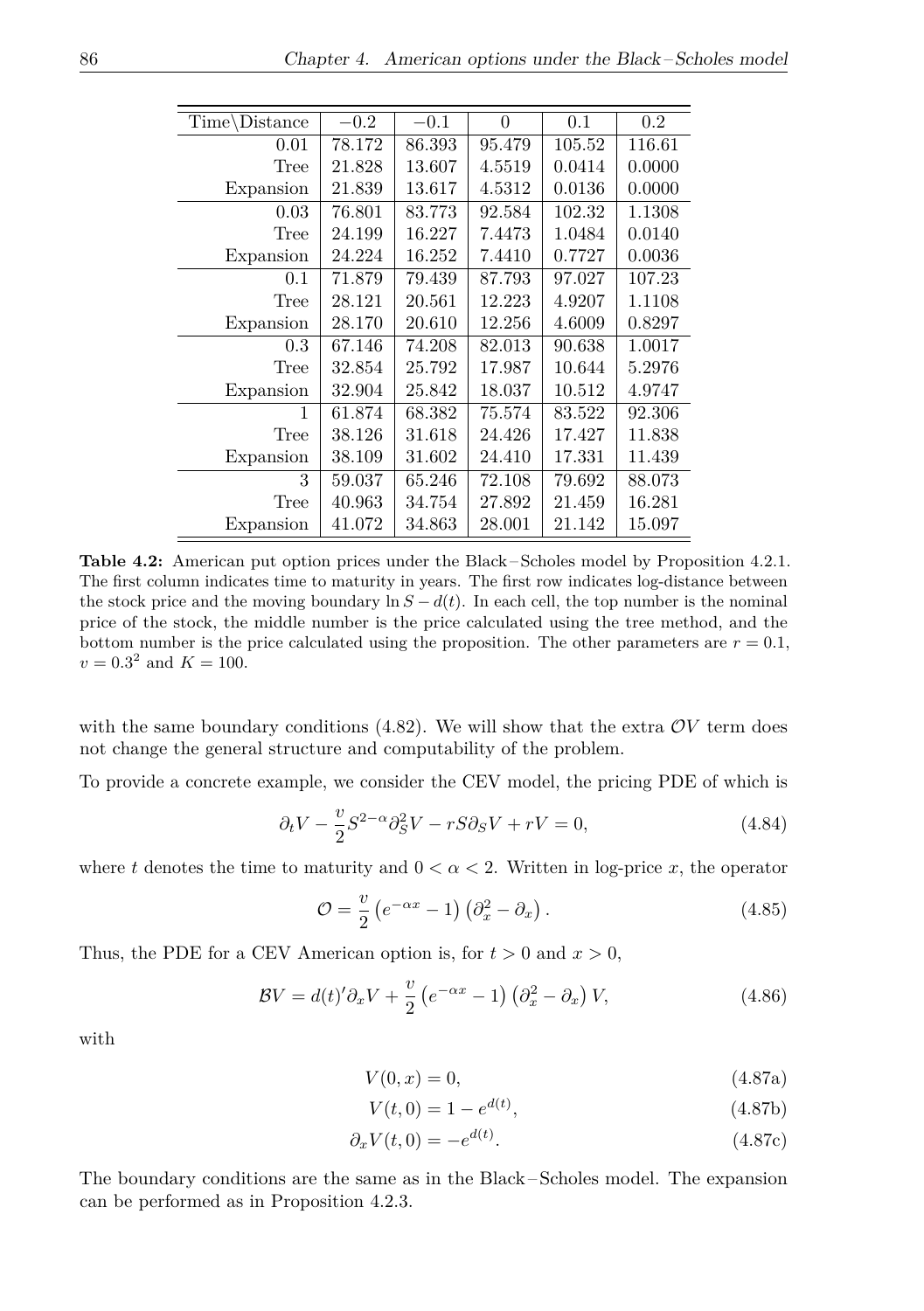| Volatility\Interest | 0.02   | 0.04   | 0.06   | 0.08   | 0.1    |
|---------------------|--------|--------|--------|--------|--------|
| 0.1                 | 88.869 | 90.180 |        |        |        |
| Tree                | 11.131 | 9.8204 |        |        |        |
| Expansion           | 11.149 | 9.3152 |        |        |        |
| 0.2                 | 75.971 | 79.153 | 81.889 | 84.227 | 86.024 |
| Tree                | 24.058 | 20.847 | 18.111 | 15.773 | 13.976 |
| Expansion           | 24.225 | 20.899 | 18.111 | 15.767 | 13.945 |
| 0.3                 | 64.775 | 67.912 | 70.728 | 73.273 | 75.574 |
| Tree                | 35.313 | 32.096 | 29.272 | 26.727 | 24.426 |
| Expansion           | 35.755 | 32.341 | 29.363 | 26.738 | 24.410 |
| 0.4                 | 55.150 | 58.105 | 60.840 | 63.377 | 65.733 |
| Tree                | 44.997 | 41.922 | 39.160 | 36.623 | 34.267 |
| Expansion           | 45.805 | 42.457 | 39.456 | 36.748 | 34.292 |
| $0.5^{\circ}$       | 46.911 | 49.632 | 52.207 | 54.642 | 56.946 |
| Tree                | 53.288 | 50.419 | 47.800 | 45.358 | 43.054 |
| Expansion           | 54.517 | 51.305 | 48.371 | 45.679 | 43.201 |

<span id="page-95-0"></span>**Table 4.3:** American put option prices under the Black – Scholes model by Proposition [4.2.1.](#page-83-3) The first column indicates volatility and the first row indicates interest rates. In each cell, the top number is the nominal price of the stock, the middle number is the price calculated using the tree method, and the bottom number is the price calculated using the proposition. The other parameters are  $x = 0$  (at the moving boundary),  $t = 1$  and  $K = 100$ .

**Proposition 4.4.1.** *The solution of* [\(4.86\)](#page-94-1) *with initial and boundary conditions* [\(4.87\)](#page-94-2) *can be written as*

$$
V = \sum_{i=0}^{\infty} V_i(t, x), \quad d = \sum_{i=0}^{\infty} d_i(t),
$$
\n(4.88)

*with*

$$
V_0(t, x) = 0, \quad d_0 = bt, \quad R_0 = -1,
$$
\n(4.89)

*then for*  $i \geq 1$ *,* 

$$
V_i(t, x) = u_i + w_i, \t\t(4.90)
$$

$$
u_i(t,x) = \mathcal{B}^{-1} \left[ \sum_{j=1}^i d'_{j-1} \partial_x V_{i-j} + \frac{v}{2} \sum_{j=1}^i \frac{(-\alpha x)^j}{j!} \left( \partial_x^2 - \partial_x \right) V_{i-j} \right],\tag{4.91}
$$

$$
w_i(t,x) = \mathcal{I}^{-1} \left[ e^{bt} \frac{(-bt)^i}{i!} - u_i(t,0) + \partial_x u_i(t,0) + (R_i - R_{i-1})e^{bt} \right],
$$
 (4.92)

$$
R_i(t,x) = L_i \left[ e^{bt} \frac{(-bt)^i}{i!} + e^{-bt} [\partial_x u_i(t,0) - u_i(t,0)] - R_{i-1} \right],
$$
\n(4.93)

$$
d_i(t) = \frac{(-bt)^i}{i!} - e^{-bt}V_i(t,0) - \mathcal{D}_p^i \exp\left(\sum_{j=1}^{i-1} d_j p^j\right).
$$
 (4.94)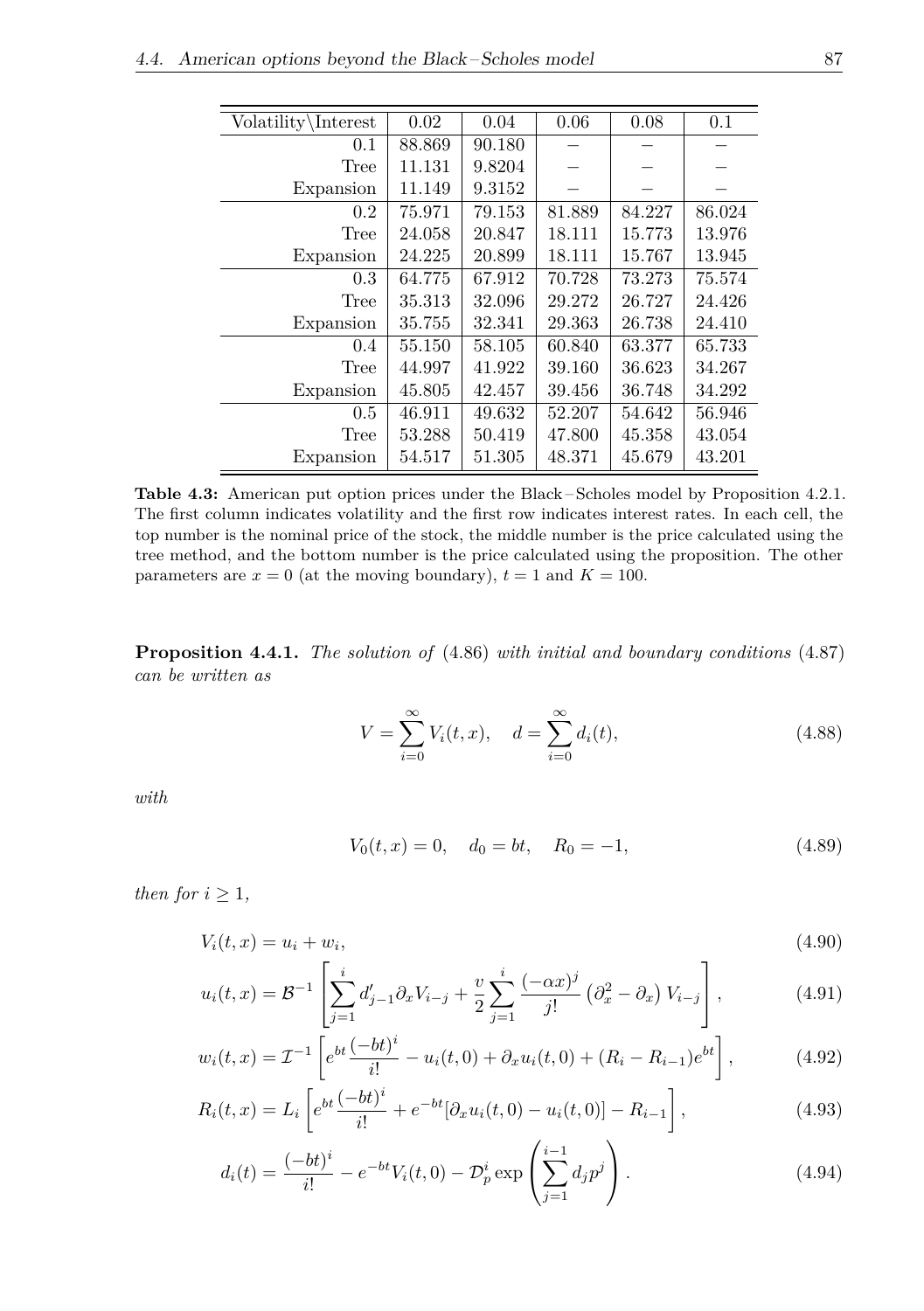| Time\Distance | $-0.2$ | $-0.1$ | $\Omega$ | 0.1    | 0.2    |
|---------------|--------|--------|----------|--------|--------|
| 0.01          | 78.330 | 86.568 | 95.673   | 105.73 | 116.85 |
| Tree          | 21.670 | 13.432 | 4.3693   | 0.0348 | 0.0000 |
| Expansion     | 21.682 | 13.444 | 4.3394   | 0.0134 | 0.0000 |
| 0.03          | 76.054 | 84.053 | 92.892   | 102.66 | 1.1346 |
| Tree          | 23.946 | 15.947 | 7.1547   | 0.9488 | 0.0115 |
| Expansion     | 23.974 | 15.975 | 7.1352   | 0.7035 | 0.0036 |
| 0.1           | 72.249 | 79.848 | 88.245   | 97.526 | 107.78 |
| Tree          | 27.751 | 20.152 | 11.788   | 4.6323 | 1.0091 |
| Expansion     | 27.807 | 20.208 | 11.811   | 4.2898 | 0.7568 |
| 0.3           | 67.560 | 74.666 | 82.519   | 91.197 | 1.0079 |
| Tree          | 32.440 | 25.334 | 17.488   | 10.253 | 5.0416 |
| Expansion     | 32.517 | 25.412 | 17.559   | 10.116 | 4.7630 |
|               | 62.104 | 68.636 | 75.854   | 83.832 | 92.649 |
| Tree          | 37.896 | 31.364 | 24.146   | 17.195 | 11.657 |
| Expansion     | 37.924 | 31.392 | 24.174   | 17.269 | 11.717 |
| 3             | 58.726 | 64.902 | 71.728   | 79.271 | 87.608 |
| Tree          | 41.274 | 35.098 | 28.272   | 21.765 | 16.526 |
| Expansion     | 41.285 | 35.109 | 28.283   | 21.818 | 16.612 |

<span id="page-96-0"></span>**Table 4.4:** American put option prices under the Black – Scholes model by Proposition [4.2.3.](#page-87-0) The first column indicates time to maturity in years. The first row indicates log-distance between the stock price and the moving boundary  $\ln S - d(t)$ . In each cell, the top number is the nominal price of the stock, the middle number is the price calculated using the tree method, and the bottom number is the price calculated using the proposition. The other parameters are  $r = 0.1$ ,  $v = 0.3^2$  and  $K = 100$ .

*Proof.* Define functions

$$
\bar{V} := \sum_{i=0}^{\infty} p^i V_i = \sum_{i=0}^{\infty} p^i (u_i + w_i), \quad \bar{d} := \sum_{i=0}^{\infty} p^i d_i.
$$
 (4.95)

By definition,

$$
\mathcal{B}u_i = \left[\sum_{j=1}^i d'_{j-1} \partial_x V_{i-j} + \frac{v}{2} \sum_{j=1}^i \frac{(-\alpha x)^j}{j!} \left(\partial_x^2 - \partial_x\right) V_{i-j}\right] \mathbf{1}_{i>0},\tag{4.96}
$$

$$
\mathcal{B}w_i = 0,\tag{4.97}
$$

therefore,

$$
\mathcal{B}\bar{V} = \sum_{i=0}^{\infty} p^i \mathcal{B}(u_i + w_i) = \sum_{i=1}^{\infty} p^i \left[ \sum_{j=1}^i d'_{j-1} \partial_x V_{i-j} + \frac{v}{2} \sum_{j=1}^i \frac{(-\alpha x)^j}{j!} \left( \partial_x^2 - \partial_x \right) V_{i-j} \right].
$$
\n(4.98)

Because

$$
p\bar{d}'\partial_x\bar{V} + \frac{v}{2}\left(e^{-p\alpha x} - 1\right)\left(\partial_x^2 - \partial_x\right)\bar{V}
$$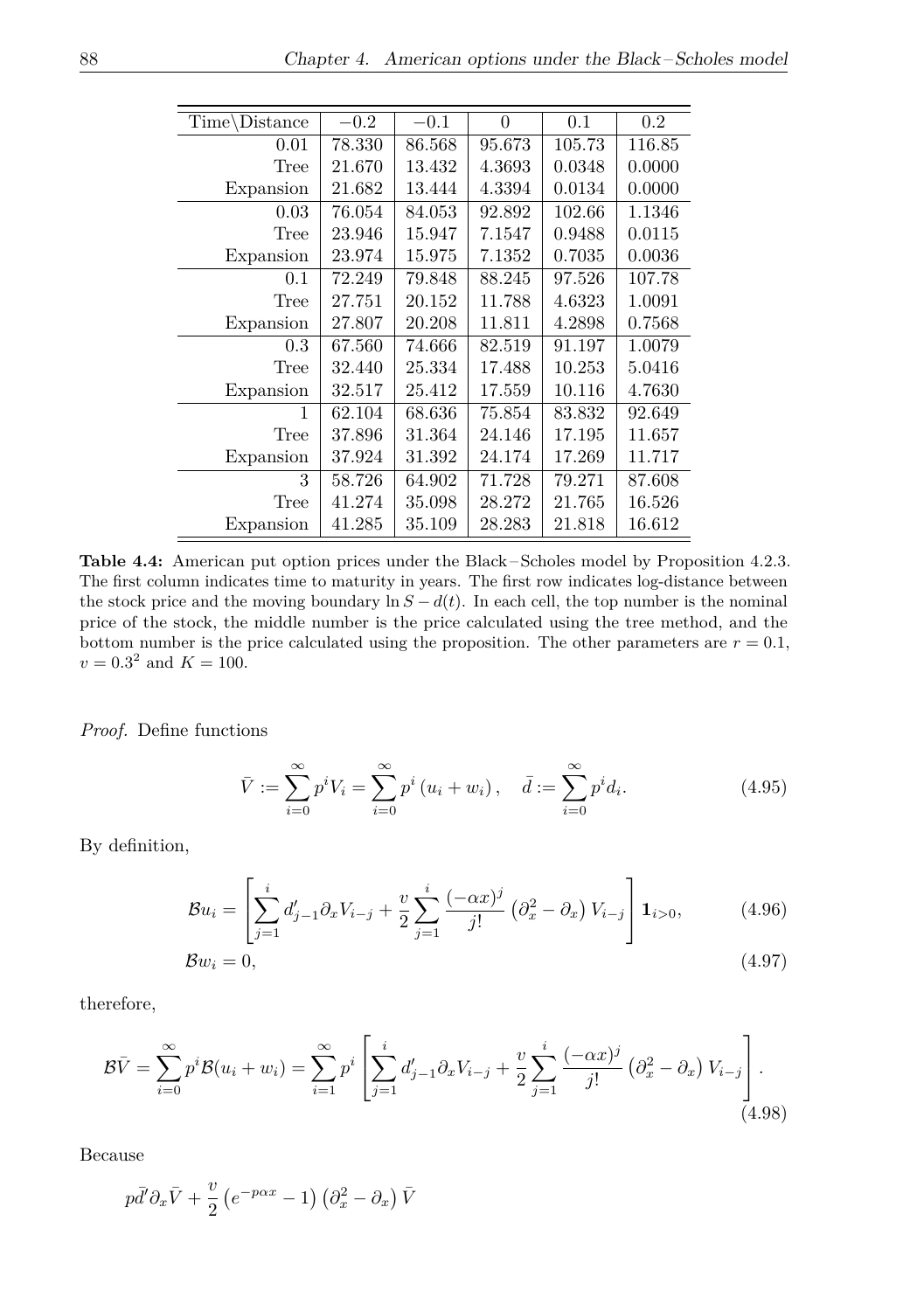| Volatility\Interest | 0.02   | 0.04   | 0.06   | 0.08   | 0.1    |
|---------------------|--------|--------|--------|--------|--------|
| 0.1                 | 89.050 | 91.608 | 85.671 |        |        |
| Tree                | 10.952 | 8.3919 | 14.329 |        |        |
| Expansion           | 10.975 | 8.4145 | 12.161 |        |        |
| 0.2                 | 76.956 | 79.718 | 82.086 | 84.199 | 86.120 |
| Tree                | 23.115 | 20.287 | 17.914 | 15.801 | 13.880 |
| Expansion           | 23.270 | 20.376 | 17.938 | 15.794 | 13.920 |
| 0.3                 | 66.470 | 69.162 | 71.612 | 73.835 | 75.854 |
| Tree                | 33.715 | 30.883 | 28.394 | 26.165 | 24.146 |
| Expansion           | 34.098 | 31.177 | 28.574 | 26.253 | 24.174 |
| 0.4                 | 57.541 | 60.035 | 62.378 | 64.572 | 66.619 |
| Tree                | 42.772 | 40.079 | 37.657 | 35.436 | 33.381 |
| Expansion           | 43.447 | 40.648 | 38.077 | 35.716 | 33.551 |
| $0.5^{\circ}$       | 49.974 | 52.239 | 54.410 | 56.481 | 58.452 |
| Tree                | 50.469 | 47.959 | 45.673 | 43.550 | 41.557 |
| Expansion           | 51.464 | 48.839 | 46.382 | 44.086 | 41.941 |

<span id="page-97-0"></span>**Table 4.5:** American put option prices under the Black – Scholes model by Proposition [4.2.3.](#page-87-0) The first column indicates volatility and the first row indicates interest rates. In each cell, the top number is the nominal price of the stock, the middle number is the price calculated using the tree method, and the bottom number is the price calculated using the proposition. The other parameters are  $x = 0$  (at the moving boundary),  $t = 1$  and  $K = 100$ .

$$
=p\left(\sum_{i=0}^{\infty}p^{i}d'_{i}\right)\left(\sum_{j=0}^{\infty}p^{j}\partial_{x}V_{j}\right)+\frac{v}{2}\left[\sum_{i=0}^{\infty}\frac{(-p\alpha x)^{i}}{i!}-1\right]\left[\sum_{j=0}^{\infty}p^{j}\left(\partial_{x}^{2}-\partial_{x}\right)V_{j}\right]
$$

$$
=\sum_{i=1}^{\infty}p^{i}\left[\sum_{j=1}^{i}d'_{j-1}\partial_{x}V_{i-j}+\frac{v}{2}\sum_{j=1}^{i}\frac{(-\alpha x)^{j}}{j!}\left(\partial_{x}^{2}-\partial_{x}\right)V_{i-j}\right],
$$
(4.99)

 $\bar{V}$  and  $\bar{d}$  satisfy the PDE:

$$
\mathcal{B}\bar{V} = p\bar{d}'\partial_x \bar{V} + \frac{v}{2} \left( e^{-p\alpha x} - 1 \right) \left( \partial_x^2 - \partial_x \right) \bar{V}.
$$
 (4.100)

By setting  $p = 1$ , *V* and *d* satisfy PDE

$$
BV = d(t)' \partial_x V + \frac{v}{2} \left( e^{-\alpha x} - 1 \right) \left( \partial_x^2 - \partial_x \right) V.
$$
 (4.101)

The boundary conditions are proven in the same way as in Proposition [4.2.3.](#page-87-0)  $\Box$ 

We can also show that the expansion terms are within the same function family as those in the Black – Scholes model.

**Corollary 4.4.2.** *For*  $i \geq 0$ *, in Proposition [4.4.1](#page-94-3)* 

$$
V_i \in \Sigma_2, \quad d_i \in \Sigma_3. \tag{4.102}
$$

*Proof.* Define

$$
V_0 = 0 \in \Sigma_2, \quad d_0 = bt \in \Sigma_3 \tag{4.103}
$$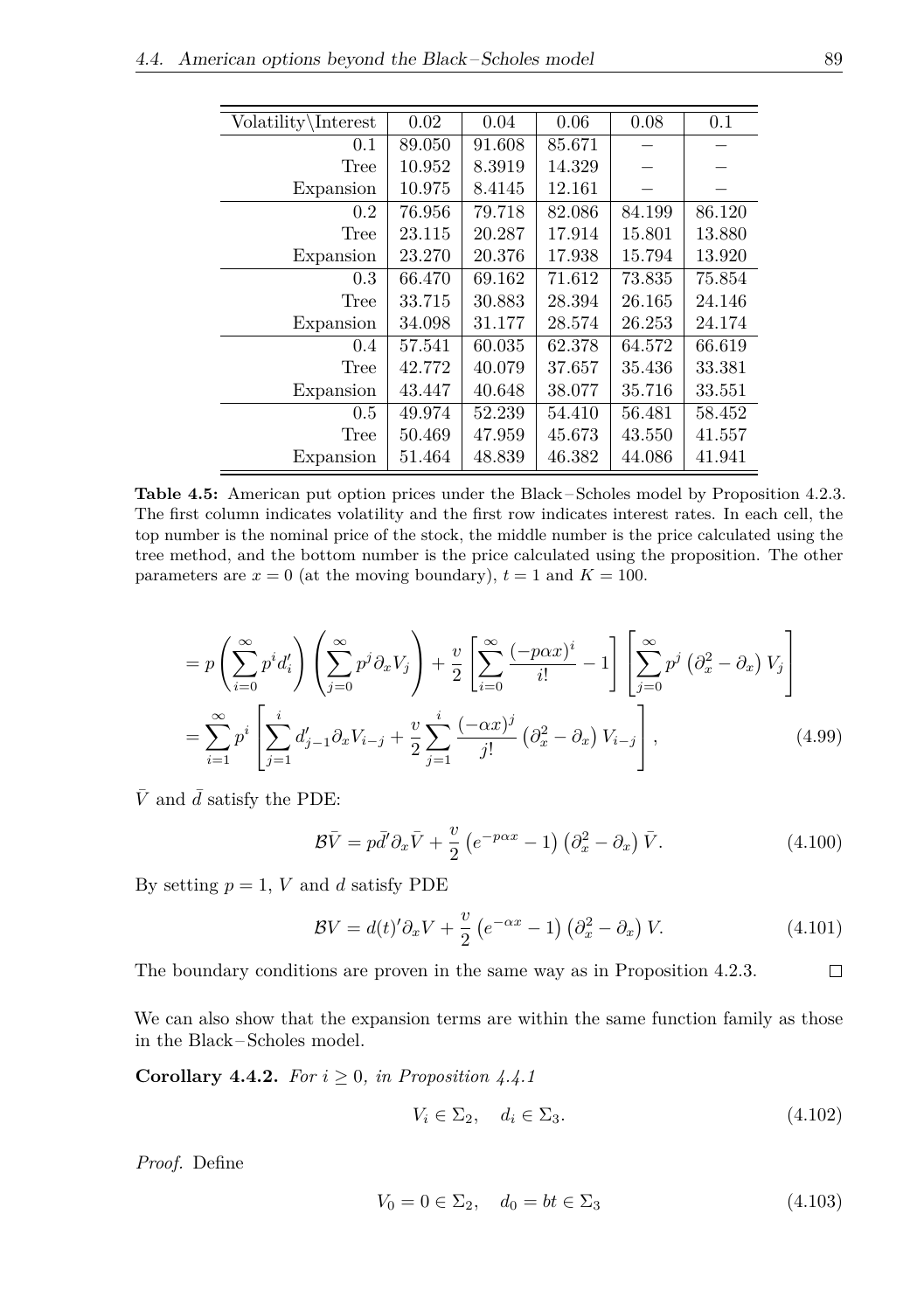| $Time\backslash Distance$ | $-0.2$ | $-0.1$ | $\theta$ | 0.1    | 0.2    |
|---------------------------|--------|--------|----------|--------|--------|
| 0.01                      | 78.439 | 86.689 | 95.806   | 105.88 | 117.02 |
| Tree                      | 21.561 | 13.311 | 4.2446   | 0.0348 | 0.0000 |
| Expansion                 | 21.569 | 13.319 | 4.2020   | 0.0309 | 0.0000 |
| 0.03                      | 76.186 | 84.199 | 93.054   | 102.84 | 113.66 |
| Tree                      | 23.814 | 15.801 | 7.0030   | 0.8998 | 0.0104 |
| Expansion                 | 23.836 | 15.823 | 6.9681   | 0.6481 | 0.0031 |
| 0.1                       | 72.386 | 79.999 | 88.413   | 97.711 | 107.99 |
| Tree                      | 27.614 | 20.001 | 11.629   | 4.5283 | 0.9734 |
| Expansion                 | 27.671 | 20.058 | 11.645   | 4.1525 | 0.7162 |
| 0.3                       | 67.679 | 74.797 | 82.663   | 91.357 | 100.97 |
| Tree                      | 32.321 | 25.203 | 17.377   | 10.144 | 4.9680 |
| Expansion                 | 32.409 | 25.291 | 17.425   | 9.9769 | 4.6563 |
|                           | 62.135 | 68.669 | 75.891   | 83.873 | 92.694 |
| Tree                      | 37.865 | 31.331 | 24.109   | 17.164 | 11.633 |
| Expansion                 | 37.901 | 31.367 | 24.145   | 17.236 | 11.681 |
| 3                         | 58.559 | 64.718 | 71.524   | 79.047 | 87.360 |
| Tree                      | 41.441 | 35.282 | 28.476   | 21.930 | 16.659 |
| Expansion                 | 41.429 | 35.270 | 28.464   | 22.004 | 16.780 |

<span id="page-98-0"></span>**Table 4.6:** American put option prices under the Black – Scholes model by Proposition [4.2.5.](#page-90-0) The first column indicates time to maturity in years. The first row indicates log-distance between the stock price and the moving boundary  $\ln S - d(t)$ . In each cell, the top number is the nominal price of the stock, the middle number is the price calculated using the tree method, and the bottom number is the price calculated using the proposition. The other parameters are  $r = 0.1$ ,  $v = 0.3^2$  and  $K = 100$ .

Consider  $V_i$  and  $d_i$ . Assume that for  $0 \leq j \leq i - 1$ ,

$$
V_j \in \Sigma_2, \quad d_j \in \Sigma_3. \tag{4.104}
$$

Because  $d'_i \in \Sigma_3$ ,  $\partial_x V_i \in \Sigma_2$  and  $\partial_x^2 V_i \in \Sigma_2$ ,

$$
\sum_{j=1}^{i} d'_{j-1} \partial_x V_{i-j} + \frac{v}{2} \sum_{j=1}^{i} \frac{(-\alpha x)^j}{j!} \left( \partial_x^2 - \partial_x \right) V_{i-j} \in \Sigma_2.
$$
 (4.105)

By Lemma [2.2.10,](#page-26-0)

$$
u_i = \mathcal{B}^{-1} \left[ \sum_{j=1}^i d'_{j-1} \partial_x V_{i-j} + \frac{v}{2} \sum_{j=1}^i \frac{(-\alpha x)^j}{j!} \left( \partial_x^2 - \partial_x \right) V_{i-j} \right] \in \Sigma_2.
$$
 (4.106)

Since  $e^{-bt}[-u_i(t,0) + \partial_x u_i(t,0)] \in \Sigma_3$ , according to Theorem [2.2.14](#page-29-0)

$$
w_i \in \Sigma_2 \tag{4.107}
$$

Therefore

$$
V_i = u_i + w_i \in \Sigma_2. \tag{4.108}
$$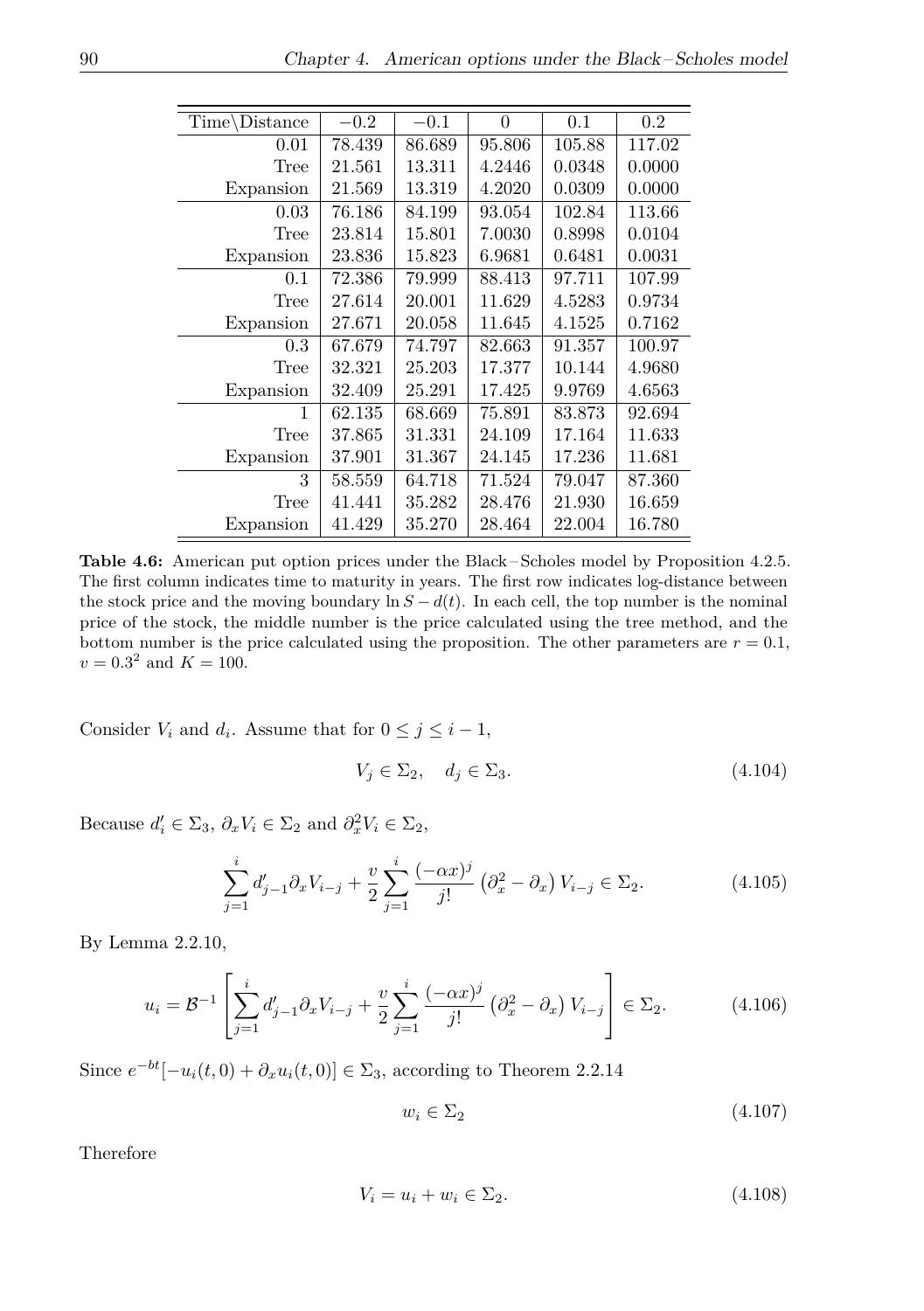| Volatility\Interest | 0.02   | 0.04   | 0.06   | 0.08   | 0.1    |
|---------------------|--------|--------|--------|--------|--------|
| 0.1                 | 89.051 | 91.241 | 93.029 | 94.524 | 95.798 |
| Tree                | 10.951 | 8.7590 | 6.9710 | 5.4760 | 4.2110 |
| Expansion           | 10.968 | 8.7643 | 7.0301 | 5.6246 | 4.4560 |
| 0.2                 | 77.296 | 79.887 | 82.093 | 84.070 | 85.844 |
| Tree                | 22.794 | 20.121 | 17.907 | 15.930 | 14.156 |
| Expansion           | 22.949 | 20.222 | 17.929 | 15.924 | 14.161 |
| 0.3                 | 67.003 | 69.527 | 71.842 | 73.966 | 75.891 |
| Tree                | 33.221 | 30.535 | 28.169 | 26.034 | 24.109 |
| Expansion           | 33.598 | 30.851 | 28.375 | 26.141 | 24.145 |
| 0.4                 | 58.213 | 60.555 | 62.765 | 64.845 | 66.799 |
| Tree                | 42.158 | 39.593 | 37.287 | 35.168 | 33.201 |
| Expansion           | 42.825 | 40.186 | 37.747 | 35.492 | 33.408 |
| $0.5^{\circ}$       | 50.740 | 52.871 | 54.919 | 56.880 | 58.754 |
| Tree                | 49.779 | 47.378 | 45.194 | 43.166 | 41.270 |
| Expansion           | 50.766 | 48.284 | 45.952 | 43.762 | 41.706 |

<span id="page-99-0"></span>**Table 4.7:** American put option prices under the Black – Scholes model by Proposition [4.2.5.](#page-90-0) The first column indicates volatility and the first row indicates interest rates. In each cell, the top number is the nominal price of the stock, the middle number is the price calculated using the tree method, and the bottom number is the price calculated using the proposition. The other parameters are  $x = 0$  (at the moving boundary),  $t = 1$  and  $K = 100$ .

Since  $V_i(t,0) \in \Sigma_3$  and by Lemma [2.2.19](#page-31-3)

$$
d_i = \frac{(-bt)^i}{i!} - e^{-bt}V_i(t,0) - \mathcal{D}_p^i \exp\left(\sum_{j=1}^{i-1} p^j d_j\right) \in \Sigma_3.
$$
 (4.109)

By induction for  $i \geq 0$ 

$$
V_i \in \Sigma_2, \quad d_i \in \Sigma_3. \tag{4.110}
$$

 $\Box$ 

Although the results above apply to the CEV model, we can generalise them to other advanced models as well. The expansion can be performed, as long as the operator  $\mathcal O$ only involves differential operators, as BSCE functions are closed under differentiation.

#### **4.5 Summary**

In this chapter, we showed how to apply expansion methods to American options under the Black – Scholes model and beyond. Because the Black – Scholes formula is not a good leading term for expanding American option, it is crucial to use BSCE functions as expansion terms. With BSCE functions, the expansion terms can be calculated analytically up to any order. The decomposition of the boundary condition at  $x = 0$ (Theorem [2.2.14\)](#page-29-0) is also important for ensuring the computability of BSCE functions.

The form of the expansion is highly flexible, as there are a number of ways to rewrite the PDE and every boundary condition in terms of the dummy variable  $p$ , which will be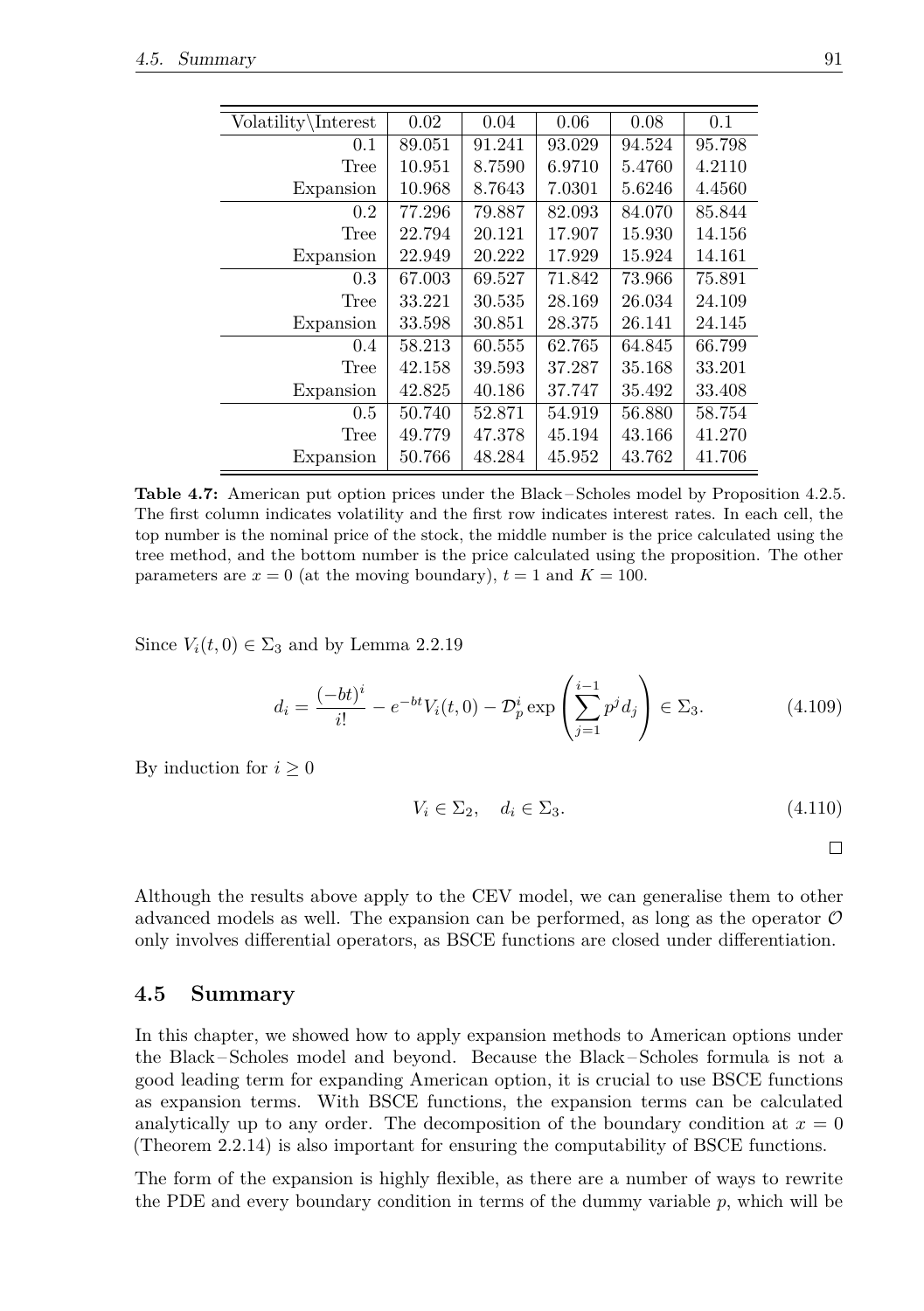set to 1 in the end. The inaccuracy caused by low volatility and high interest rates can be avoided by regarding the Black – Scholes model as an advanced model with an extra operator and artificial volatility *θ*, which is bounded from below. Other advanced models, such as the CEV model, can be solved similarly, as long as the extra operator does not break the closedness of BSCE functions.

The numerical results show the validity of three expansion methods of the Black-Scholes model. The code for Proposition [4.2.5,](#page-90-0) which works in most cases, is available at [\[59\]](#page-111-2).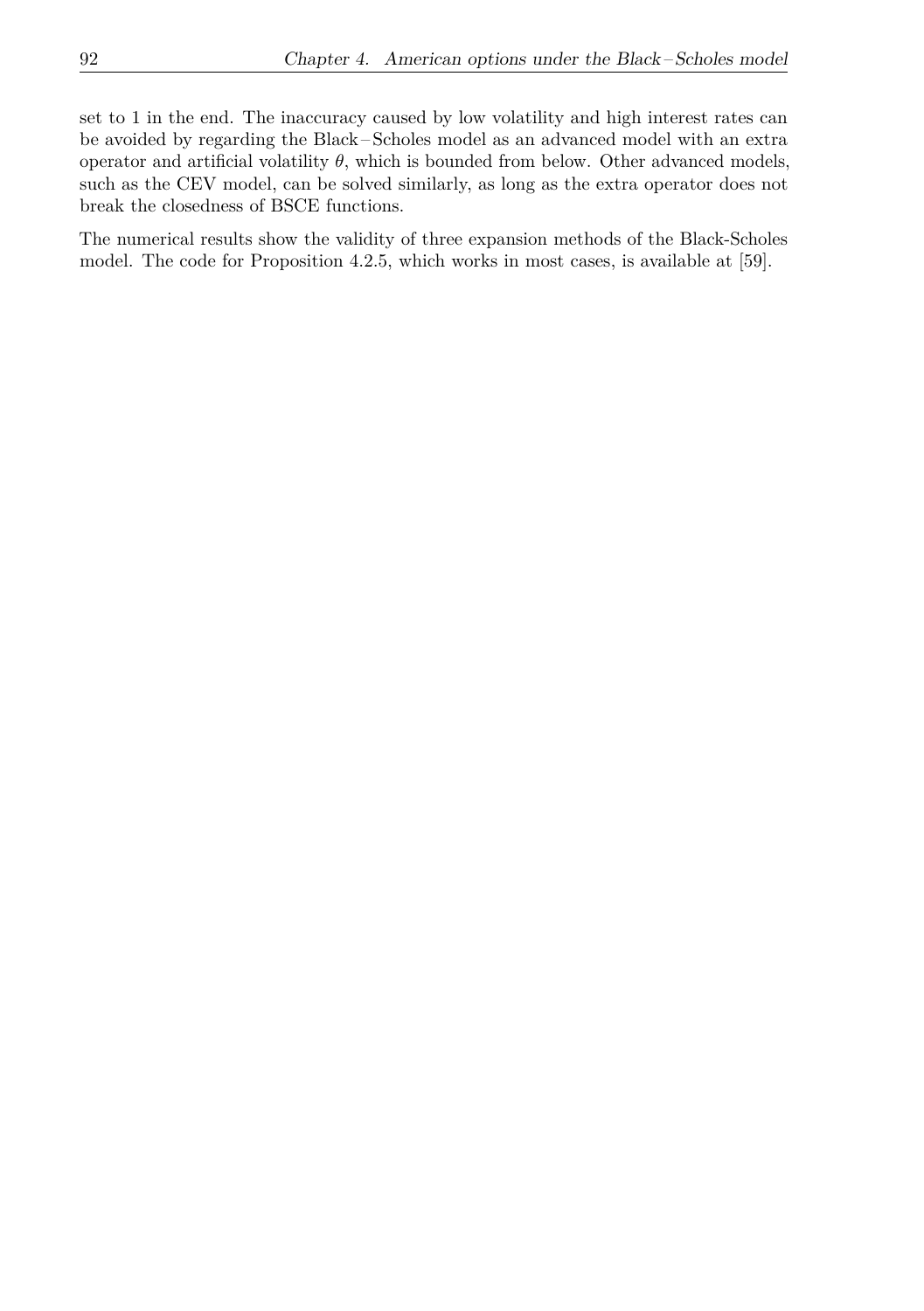## **5 Discussion**

The current literature on expansion methods for option pricing [\[51,](#page-110-1) [52,](#page-111-6) [54,](#page-111-7) [57\]](#page-111-5) has identified the formal relations between expansion terms in terms of the double integral

$$
V = \sum_{i=0}^{\infty} V_i p^i, \quad V_i = \int_0^s \mathrm{d}t \int_{-\infty}^{\infty} \mathrm{d}x f(V_{i-1}, \dots, V_0). \tag{5.1}
$$

The authors show the validity of the methods by numerically evaluating those integrals in a few special cases. However, the limitations of the methods are not mentioned in the literature. In order to improve the pricing performance and our theoretical understanding of the methods, we derived the explicit formula for the leading terms (code available at [\[59\]](#page-111-2))

$$
V = \sum_{i=0}^{\infty} V_i p^i, \quad V_i = f_i(t, x). \tag{5.2}
$$

We proved that the terms can be calculated up to arbitrary order  $i$ , as claimed in Chapter [1.](#page-9-0)

We also numerically demonstrated that although all the expansion methods work asymptotically, it is critical to choose appropriate basis functions when the expansion parameters change from infinitesimally small to moderately large. In the case of European options under stochastic volatility models, without the restriction of the HAM framework which dominates the current literature, the option price can be expanded in four different ways

$$
V = \sum_{i,j=0}^{\infty} V_{ij} P^i Q^j,
$$
\n(5.3)

where  $(P,Q) = (\kappa, \eta)$ ,  $(\eta, v - \theta)$ ,  $(\eta, \theta - v)$  or  $(1/\kappa, v)$ . Like all expansion methods, these methods all converge with very few terms when the respective parameters go to zero

$$
P \to 0, \quad Q \to 0. \tag{5.4}
$$

Unfortunately, this fast convergence does not occur when *P* or *Q* is large enough to cover the domain calibrated by real market data. If we consider the behaviour of large parameters of option price, the expansion parameters can be promoted to their bounded version:

$$
P \to \frac{P}{1+P}, \quad Q \to \frac{Q}{1+Q}.\tag{5.5}
$$

The numerical results confirm that the modified expansion method indeed provides a very accurate approximation of the option price, even with some unrealistically large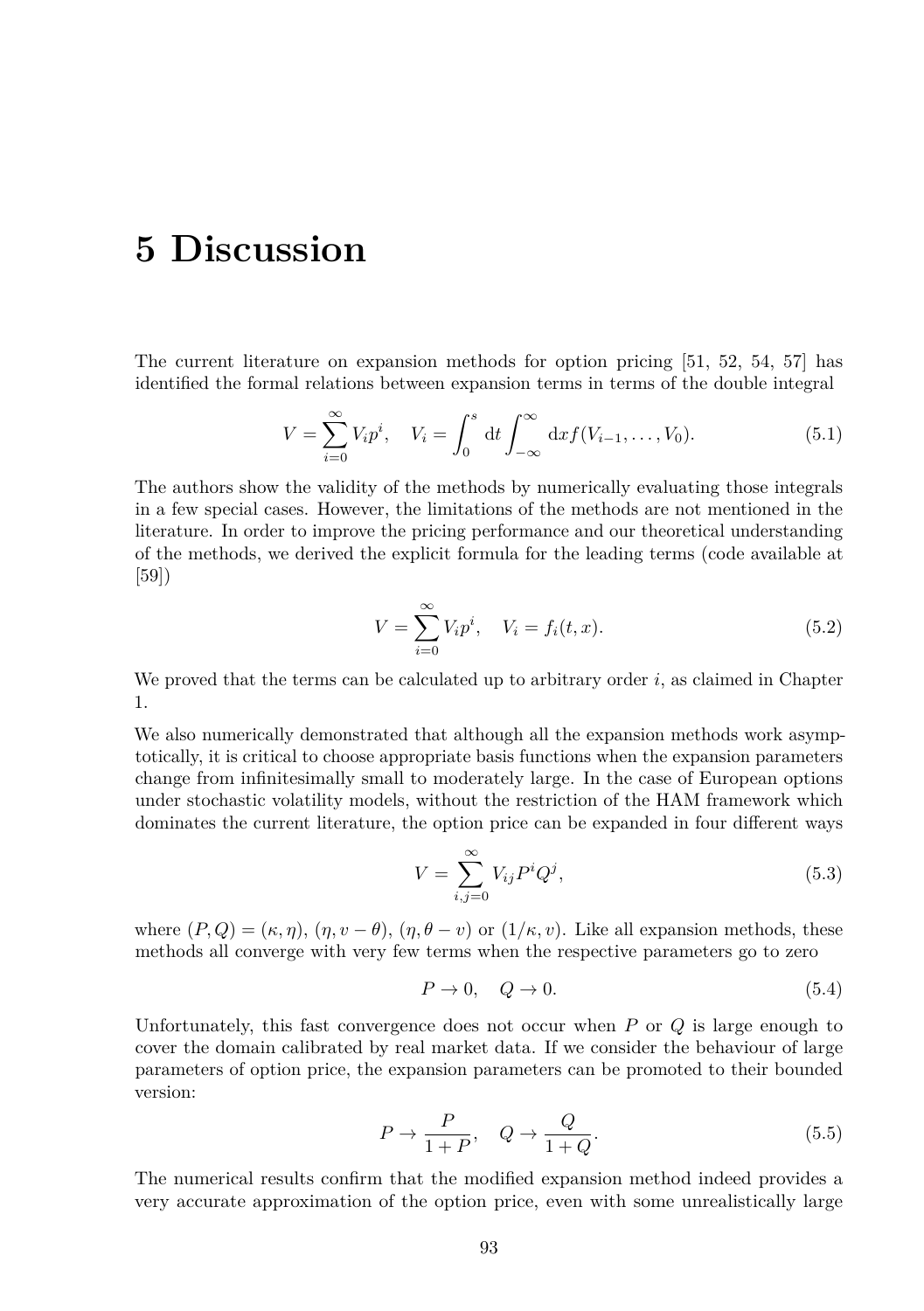parameters (with a less than 3% error; see Table [3.7\)](#page-78-1). The accuracy of Proposition [3.3.2](#page-60-0) makes it usable for most practical applications.

For American options under the Black–Scholes model, the non-linear term  $d'\partial_x V$  in the pricing PDE

<span id="page-102-0"></span>
$$
\mathcal{B}_v V = d' \partial_x V \tag{5.6}
$$

and the boundary conditions

$$
V(t,0) = 1 - e^d, \quad \partial_x V(t,0) = -e^d,
$$
\n(5.7)

arising from the front-fixing technique are taken care of by the choice of BSCE functions, as the expansion coefficients  $V_i$  and BST functions as  $d_i$  in

$$
V = \sum_{i=0}^{\infty} V_i(t, x) p^i, \quad d = \sum_{i=0}^{\infty} d_i(t) p^i.
$$
 (5.8)

The two methods are proven and their validity is numerically demonstrated, but the series does not converge in cases with high interest rates and low volatility. Thus, a modified expansion to the pricing PDE

<span id="page-102-1"></span>
$$
\mathcal{B}_{\theta}V = d'\partial_x V + \frac{v - \theta}{2} \left(\partial_x^2 - \partial_x\right)V\tag{5.9}
$$

is proposed. The transformation of  $(5.6)$  to  $(5.9)$  has been demonstrated (Table [4.7\)](#page-99-0) to overcome the aforementioned limitations, making Proposition [4.2.5](#page-90-0) the best method for pricing American options.

Expansion methods have many advantages over other numerical methods. First of all, they are quick to evaluate, because the formula series contains much more information about the 'real' solution than the discretisation steps used by conventional methods like the Monte Carlo and finite-difference methods. Our numerical experiments also confirm that expansion methods with explicit formulae produce results within a second<sup>[1](#page-102-2)</sup>, while Monte Carlo methods may take minutes, or even hours, to produce results for multi-year options, with the same accuracy and complexity.

Secondly, expansion methods are general. Monte Carlo methods should be used with care when dealing with path-dependent options (e.g. American options [\[27\]](#page-109-0)), finitedifference methods are inefficient for solving high-dimensional problems  $[40-42]$  $[40-42]$  $[40-42]$ , and Fourier transform methods cannot deal with non-affine models without characteristic functions [\[11,](#page-108-0) [12\]](#page-108-1). Expansion methods may be applicable to any problem with a PDE representation.

Expansion methods are set apart from other methods because they serve as the first step towards an exact solution, which is the ultimate goal for a problem. In this thesis, we show that all the terms in the series can be derived, once all lower order terms are known:

$$
V_i = g_i(t, x, \ldots), \quad i = 0, 1, 2, \ldots
$$
\n
$$
(5.10)
$$

Once  $V_i$  is expressed in terms of  $i$ 

$$
V_i = g(i, t, x, \ldots), \quad i = 0, 1, 2, \ldots,
$$
\n
$$
(5.11)
$$

<span id="page-102-2"></span><sup>&</sup>lt;sup>1</sup>The expansion prices are evaluated in MATLAB, with a 2.6 GHz Intel Core i5 processor and 8 GB memory. With code [\[59\]](#page-111-2), a single price takes about 0.2 second to evaluate.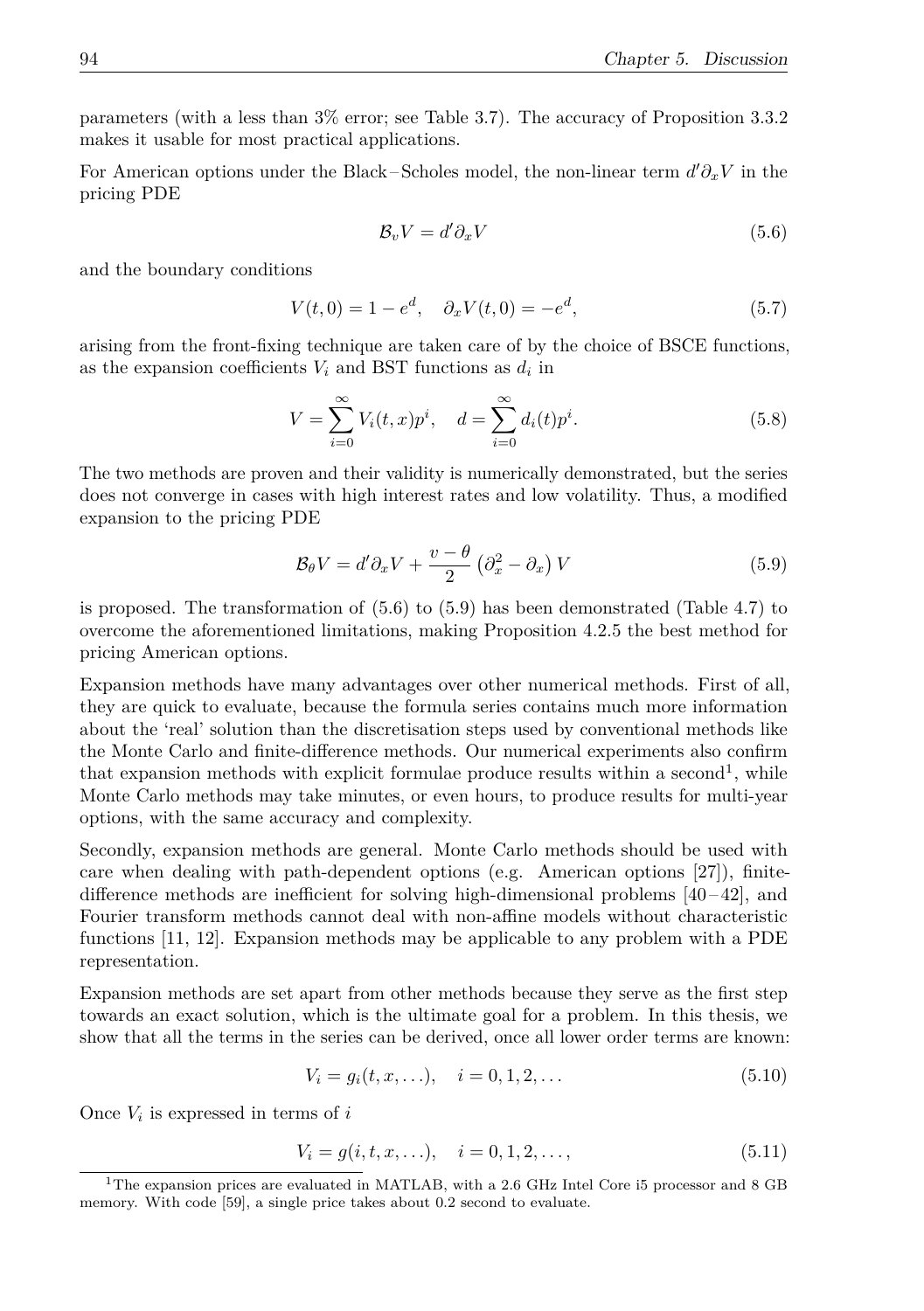a closed-form solution can be achieved.

Now, we can affirmatively answer the questions we asked in Chapter [1.](#page-9-0)

- *How well can expansion methods be applied to option pricing problems beyond European options under the Black – Scholes model?* Expansion methods can be applied to European options under stochastic volatility models and to American options under the Black – Scholes model with a high degree of accuracy, with  $(\eta + 1, \nu + 1)$  and ABS-III-expansion being the respective best choice. American options under advanced models are outlined but not numerically illustrated.
- *Expansion methods usually work well as expansion parameters go to zero. However, do the methods work for reasonably large parameters, that are realistic in the actual market?*

There are many ways to expand an option price. When one carefully chooses basis functions (e.g. bounded functions in  $(n+1, v+1)$ -expansion), the method can be used for extremely large parameter values (Table [3.7\)](#page-78-1) that are calibrated by market data.

• *Are the series solutions convergent? If not, how efficient and accurate are the finite-term approximations?*

Convergence is not always guaranteed, but when one choose the appropriate expansion form, pricing errors can be arbitrarily small, even for finite-term approximations.

Though expansion methods can be efficient in many cases, they may not be appropriate when dealing with models without a PDE representation (e.g. discrete-time GARCH models). In such cases, the discrete nature of Monte Carlo methods becomes an advantage, because the simulation's time step can be chosen to match the model's time step. Models with jumps are also difficult to apply to expansion methods, as their pricing equation, partial integro-differential equation (PIDE), involves integration, which destroys the closedness of expansion terms much more often than differentiation. Though they are not entirely impossible to solve, jump models require extra care, compared to models without jumps.

The flexibility of expansion methods is a double-edged sword. On one hand, it provides plenty of options to achieve better convergence and fewer terms. On the other hand, for researchers, it can be difficult when facing a new option, because the obvious method of expansion is usually not optimal in terms of the domain of applicability. In our experience, dozens of methods have to be tried before we can obtain a satisfying result.

Regarding the structure of expansion methods, the expansion terms are very specific to the option type we are investigating. As we demonstrated in the previous chapters, European and American options must be treated in completely different ways even though they differ in only one feature, when they can be exercised. We did not consider exotic options in this thesis, but we expect that they would have to be treated differently as well. Thus, the expansion formulae for different option types under different models should be derived individually.

However, this inconvenience should not disencourage researchers from exploring expansion methods because they provide better speed and accuracy.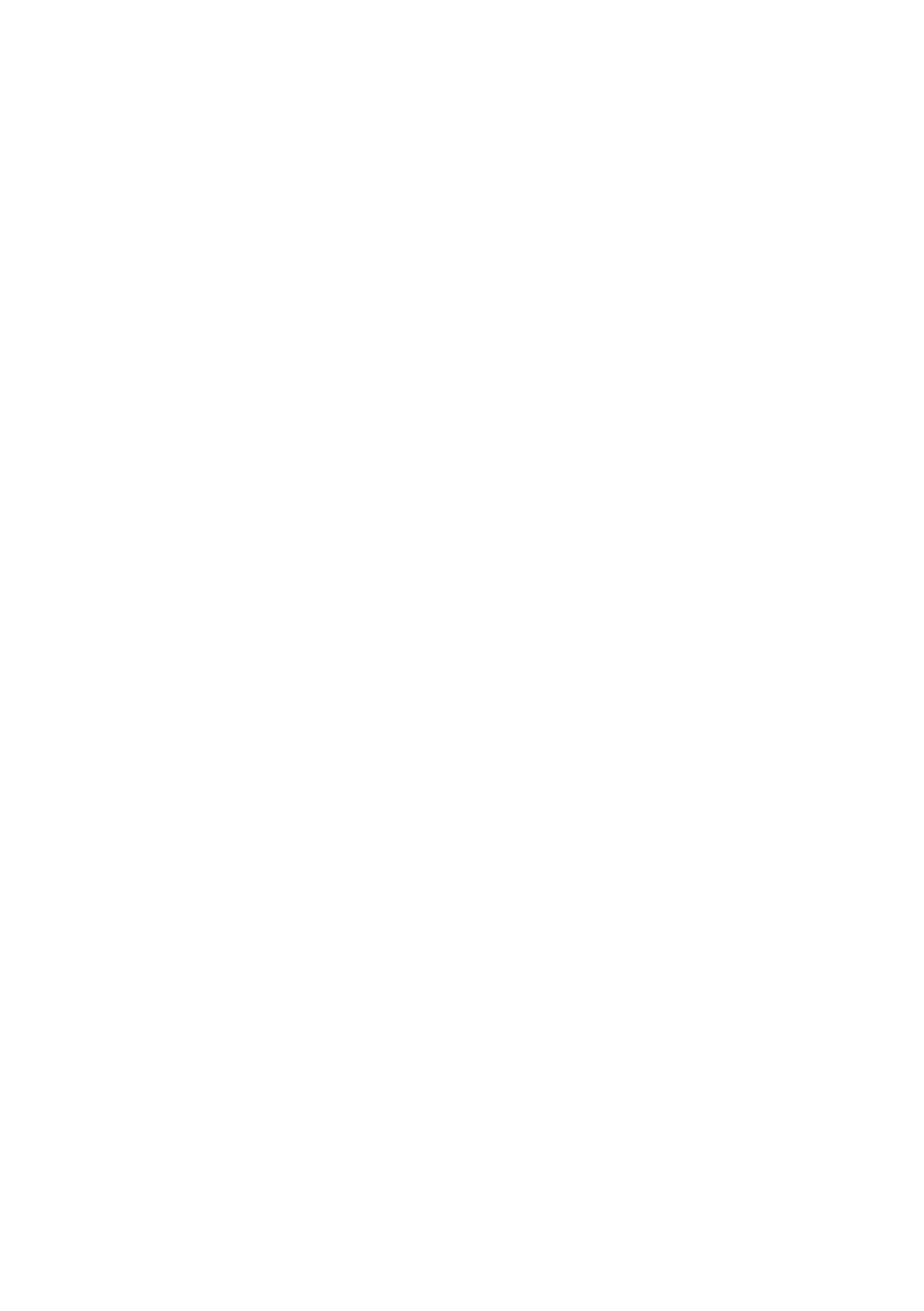## **6 Conclusion**

In this thesis, expansion methods are applied to various types of options under various models that have no analytical solutions. Our numerical results confirm the validity of the methods. Due to their general applicability, the expansion methods have the potential to overcome some of the drawbacks of popular numerical methods.

For the sake of argument, several mathematical notions are introduced in Chapter [2.](#page-19-0) In addition to the solutions to the Black – Scholes equation with different boundary conditions, we introduce Black – Scholes special functions, which are closed under many operations. Finally, we demonstrate the similarity between the solutions of simple ODEs and PDEs, which serves as a general introduction to expansion methods.

Through numerical examples, we demonstrate that the expansion methods can be applied to European options under stochastic volatility models. The four expansion methods  $((\kappa, \eta), (\eta, v), (\eta, \theta),$  and  $(\kappa, v))$  are proposed because the stochastic volatility models can be extended from the Black – Scholes model in various ways. They all work for small parameter values, although convergence is not guaranteed. A modified version of  $(\eta, v)$ -expansion,  $(\eta + 1, v + 1)$ -expansion, is proposed to improve convergence. This method uses bounded basis functions, instead of unbounded power series, to approximate the bounded target function, option price. The bounded basis functions can be also applied to the other three methods. The numerical results confirm that the error of  $(\eta + 1, v + 1)$ -expansion is indeed bounded, as the parameters go to infinity.

Scale invariance is a form of internal symmetry of the stochastic volatility models. For the four original unbounded power series expansions, the symmetry is preserved with a finite-term approximation. However, for the bounded series expansions (e.g.  $(\eta + 1, \nu + 1)$ ), the symmetry is broken due to the form of the expansion basis functions. Thus, by scaling  $λ$ , we could obtain different values for the expansion series, which we could use as tools to fine-tune the convergence of  $(\eta + 1, \nu + 1)$ -expansion. It should be noted that the fine-tuning does not work for parameters that do not change through scaling, such as *η* in the 3/2 model. Furthermore, the fine-tuning cannot replace information that is contained in the form of a truncated series. Including more terms in a expansion is always beneficial, even when scaling can be performed.

American options are particularly difficult to price because the coupled boundary/price pair must be solved simultaneously and there is a non-linear term in the pricing PDE. In Chapter [4,](#page-81-1) we prove that the prices of American put options without dividends under the Black – Scholes model can be represented by BSCE functions introduced in Chapter [2.](#page-19-0) Though the numerical results confirm the general validity of the expansion methods (ABS-I and ABS-II), the truncated series cannot be used in cases of low volatility and high interest rates. An improved version, ABS-III, is proposed to deal with this difficulty. It further expands volatility to a modestly high level relative to the interest rate. With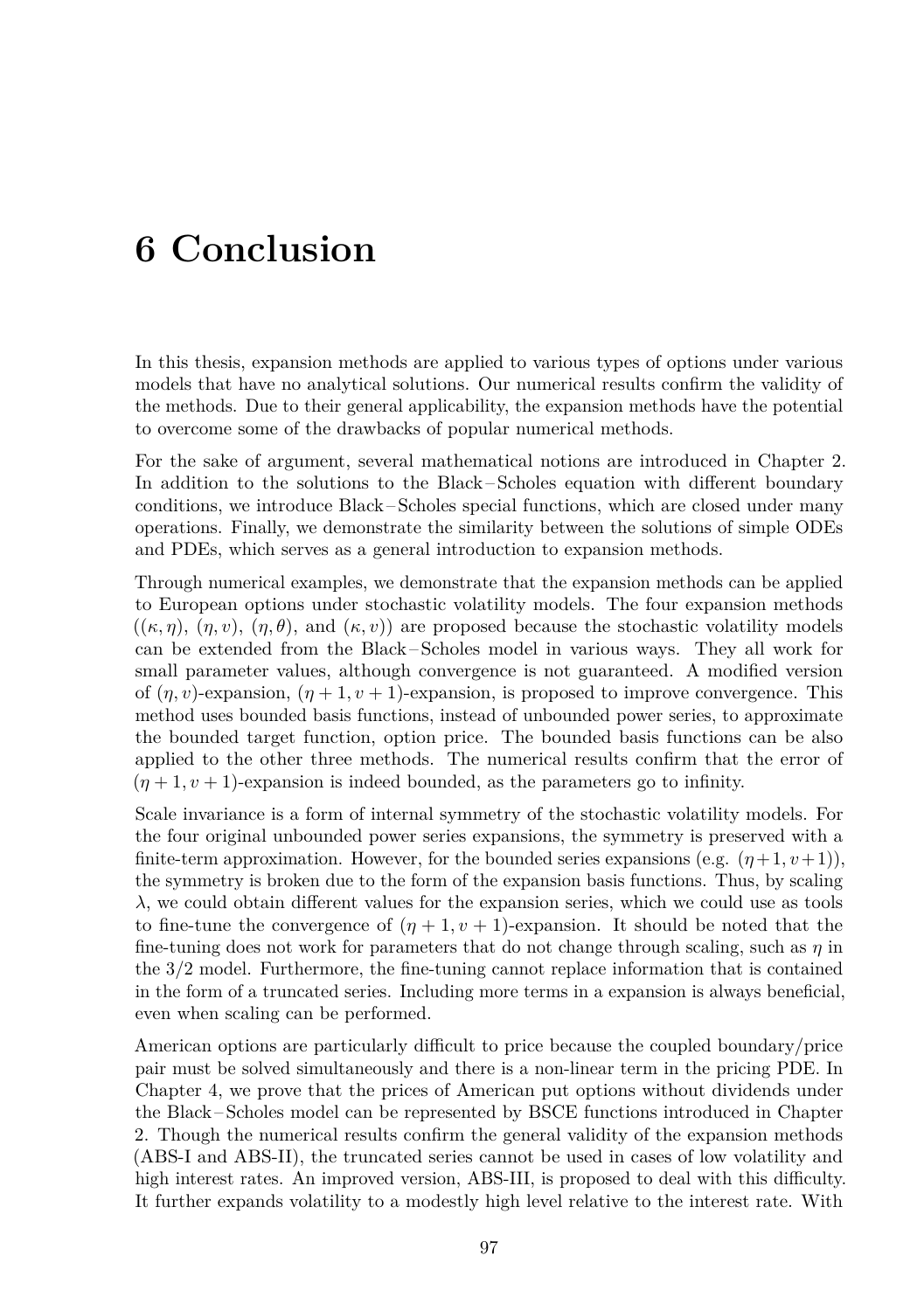the decomposition, this method is able to deal with reasonable volatility, interest rate, moneyness and maturity.

American options under many popular advanced models can be treated similarly as long as the extra operators preserve the closedness of Black – Scholes special functions. ABS-III can be regarded as an advanced model with a fixed volatility of *θ* and an additional operator  $\frac{v-\theta}{2}(\partial_x^2 - \partial_x)$ . The pricing PDE is formally similar to that of an advanced model, however, it is a Black – Scholes PDE dynamically. The greatest advantage of expansion methods is that American options under advanced models are not significantly more difficult to price than those under the Black – Scholes model, unlike other numerical methods (e.g. tree methods and finite-difference methods).

In comparison to numerical methods, such as the Monte Carlo and integral transform methods, expansion methods are more efficient when computing a family of option prices with the same model parameters, since we can simplify the formula by substituting the common parameters. For example, if we calculate multiple option prices with different levels of moneyness, we can write the solution as a single variable function of moneyness  $u(x,$  parameters)  $\rightarrow \bar{u}(x)$ , which greatly reduces computation time. However, for the integral transform method (FFT), every numerical integration is independent and simplification is not possible. Thus, the computation time grows linearly with respect to the number of option prices.

Furthermore, expansion methods deal with option types and model dynamics in a single framework. Model dynamics correspond to the additional operators in the pricing PDE, and option type corresponds to the boundary conditions with which the PDE should be solved. When used in combination, they cover a great number of the options we are interested in. This thesis is an initial attempt to price complicated options with expansion methods. More follow-up research is required to deal with exotic options and advanced models.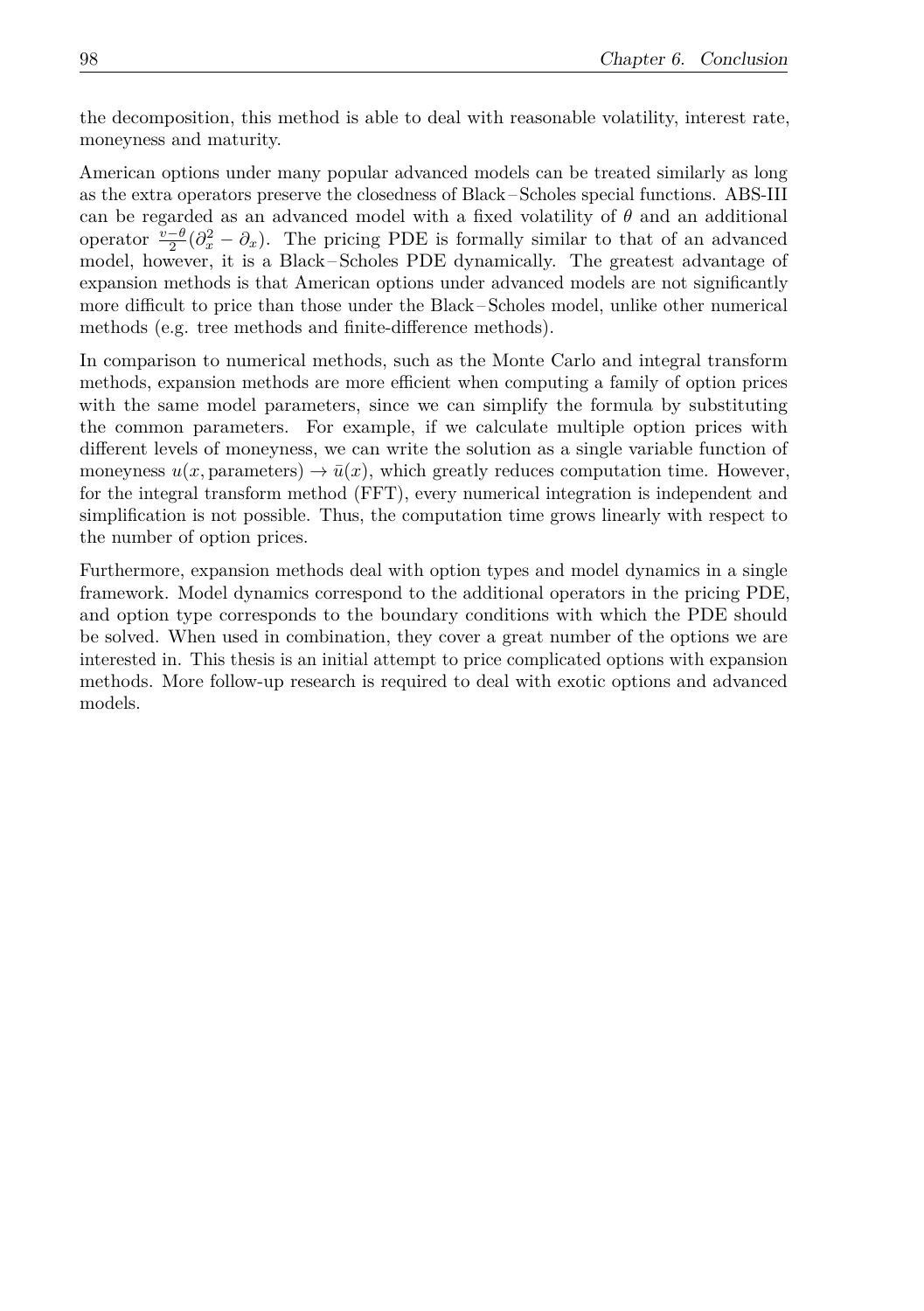## **Bibliography**

- [1] F. Black and M. Scholes, "The pricing of options and corporate liabilities," *Journal of Political Economy*, vol. 81, no. 3, pp. 637 – 654, 1973. [Online]. Available: <http://www.jstor.org/stable/1831029>
- [2] G. W. Schwert, "Stock volatility during the recent financial crisis," *European Financial Management*, vol. 17, no. 5, pp. 789 – 805, 2011. [Online]. Available: <http://dx.doi.org/10.1111/j.1468-036X.2011.00620.x>
- [3] O. E. Barndorff-Nielsen and N. Shephard, "Non-Gaussian Ornstein Uhlenbeck-based models and some of their uses in financial economics," *Journal of the Royal Statistical Society: Series B (Statistical Methodology)*, vol. 63, no. 2, pp. 167–241, 2001. [Online]. Available: <http://dx.doi.org/10.1111/1467-9868.00282>
- [4] B. Eraker, M. Johannes, and N. Polson, "The impact of jumps in volatility and returns," *The Journal of Finance*, vol. 58, no. 3, pp. 1269 – 1300, 2003. [Online]. Available: <http://dx.doi.org/10.1111/1540-6261.00566>
- [5] M. Chernov, A. R. Gallant, E. Ghysels, and G. Tauchen, "Alternative models for stock price dynamics," *Journal of Econometrics*, vol. 116, no. 1-2, pp. 225 – 257, 2003. [Online]. Available: [http://www.sciencedirect.com/science/article/pi](http://www.sciencedirect.com/science/article/pii/S0304407603001088) [i/S0304407603001088](http://www.sciencedirect.com/science/article/pii/S0304407603001088)
- [6] J. Hull and A. White, "The pricing of options on assets with stochastic volatilities," *The Journal of Finance*, vol. 42, no. 2, pp. 281 – 300, 1987. [Online]. Available: <http://dx.doi.org/10.1111/j.1540-6261.1987.tb02568.x>
- [7] J.-P. Fouque, G. Papanicolaou, and K. R. Sircar, "Financial modeling in a fast mean-reverting stochastic volatility environment," *Asia-Pacific Financial Markets*, vol. 6, no. 1, pp. 37 – 48, 1999. [Online]. Available: <http://dx.doi.org/10.1023/A:1010010626460>
- [8] J.-P. Fouque, G. Papanicolaou, and K. R. Sircar, "Mean-reverting stochastic volatility," *International Journal of Theoretical and Applied Finance*, vol. 03, no. 01, pp. 101 – 142, 2000. [Online]. Available: [http://www.worldscientific.com/doi/abs/10.](http://www.worldscientific.com/doi/abs/10.1142/S0219024900000061) [1142/S0219024900000061](http://www.worldscientific.com/doi/abs/10.1142/S0219024900000061)
- [9] D. Duffie and K. J. Singleton, "Simulated moments estimation of markov models of asset prices," *Econometrica*, vol. 61, no. 4, pp. 929 – 952, 1993. [Online]. Available: <http://www.jstor.org/stable/2951768>
- [10] E. Renault, *Advances in Economics and Econometrics: Theory and Applications*. Cambridge: Cambridge University Press, 1997, ch. Econometric models of option pricing errors.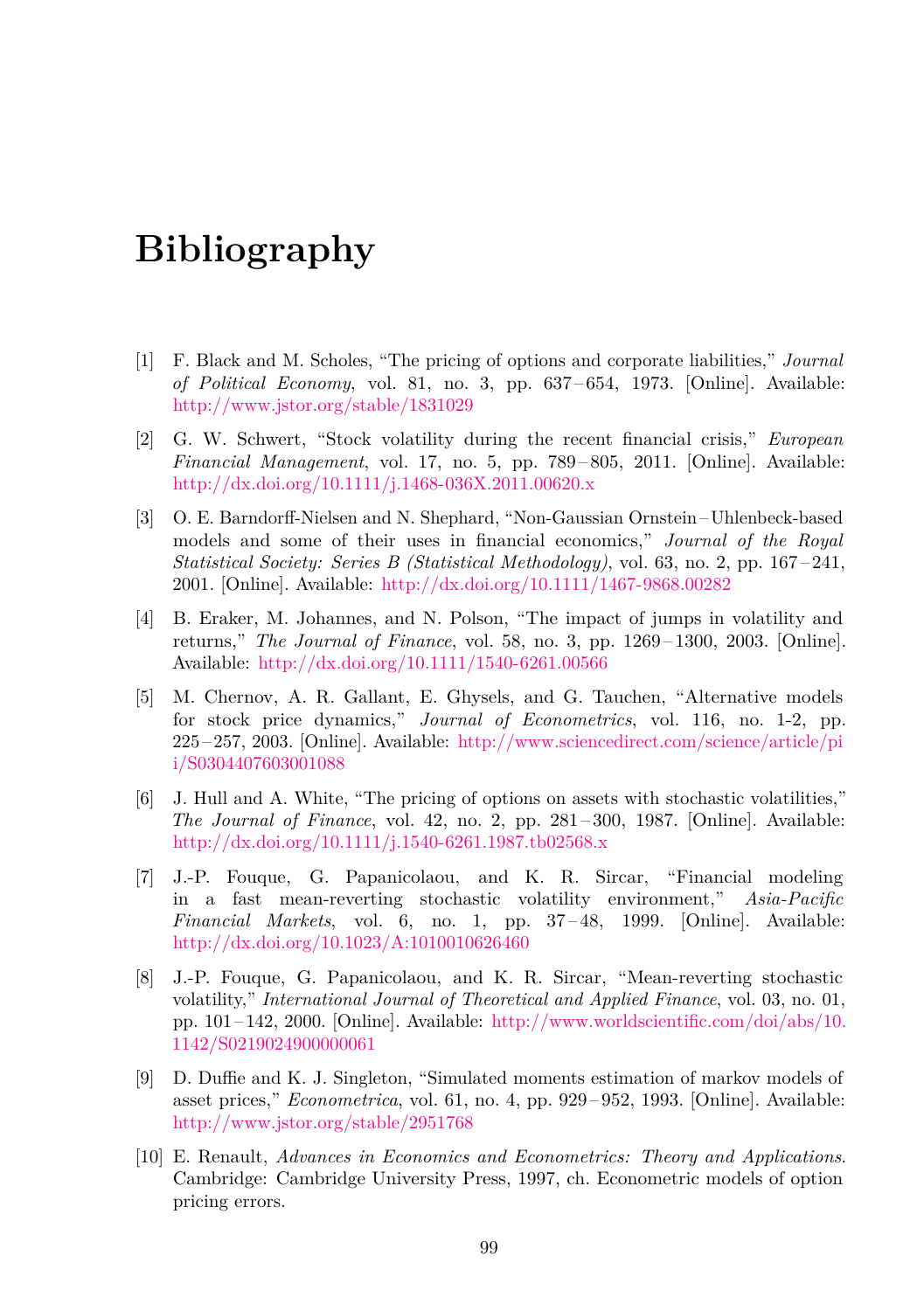- [11] S. L. Heston, "A closed-form solution for options with stochastic volatility with applications to bond and currency options," *Review of Financial Studies*, vol. 6, no. 2, pp. 327 – 343, 1993. [Online]. Available: [http:](http://rfs.oxfordjournals.org/content/6/2/327.abstract) [//rfs.oxfordjournals.org/content/6/2/327.abstract](http://rfs.oxfordjournals.org/content/6/2/327.abstract)
- [12] P. Carr and D. Madan, "Option valuation using the fast Fourier transform," *Journal of Computational Finance*, vol. 2, no. 4, pp. 61–73, 1999. [Online]. Available: [http://www.risk.net/journal-of-computational-finance/technical-paper](http://www.risk.net/journal-of-computational-finance/technical-paper/2160495/option-valuation-fast-fourier-transform) [/2160495/option-valuation-fast-fourier-transform](http://www.risk.net/journal-of-computational-finance/technical-paper/2160495/option-valuation-fast-fourier-transform)
- [13] E. Nicolato and E. Venardos, "Option pricing in stochastic volatility models of the Ornstein – Uhlenbeck type," *Mathematical Finance*, vol. 13, no. 4, pp. 445 – 466, 2003. [Online]. Available: <http://dx.doi.org/10.1111/1467-9965.t01-1-00175>
- [14] R. Cont and P. Tankov, *Financial Modelling with Jump Processes*. Chapman & Hall, 2003.
- [15] C. S. Jones, "The dynamics of stochastic volatility: evidence from underlying and options markets," *Journal of Econometrics*, vol. 116, no. 1-2, pp. 181 – 224, 2003. [Online]. Available: [http://www.sciencedirect.com/science/article/pii/](http://www.sciencedirect.com/science/article/pii/S0304407603001076) [S0304407603001076](http://www.sciencedirect.com/science/article/pii/S0304407603001076)
- [16] P. Christoffersen, K. Jacobs, and K. Mimouni, "Volatility dynamics for the S&P 500: Evidence from realized volatility, daily returns, and option prices," *Review of Financial Studies*, vol. 23, no. 8, pp. 3141 – 3189, 2010. [Online]. Available: <http://rfs.oxfordjournals.org/content/23/8/3141.abstract>
- [17] A. Kaeck and C. Alexander, "Volatility dynamics for the S&P 500: Further evidence from non-affine, multi-factor jump diffusions," *Journal of Banking & Finance*, vol. 36, no. 11, pp. 3110 – 3121, 2012. [Online]. Available: <http://www.sciencedirect.com/science/article/pii/S0378426612001926>
- [18] H. Yang and J. Kanniainen, "Jump and volatility dynamics for the S&P 500: Evidence for infinite-activity jumps with non-affine volatility dynamics from stock and option markets," *Review of Finance*, 2016. [Online]. Available: <http://rof.oxfordjournals.org/content/early/2016/02/15/rof.rfw001.abstract>
- [19] P. Christoffersen and K. Jacobs, "Which GARCH model for option valuation?" *Management Science*, vol. 50, no. 9, pp. 1204 – 1221, 2004. [Online]. Available: <http://dx.doi.org/10.1287/mnsc.1040.0276>
- [20] J. Kanniainen, B. Lin, and H. Yang, "Estimating and using GARCH models with VIX data for option valuation," *Journal of Banking & Finance*, vol. 43, pp. 200 – 211, 2014. [Online]. Available: [http://www.sciencedirect.com/science/article/pii/](http://www.sciencedirect.com/science/article/pii/S0378426614001186) [S0378426614001186](http://www.sciencedirect.com/science/article/pii/S0378426614001186)
- [21] J. C. Cox, S. A. Ross, and M. Rubinstein, "Option pricing: A simplified approach," *Journal of Financial Economics*, vol. 7, no. 3, pp. 229 – 263, 1979. [Online]. Available: <http://www.sciencedirect.com/science/article/pii/0304405X79900151>
- [22] R. C. Merton, M. J. Brennan, and E. S. Schwartz, "The valuation of American put options," *The Journal of Finance*, vol. 32, no. 2, pp. 449 – 462, 1977. [Online]. Available: <http://dx.doi.org/10.1111/j.1540-6261.1977.tb03284.x>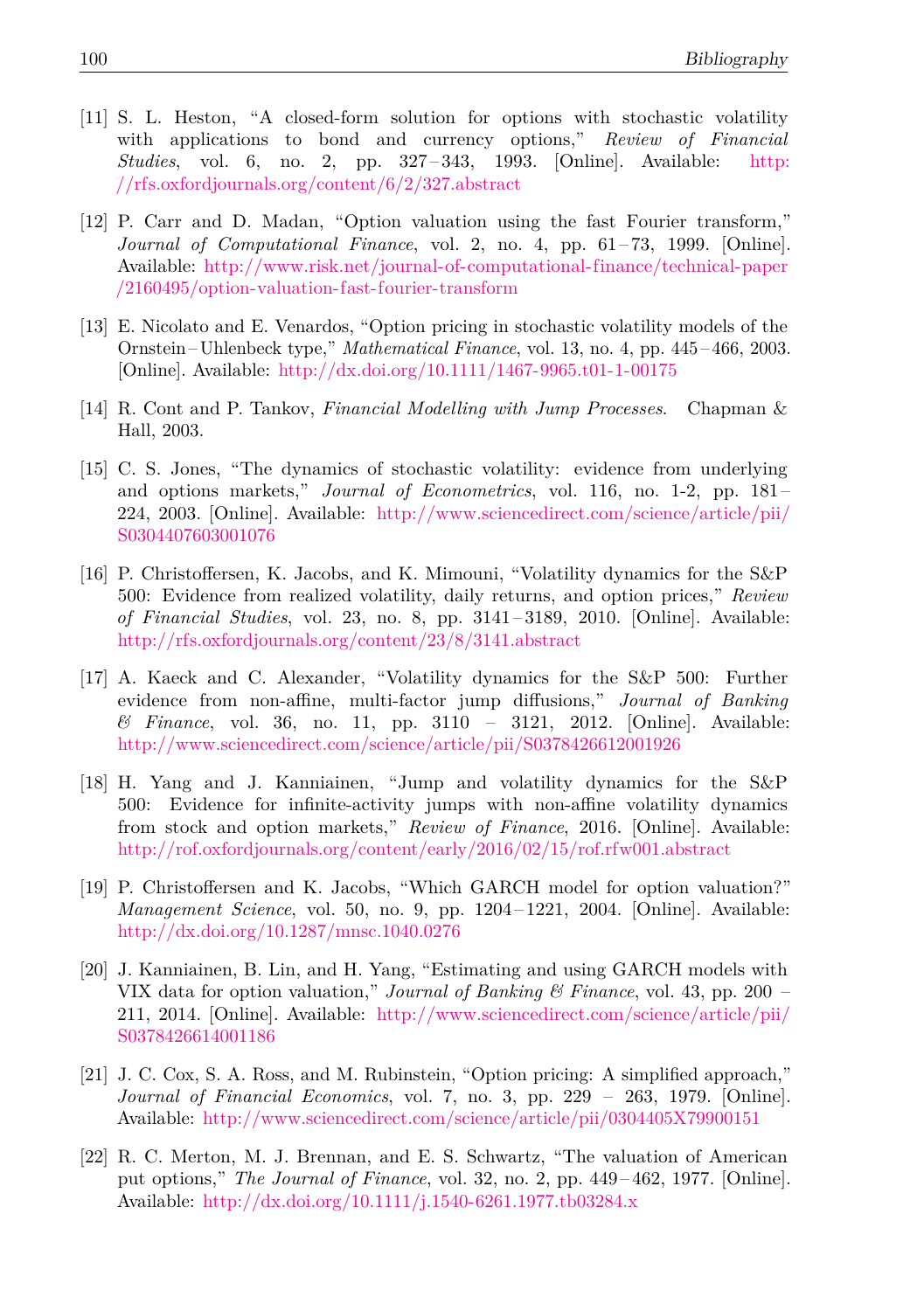- [23] M. J. Brennan and E. S. Schwartz, "Finite difference methods and jump processes arising in the pricing of contingent claims: A synthesis," *Journal of Financial and Quantitative Analysis*, vol. 13, pp. 461 – 474, 9 1978. [Online]. Available: [http://journals.cambridge.org/article\\_S0022109000004725](http://journals.cambridge.org/article_S0022109000004725)
- [24] M. Ehrhardt and R. E. Mickens, "A fast, stable and accurate numerical method for the Black – Scholes equation of American options," *International Journal of Theoretical and Applied Finance*, vol. 11, no. 05, pp. 471 – 501, 2008. [Online]. Available: <http://www.worldscientific.com/doi/abs/10.1142/S0219024908004890>
- [25] M. Ehrhardt, *Nonlinear models in mathematical finance: new research trends in option pricing*. Nova Science Publishers, 2008.
- [26] T. Haentjens and K. J. in 't Hout, "ADI schemes for pricing American options under the Heston model," *Applied Mathematical Finance*, vol. 22, no. 3, pp. 207–237, 2015. [Online]. Available: <http://dx.doi.org/10.1080/1350486X.2015.1009129>
- [27] F. A. Longstaff and E. S. Schwartz, "Valuing American options by simulation: A simple least-squares approach," *Review of Financial Studies*, vol. 14, no. 1, pp. 113 – 147, 2001. [Online]. Available: [http://rfs.oxfordjournals.org/content/14/1/113.](http://rfs.oxfordjournals.org/content/14/1/113.abstract) [abstract](http://rfs.oxfordjournals.org/content/14/1/113.abstract)
- [28] P. A. Samuelson, *Rational Theory of Warrant Pricing*. Cham: Springer International Publishing, 2015, pp. 195–232. [Online]. Available: [http:](http://dx.doi.org/10.1007/978-3-319-22237-0_11) [//dx.doi.org/10.1007/978-3-319-22237-0\\_11](http://dx.doi.org/10.1007/978-3-319-22237-0_11)
- [29] H. P. McKean, "Appendix: A free boundary problem for the heat equation arising from a problem in mathematical economics," *Industrial Management Review*, vol. 6, no. 2, p. 32, 1965.
- [30] I. J. Kim, "The analytic valuation of American options," *Review of Financial Studies*, vol. 3, no. 4, pp. 547 – 572, 1990. [Online]. Available: <http://rfs.oxfordjournals.org/content/3/4/547.abstract>
- [31] S. D. Jacka, "Optimal stopping and the American put," *Mathematical Finance*, vol. 1, no. 2, pp.  $1-14$ , 1991. [Online]. Available: [http://dx.doi.org/10.1111/j.](http://dx.doi.org/10.1111/j.1467-9965.1991.tb00007.x) [1467-9965.1991.tb00007.x](http://dx.doi.org/10.1111/j.1467-9965.1991.tb00007.x)
- [32] P. Carr, R. Jarrow, and R. Myneni, "Alternative characterizations of American put options," *Mathematical Finance*, vol. 2, no. 2, pp. 87 – 106, 1992. [Online]. Available: <http://dx.doi.org/10.1111/j.1467-9965.1992.tb00040.x>
- [33] N. E. Karoui and I. Karatzas, "A new approach to the Skorohod problem, and its applications," *Stochastics and Stochastic Reports*, vol. 34, no. 1-2, pp. 57 – 82, 1991. [Online]. Available: <http://dx.doi.org/10.1080/17442509108833675>
- [34] R. Myneni, "The pricing of the American option," *The Annals of Applied Probability*, vol. 2, no. 1, pp. 1–23, 1992. [Online]. Available: [http:](http://www.jstor.org/stable/2959651) [//www.jstor.org/stable/2959651](http://www.jstor.org/stable/2959651)
- [35] M. Broadie and J. Detemple, "American option valuation: New bounds, approximations, and a comparison of existing methods," *Review of Financial Studies*, vol. 9, no. 4, pp. 1211 – 1250, 1996. [Online]. Available: [http:](http://rfs.oxfordjournals.org/content/9/4/1211.abstract) [//rfs.oxfordjournals.org/content/9/4/1211.abstract](http://rfs.oxfordjournals.org/content/9/4/1211.abstract)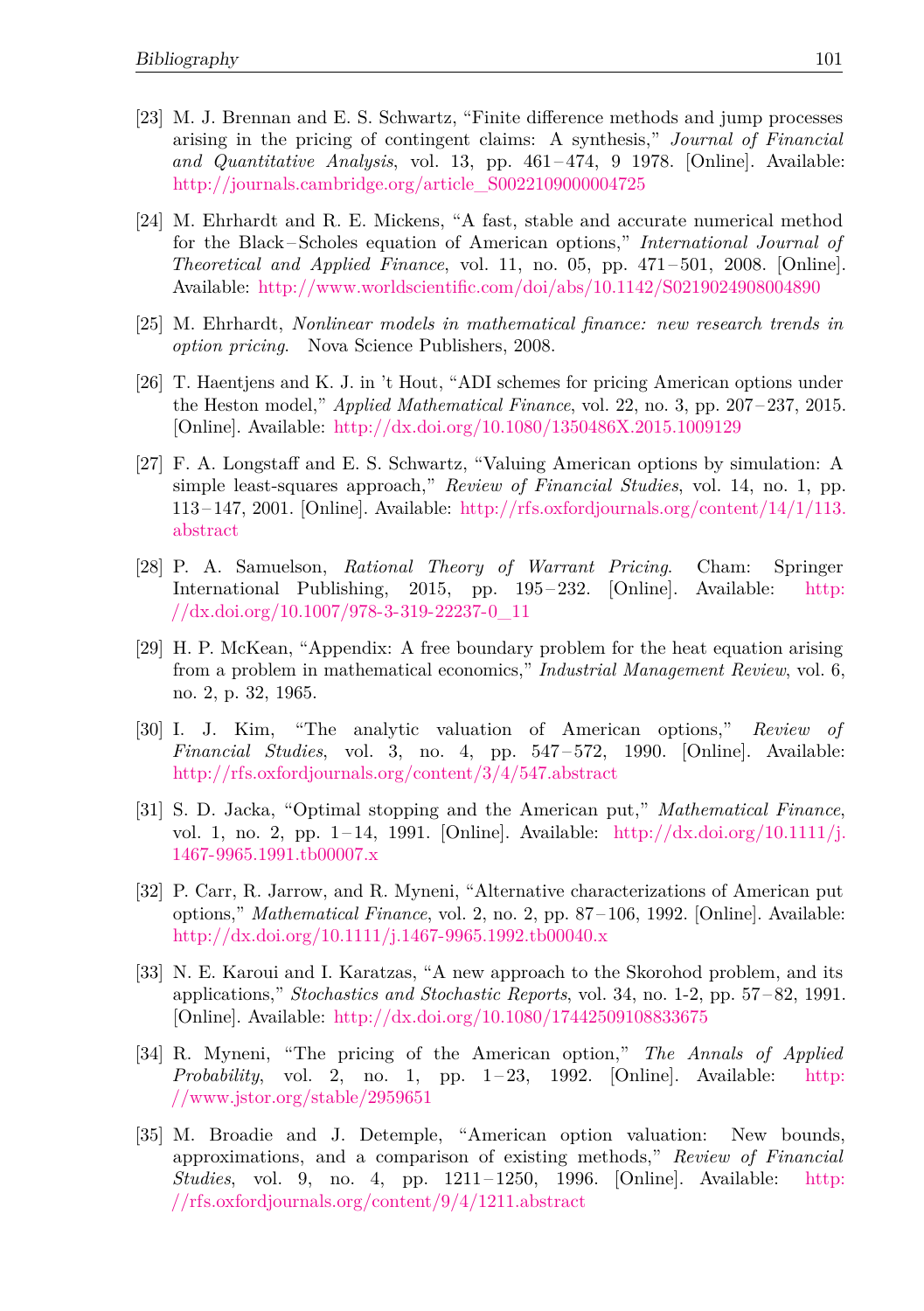- [36] F. AitSahlia and P. Carr, *American options: A comparison of numerical methods*. Cambridge, UK: Cambridge University Press, 1997, vol. 13, pp. 67 – 87.
- [37] S. Quecke, "Efficient numerical methods for pricing American options under Lévy models," Ph.D. dissertation, Universität zu Köln, 2007.
- [38] M. Lauko and D. Sevcovic, "Comparison of numerical and analytical approximations of the early exercise boundary of American put options," *The ANZIAM Journal*, vol. 51, no. 4, pp. 430 – 448, 2010. [Online]. Available: <http://dx.doi.org/10.1017/S1446181110000854>
- [39] P. Glasserman, *Monte Carlo methods in financial engineering*. Springer Science & Business Media, 2003, vol. 53.
- [40] J. Hull and A. White, "Valuing derivative securities using the explicit finite difference method," *Journal of Financial and Quantitative Analysis*, vol. 25, pp. 87 – 100, 3 1990. [Online]. Available: [http://journals.cambridge.org/article\\_S002210900000702X](http://journals.cambridge.org/article_S002210900000702X)
- [41] D. Tavella and C. Randall, *Pricing financial instruments: The finite difference method*. John Wiley & Sons, 2000, vol. 13.
- [42] P. Wilmott, *The mathematics of financial derivatives: A student introduction*. Cambridge University Press, 1995.
- [43] G. B. Arfken, H. J. Weber, and F. E. Harris, *Mathematical methods for physicists: A comprehensive guide*. Academic press, 2011.
- [44] W. Magnus, F. Oberhettinger, and R. Soni, *Formulas and theorems for the special functions of mathematical physics*. Springer Science & Business Media, 2013, vol. 52.
- [45] P. S. Hagan, D. Kumar, A. S. Lesniewski, and D. E. Woodward, "Managing smile risk," *The Best of Wilmott*, p. 249, 2002.
- [46] A. L. Lewis, *Option valuation under stochastic volatility*. Finance press, 2000.
- [47] S. Pagliarani and A. Pascucci, "Analytical approximation of the transition density in a local volatility model," *Central European Journal of Mathematics*, vol. 10, no. 1, pp. 250 – 270, 2012. [Online]. Available: <http://dx.doi.org/10.2478/s11533-011-0115-y>
- [48] M. Lorig, S. Pagliarani, and A. Pascucci, "Analytical expansions for parabolic equations," *SIAM Journal on Applied Mathematics*, vol. 75, no. 2, pp. 468–491, 2015. [Online]. Available: <http://dx.doi.org/10.1137/130949968>
- [49] G. Papanicolaou, J. P. Fouque, K. Solna, and R. Sircar, "Singular perturbations in option pricing," *SIAM Journal on Applied Mathematics*, vol. 63, no. 5, pp. 1648 – 1665, 2003. [Online]. Available: <http://dx.doi.org/10.1137/S0036139902401550>
- [50] M. C. Chiu, Y. W. Lo, and H. Y. Wong, "Asymptotic expansion for pricing options for a mean-reverting asset with multiscale stochastic volatility," *Operations Research Letters*, vol. 39, no. 4, pp. 289 – 295, 2011. [Online]. Available: <http://www.sciencedirect.com/science/article/pii/S0167637711000563>
- [51] S.-H. Park and J.-H. Kim, "Asymptotic option pricing under the CEV diffusion," *Journal of Mathematical Analysis and Applications*, vol. 375, no. 2, pp. 490 – 501, 2011. [Online]. Available: [http://www.sciencedirect.com/science/article/pii/](http://www.sciencedirect.com/science/article/pii/S0022247X10008176) [S0022247X10008176](http://www.sciencedirect.com/science/article/pii/S0022247X10008176)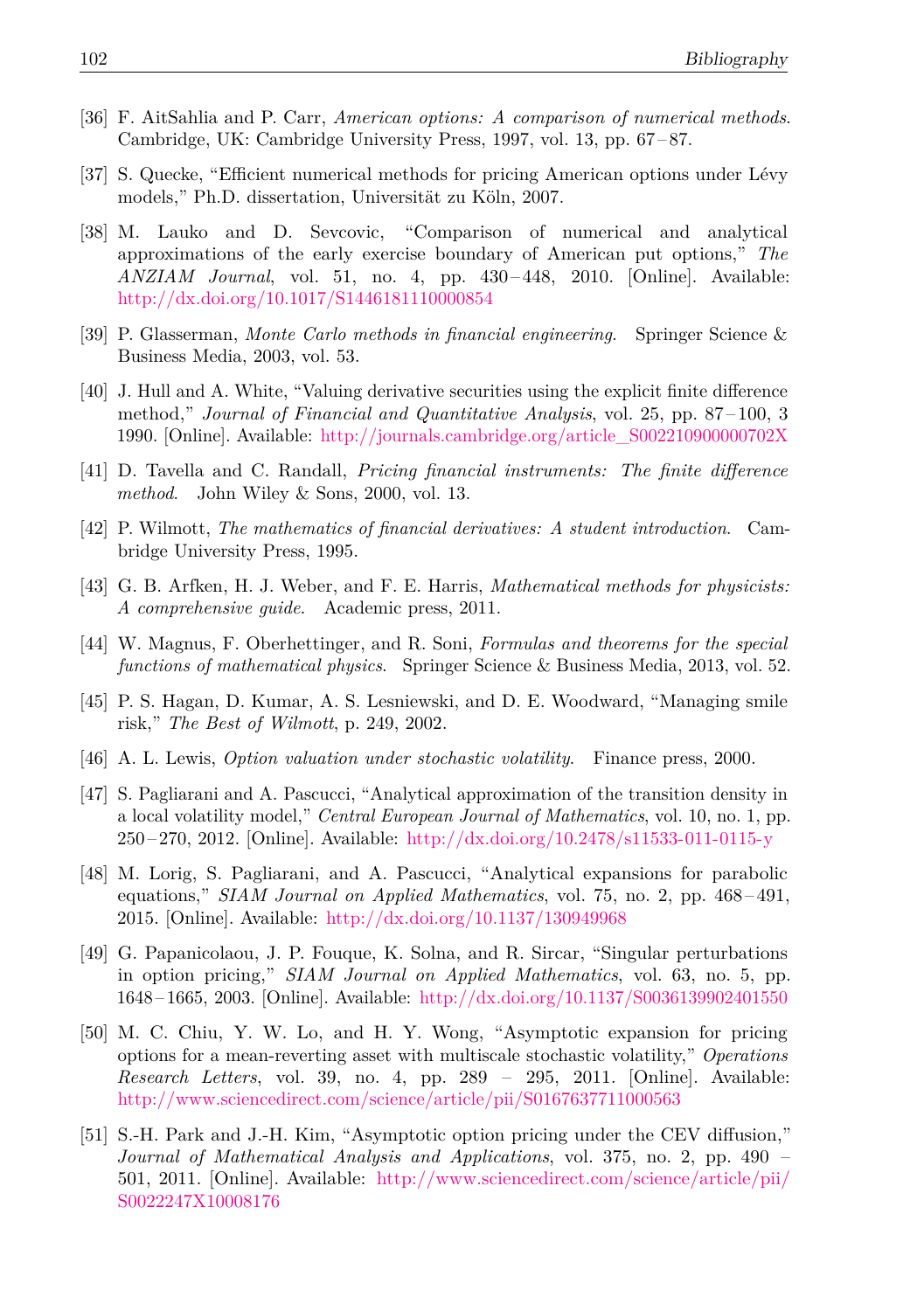- [52] S.-H. Park and J.-H. Kim, "Homotopy analysis method for option pricing under stochastic volatility," *Applied Mathematics Letters*, vol. 24, pp. 1740 – 1744, 2011.
- [53] S.-H. Park and J.-H. Kim, "A semi-analytic pricing formula for lookback options under a general stochastic volatility model," *Statistics & Probability Letters*, vol. 83, no. 11, pp. 2537 – 2543, 2013. [Online]. Available: <http://www.sciencedirect.com/science/article/pii/S0167715213002678>
- [54] K. S. Leung, "An analytic pricing formula for lookback options under stochastic volatility," *Applied Mathematics Letters*, vol. 26, no. 1, pp. 145 – 149, 2013. [Online]. Available: <http://www.sciencedirect.com/science/article/pii/S0893965912003394>
- [55] S. J. Liao, "The proposed homotopy analysis technique for the solution of nonlinear problems," Ph.D. dissertation, Shanghai Jiao Tong University, 1992.
- [56] S. J. Liao, *Beyond perturbation: Introduction to the homotopy analysis method*. CRC press, 2003.
- [57] S.-P. Zhu, "An exact and explicit solution for the valuation of American put options," *Quantitative Finance*, vol. 6, no. 3, pp. 229 – 242, 2006. [Online]. Available: <http://dx.doi.org/10.1080/14697680600699811>
- [58] J. Hu and J. Kanniainen, "Asymptotic expansion of European options with mean-reverting stochastic volatility dynamics," *Finance Research Letters*, vol. 14, pp. 1 – 10, 2015. [Online]. Available: [http://www.sciencedirect.com/science/article/pii/](http://www.sciencedirect.com/science/article/pii/S1544612315000665) [S1544612315000665](http://www.sciencedirect.com/science/article/pii/S1544612315000665)
- [59] J. Hu, "Optionseries," [https://github.com/optionseries/optionseries,](https://github.com/optionseries/optionseries) 2016.
- [60] D. W. Hahn and M. N. Ozisik, *Heat Conduction*. John Wiley & Sons, 2012.
- [61] L. Wu and Y.-K. Kwok, "A front-fixing finite difference method for the valuation of American options," *Journal of Financial Engineering*, vol. 6, no. 4, pp. 83–97, 1997.
- [62] A. Lewis, *Option Valuation under Stochastic Volatility*. Finance Press, 2000.
- [63] J. Gatheral, *The volatility surface: A practitioner's guide*. Wiley, 2006.
- [64] J. Kienitz and D. Wetterau, *Financial Modelling: Theory, Implementation and Practice with MATLAB Source*. John Wiley & Sons, 2012.
- [65] G. G. Drimus, "Options on realized variance by transform methods: a non-affine stochastic volatility model," *Quantitative Finance*, vol. 12, no. 11, pp. 1679 – 1694, 2012. [Online]. Available: <http://dx.doi.org/10.1080/14697688.2011.565789>
- [66] D. Sevcovic, "Analysis of the free boundary for the pricing of an American call option," *European Journal of Applied Mathematics*, vol. 12, no. 1, pp. 25 – 37, 05 2001. [Online]. Available: <http://dx.doi.org/10.1017/S0956792501004338>